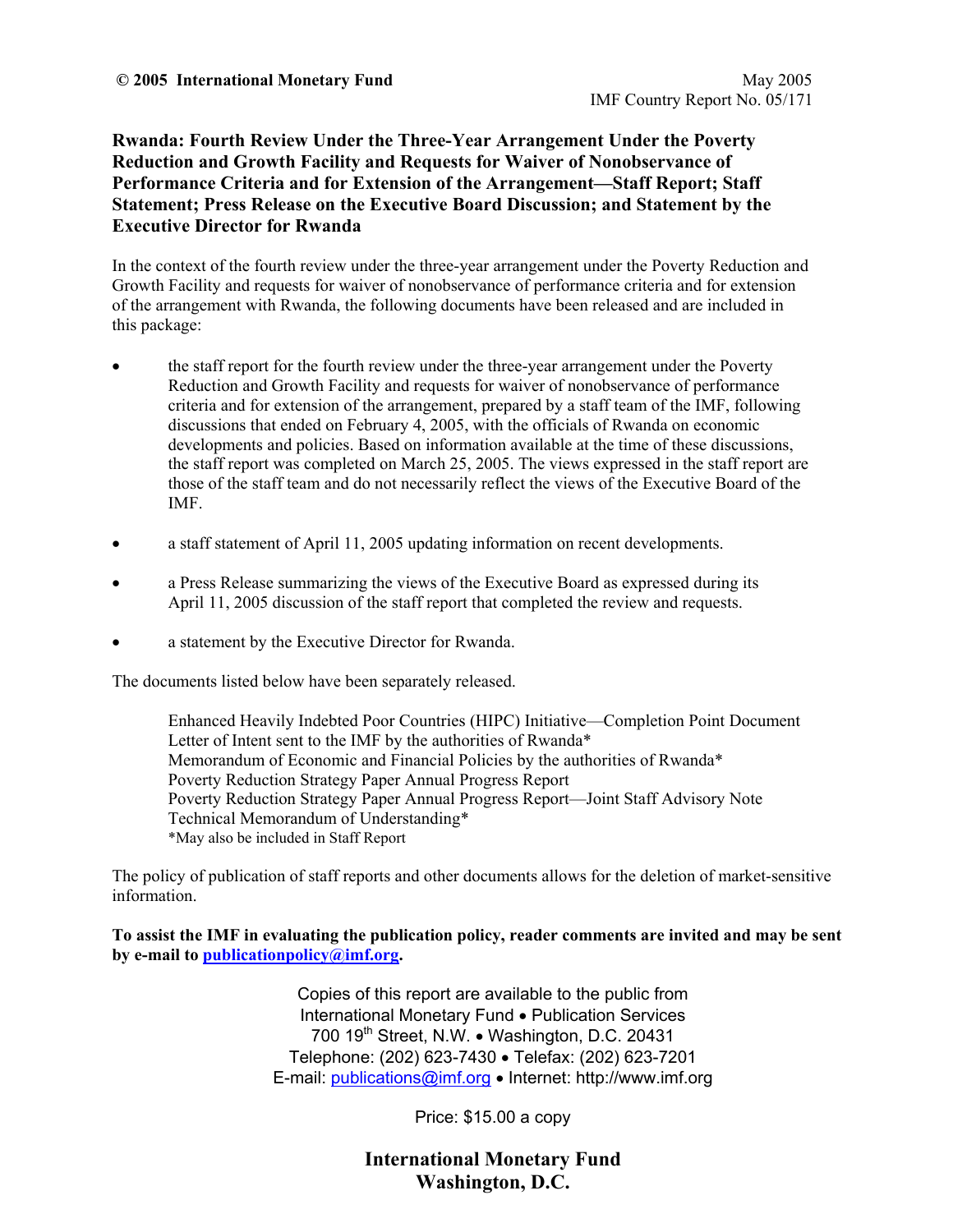### INTERNATIONAL MONETARY FUND

#### RWANDA

## **Fourth Review Under the Three-Year Arrangement Under the Poverty Reduction and Growth Facility and Requests for Waiver of Nonobservance of Performance Criteria and for Extension of the Arrangement**

Prepared by the African Department (In collaboration with other departments)

Approved by Sharmini Coorey and Mark Plant

March 25, 2005

- **Mission.** Discussions for the fourth review under the Poverty Reduction and Growth Facility (PRGF) and the HIPC completion point took place in Kigali during December 1–15, 2004, and at headquarters during January 24–February 4, 2005. The staff team headed by Ms. Kostial consisted of Messrs. Arslanalp, Bledowski, Christensen, Engström (designate resident representative) (all AFR), Calcoen (FAD), and Rother (PDR). Ms. Coorey (AFR) joined the mission on December 12-15; and Ms. Touré (PDR) on December 9–17 to prepare the debt sustainability analysis for the HIPC Completion Point document. Mr. Rutayisire (Alternate Executive Director) attended the meetings.
- **PRGF arrangement.** A three-year PRGF arrangement for SDR 4 million (5 percent of quota) was approved by the Executive Board on August 12, 2002. The second and third reviews were completed on June 9, 2004. In concluding these reviews (Country Report No. 04/270), Directors emphasized that stronger policy implementation would be essential for achieving the 2004 targets and establishing the basis for proceeding to the completion point. They also underlined the need to achieve fiscal and external debt sustainability and enhance domestic revenue mobilization. A number of Directors expressed concern regarding missed structural performance criteria and urged a more determined implementation of the reform agenda, especially in public expenditure management. During the 2004 Article IV consultation discussions on October 6, 2004, Directors emphasized the need to make progress with the implementation of the export promotion strategy. Upon completion of the fourth review, Rwanda will be eligible to draw an amount equivalent to SDR 0.571 million (0.7 percent of quota).
- **Fund relations.** Outstanding Fund credit is SDR 59.4 million (74.2 percent of quota). The Letter of Intent, Memorandum of Economic Policies, and the Technical Memorandum of Understanding are in Appendix I, and relations with the Fund and the World Bank Group in Appendices II and III, respectively. Appendix IV discusses statistical issues, and Appendix V presents progress in reaching the Millennium Development Goals (MDGs).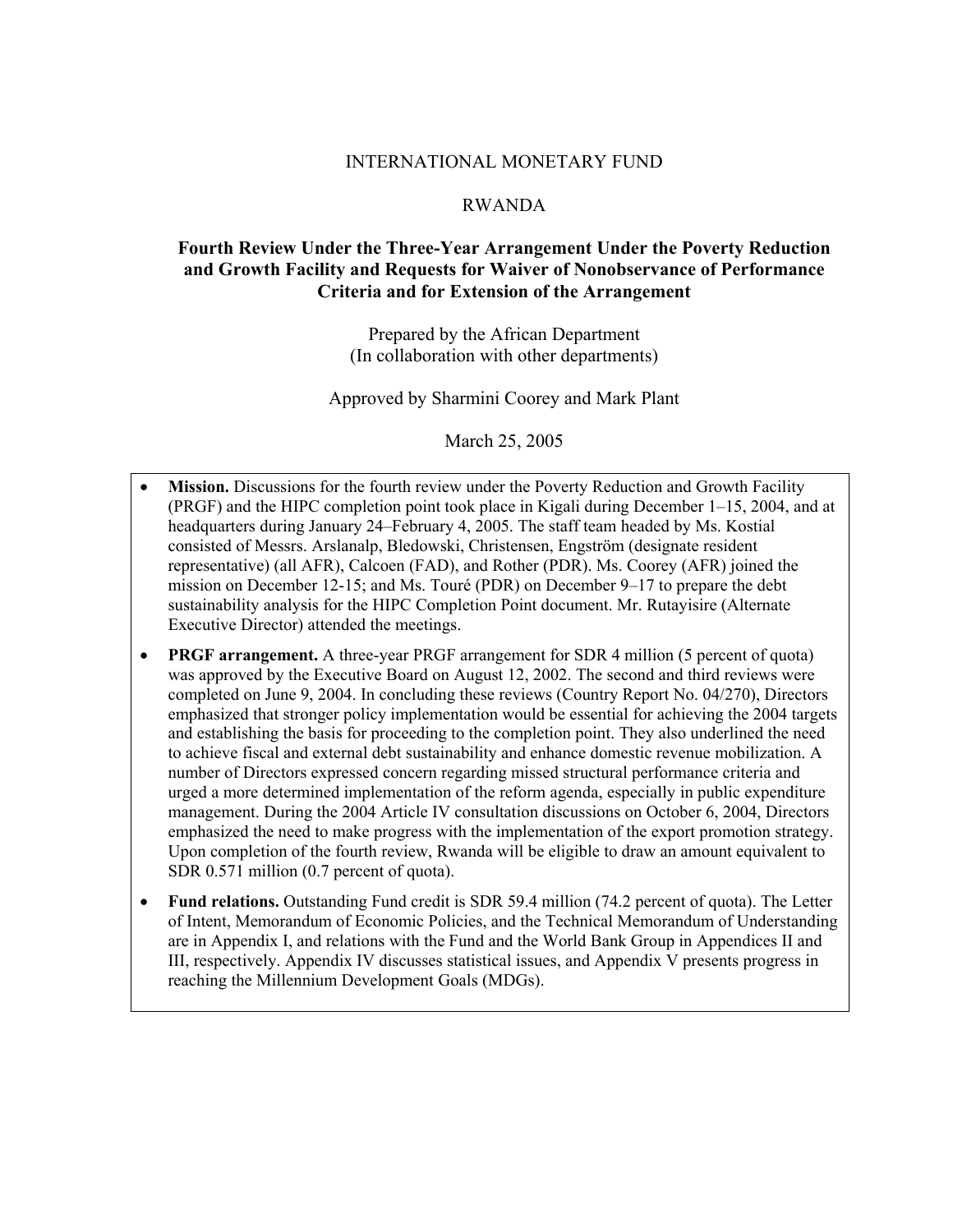|                | Contents                                                                            | Page |
|----------------|-------------------------------------------------------------------------------------|------|
|                |                                                                                     |      |
| $\mathbf{I}$ . |                                                                                     |      |
| Π.             |                                                                                     |      |
| III.           |                                                                                     |      |
|                |                                                                                     |      |
|                |                                                                                     |      |
|                |                                                                                     |      |
|                |                                                                                     |      |
|                |                                                                                     |      |
|                |                                                                                     |      |
|                |                                                                                     |      |
|                |                                                                                     |      |
|                |                                                                                     |      |
| IV.            |                                                                                     |      |
| Tables         |                                                                                     |      |
| 1.             |                                                                                     |      |
| 2.             |                                                                                     |      |
| 3.             |                                                                                     |      |
| 4.             |                                                                                     |      |
| 5.             |                                                                                     |      |
| 6.             |                                                                                     |      |
| 7.             | Outstanding Structural Conditionality of the First, Second, and Third Reviews Under |      |
| 8.             | Structural Conditionality for the Fourth and Fifth Review of the PRGF-Supported     |      |
|                |                                                                                     |      |
| 9.             | Proposed Phasing of Disbursements Under the PRGF Arrangement, 2002-0533             |      |
| <b>Boxes</b>   |                                                                                     |      |
| 1.             |                                                                                     |      |
| 2.             |                                                                                     |      |
| 3.             |                                                                                     |      |
| 4.             |                                                                                     |      |
| Appendices     |                                                                                     |      |
| I.             |                                                                                     |      |
|                | Attachment I: Memorandum of Economic and Financial Policies 36                      |      |
|                |                                                                                     |      |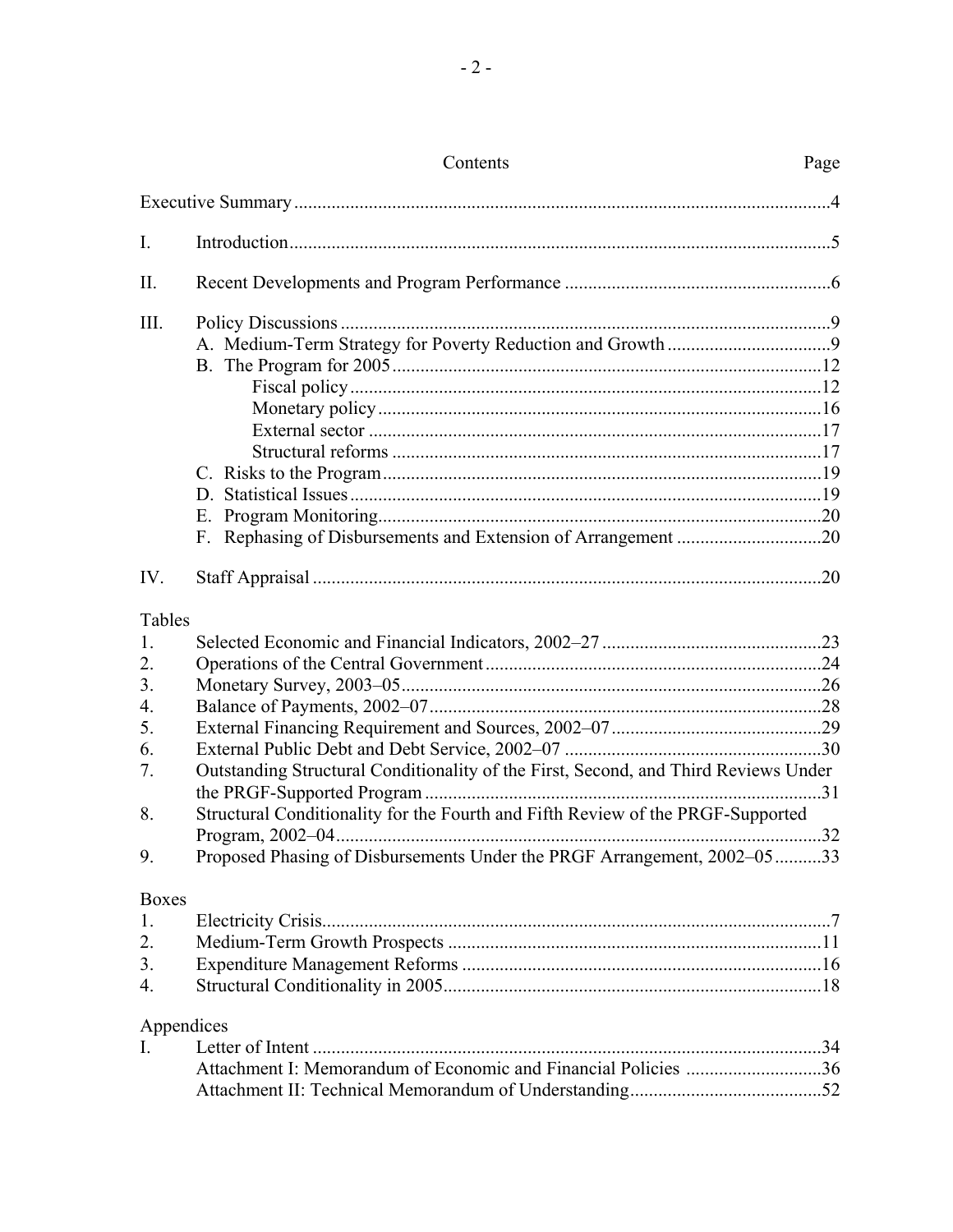| Contents |
|----------|
|----------|

 $-3-$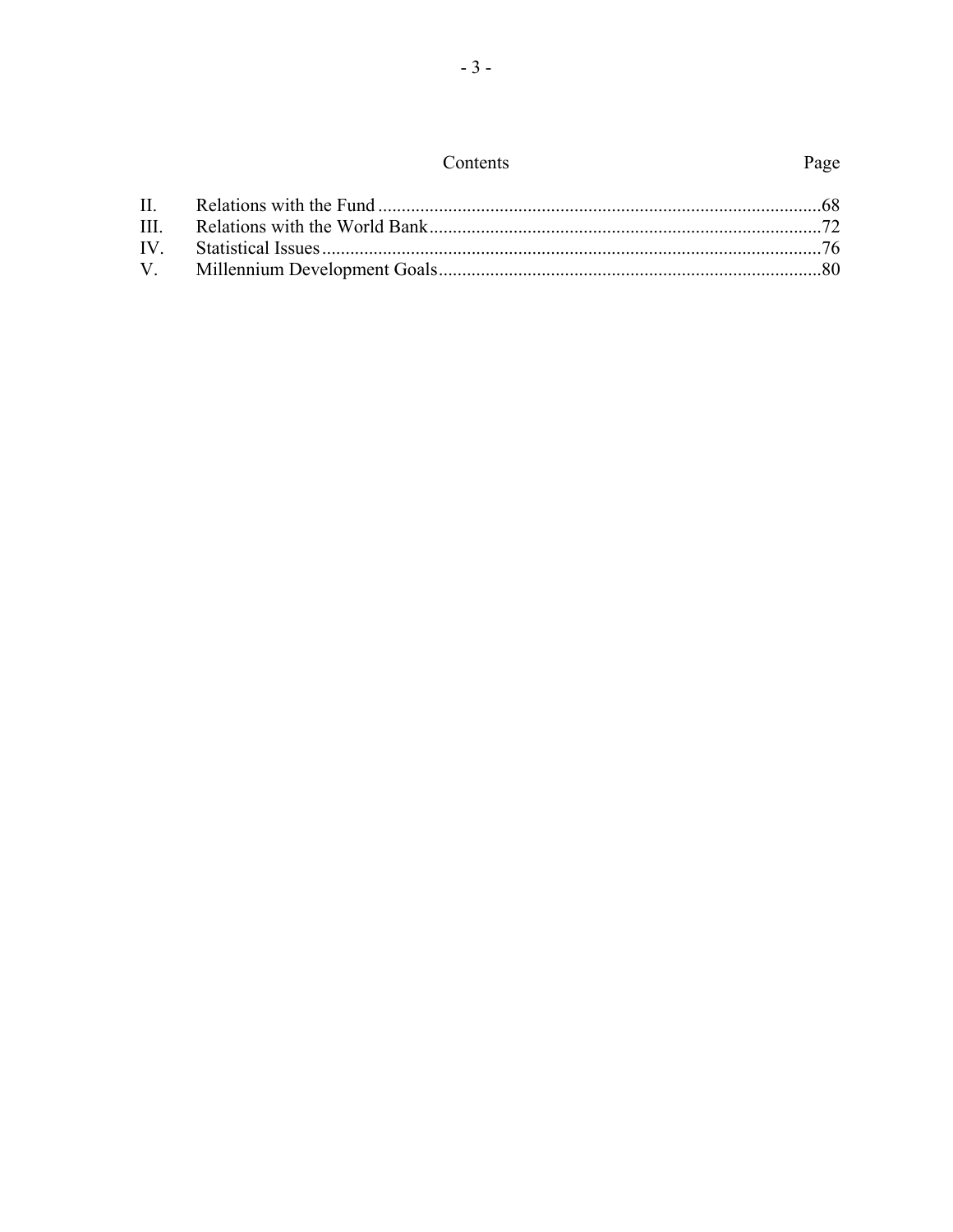### **EXECUTIVE SUMMARY**

## **Overview and recent developments**

- **In the ten years after the genocide, Rwanda has made considerable progress.** Output recovered from a sharp decline, driven mainly by agriculture. Moreover, Rwanda has largely achieved macroeconomic stability and nation building has continued.
- **Looking ahead, Rwanda's main challenge is to achieve sustained high growth while maintaining debt sustainability so that significant progress can be made in reaching the Millennium Development Goals (MDGs).** With the catch-up effect following the genocide waning, a key task over the medium term is to increase growth through productivity-enhancing strategies. Moreover, policies will have to be geared toward managing donor inflows while strengthening the capacity to cope with exogenous shocks.
- **The implementation of policies improved considerably in 2004, although economic performance was adversely affected by exogenous shocks.** Strong activity in construction, transport, and communication raised growth to 4 percent, despite major electricity shortages. Macroeconomic policies remained on track and underlying inflation remained low, but rising food and energy prices pushed annual inflation to 10 percent at end-2004.
- **All performance criteria for the fourth review were met, except for two quantitative and one structural criterion**. The deviations were minor and temporary in all three instances and staff recommends waivers.

## **Program for 2005**

- **While preserving macroeconomic stability, the 2005 program will lay the foundations for strong growth.** Macroeconomic and structural policies will aim at enhancing private sector development and accelerating productivity-enhancing strategies. The program is based on a growth rate of 4 percent and a reduction in inflation to 6 percent by end-2005.
- **Fiscal policies will focus on supporting macroeconomic stability and improving the quality of spending through a sizeable reallocation to priority areas.** The baseline program targets a domestic fiscal deficit (excluding demobilization) of 4½ percent of GDP, which is lower than the 2004 outcome by almost one percentage point of GDP. However, the deficit could widen by up to about 2 percent of GDP if budgetary financing (mostly grants) materializes as programmed and the monetary program remains on track. At the same time, to improve the quality of public spending and provide support to sectoral strategies, priority spending could increase by up to 1⅔ percent of GDP subject to obtaining budget support in line with program projections and the monetary program being on track.
- **The structural agenda will focus on advancing public sector reform and private sector development** with Fund conditionality on public expenditure management, tax administration, export promotion, and financial sector reform.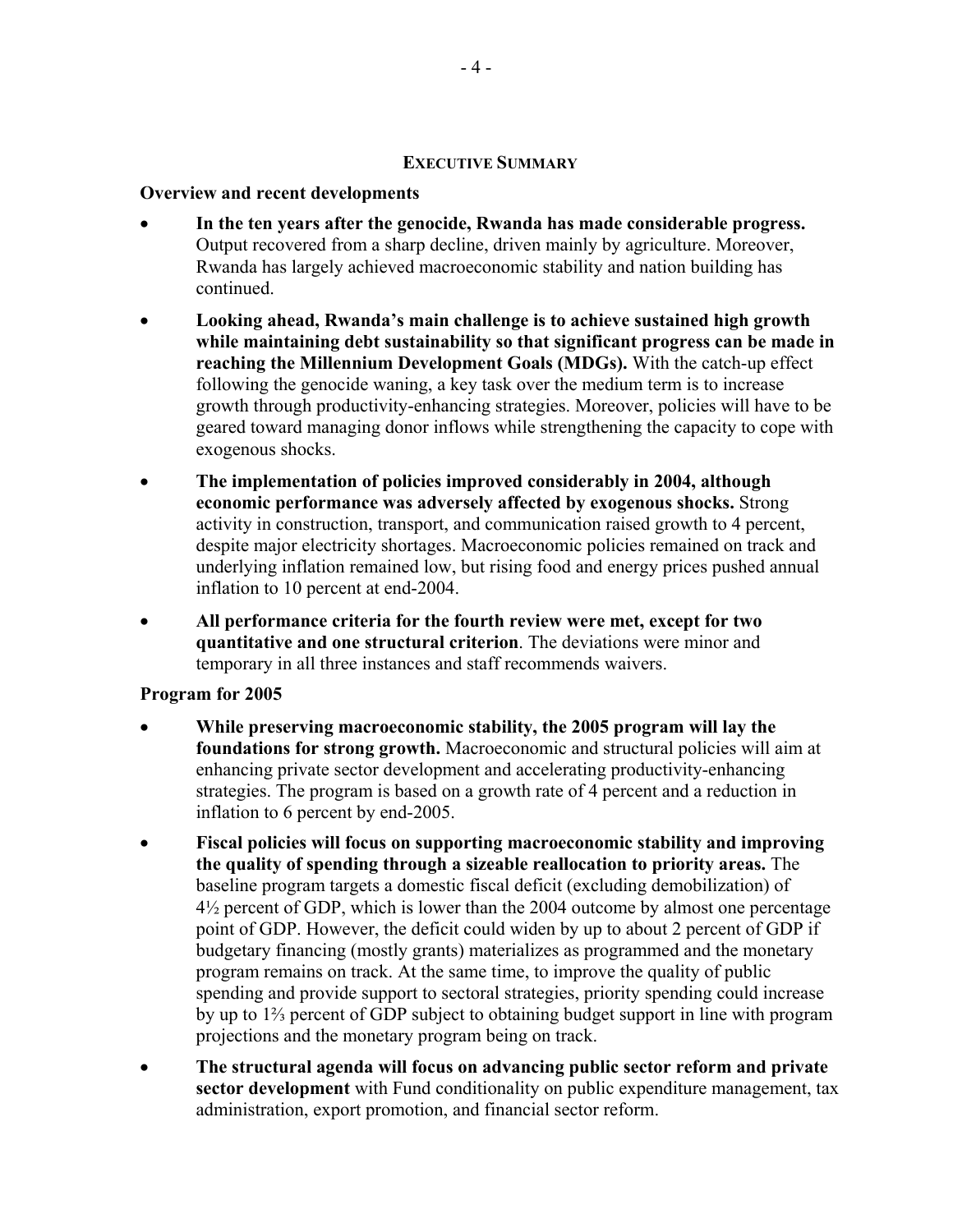### **I. INTRODUCTION**

**In the ten years after the genocide, Rwanda has made considerable progress in overcoming the shock.** Output recovered from a sharp decline during the genocide, driven mainly by agriculture. Moreover, Rwanda has largely achieved macroeconomic stability, as evidenced by relatively low inflation and a comfortable level of international reserves. At the same time, nation building has continued through the adoption of a new constitution in May 2003, followed by presidential elections and legislative polls in the same year. Nevertheless, capacity continues to be limited, the private sector remains small, and infrastructure needs—particularly in the energy and transport sectors—are substantial.

|                                                         |          | Rwanda: Selected Economic Indicators, 1994-2004 |          |          |          |          |          |          |          |          |          |
|---------------------------------------------------------|----------|-------------------------------------------------|----------|----------|----------|----------|----------|----------|----------|----------|----------|
|                                                         | 1994     | 1995                                            | 1996     | 1997     | 1998     | 1999     | 2000     | 2001     | 2002     | 2003     | 2004     |
| GDP (percentage change)                                 |          |                                                 |          |          |          |          |          |          |          |          |          |
| Real GDP                                                | $-50.2$  | 35.2                                            | 12.7     | 13.8     | 8.9      | 7.6      | 6.0      | 6.7      | 9.4      | 09       | 4.0      |
| Real per capita GDP                                     | $-25.5$  | 37.9                                            | $-9.0$   | 10.4     | 4.2      | 0.9      | $-1.4$   | 2.1      | 7.1      | $-1.9$   | 1.2      |
| Comsumer price index (percent)                          |          |                                                 |          |          |          |          |          |          |          |          |          |
| Average                                                 | 47.3     | 48.2                                            | 13.4     | 11.7     | 6.8      | $-2.4$   | 3.9      | 3.4      | 2.0      | 7.4      | 12.0     |
| End period                                              | 64.4     | 38.4                                            | 8.7      | 16.6     | $-6.0$   | 2.1      | 5.8      | $-0.2$   | 6.2      | 7.7      | 10.2     |
| Central Government budget (percent of GDP)              |          |                                                 |          |          |          |          |          |          |          |          |          |
| Revenue                                                 | 3.6      | 6.8                                             | 9.3      | 10.4     | 10.6     | 9.9      | 9.7      | 11.4     | 12.2     | 13.5     | 13.9     |
| Expenditure and net lending                             | 16.0     | 20.5                                            | 22.5     | 19.6     | 18.9     | 19.6     | 18.7     | 21.0     | 21.2     | 23.9     | 26.1     |
| Domestic fiscal balance (excl. demobilization spending) | $-8.4$   | $-4.5$                                          | $-2.9$   | $-0.1$   | $-1.1$   | $-3.5$   | $-2.3$   | $-2.2$   | $-3.8$   | $-4.7$   | $-5.3$   |
| Savings and Investment (percentage pf GDP)              |          |                                                 |          |          |          |          |          |          |          |          |          |
| Gross National Savings (excl. grants)                   | $-24.1$  | $-5.7$                                          | $-4.9$   | $-3.7$   | $-2.3$   | 0.3      | 1.0      | 2.5      | 0.3      | $-0.8$   | 2.4      |
| Gross Investment                                        | 10.0     | 13.4                                            | 14.4     | 13.8     | 14.8     | 172      | 17.5     | 18.4     | 16.9     | 18.4     | 20.5     |
| Current account balance (excl. grants)                  | $-34.1$  | $-19.1$                                         | $-19.3$  | $-17.5$  | $-17.1$  | $-16.9$  | $-16.5$  | $-15.9$  | $-16.6$  | $-19.2$  | $-18.1$  |
| External trade (percentage change)                      |          |                                                 |          |          |          |          |          |          |          |          |          |
| Export volume                                           | $-60.3$  | 214                                             | 39.4     | 13.4     | $-8.9$   | 12.7     | 19.7     | 73.2     | $-10.0$  | $-12.5$  | 26.8     |
| Import volume                                           | 28.2     | $-49.8$                                         | 5.1      | 38.1     | 3.7      | $-5.3$   | $-14.6$  | 2.3      | $-6.3$   | 1.1      | 4.6      |
| Terms of trade                                          | 11.8     | 22.7                                            | $-15.6$  | 40.5     | $-14.9$  | $-16.5$  | 7.1      | $-37.9$  | $-24.0$  | 4.1      | 13.2     |
| Balance of Payments (millions of US\$)                  |          |                                                 |          |          |          |          |          |          |          |          |          |
| Exports (goods and services)                            | 47.5     | 66.6                                            | 83.5     | 144.0    | 111.0    | 113.1    | 149.6    | 157.1    | 132.7    | 139.5    | 188.9    |
| Imports (goods and services)                            | 488.3    | 334.0                                           | 362.5    | 474.0    | 461.7    | 442.9    | 441.1    | 426.8    | 425.2    | 463.9    | 522.3    |
| Current account balance (excl. official transfers)      | $-401.8$ | $-246.9$                                        | $-266.7$ | $-323.0$ | $-338.9$ | $-323.0$ | $-295.8$ | $-270.5$ | $-287.0$ | $-323.6$ | $-332.4$ |
| Overall Balance                                         | $-44.1$  | 51.2                                            | $-0.9$   | 11.7     | $-22.8$  | $-17.2$  | $-3.8$   | 22.9     | 18.2     | $-33.6$  | 87.7     |
| <b>Official Reserves</b>                                |          |                                                 |          |          |          |          |          |          |          |          |          |
| Months of imports of goods and services                 | 1.8      | 3.3                                             | 2.7      | 4.0      | 4.6      | 4.7      | 5.4      | 6.0      | 6.3      | 5.0      | 5.8      |
| Sources: Rwanda authorities and IMF estimates           |          |                                                 |          |          |          |          |          |          |          |          |          |

# 1. **Looking ahead, the key challenge for Rwanda is to achieve high and sustainable growth without compromising fiscal and debt sustainability.**

- Over the medium term, the underlying growth rate would need to be increased so that significant inroads can be made in reducing poverty and advancing toward the Millennium Development Goals (MDGs). This is particularly challenging given Rwanda's low-savings ratio and the fact that even after debt relief, Rwanda will continue to have a very high external debt burden. This dilemma can only be resolved by undertaking further structural reforms to enhance productivity and by reorienting fiscal spending toward poverty reduction and investment, strengthening the revenue take, and relying primarily on external grants for financing.
- In the short term, the challenge is threefold: (i) to put in place robust productivityenhancing strategies, particularly in agriculture and exports, to enhance the country's growth potential; (ii) to manage large donor inflows while ensuring that the competitiveness of the tradables sector is enhanced; and (iii) to strengthen the economy's capacity to cope with unanticipated shocks, which in the past—given limited administrative capacity—have weakened program implementation.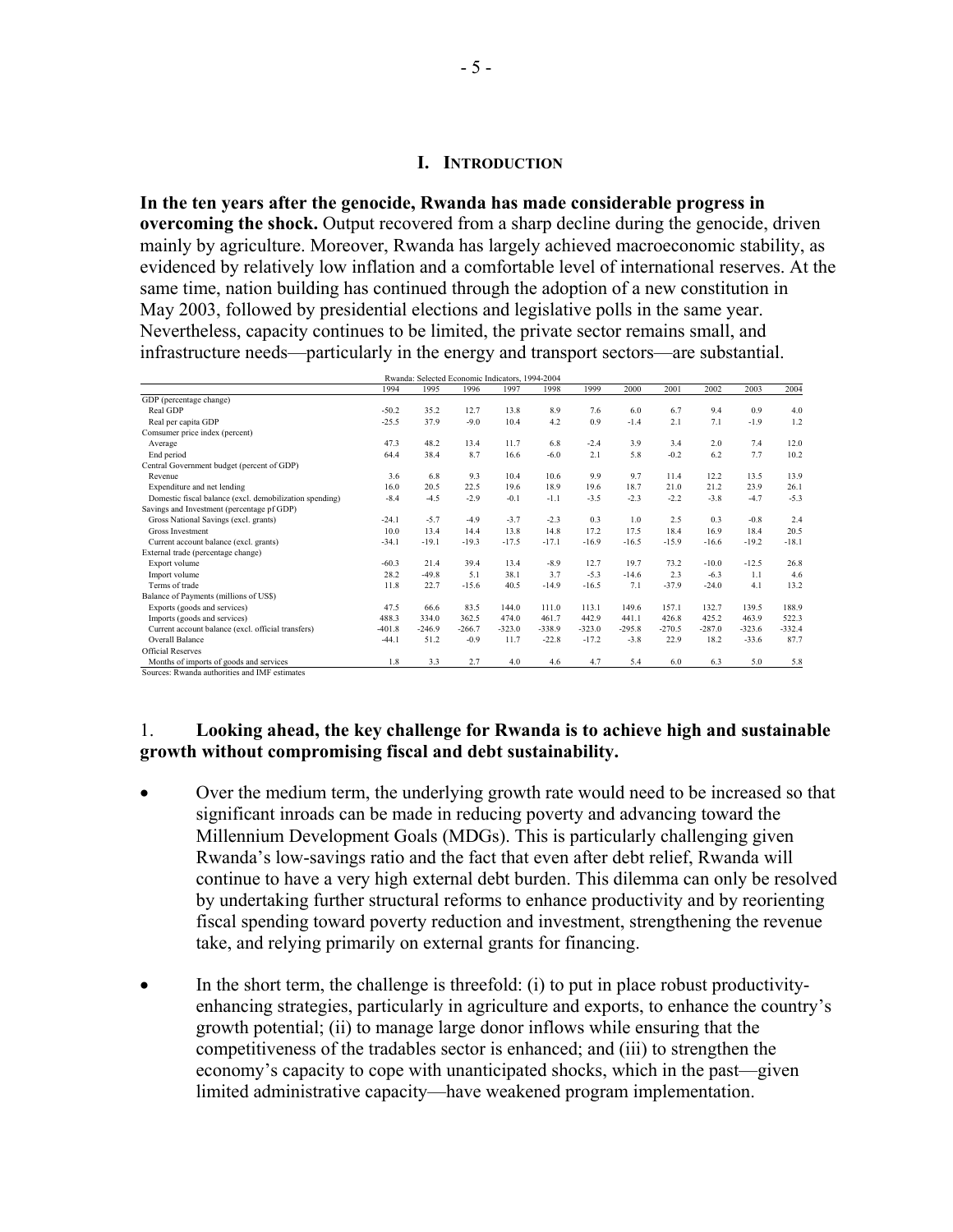2. **Tensions in the Great Lakes region have increased in recent months, but are being addressed through political channels.** Rwanda has made good progress on domestic reconciliation with an acceleration of the community-based hearings of the genocide accused. However, last November, tensions with the Democratic Republic of Congo (DRC) increased when President Kagame indicated that he would consider sending troops to disarm paramilitary groups based inside the DRC. Although the deployment of troops was never confirmed by the UN, the Security Council demanded in December that Rwanda pull out any military forces across the border. Tensions have recently eased with the establishment of a joint verification mechanism between Rwanda and the DRC to resolve border disputes. Moreover, the African Union is likely to send troops into the DRC to disarm paramilitary groups, and a summit of the heads of state of Rwanda, the DRC, and Uganda is scheduled for March.

### **II. RECENT DEVELOPMENTS AND PROGRAM PERFORMANCE**

### 3. **The implementation of policies improved considerably in 2004, although economic performance was adversely affected by exogenous shocks.** Strong activity in

construction, transport, and communication raised GDP growth to 4 percent, despite major electricity shortages (Box 1), reflecting, inter alia, low reservoir levels. With fiscal and monetary policies on track, inflation (excluding food and energy items) remained low, but rising food and energy prices pushed annual inflation to 10 percent at end-2004. The external current account was stronger than expected, mostly due to strong export growth.



### 4. **The tightening of fiscal policy in 2004 compared with the program target helped limit domestic demand, and, thereby, contained inflationary pressures.**

Buoyed by one-off nontax revenue and efficiency gains in tax administration, the revenue-to-GDP ratio rose to almost 14 percent of GDP  $\frac{1}{2}$  percent of GDP higher than programmed). Higher revenue, coupled with expenditure restraint, resulted in a domestic fiscal deficit (excluding demobilization spending) of 5½ percent of GDP, which was substantially lower than expected. However, priority spending fell short of targets because of delays in donor disbursements at end-June. While, on such short notice, the resulting financing gap could have been filled with central bank financing, the authorities chose to temporarily restrain spending (including on priorities) to maintain macroeconomic stability. As disbursements resumed, the shortfall in priority spending was made up in subsequent months. Later in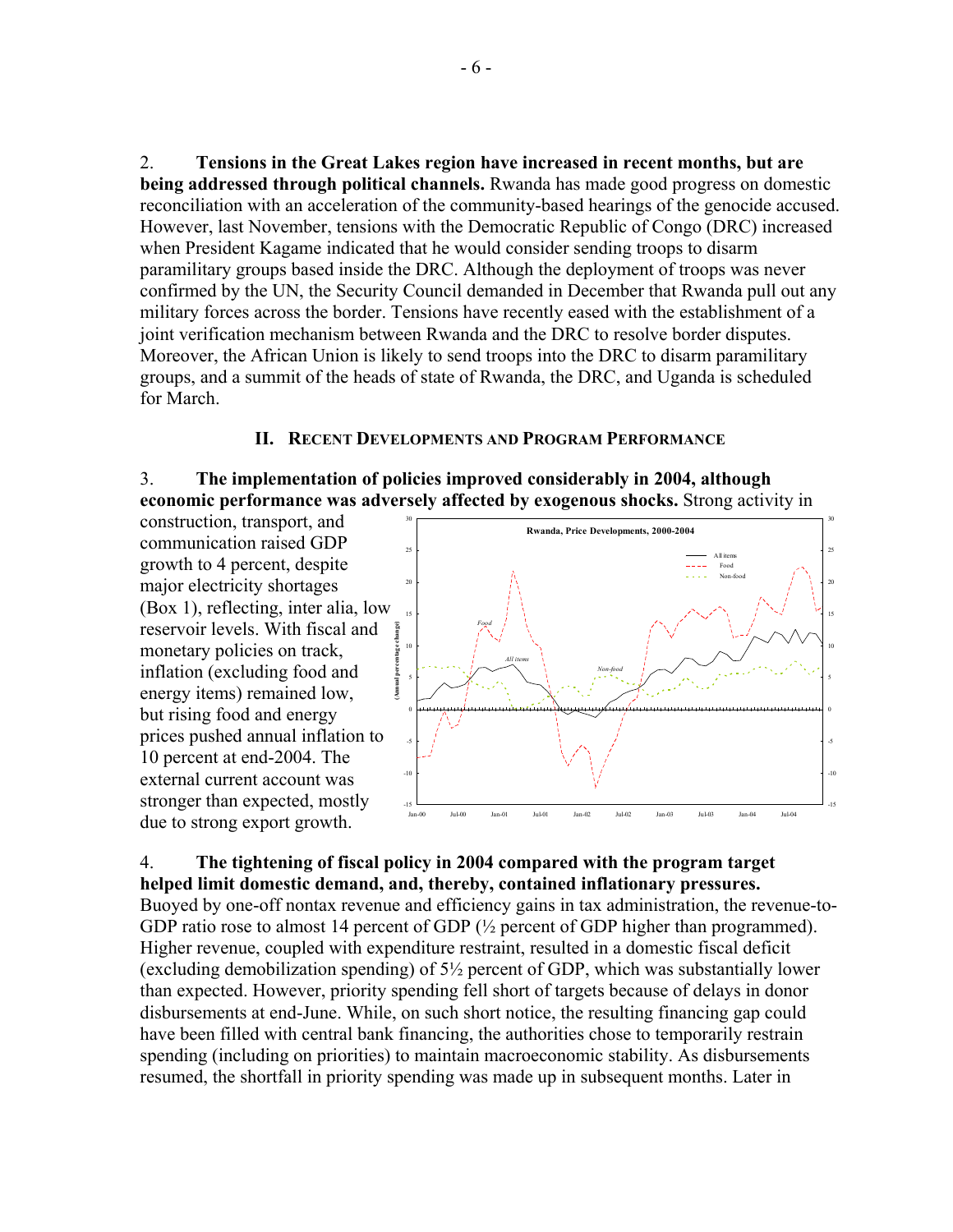the year, the authorities channeled more funds to the electricity sector as shortages became acute. $<sup>1</sup>$ </sup>

### **Box 1. Electricity Crisis**

**Growing electricity demand, combined with the rise in international oil prices, a lack of investment in the sector, and depleted water levels in hydroelectric dams, caused an electricity crisis in 2004.** The crisis increased energy costs for the manufacturing and services sectors, as many firms began to rely on their own, fuel-based, and therefore expensive, electricity generation capacity.

**The authorities are in the process of rehabilitating the electricity infrastructure,** financed from budgetary resources (1½ percent of GDP), an emergency energy loan from the World Bank (1½ percent of GDP), and project financing from the African Development Bank and the Arab Bank for Economic Development in Africa (BADEA) (1 percent of GDP). New diesel-fueled generators purchased in late 2004 and 2005 are expected to address the acute shortage while the medium-term investment aims at: (i) rehabilitating Electrogaz's infrastructure to improve efficiency in the transmission and distribution of electricity; (ii) expanding the electricity grid to rural areas; and (iii) constructing micro-dams in remote villages. The government has also recently signed a contract with a foreign consortium for the exploration of methane gas dissolved in Lake Kivu (between Rwanda and DRC), involving fiscal costs of up to 2½ percent of GDP likely to be spent through 2008.

**To cover the additional costs associated with the relatively expensive diesel-based generators, electricity tariffs were doubled on January 1, 2005**, restoring, in real terms, the baseline tariff to its 1997 level. This increase is a stop-gap measure to limit fiscal costs before a comprehensive restructuring toward full cost-recovery; cross-subsidization will be worked out in cooperation with the World Bank. While the increase is large, its social impact is expected to remain limited as households with access to electricity are unlikely to be in the poorest segments of the population.

5. **The performance of the external sector was stronger than expected.** Reflecting a rebound in exports and a slowdown in intermediate and capital goods imports, the current account deficit narrowed compared with the program, despite higher oil imports. Moreover, owing to the World Bank's Poverty Reduction Support Credit (PRSC) disbursement in December, donor assistance was higher than programmed, resulting

 $\overline{a}$ 



in a temporary increase in gross official reserves to 5.8 months of imports compared with

<sup>&</sup>lt;sup>1</sup> Although energy spending was identified in the PRSP as a priority area, it was not formally defined as such in the program. If it had been included, the performance criterion on priority spending at end-2004 would have been met. In the 2005 program, the definition of priority spending has been expanded to include energy-related spending.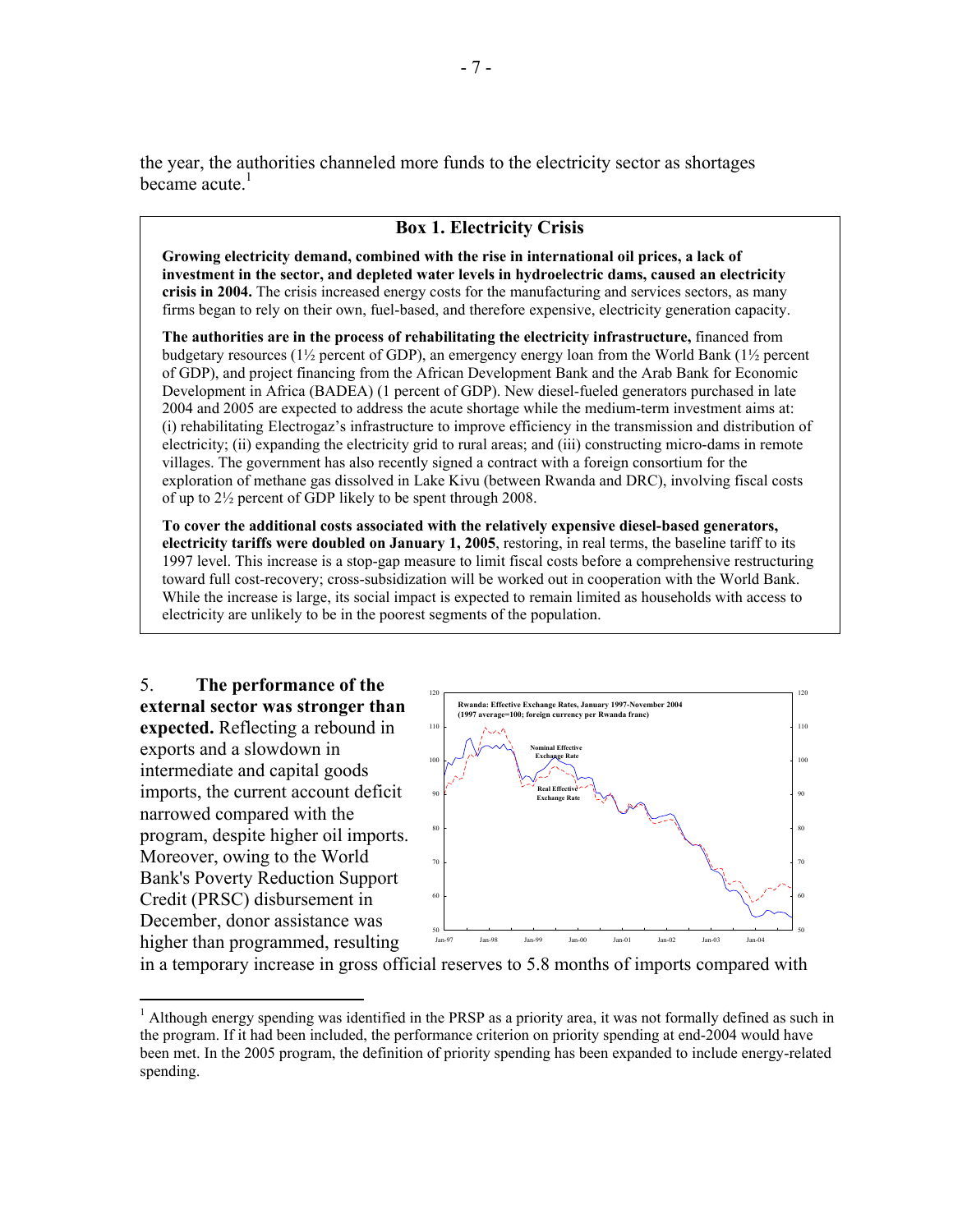4.6 months under the program. Reflecting these developments, the nominal exchange rate appreciated slightly, and a real exchange rate appreciation of about 8 percent is estimated for end-2004.

6. **While the monetary program remained on track, the conduct of monetary policy was uneven.** The end-quarter targets on reserve money were met through 2004. However, reserve money exceeded the target during the quarters, following a seasonal increase in currency in circulation (triggered by coffee farmers receiving their payments starting mid-2004), which was more pronounced compared with previous years. Moreover, to meet the reserve money targets, the authorities issued a large amount of treasury bills to the nonbank sector, which kept interest rates high.

7. **The authorities have advanced considerably in their structural reform agenda** (Tables 7 and 8):

- *Financial sector.* To reduce government involvement in the banking sector, the authorities *sold the majority shares of two commercial banks* to foreign investors in December 2004. The soundness of the banking system was further strengthened by the National Bank of Rwanda (NBR) agreeing on *action plans* in June 2004 with five commercial banks to bring them into compliance with prudential regulations by end-2004, and a similar agreement with the remaining sixth bank in December 2004 (end-June benchmark for all banks). Following recommendations of the 2003 safeguards assessment, an external auditor completed the *audit of NBR's 2003 financial statements* in August, concluding that NBR's statements were providing a true and fair view of the state of its financial affairs (end-June benchmark).
- *Public expenditure management and revenue administration.* The authorities submitted the *organic budget law* to parliament in August and subsequently finalized supporting *financial regulations*, which are expected to significantly strengthen budget processes and expenditure control. Moreover, to improve cash management, the authorities created a cash management unit, as well as a treasury committee, and closed dormant bank accounts. At the same time, tax collection efficiency is expected to strengthen with the *creation of a large taxpayer unit* in 2004, as well as the new *investment code*, *income tax, and customs laws*, which are currently before parliament.
- **Export promotion.** To address weaknesses in the export sector, cabinet endorsed an *export promotion strategy* (end-September benchmark), which identified short-term measures for the coffee and tea sectors and created an inter-ministerial monitoring structure. In particular, the measures aim at improving access of growers to inputs and building an international marketing presence for Rwandese tea and coffee.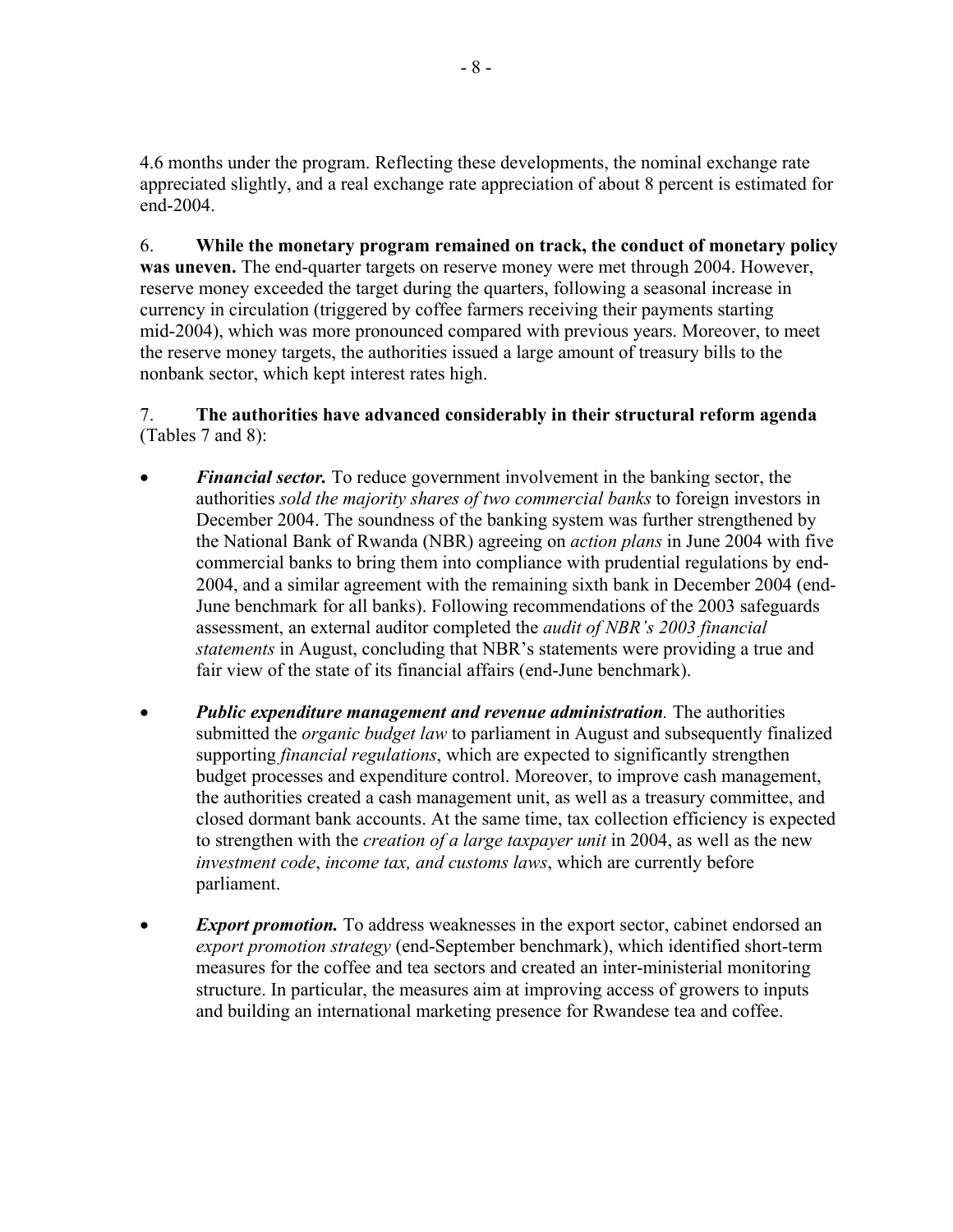8. **In terms of program performance, all performance criteria for the fourth review were met, except for two quantitative and one structural criterion** (Table 8, and MEFP, Table 1).<sup>2</sup> At end-June 2004, the quantitative performance criterion on priority expenditures was missed by 0.2 percent of GDP as explained above (see para. 5). Moreover, the continuous performance criterion on external arrears was not observed and the relevant facts and the basis of the waiver are set out in the separate memorandum from the Managing Director on noncomplying purchases and disbursements.<sup>3</sup> The structural performance criterion on the submission of a revised 2004 budget was missed (but implemented with a delay of one month). One end-June structural benchmark under the program (for the external audit of the NBR's 2003 financial statement) was met only in August, and the other (the finalization of action plans for commercial banks) was also met with a delay of seven months (see para. 8).

## **III. POLICY DISCUSSIONS**

9. **Policy discussions focused on structural reforms to enhance growth and the macroeconomic management of large donor inflows, while achieving fiscal and external sustainability over the medium term.**

**A. Medium-Term Strategy for Poverty Reduction and Growth** 

10. **The authorities and staff were in broad agreement on the main building blocks for a successful medium-term program** (MEFP, paras. 9–12):

• **Renewing efforts to implement productivity-enhancing sectoral programs.** Rwanda's Poverty Reduction Strategy Paper (PRSP) targets halving poverty by 2015 through policies focused on private sector development, particularly in rural areas. To achieve this, real GDP would need to grow annually by double digits over the medium term. While staff cautioned against overoptimistic growth projections, it emphasized that high growth rates would be possible only with sectoral strategies to raise productivity as the catch-up effect following the genocide appears to be waning (Box 2). Given budget constraints, the realization of such strategies would rest on a redirection of central government spending toward priority areas, as well as, in general, more spending efficiency. The authorities took the view that public investment could show significant returns within a short time period, especially in the

<sup>&</sup>lt;sup>2</sup> Based on preliminary data for end-December 2004 (relevant for the fifth review), it appears that policy performance remained broadly on track. However, of the two structural benchmarks for October, one has not been met and the other only partially (see paragraph 17). An update will be provided in a Staff Statement.

<sup>&</sup>lt;sup>3</sup> See Managing Director's report, www.imf.org.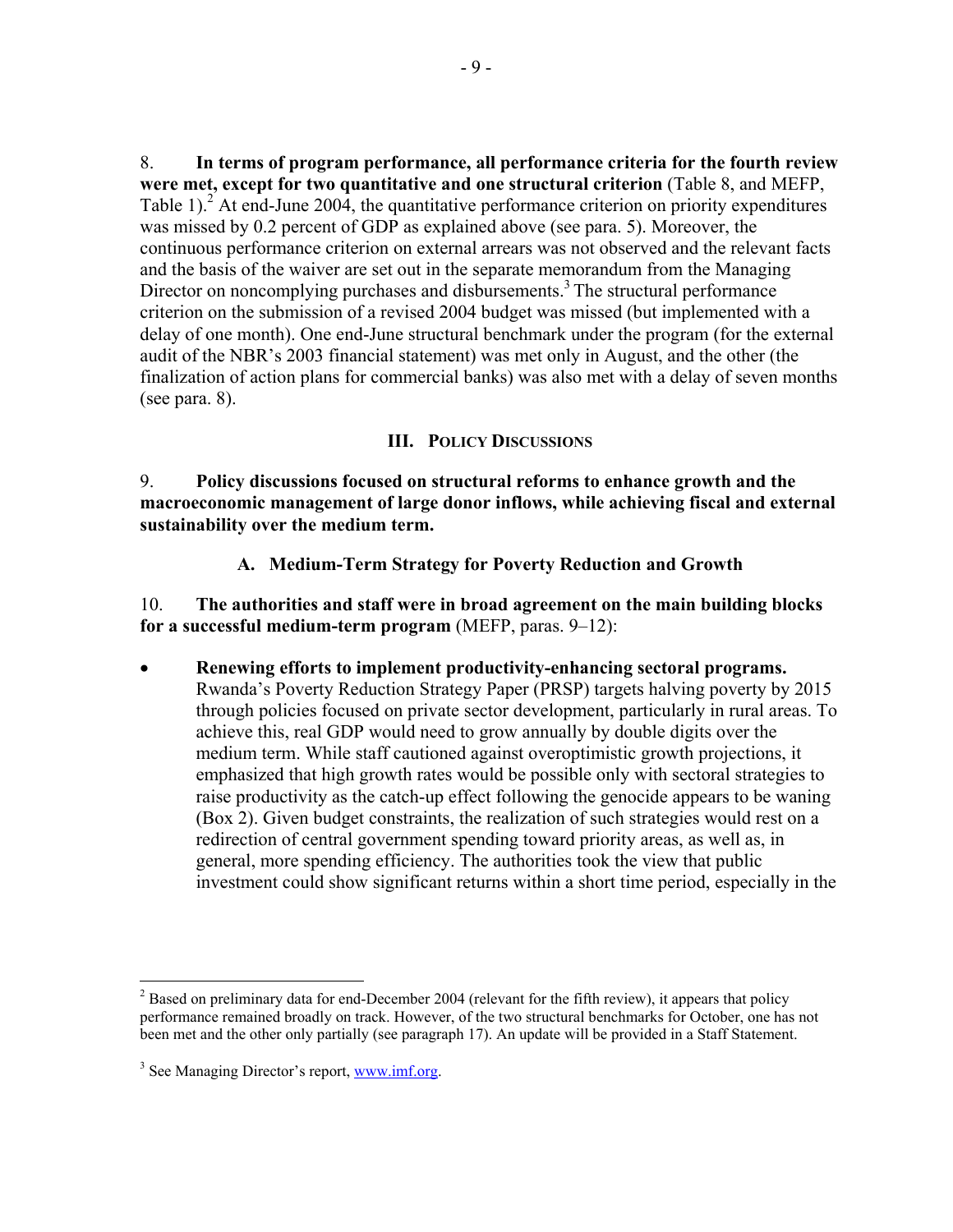agricultural sector, which is expected to benefit from the resumption of the World Bank's rural support credit.<sup>4</sup>

- **Coping with the impact of a potential real appreciation of the currency from increased aid inflows, to achieve the export-oriented growth needed to strengthen debt sustainability**. As large external inflows could put pressure on the real exchange rate to appreciate penalizing net exports, it is essential to raise productivity in the export sector and increase the export ratio from its current low level (merchandise exports comprise about 4–5 percent of GDP). In this context, staff welcomed the authorities' rollout of the export promotion strategy, and review of structural bottlenecks (see para. 22).
- **Mobilizing domestic revenue to fund the ambitious development effort and reduce reliance on external assistance over the medium term.** Although the revenue ratio has improved considerably in recent years, it is still slightly lower than the average for HIPC decision point countries (see text table below). The lower ratio could reflect a possible overestimation of GDP, particularly of agricultural production, as well as substantial tax exemptions reflecting over reliance on tax  $\frac{1}{2}$  incentives.<sup>5</sup> In this light, staff encouraged the authorities to proceed with a comprehensive review of their agricultural statistics and reduce tax exemptions (MEFP, para. 17). It also highlighted the risks of introducing export-processing zones (MEFP, para. 27).

|          | Revenue (excluding grants) for selected Affican countries (in percent of ODF) |      |      |      |      |      |
|----------|-------------------------------------------------------------------------------|------|------|------|------|------|
| Country  |                                                                               | 1999 | 2000 | 2001 | 2002 | 2003 |
| Rwanda   |                                                                               | 9.9  | 97   | 11.4 | 12.3 | 13.5 |
| Burundi  |                                                                               | 16.2 | 19.2 | 20.0 | 20.3 | 21.1 |
| Kenya    |                                                                               | 24.9 | 23.1 | 21.8 | 21.0 | 21.2 |
| Tanzania |                                                                               | 10.7 | 10.6 | 11.2 | 11.0 | 11.4 |
| Uganda   |                                                                               | 10.6 | 10.1 | 10.5 | 10.6 | 10.8 |
|          | HIPC decision point countries                                                 | 13.8 | 14.2 | 14.6 | 14.8 | 15.4 |

Revenue (excluding grants) for selected African countries (in percent of GDP)

Source: IMF International Financial Statistics

<sup>&</sup>lt;sup>4</sup> The World Bank is in the process of redesigning the project after weaknesses were identified at the midterm review.

<sup>&</sup>lt;sup>5</sup> See Country Report No. 04/383, Chapter 1.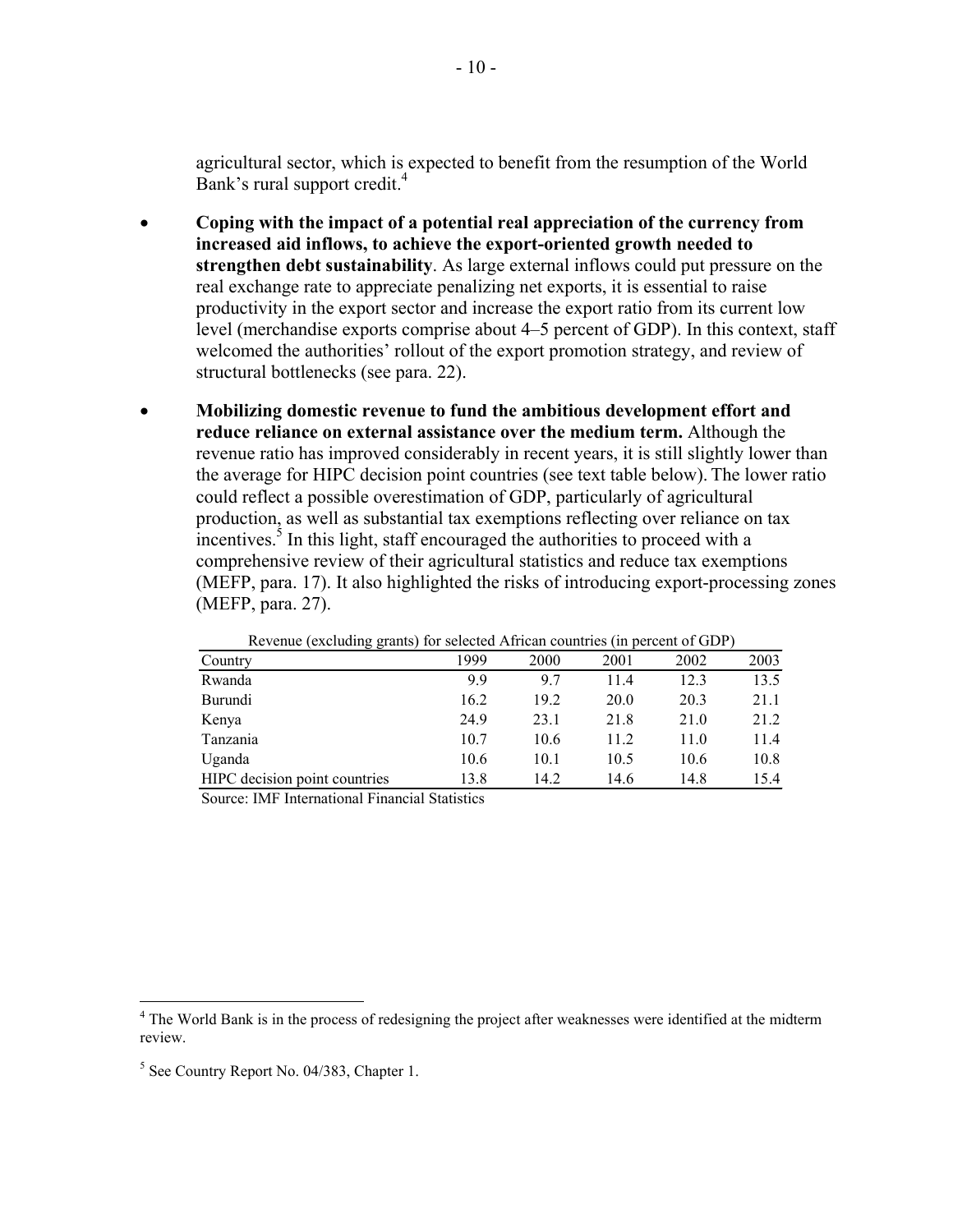#### **Box 2. Medium-Term Growth Prospects**

**Following a decade of post-conflict recovery after the 1994 genocide, economic growth has started to ease to historical rates.** The economy grew by about 8 percent on average between 1996 and 2004, but growth has declined to 5 percent on average during the last three years—somewhat above the historical growth rate of about 4 percent. This pattern has been observed in many other post-conflict countries, where, after a catch-up effect, growth started to taper off after about ten years.<sup>1</sup>

Using the Hodrick-Prescott-filter, Rwanda's underlying growth trend is estimated at 4.1 percent in the two decades preceding the genocide (1970- 1992). Without any further action, growth may be expected to revert to this trend. Indeed, given the loss of human capital from the genocide, there is a risk that productivity growth could be lower than in the pre-genocide decades. On the other hand, this effect may be offset by the fact that the average investment ratio has risen from 13.6 percent of GDP during 1970-90 to 16.9 percent of GDP during 1996-2003.

 $\mathcal{L}=\mathcal{L}=\mathcal{L}=\mathcal{L}=\mathcal{L}=\mathcal{L}=\mathcal{L}=\mathcal{L}=\mathcal{L}=\mathcal{L}=\mathcal{L}=\mathcal{L}=\mathcal{L}=\mathcal{L}=\mathcal{L}=\mathcal{L}=\mathcal{L}=\mathcal{L}=\mathcal{L}=\mathcal{L}=\mathcal{L}=\mathcal{L}=\mathcal{L}=\mathcal{L}=\mathcal{L}=\mathcal{L}=\mathcal{L}=\mathcal{L}=\mathcal{L}=\mathcal{L}=\mathcal{L}=\mathcal{L}=\mathcal{L}=\mathcal{L}=\mathcal{L}=\mathcal{L}=\mathcal{$ 



#### **Two perspectives illustrate the challenge the authorities face in augmenting medium-term growth to their target rate of six percent**:

- Based on the traditional growth accounting framework, **labor productivity growth** would have to increase to about 4 percent,  $2$  from the current 1.8 percent, to achieve an output growth of 6 percent. Increases in productivity are critical as the labor force itself will tend to grow only gradually, in line with population growth, at about 2 percent.
- An alternative approach is to look at the relationship between investment and output. Given Rwanda's long-term **incremental capital to output ratio (ICOR) of about 4**, the economy would grow by 4–5 percent at current investment levels.<sup>3</sup> Augmenting average annual growth to 6 percent would imply, ceteris paribus, a change in the ICOR to 3, which means that any unit of additional investment would generate a marginal annual return of 33 percent.

**In light of these challenges, the projected growth rates over the medium term have been revised downward** from a constant 6 percent presented in the last Article IV report (Country Report No. 04/382) to a gradual increase from 4 percent in 2005 to  $5\frac{1}{2}$  percent from 2011 onward, reflecting higher investment financed by aid inflows (consistent with an average ICOR of 4). Greater efficiency reflected in an increase in total factor productivity (with a corresponding decrease in the ICOR) could lead to higher long-term growth rates.

<sup>&</sup>lt;sup>1</sup> Collier, Paul and Anke Hoeffler, 2002, "Aid, Policy, and Growth in Post-Conflict Societies," World Bank Research Working Paper: 2902.

 $2^{2}$  As a comparison, average labor productivity growth during 1970-2003 was 2.5 percent in Uganda and one percent in both Tanzania and Kenya.

<sup>&</sup>lt;sup>3</sup> The long-term ICOR rate was estimated by taking the average ratio between the investment rate (as percent of GDP) and GDP growth for 1970–92.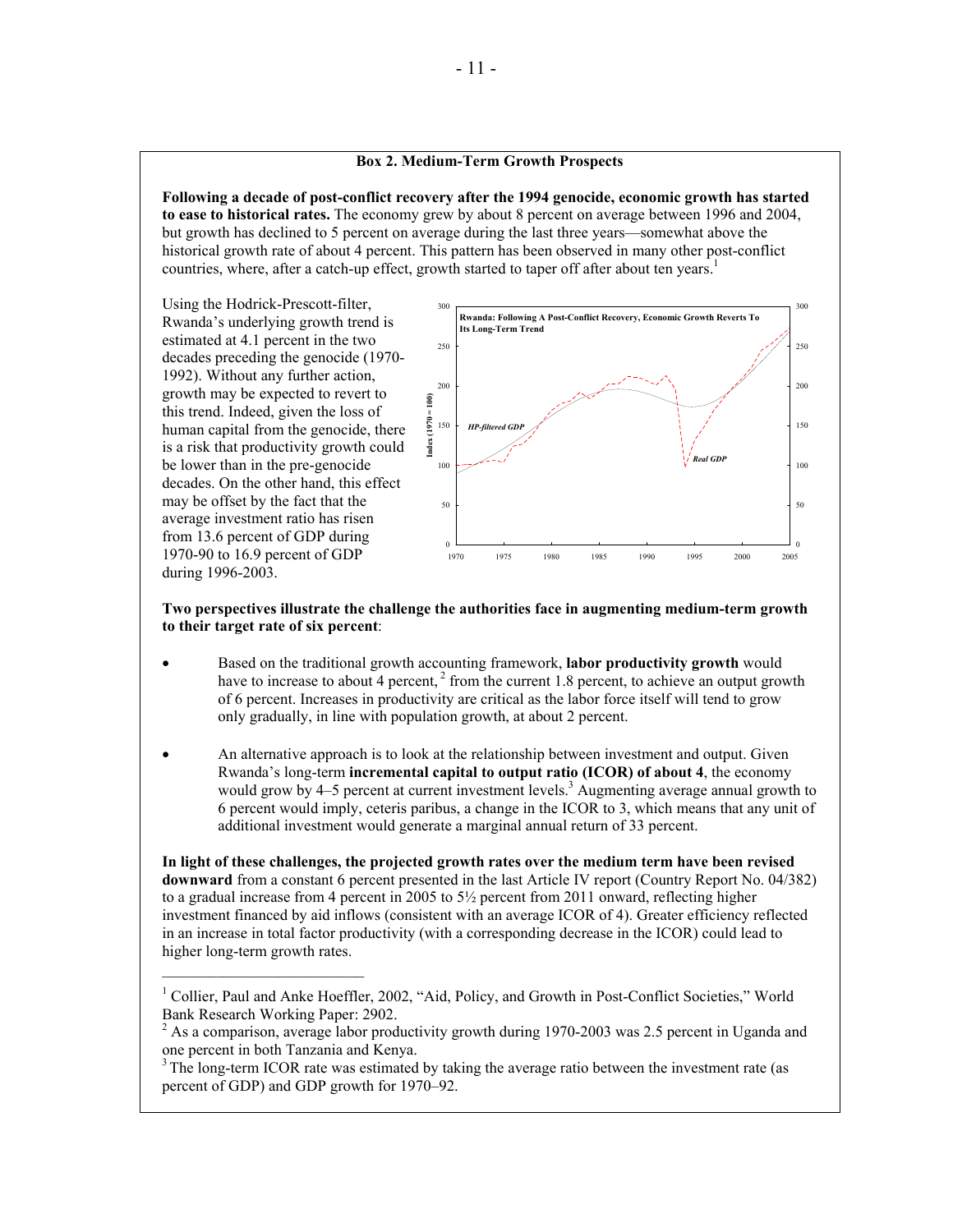- **Relying mostly on grants to finance public investment and spending to advance toward the MDGs.** Staff projections indicate that, given current debt levels and the narrow export base, the NPV of debt-to-exports ratio would remain above the 150 percent threshold over a 20-year horizon, even if full debt relief under the enhanced HIPC Initiative and additional bilateral assistance were delivered and no new borrowing took place.
- **Reaching a regional peace agreement for the Great Lakes region.** Staff noted that such an agreement would be essential for sustained strong growth not only by providing access to the large market of the Eastern DRC, but also by removing the detrimental effect of lingering security concerns on commercial activity and investment.

# **B. The Program for 2005**

11. **While preserving macroeconomic stability and strengthening exports through structural reform, the 2005 program will lay the foundations for strong growth through increased spending in critical PRSP sectors.** The program is based on a real growth rate of 4 percent and a reduction in inflation to 6 percent by end-2005, taking into account the impulse from the electricity tariff increase of about 2 percent. Central bank reserves could decline to just over four months of imports (depending on whether contingent spending is released—see below), a level that staff regards as prudent. Macroeconomic and structural policies will aim at enhancing private sector development and accelerating productivityenhancing strategies, particularly in exports.

## **Fiscal policy**

 $\overline{a}$ 

12. **Fiscal policies will support maintaining macroeconomic stability.** <sup>6</sup> The baseline program, which targets a domestic fiscal deficit (excluding demobilization) of 4½ percent of GDP, is tighter than in 2004 by almost one percent of GDP, reflecting lower nonpriority spending.<sup>7</sup> However, the deficit would be allowed to widen further by up to about 2 percent of GDP from the release of contingent spending, if the additional spending is financed by external budgetary support and the monetary program is kept on track, which may require

<sup>&</sup>lt;sup>6</sup> The Minister of Finance issued a press statement on February 25 to highlight the changes to the 2005 budget implied by the program. In particular, the program envisages cuts in nonpriority spending compared with the budget (including a rescheduling of loan repayments related to the 2003 hotel project, the purchase of an airplane for Rwandair Express, and the recapitalization of a housing bank through a cash injection), which will be reallocated to priority areas; these changes will be formalized in the context of the June 2005 budget revision.

 $<sup>7</sup>$  The program also accommodates the repayment of mostly genocide-related arrears of almost one percent of</sup> GDP, based on a medium-term repayment plan.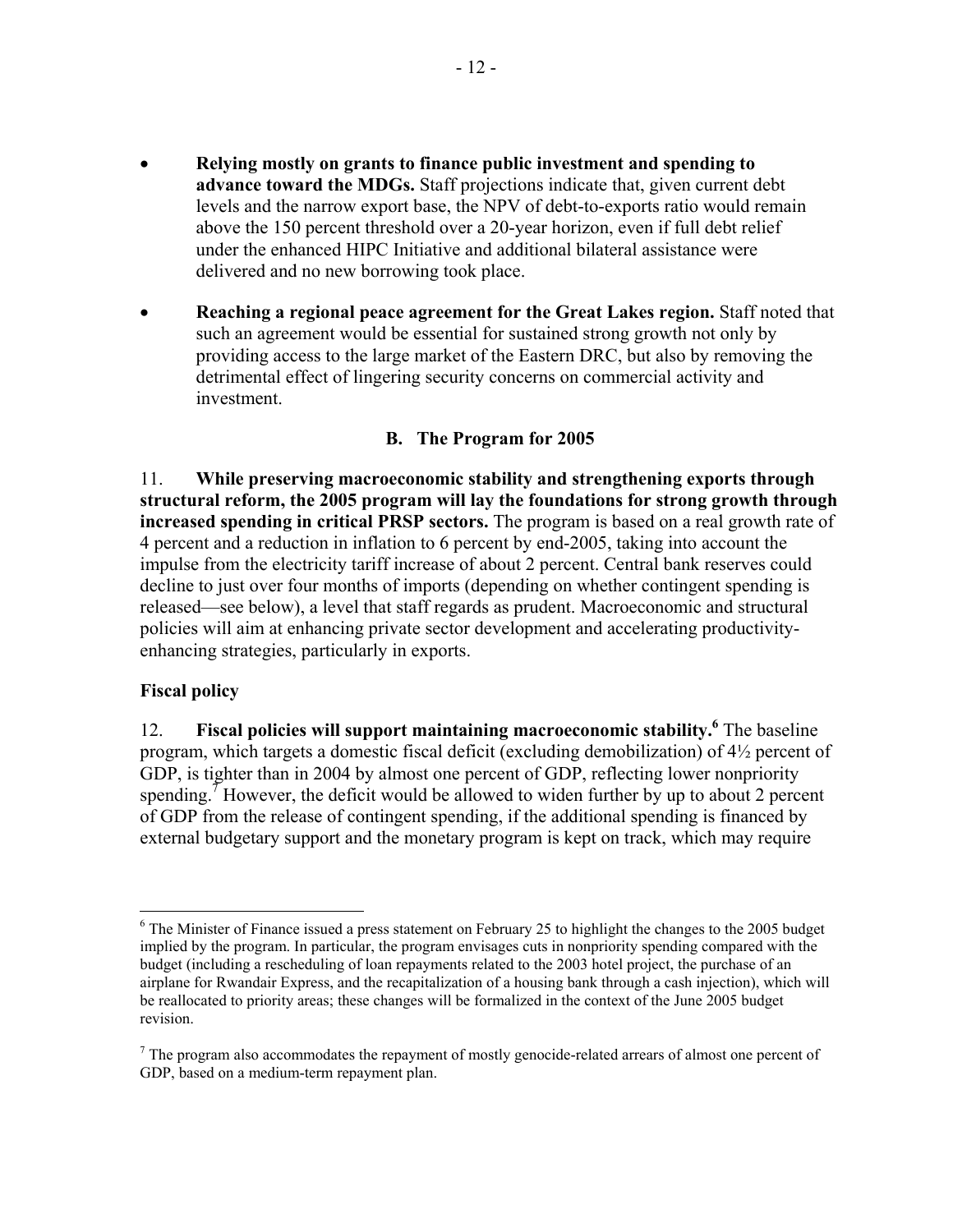allowing a nominal appreciation of the exchange rate (see para. 25). <sup>8</sup> The contingency (to be released in equal amounts for priority and nonpriority spending) will enable the authorities to review the impact of fiscal policy on domestic demand and closely coordinate with monetary and exchange rate policies.

| Fiscal Program - Contingent Spending (in percent of GDP)          |      |                                                                                                                                 |             |
|-------------------------------------------------------------------|------|---------------------------------------------------------------------------------------------------------------------------------|-------------|
|                                                                   | 2004 |                                                                                                                                 |             |
|                                                                   |      | 2005<br>Excluding<br>Contingency<br>13.9<br>14.0<br>19.2<br>18.6<br>9.4<br>8.5<br>10.7<br>9.2<br>$-4.5$<br>$-5.2$<br>8.8<br>7.5 | Including   |
|                                                                   |      |                                                                                                                                 | Contingency |
| Revenue                                                           |      |                                                                                                                                 | 14.0        |
| Domestic expenditure                                              |      |                                                                                                                                 | 20.4        |
| Priority spending (including electricity) 1/                      |      |                                                                                                                                 | 10.3        |
| Other spending $2/$                                               |      |                                                                                                                                 | 10.1        |
| Domestic fiscal deficit                                           |      |                                                                                                                                 | $-6.3$      |
| Memorandum item:                                                  |      |                                                                                                                                 |             |
| Priority spending (excluding electricity)                         |      |                                                                                                                                 | 9.7         |
| Source: Rwandese authorities: and staff estimates and projections |      |                                                                                                                                 |             |

Rwandese authorities; and staff estimates and projections.

1/ Electricity was not included in the definition of priority spending in 2004.

2/ Includes domestic interest bill, defense, and nonpriority spending.

 $\overline{a}$ 

13. **No new revenue measures are programmed for 2005 as the authorities intend to consolidate the recent ambitious changes in tax laws and administration** (MEFP, para. 17).<sup>9</sup> Staff commended the authorities for the exemplary progress in making the Large Taxpayer Department operational and welcomed plans to strengthen its audits. In light of limited administrative capacity, it agreed that appropriately applying and enforcing the new legislation and procedures would be critical. However, staff urged the authorities to develop new revenue measures in time for the 2006 budget, given the strategic importance of strengthened revenue mobilization for the country's medium-term fiscal sustainability;  $^{10}$  and, if possible, advance the timing of unifying the large taxpayer and internal revenue departments.

<sup>&</sup>lt;sup>8</sup> While the baseline program would be partly financed by drawing down government deposits, which were accumulated from the PRSC disbursement at end-2004, the contingent spending would be released only if budgetary support in 2005 remains in line with program projections.

<sup>&</sup>lt;sup>9</sup> The revenue ratio would increase only slightly as higher tax collections from petroleum imports related to the new generators and an adjustment in the petroleum reference price are expected to offset the loss from abolishing import duties on raw materials.

<sup>&</sup>lt;sup>10</sup> Revenue is expected to decline by  $\frac{1}{2}$  percent of GDP in 2006 as a result of lower nontax revenues (mostly one-off receipts from the sale of assets) and a reduction in the corporate tax rate. Moreover, there could be further revenue losses in trade taxes from regional integration. Revenue measures could include the broadening of the corporate tax base and elimination of exemptions.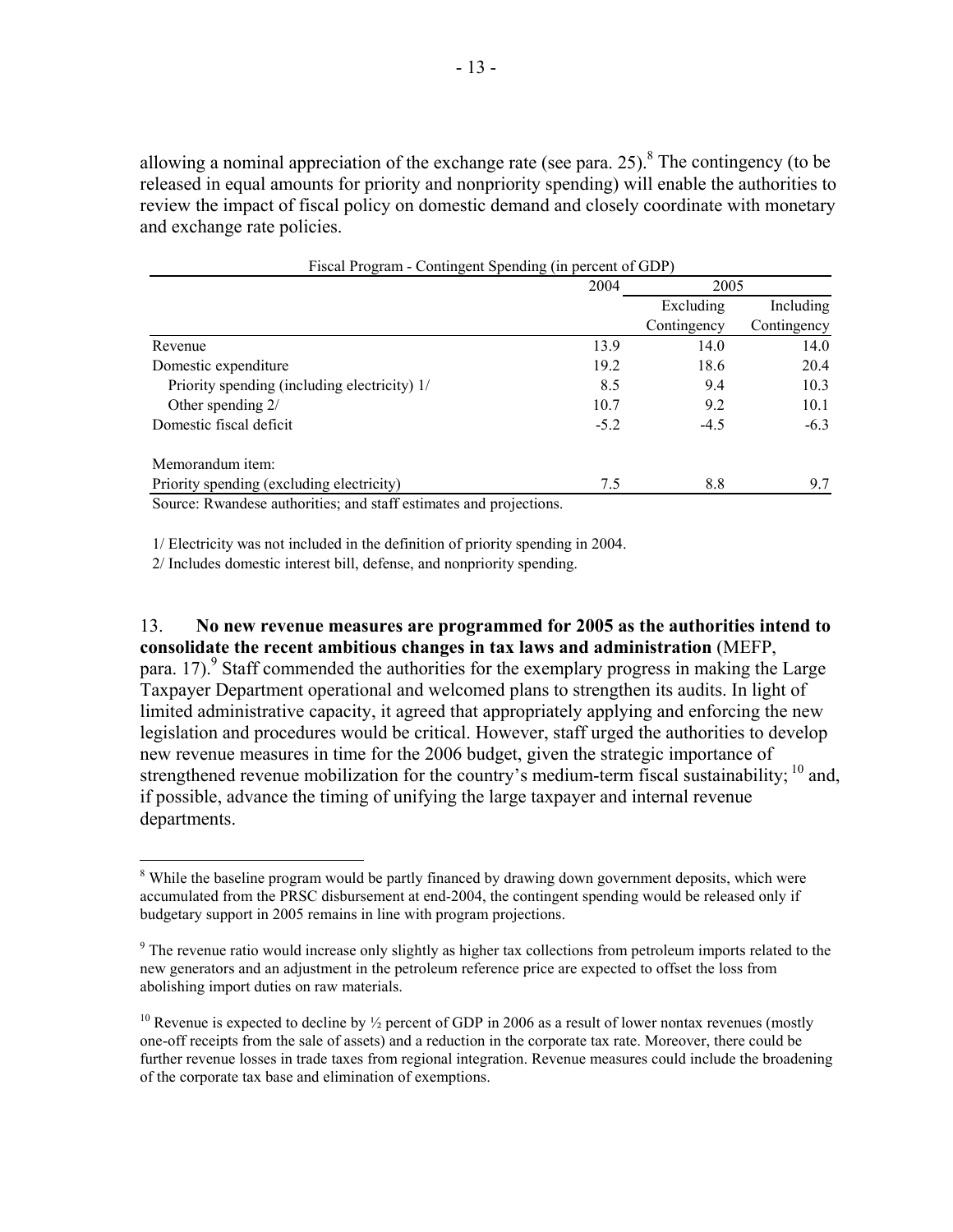14. **The quality of spending will further improve through a sizeable reallocation to priorities** (MEFP, para. 18).

- **Priority spending would increase by 1⅔ percent of GDP if the contingency is spent (and by 0.9 percent of GDP otherwise).** In particular, as electricity spending crowded out other priority areas in 2004, the authorities will augment—through their contingency priority spending of about one percent of GDP—budgetary allocations in support of agriculture, export promotion, rural roads, and water. At the same time, social spending in health and education will increase by 0.3 percent of GDP.
- **Nonpriority spending is expected to fall by at least ½ percent of GDP if the contingency is spent (and by**  $1\frac{1}{2}$  **percent of GDP if not).**<sup>11</sup> The program accommodates new one-off items of about one percent of GDP mostly related to peace-keeping efforts in Darfur<sup>12</sup> and a temporary fuel subsidy to Electrogaz to allow for a more gradual increase in electricity tariffs.<sup>13</sup> To achieve the targeted overall reduction, other nonpriority spending will have to be cut by 2½ percent of GDP if the contingency is not released (and by 1½ percent of GDP otherwise) through a reduction of budgetary allocations to nonpriority ministries and net lending—the latter partly from a reduction in the payment on government guarantees related to a large hotel projects.<sup>14</sup>
- **Looking beyond 2005, staff noted that further efforts should be made to restructure expenditure.** First, as most of the new nonessential spending is one-off, substantial funds are expected to become available in 2006 for priority spending, which should be channeled to further develop sectoral strategies. Staff urged the authorities also to explore the scope for additional cuts in nonessential spending, including through continued civil service reform and the realization of efficiency

<sup>&</sup>lt;u>.</u>  $11$  While staff was unable to obtain details on military spending, overall defense spending will rise in line with inflation.

<sup>&</sup>lt;sup>12</sup> The cost per soldier is below that of similar operations (about US\$7,000 per soldier compared with United Nations Organization Mission in the DRC (MONUC's) cost of about US\$20,000); any savings should be used for general budgetary purposes. As envisaged in the MEFP, an audit of these expenditures will be published in 2006.

 $<sup>13</sup>$  The subsidy is equivalent to the estimated tax payments on fuel imports for the electricity generators; while</sup> an increase in oil prices could raise the subsidy, there would be an offsetting entry in higher revenue.

<sup>&</sup>lt;sup>14</sup> The program accommodates loan payments of  $\frac{1}{4}$  percent of GDP (compared with one percent of GDP in 2004) linked to the 2003 hotel projects. As indicated in the MEFP, to assess the reasons why Prime Holdings the public entity that built and owns the hotels—is unable to repay the loan, the program envisages an audit of the company, which is also expected to facilitate the future privatization of the hotels.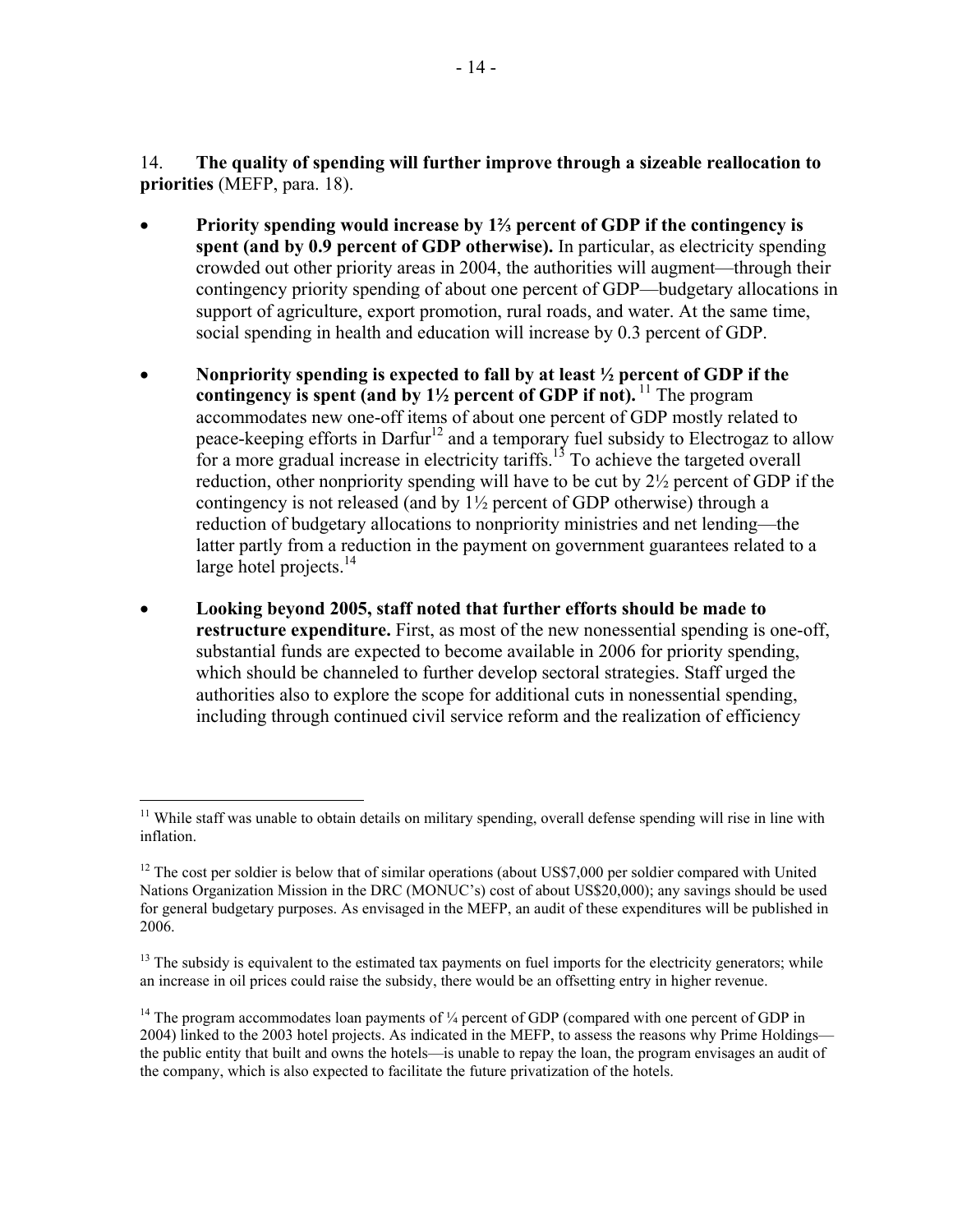gains.15 Moreover, it would be important to monitor pressures for a possible real appreciation of the exchange rate from the domestic demand impact of fiscal policies.

15. **The Lake Kivu gas project could be a major stepping stone in addressing the electricity crisis and the authorities are committed to ensure that the fiscal implications will be limited** (MEFP, para. 22). The World Bank is overall supportive of the project as it regards the development of Lake Kivu's gas as the best medium-term energy option for Rwanda and the region. Staff urged the authorities to seek support and technical assistance from the World Bank in moving ahead. It welcomed the authorities' commitment to limit the total fiscal costs to 2½ percent of GDP (0.4 percent of GDP of which will be in 2005) and to cover the medium-term fiscal implications at the next review.

16. **While the organic budget law (OBL) is expected to improve the efficiency and transparency of public expenditure management, its implementation will pose new challenges** (Box 3 and MEFP, para. 19). The OBL would strengthen the legal and regulatory framework governing the budget process and execution for all levels of government, and establish the powers and responsibilities of the Ministry of Finance to ensure appropriate oversight. However, significant capacity building in line ministries and local governments will be required and addressed in the program by measures to expand gradually their reporting responsibilities. In this regard, staff noted the need to address recent difficulties in the implementation of cash management and zero balance accounts, and also expressed disappointment that the two October benchmarks (for the fifth review under the PRGF arrangement) were either not met or only partially met. The authorities responded that these issues were being addressed and that the timing and scope of the benchmarks had been too ambitious. With respect to the benchmark on reconciliation statements, the authorities intend to roll them out more gradually.<sup>16</sup> With respect to the benchmark on the documentation for the 2005 budget, the revised 2005 budget will include a statement of contingent liabilities, which would fulfill one of two outstanding commitments.<sup>17</sup>

1

<sup>&</sup>lt;sup>15</sup> The civil service reform launched in 2004 aims at streamlining the core civil service through a reduction in staff and a reallocation of ministerial staff to local governments. While donors agreed with the thrust of the reform, they were initially concerned about its social impact. Their concerns have now been addressed by the incorporation of retrenchment costs in the program.

<sup>&</sup>lt;sup>16</sup> Firstly for the Treasury and the Rwanda Revenue Authority in March and thereafter for line ministries and other public entities.

<sup>&</sup>lt;sup>17</sup> The end-October structural benchmark required the 2005 budget to include statements of tax expenditure, public enterprise budgets, government equity holdings, consolidated district budgets, assets and liabilities, and contingent liabilities, but the budget was presented without the two latter items. As conducting an assets and liabilities statement for the ministry of finance in 2004 proved difficult, pilot projects in other ministries and local governments will be undertaken in 2005 before involving the entire public sector.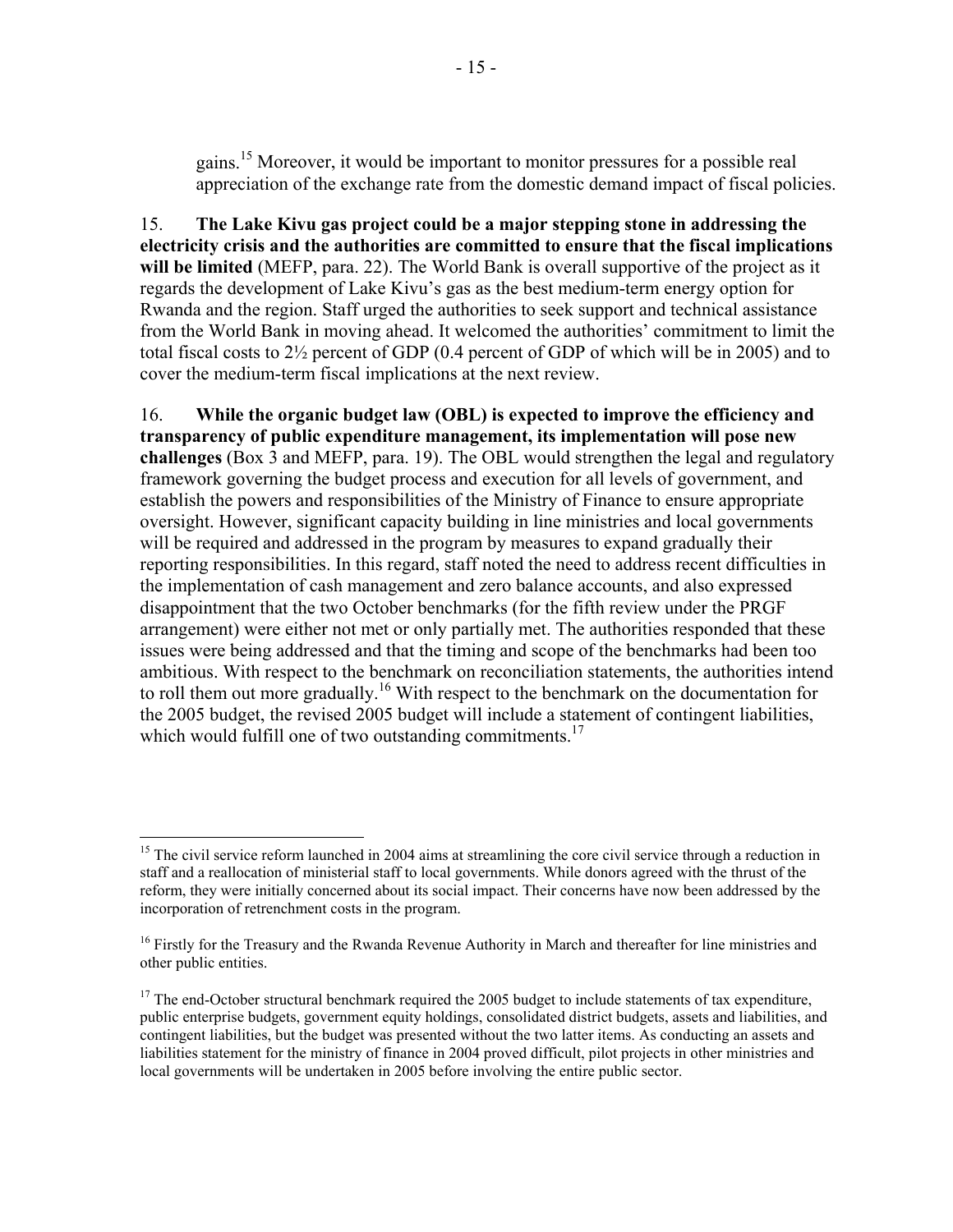#### **Box 3. Expenditure Management Reforms**

*To effectively implement the PRSP, the government in close consultation with development partners developed in 2002 a time-bound and monitorable action plan (the Financial Accountability Review and Action Plan (FARAP)) to rebuild expenditure management after its unraveling in 1994.* 

**Expenditure management reform has focused on implementing the FARAP.** Most notably, the government introduced a medium-term expenditure framework as part of its budget preparation, adopted a computerized system for budget execution management, established an independent Auditor General, and restarted the preparation of annual accounts.

**The OBL lays the basis for future reforms.** The joint World Bank and IMF Assessment and Action Plan of the public expenditure management of 2004 stressed the need to improve reconciliation of fiscal and monetary accounts and public budgeting and accounting practices. These issues have been addressed in the OBL, which will be gradually implemented by:

- *Adopting a Treasury Single Account* by end-2005 for all government operations in order to facilitate regular reconciliation of government accounts and improve cash management and coordination with monetary policy.
- *Applying budgeting and accounting standards to local governments*, as the basis for the planned devolution of significant expenditure responsibilities to them.
- *Integrating the recurrent and development budgets* to provide a more transparent and comprehensive statement of government operations.

### **Monetary policy**

 $\overline{a}$ 

17. **The monetary program aims at lowering inflation, while allowing an expansion in private sector credit** (Table 3).<sup>18, 19</sup> The authorities noted that private sector credit in 2004 had been constrained, among other things, by high nominal interest rates. Staff observed that high interest rates had been necessitated by rising inflation and, in fact, ex-post real interest rates had declined. Looking forward, staff stressed that interest rates should not be lowered before a clear downward trend in inflation had been established. Moreover, if government domestic spending threatens to push reserve money growth above program limits, foreign exchange sales would need to be stepped up ("ex ante sterilization") to keep reserve money growth on track and protect the inflation objective under the program. In this context, close coordination with the Ministry of Finance, as well as managers of large project

 $18$  As in 2004, the program envisages a repayment of about one percent of GDP to nonbanks (including the repayment of arrears).

<sup>&</sup>lt;sup>19</sup> The surge in currency in circulation in 2004 could represent a structural increase in money demand, which should be accommodated by a one-off upward adjustment in the reserve money target (a preliminary assessment indicates that banks' excess reserves were not unduly large). However, given the instability of the monetary parameters, it was agreed that it would be premature to loosen the monetary program at this point, but that this issue would be discussed at the time of next review.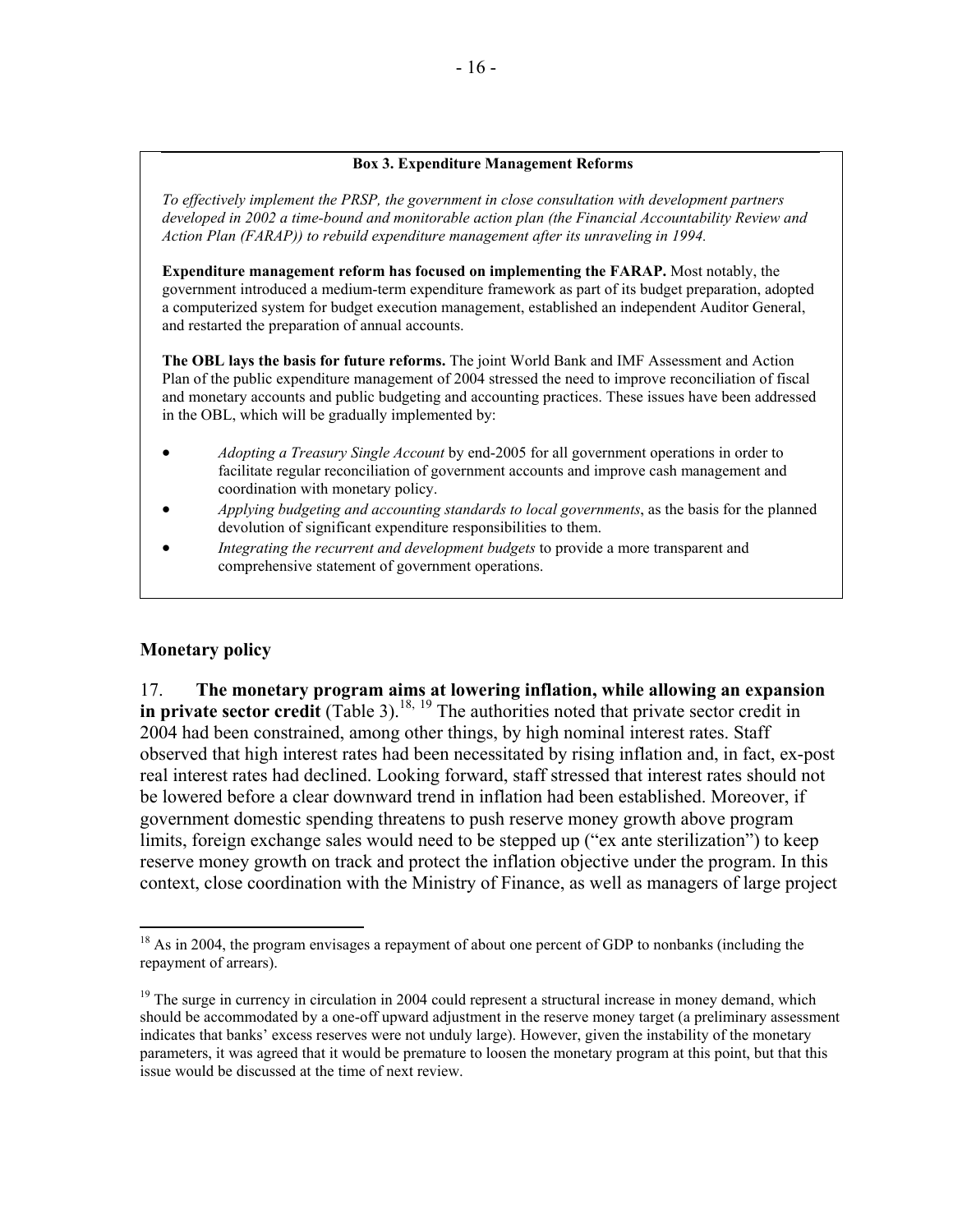accounts, would be critical for improving liquidity forecasting. Staff noted that continued reliance on sterilization through the sales of treasury bills rather than foreign exchange could, over time, crowd out private sector activity and prove costly for the central bank's profits.

18. **Given the program's money anchor, some nominal appreciation of the exchange rate would need to be allowed should there be pressures for a real appreciation.** To this end, staff noted that the NBR should allow greater price flexibility in the foreign exchange auction bidding process. The authorities noted that a sharp appreciation during the coffee season (March-September) would have an adverse impact on exporters' income and therefore their ability to repay their bank loans (which are denominated in Rwandan francs), potentially raising nonperforming loans. To address banks' concern about a nominal appreciation during the coffee season, the authorities agreed to explore options to allow lending in foreign exchange to exporters. Moreover, to increase the flexibility in the foreign exchange market, they will consider further changes to the foreign exchange auction's bidding process.

# **External sector**

19. **Reflecting continuing large project-related import demand, the external current account deficit (excluding grants) would widen to 22 percent of GDP in 2005 and is expected to remain high over the medium term.** This trend reflects a strong increase in imports of diesel fuel and equipment related to the rehabilitation of the electricity sector rehabilitation and other priority projects, while export earnings are expected to decline slightly after the exceptionally strong performance in 2004 (MEFP, para. 26).<sup>20</sup> Staff noted that the planned expansion in diesel-generated electricity would be contributing to a significant structural increase in fuel imports in the medium term. The authorities agreed, but responded that increasing electricity supply was critical to developing the export sector and that alternative energy sources would be explored. The higher current account deficit in 2005 would be mostly financed from a drawdown of central bank reserves (of about 2½ percent of GDP), accumulated from disbursements received at end-2004, which had temporarily increased reserves to very high levels.

# **Structural reforms**

20. **The structural agenda will focus on advancing the public sector reform and private sector development with a view to increasing productivity, particularly in exports** (Box 4). While sectoral policies will be spearheaded by the World Bank and other donors, Fund conditionality will continue to focus on tax administration, public expenditure management, governance—in particular related to a large hotel project undertaken in 2003 by the government-owned entity Prime Holdings—export promotion, and financial sector reform.

 $\overline{a}$ <sup>20</sup> Merchandise exports in 2004 benefited from high prices for cassiterite and coltan and a strong coffee harvest, owing to unusually favorable climatic conditions.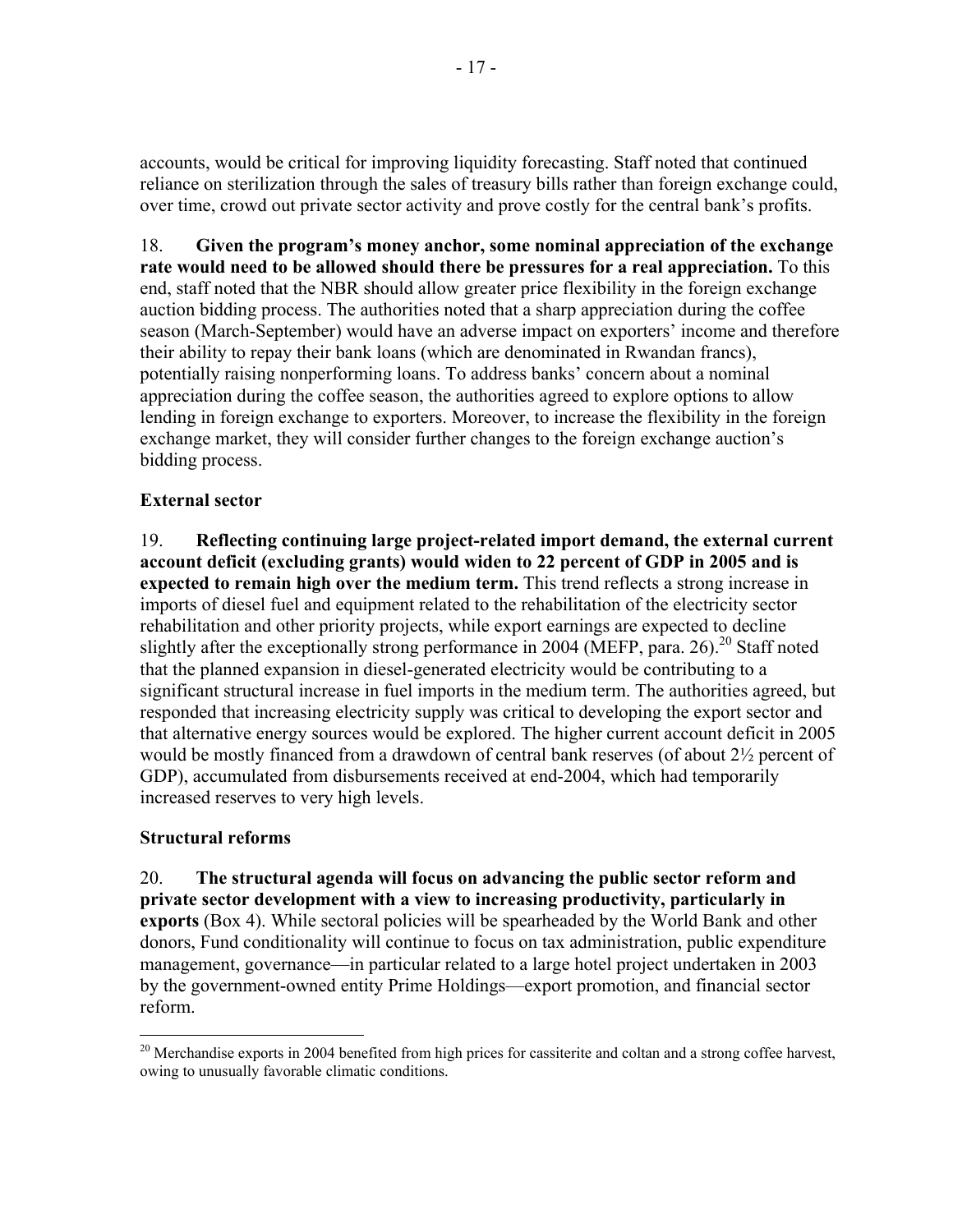#### **Box 4. Structural Conditionality in 2005**

**Under the PRGF arrangement**, structural conditionality will continue to reflect areas of macroeconomic relevance (MEFP, Table 2):

- Strengthening tax administration by increasing the number of audits of large taxpayers.
- Improving public expenditure management (see Box 3).
- Enhancing governance in connection with the payment of a government guarantee related to the 2003 hotel project.
- Monitoring progress in implementing the export promotion strategy by a benchmark on the submission to cabinet of the first progress report of the Rwanda Investment and Export Promotion Agency.
- Possibly undertaking further measures to strengthen and develop the financial sector, after a comprehensive review.

**Under World Bank lending**, structural conditionality is reflected in the Poverty Reduction Strategy Credit (about US\$225 million over 3 years) and focuses mainly on: (i) creating a favorable private investment climate; (ii) improving quality, efficiency, and equity of public service delivery, particularly in the health, education, water, and energy sectors; and (iii) supporting improvement of public expenditure management and governance, with an emphasis on transparency and accountability.

#### *Export promotion*

21. **The authorities significantly strengthened their commitment to developing exports and tourism by adopting a two-pronged approach that addresses issues in specific sectors as well as across sectors** (MEFP, paras. 27–28). In particular, they will increase budgetary allocations for the tea, coffee, and tourism sectors to facilitate structural reform; strengthen the coordinating role of the Rwanda Investment and Export Promotion Agency (RIEPA); and take measures to diversify exports. At the same time, they intend to define specific actions to address problems that hamper all exports relating to, for instance, infrastructure, customs administration, and access to financing; these actions will be discussed at the fifth review under the PRGF arrangement. Staff welcomed the strengthened approach to export promotion, in particular with respect to providing the necessary specificity regarding policy actions and accelerating the privatization of the tea factories, and encouraged the authorities to forcefully pursue their strategy. With respect to other measures to stimulate trade, staff urged the authorities to assess the impact of Rwanda's membership in various regional trade agreements on both the export sector and import-competing firms.

#### *Financial sector reform*

22. **Financial sector reforms will continue building on the findings of the February 2005 Financial Sector Assessment Program (FSAP) mission** (MEFP, para. 30). The authorities noted that all banks but one had been in compliance with prudential regulations by end-2004. They agreed that any further recapitalization and hotel-related loan repayments would be undertaken only after assurances that the banks are sound or their weaknesses are being addressed. While welcoming progress, the recent FSAP mission emphasized that the supervisory authority would need to be given sufficient autonomy to strengthen its ability to enforce corrective measures—an issue that will be discussed in the context of the fifth review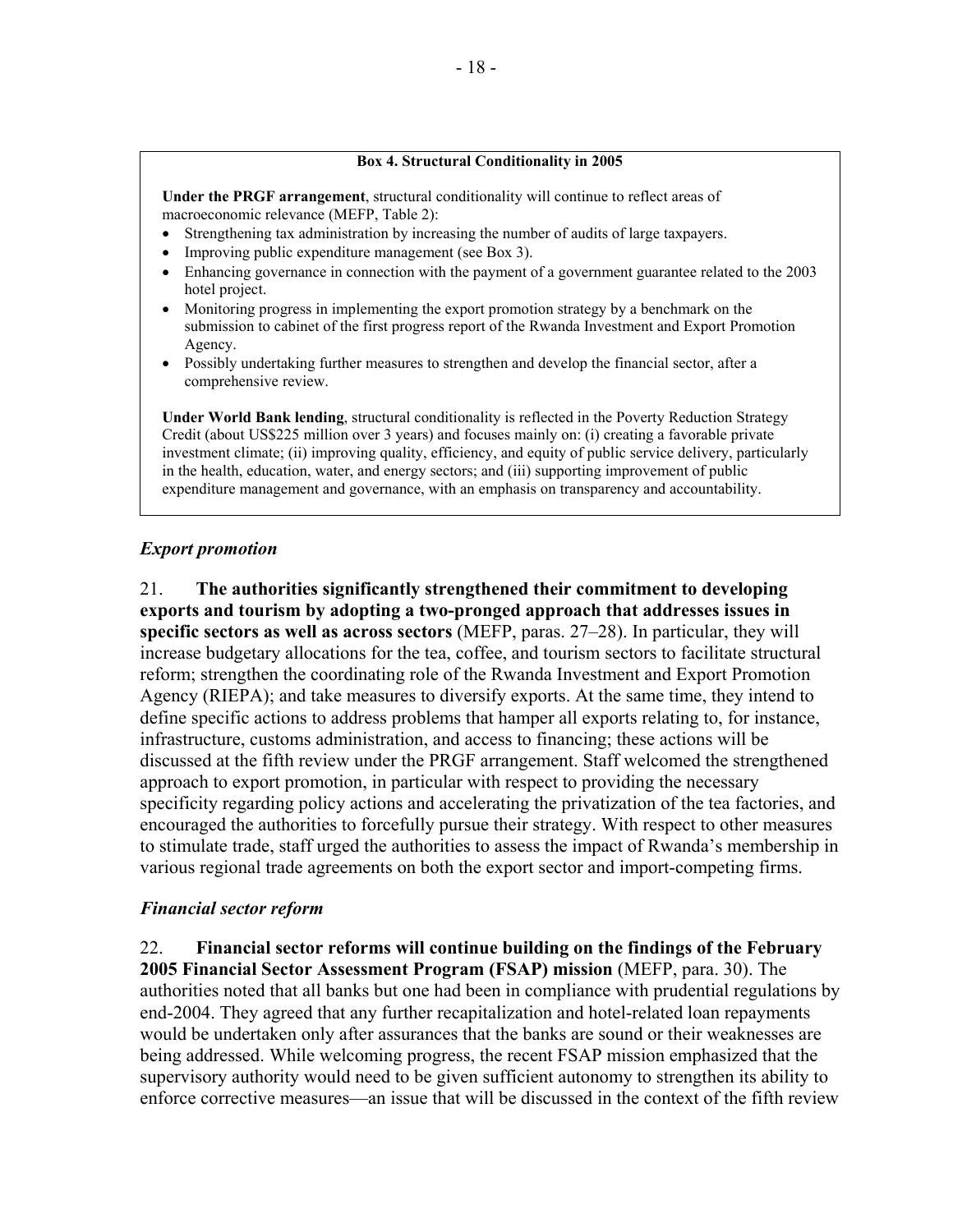under the PRGF arrangement. Moreover, staff urged the authorities to address the weaknesses of the commercial banks that had not been in compliance with prudential regulations at end-2004. It also expressed concern about a possible proliferation of government micro credit schemes, mostly for the agricultural sector. Although the magnitudes involved so far did not appear large, it urged the authorities to take a more systematic approach, including oversight procedures.

# *Private sector development*

23. **To make the private sector the engine of growth, further progress needs to be made in creating an enabling environment** (MEFP, paras. 31-33). staff welcomed the new land law (currently with parliament), which, by improving the security of land tenure, could become a means to promote private sector credit without jeopardizing the quality of banks' lending. While public sector involvement in the economy remains large, staff observed that the recent overhaul of the legal framework and progress in the privatization agenda were positive steps.

# **C. Risks to the Program**

## 24. **The risks to the program appear limited and have been, to the extent possible, addressed in the design of the program.**

- On the macroeconomic side, the main risk relates to the management of pressures for a real appreciation of the exchange rate from the domestic demand impact of fiscal policies. The monetary program might not stay on track if the central bank is not willing to allow a nominal appreciation of the exchange rate. The program limits this risk by making a large part of fiscal spending contingent on the monetary program staying on track.
- As experienced before, limited absorptive and administrative capacity could delay ambitious structural reforms. While this risk remains an issue for now, in the long run an increase in spending on education, including training, will mitigate it. Continuity in the authorities' commitment to reform efforts will be critical.
- Although it appears that an effort is under way to reestablish peace in the Great Lakes region, tensions may resurface, which could not only have an adverse impact on donor assistance and private sector investment, but also result in fiscal slippages if military spending were to pick up.

# **D. Statistical Issues**

25. **Acknowledging weaknesses in their national accounts, the authorities expect to make operational a new statistical institute by end-2005.** The institute would compile and disseminate statistics currently collected by various government ministries and the NBR, and work to improve agricultural statistics.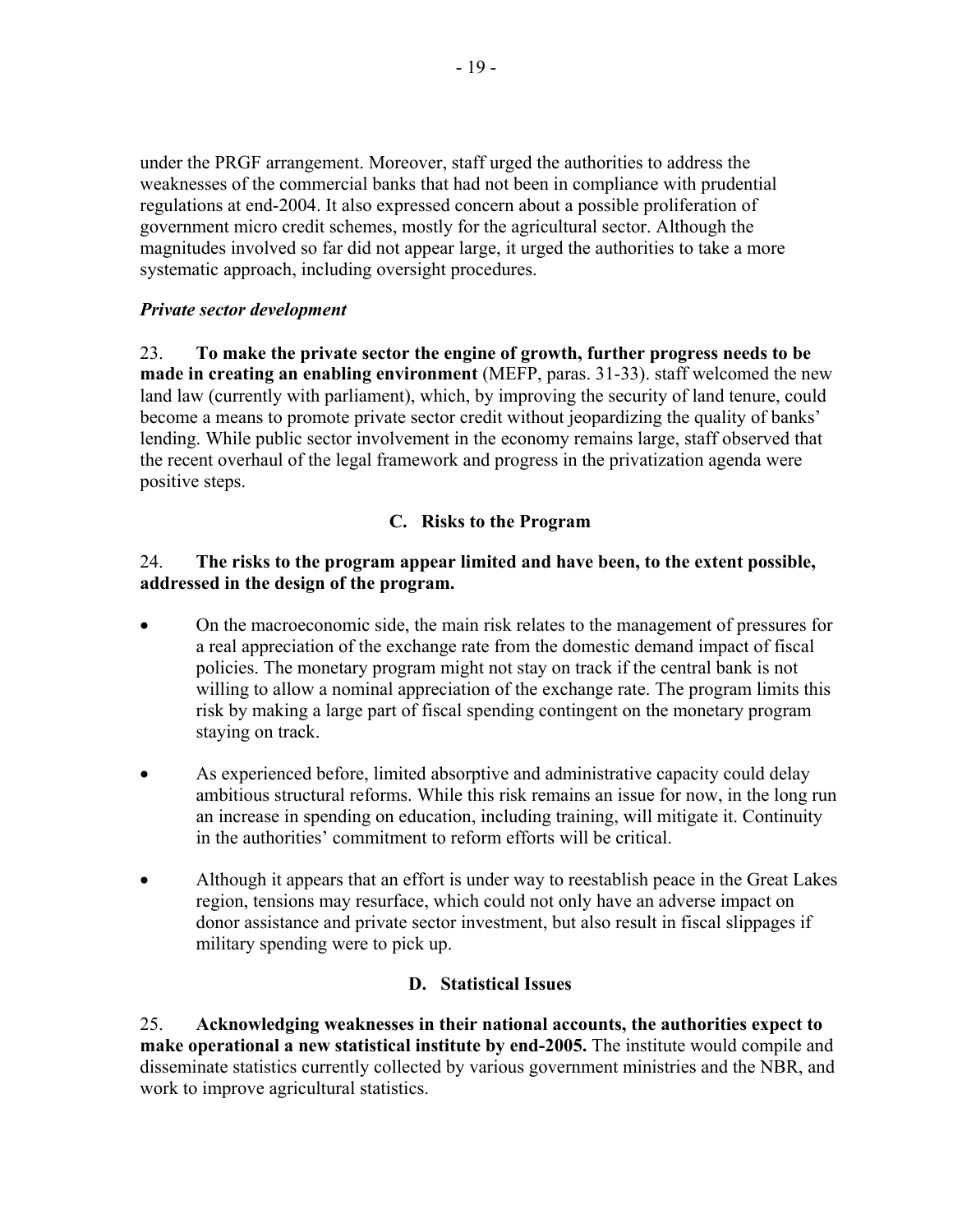# **E. Program Monitoring**

26. **Understandings were reached on quantitative performance criteria for end-June 2005, indicative targets for end-March, end-September, and end-December 2005**, **as well as structural performance criteria and benchmarks.** The technical memorandum of understanding was modified to: (i) change the definition of the performance criterion on net credit to the government to include treasury bill holdings of nonbanks to better monitor domestic borrowing by the central government; (ii) extend the definition of priority spending to include spending on the electricity sector; and (iii) introduce an adjuster on contingent spending (if budgetary support is available and the monetary program remains on track) on net foreign assets, net credit to government, the domestic fiscal balance, and priority spending.

# **F. Rephasing of Disbursements and Extension of Arrangement**

27. **The authorities have requested an extension of the current PRGF arrangement by six months to allow for the completion of the sixth review and disbursement of the seventh and final loan** (Appendix I and Table 9). Due to the delays in completing the second and third PRGF reviews, it will not be possible to conclude the sixth review prior to August 2005 when the current PRGF arrangement is scheduled to expire.

# **IV. STAFF APPRAISAL**

28. **Rwanda has made great strides in the years since the genocide.** Led by agriculture, output has rebounded from the collapse a decade ago. Macroeconomic stability has largely been achieved with inflation averaging in the single digits for the last seven years and international reserves at comfortable levels.

29. **The implementation of policies strengthened considerably in 2004, with monetary and fiscal policy remaining broadly on track.** Output growth turned out somewhat lower than expected and inflation higher mainly because of exogenous shocks, particularly in energy. However, exports rebounded and the current account narrowed, allowing net international reserves to strengthen more than programmed. In terms of quantitative performance, the end-June performance criterion on priority spending was not met due to a delay in a donor disbursement, when the authorities chose to temporarily restrain spending (including on priorities) to maintain macroeconomic stability. As disbursements resumed, the shortfall in priority spending was made up in subsequent months. The continuous performance criterion on the nonaccumulation of external arrears was also not observed, but the payments were made in July 2004. With respect to structural performance, while the delays in meeting the end-June performance criterion on the submission of the budget and the two structural benchmarks (on the audit of the central bank and action plans with commercial banks) are regrettable, staff notes that the authorities have substantively met the structural reform commitments covered by this review.

# 30. **With regard to structural policies, staff welcomes the major progress in overhauling the legal framework underpinning the budget and tax administration.** The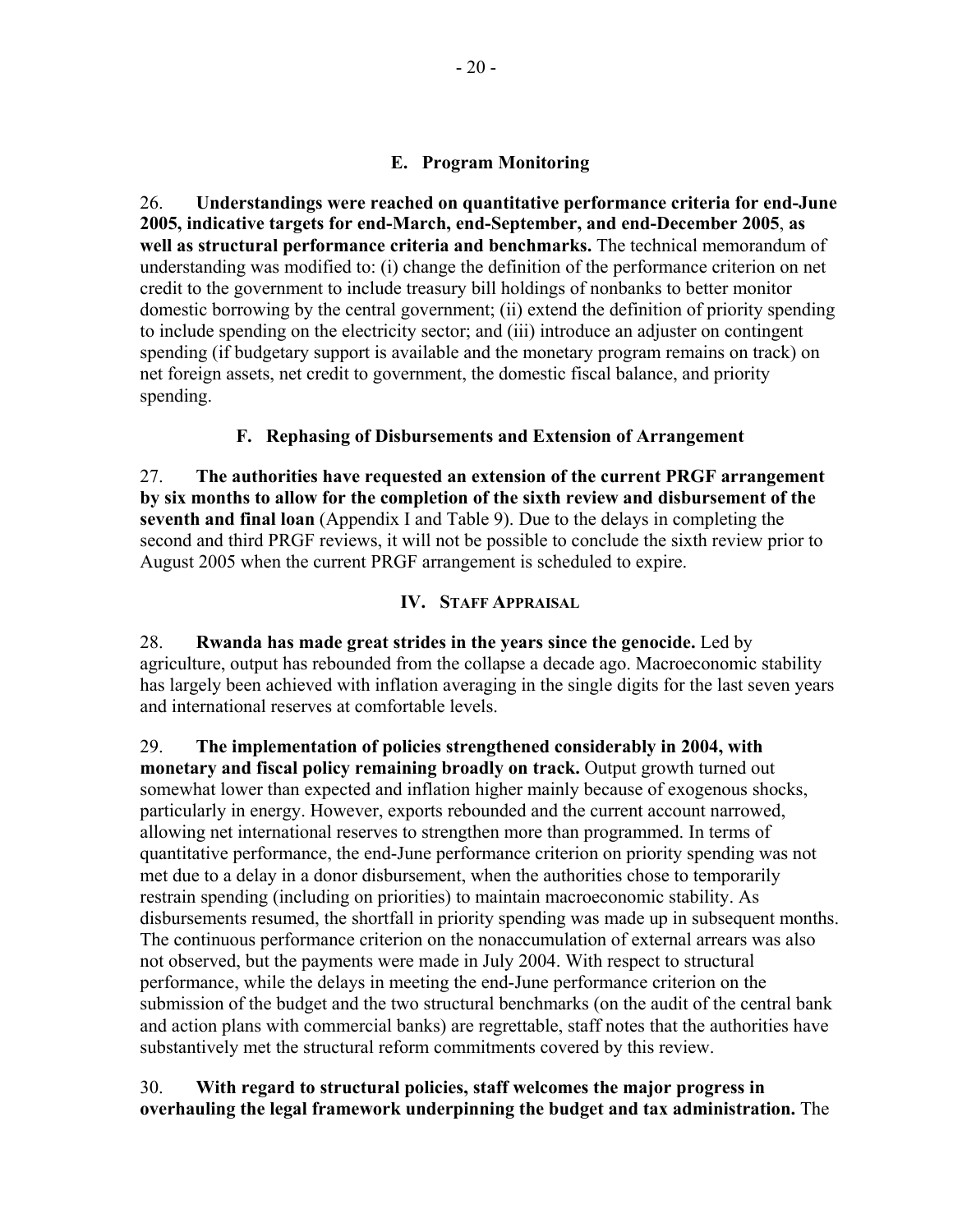organic budget law and the associated financial regulation—now with parliament—are key pieces of legislation that will become the basis for modern expenditure management and staff urges the authorities to implement them without delay. Moreover, the new income tax and customs laws, and investment code together with the improvements in tax administration are expected to broaden the tax base and increase efficiency.

31. **Looking ahead, Rwanda's main challenge is to achieve sustained high growth while maintaining fiscal and debt sustainability so that significant progress can be made in reducing poverty and reaching the MDGs.** With the catch-up effect following the genocide waning, a key task over the medium term is to increase productivity growth. In the short term, strong productivity-enhancing strategies will need to be implemented, particularly in agriculture and exports. Moreover, macroeconomic policies will have to be geared toward managing large donor inflows while strengthening the capacity to cope with exogenous shocks. In view of the uneven policy implementation in the past, the authorities will also need to ensure a sustained reform effort moving forward.

32. **A key feature of the 2005 program is the reallocation of fiscal resources to priority areas to improve the quality of public spending and to provide support to sectoral strategies.** Staff notes that further reallocations will be needed over time to support reforms in key areas such as agriculture, exports, transport, and energy. It welcomes the authorities' commitment to limit the cost of the Lake Kivu project and urges them to implement the project with the support and close advice from the World Bank. Moreover, every effort should be made to further reduce nonessential spending and to avoid directed lending as in the case of the 2003 hotel project. In this context, staff welcomes the external audit of Prime Holdings as a means of increasing transparency, assessing the company's capacity to service hotel-related debt obligations, as well as its medium-term profitability.

33. **With continued large external flows expected to widen the current account, managing the domestic demand impact of fiscal policies without rekindling inflation**  will be a key priority under the program. The NBR will need to ensure that the program's reserve money targets are met by stepping up sales of foreign exchange as needed if government domestic spending threatens to push reserve money growth above program targets. This will require allowing greater exchange rate flexibility in the auction market, including accepting a nominal appreciation of the Rwandan franc. In this context, staff welcomes the contingent nature of the additional spending as a means of ensuring a measured fiscal expansion that would keep the monetary program on track, and protect the program's inflation objective.

34. **The authorities will need to continue their efforts to mobilize domestic revenue by building on the substantial progress made in tax policy and administration.** Staff urges the authorities to identify new tax measures, including reductions in tax exemptions, especially given the expected loss in direct tax and nontax revenue in 2006.

35. **Progress in public expenditure management remains critical for implementing the PRSP.** While the organic budget law would represent significant progress, the capacity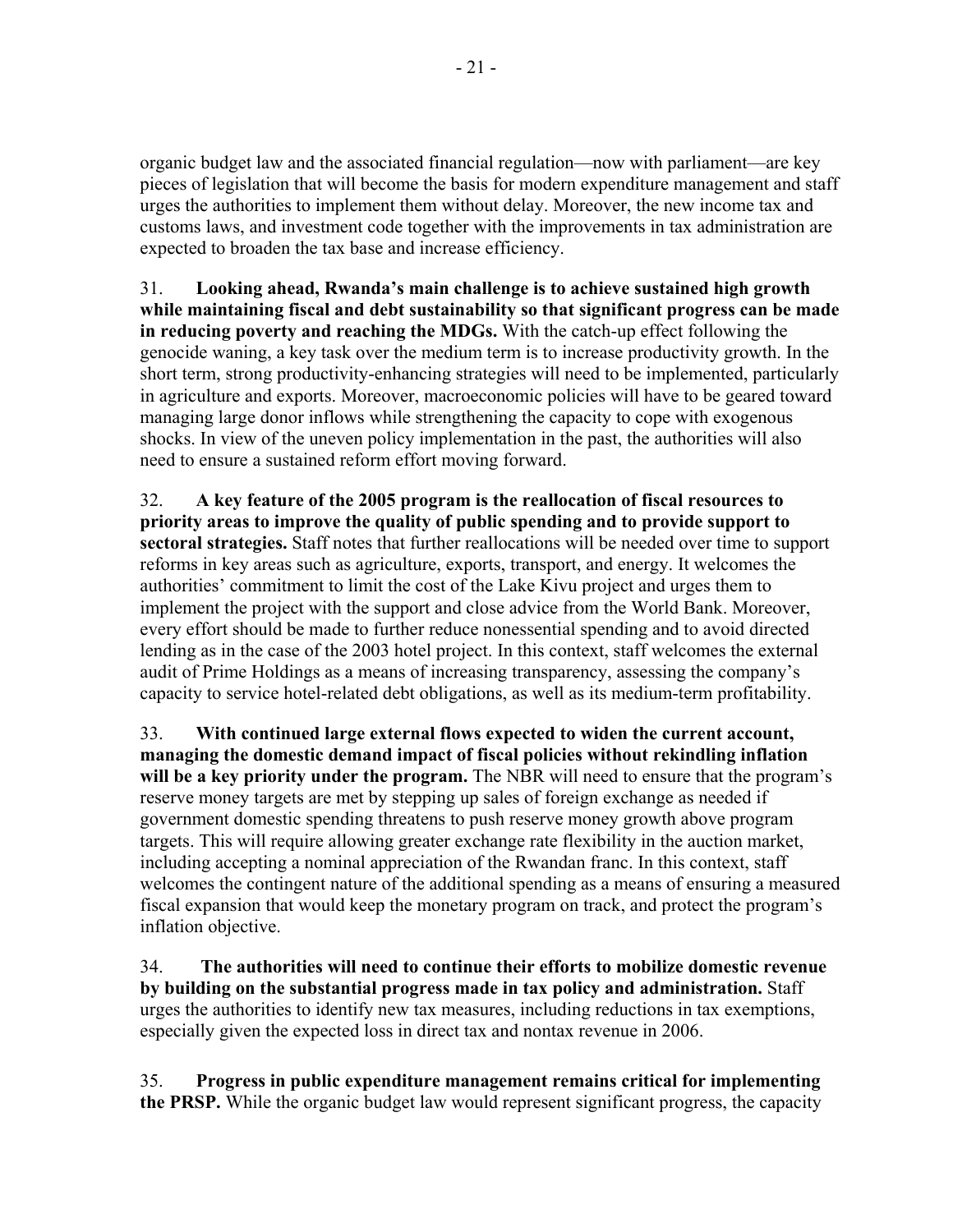of line ministries and local governments must be improved in line with increased responsibilities. Staff urges the authorities to address recent difficulties in cash management, and zero-balance accounts; and ensure that the two October 2004 benchmarks (for the fifth review of the PRGF arrangement) related to public expenditure management are met, even if with a delay.

36. **Accelerating the export promotion strategy is critical for sustaining and enhancing growth prospects.** It will also aid external debt sustainability and enhance competitiveness of the export sector even if the real exchange rate were to appreciate. Staff welcomes the recent acceleration of the export promotion strategy and urges the authorities to move ahead forcefully in rolling out the strategy and addressing structural bottlenecks to trade and growth.

37. **Staff welcomes progress in the financial sector reform** and encourages the authorities to develop an action plan for further reforms, based on the FSAP recommendations. In particular, staff urges the authorities to address the weaknesses of the commercial banks that had not been in compliance with prudential regulations at end-2004. Staff welcomes the authorities' commitment that any further bank recapitalization and hotelrelated repayments would be undertaken only after assurances that the banks are sound or their weaknesses are being addressed.

38. **Staff supports the authorities' intention to limit external borrowing and to rely mostly on grants.** By reaching the completion point under the enhanced HIPC Initiative, Rwanda's debt is being reduced to a sustainable level. To maintain external sustainability in the future, the authorities' commitment to seek external financing—including for spending to advance toward the MDGs—mostly in the form of grants is appropriate.

39. **Efforts to address weaknesses in the national accounts are welcome.** Staff urges the authorities to review, in particular, their agricultural statistics and encourages them to take full advantage of available technical assistance, including from the Fund.

40. **Based on the assessment above, staff recommends that the requested waivers for the nonobservance of the end-June 2004 performance criteria on the priority spending and the submission of the revised 2004 budget to parliament (as the nonobservances were temporary) be granted, and that the fourth review under the PRGF arrangement be completed.** Separately, the memorandum from the Managing Director to the Board recommends a waiver in connection with the continuous performance criterion on external arrears. Staff also recommends that an extension of the PRGF arrangement by six months be granted to allow for the disbursement of the rephased amounts.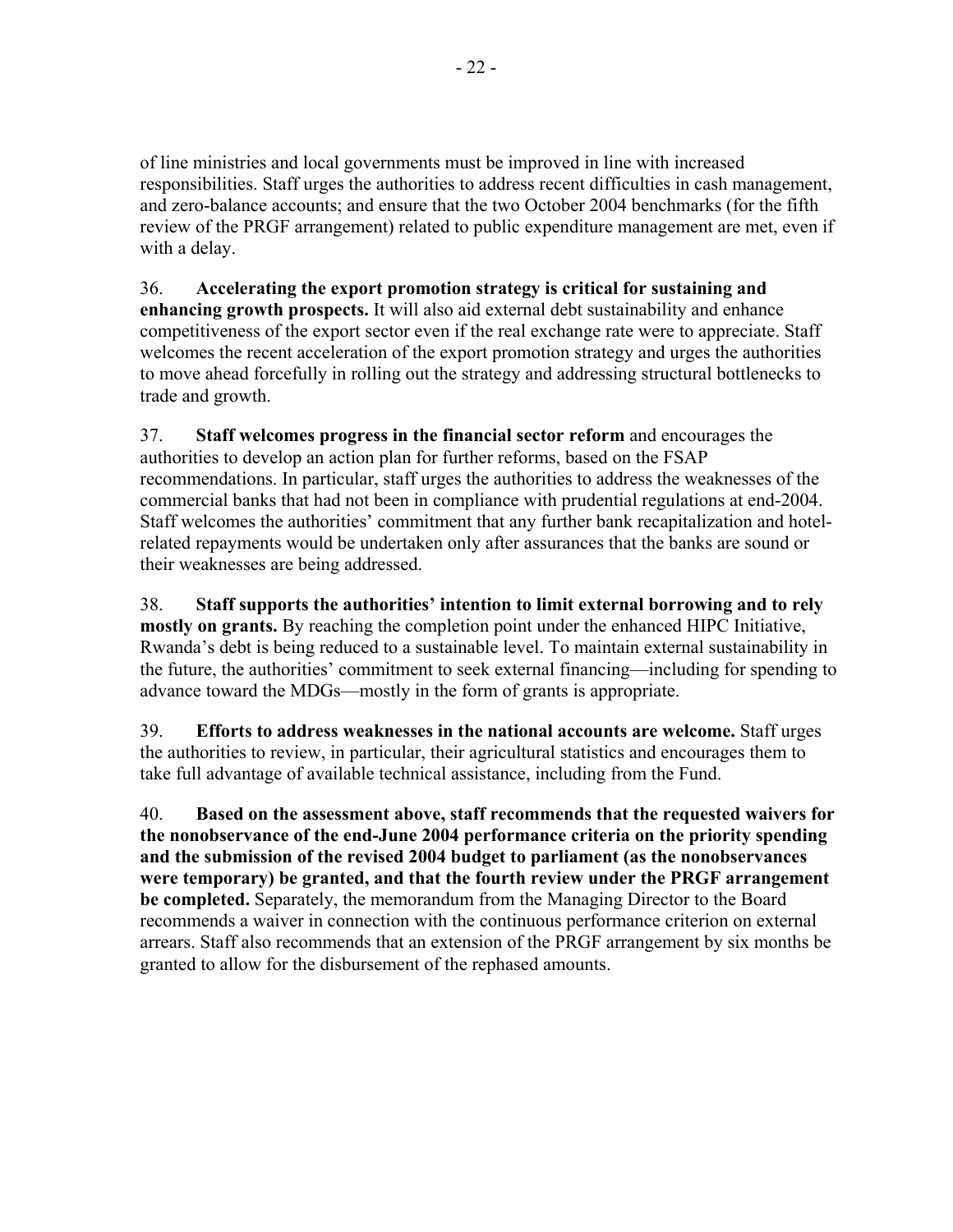|                                                                | 2002    | 2003    |                  | 2004    | 2005                                                    |         | 2006      | 2007      |
|----------------------------------------------------------------|---------|---------|------------------|---------|---------------------------------------------------------|---------|-----------|-----------|
|                                                                |         |         | CR No.<br>04/270 | Est.    | CR No.<br>04/270                                        | Proj.   | Proj.     | Proj.     |
|                                                                |         |         |                  |         | (Annual percentage changes, unless otherwise indicated) |         |           |           |
| Output and prices                                              |         |         |                  |         |                                                         |         |           |           |
| Real GDP growth                                                | 9.4     | 0.9     | 6.0              | 4.0     | 6.0                                                     | 4.0     | 4.3       | 4.5       |
| GDP deflator                                                   | 0.0     | 8.7     | 5.0              | 12.0    | 4.0                                                     | 6.4     | 4.0       | 4.0       |
| Consumer prices (period average)                               | 2.0     | 7.4     | 6.9              | 12.0    | 4.0                                                     | 7.0     | 4.0       | 4.0       |
| Consumer prices (end of period)                                | 6.2     | 7.7     | 5.0              | 10.2    | 4.0                                                     | 6.0     | 4.0       | 4.0       |
| External sector                                                |         |         |                  |         |                                                         |         |           |           |
| Export, f.o.b (in U.S. dollars)                                | $-28.1$ | $-6.3$  | 8.0              | 54.3    | 17.0                                                    | $-8.3$  | 7.1       | 7.1       |
| Imports, f.o.b (in U.S. dollars)                               | $-1.3$  | 4.0     | 16.0             | 12.4    | 7.1                                                     | 28.2    | 5.7       | 4.4       |
| Export volume                                                  | $-10.0$ | $-12.5$ | 2.6              | 26.8    | 12.3                                                    | $-5.6$  | 5.8       | 6.2       |
| Import volume                                                  | $-6.3$  | 1.1     | 11.8             | 4.5     | 7.5                                                     | 26.0    | 6.0       | 4.3       |
| Terms of trade (deterioration -)                               | $-24.0$ | 4.1     | 1.4              | 13.2    | 4.6                                                     | $-4.5$  | 1.5       | 0.7       |
| Government finance                                             |         |         |                  |         |                                                         |         |           |           |
| Revenue                                                        | 16.9    | 21.4    | 10.8             | 20.2    | 9.9                                                     | 11.1    | 8.8       | 10.5      |
| Total expenditure and net lending                              | 10.5    | 23.7    | 30.8             | 27.3    | 0.8                                                     | 13.1    | 12.5      | 7.1       |
| Current expenditure                                            | 14.0    | 31.4    | 9.9              | 4.5     | 1.4                                                     | 19.2    | 7.0       | 7.3       |
| Money and credit 1/                                            |         |         |                  |         |                                                         |         |           |           |
| Net domestic assets 2/                                         | $-6.1$  | 14.8    | 11.0             | $-31.9$ | $\ddotsc$                                               | 23.7    | $\ddotsc$ | $\ddotsc$ |
| Domestic credit 2/                                             | $-4.0$  | 19.7    | 9.7              | $-22.6$ |                                                         | 14.9    |           | $\cdots$  |
| Government 2/                                                  | $-12.4$ | 10.7    | 3.2              | $-28.9$ |                                                         | 8.2     |           |           |
| Economy 2/                                                     | 8.5     | 9.0     | 6.5              | 6.2     | $\cdots$                                                | 6.7     | $\cdots$  | $\cdots$  |
| Broad money (M2)                                               | 11.4    | 15.2    | 11.0             | 12.6    |                                                         | 5.4     |           | .         |
| Reserve money                                                  | 11.9    | 12.2    | 11.6             | 13.4    |                                                         | 12.2    |           | .         |
| Velocity (GDP/M2; end of period)                               | 5.7     | 5.4     | 5.4              | 5.6     | $\ddotsc$                                               | 5.9     | .         |           |
| National income accounts                                       |         |         |                  |         |                                                         |         |           |           |
| National savings (excluding official transfers)                | 0.3     | $-0.8$  | $-0.1$           | 2.4     | 1.5                                                     | $-0.9$  | 2.0       | 2.9       |
| Of which: private (including public enterprises)               | 4.3     | 3.9     | 6.1              | 6.0     | 4.5                                                     | 2.9     | 5.4       | 5.9       |
| Gross investment                                               | 16.9    | 18.4    | 21.3             | 20.5    | 22.3                                                    | 21.0    | 22.3      | 22.3      |
| Of which: private (including public enterprises)               | 12.0    | 12.8    | 12.6             | 12.0    | 12.8                                                    | 12.1    | 12.2      | 12.3      |
| Government finance                                             |         |         |                  |         |                                                         |         |           |           |
| Total revenue (excluding grants)                               | 12.2    | 13.5    | 13.5             | 13.9    | 13.5                                                    | 14.0    | 14.1      | 14.3      |
| Total expenditure and net lending                              | 21.2    | 23.9    | 28.3             | 26.1    | 26.1                                                    | 26.7    | 27.7      | 27.3      |
| Capital expenditure                                            | 4.9     | 5.6     | 8.7              | 8.5     | 9.5                                                     | 8.9     | 10.2      | 10.0      |
| Current expenditure                                            | 14.8    | 17.8    | 17.8             | 15.9    | 16.5                                                    | 17.2    | 17.0      | 16.7      |
| Primary fiscal balance 3/                                      | $-1.6$  | $-0.3$  | $-2.6$           | $-1.7$  | $-2.6$                                                  | $-1.8$  | $-3.7$    | $-4.0$    |
| Domestic fiscal balance 4/                                     | $-4.2$  | $-5.5$  | $-7.8$           | $-5.5$  | $-5.2$                                                  | $-5.3$  | $-6.4$    | $-5.9$    |
| Overall balance (payment order)                                |         |         |                  |         |                                                         |         |           |           |
| After grants                                                   | $-1.7$  | $-2.3$  | $-2.2$           | $-0.2$  | $-0.7$                                                  | $-0.9$  | $-1.5$    | $-1.8$    |
| Before grants                                                  | $-8.9$  | $-10.3$ | $-14.8$          | $-12.1$ | $-12.5$                                                 | $-12.7$ | $-13.6$   | $-13.0$   |
| External sector                                                |         |         |                  |         |                                                         |         |           |           |
| External current account balance                               |         |         |                  |         |                                                         |         |           |           |
| Including official transfers                                   | $-6.7$  | $-7.8$  | $-6.9$           | $-3.0$  | $-8.2$                                                  | $-9.0$  | $-7.0$    | $-7.2$    |
| Excluding official transfers                                   | $-16.6$ | $-19.2$ | $-21.4$          | $-18.1$ | $-20.8$                                                 | $-21.9$ | $-20.4$   | $-19.4$   |
| External debt (end of period) 5/                               | 85.3    | 93.4    | 86.6             | 93.3    | 85.7                                                    | 73.7    | 70.8      | 68.4      |
| Net present value of external debt                             |         |         |                  |         |                                                         |         |           |           |
| (in percent of exports of goods and services) 6/               | 270.3   | 319.9   | 354.5            | 337.1   | 376.4                                                   | 323.9   | 315.2     | 323.8     |
| Scheduled debt-service ratio after HIPC Initiative debt relief |         |         |                  |         |                                                         |         |           |           |
| (in percent of exports of goods and services)                  | 12.0    | 11.1    | 9.6              | 9.7     | 12.7                                                    | 7.9     | 8.6       | 10.2      |
| Gross reserves (in months of imports of goods and services)    | 6.3     | 5.0     | 4.6              | 5.8     | 5.2                                                     | 4.8     | 4.8       | 4.8       |
| External debt (end of period) 5/                               | 1,476.8 | 1,572.4 | 1,485.5          | 1,711.2 | 1,556.2                                                 | 1,515.9 | 1,564.2   | 1.609.4   |
| Gross official reserves                                        | 243.6   | 217.6   | 208.6            | 314.5   | 251.5                                                   | 263.9   | 280.5     | 288.3     |

Table 1: Rwanda: Selected Economic and Financial Indicators, 2002-07

Sources: Rwandese authorities; and Fund staff estimates and projections.

1/ Data up to 2004 based on current exchange rates, for 2005 based on program exchange rate of 566.9/US\$.

Memorandum item:

2/ As a percent of the beginning-of-period stock of broad money. 3/ Revenue excluding grants; minus current expenditure except interest due and exceptional expenditure; minus domestically financed capital expenditure.

Nominal GDP (in billions of Rwanda francs) 825.0 905.3 1,004.9 1,054.3 1,100.5 1,166.2 1,264.8 1,374.1

4/ Revenue excluding grants; minus current expenditure (excluding external interest), minus domestically financed capital expenditure and net lending.<br>5/ After rescheduling, including arrears and new debt (the latter inclu

assistance had been delivered unconditionally as of 1999 (data available at the time of the decision point). The exports denominator is

calculated using a three-year backward-looking average.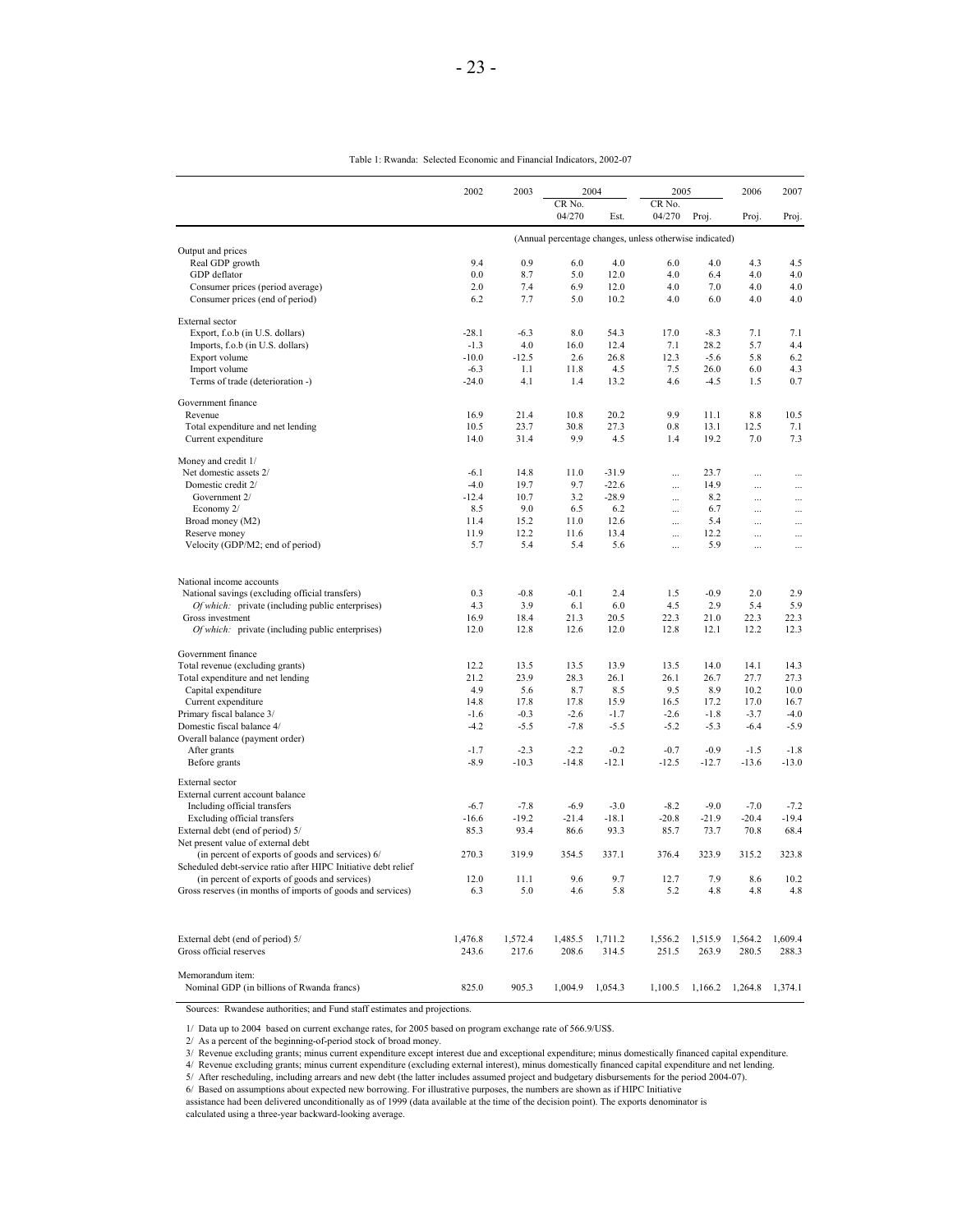| Ì<br>ï<br>š<br>ı<br>i |
|-----------------------|
| i<br>ı<br>١           |
|                       |

|                                                                     | 2002                            | 2003                                                                                |                                                                                   |                                      | 2004                                    |                         |                               |                                                         |                                                             |                                                                                 | 2005                                                                                                                      |                                                                                                               |                                  | 2006                                                                  | 2007                       |
|---------------------------------------------------------------------|---------------------------------|-------------------------------------------------------------------------------------|-----------------------------------------------------------------------------------|--------------------------------------|-----------------------------------------|-------------------------|-------------------------------|---------------------------------------------------------|-------------------------------------------------------------|---------------------------------------------------------------------------------|---------------------------------------------------------------------------------------------------------------------------|---------------------------------------------------------------------------------------------------------------|----------------------------------|-----------------------------------------------------------------------|----------------------------|
|                                                                     |                                 |                                                                                     | June                                                                              |                                      | Sep.                                    |                         | Dec.                          |                                                         | Mar.                                                        | June                                                                            | Sep.                                                                                                                      | Dec.                                                                                                          |                                  | Rev.                                                                  | Rev.                       |
|                                                                     |                                 |                                                                                     | CR No.<br>04/270                                                                  | Αct                                  | CR No.<br>04/270                        | Act                     | CR No.<br>04/270              | 띺                                                       | Proj.                                                       | Proj.                                                                           | Proj.                                                                                                                     | CR No.<br>04/270                                                                                              | Proj.                            | Proj.                                                                 | Proj.                      |
|                                                                     |                                 |                                                                                     |                                                                                   |                                      |                                         |                         | (In billions of Rwanda        |                                                         | francs)                                                     |                                                                                 |                                                                                                                           |                                                                                                               |                                  |                                                                       |                            |
| Revenue and grants                                                  | 160.3                           | 95.5                                                                                | 125.7                                                                             | 129.5                                | 190.6                                   | 179.8                   | 262.4                         | 272.6                                                   | Ч,                                                          | 52.2                                                                            | 228.4                                                                                                                     | 278.9                                                                                                         | 301.0                            | 331.2                                                                 | 349.6                      |
| Total revenue                                                       |                                 |                                                                                     |                                                                                   |                                      |                                         |                         |                               |                                                         |                                                             |                                                                                 |                                                                                                                           |                                                                                                               |                                  |                                                                       |                            |
| Direct taxes<br>Tax revenue                                         | $101.2$<br>94.6<br>95.4<br>47.4 |                                                                                     |                                                                                   |                                      | $\frac{100}{92.5}$<br>$\frac{25}{47.3}$ |                         |                               |                                                         |                                                             |                                                                                 |                                                                                                                           |                                                                                                               |                                  |                                                                       |                            |
| Taxes on goods and services                                         |                                 |                                                                                     |                                                                                   |                                      |                                         |                         |                               |                                                         |                                                             |                                                                                 |                                                                                                                           |                                                                                                               |                                  |                                                                       |                            |
| Taxes on international trade<br>Nontax revenue                      | $16.7$<br>6.6                   | $\begin{array}{c} 12.3 \\ 114.6 \\ 35.1 \\ 57.1 \\ 7.7 \end{array}$                 | $61776880$<br>$61776880$                                                          |                                      | 16.8                                    |                         | 1963<br>1963<br>1963<br>1963  |                                                         | $3,828$<br>$3,828$<br>$7,82$<br>$7,8$                       |                                                                                 | $\begin{array}{cccc}\n 2 & 8 & 9 & 4 & 5 \\  1 & 2 & 3 & 3 & 3 \\  1 & 2 & 3 & 3 & 1 \\  1 & 0 & 0 & 1 & 1\n \end{array}$ |                                                                                                               |                                  | $\begin{array}{l} 177 \\ 163.9 \\ 41.3 \\ 90.2 \\ 9.8 \\ \end{array}$ | 96483483                   |
|                                                                     |                                 |                                                                                     |                                                                                   |                                      |                                         |                         |                               |                                                         |                                                             |                                                                                 |                                                                                                                           |                                                                                                               |                                  |                                                                       |                            |
| Budgetary grants<br>Grants                                          |                                 |                                                                                     |                                                                                   |                                      |                                         | $70.8$<br>40.5          |                               |                                                         |                                                             |                                                                                 | $\frac{106.6}{62.8}$                                                                                                      |                                                                                                               |                                  |                                                                       |                            |
| Of which: HIPC Initiative assistance                                | $59.1$<br>$39.2$<br>$19.8$      | $73.1$<br>$51.5$<br>$22.1$                                                          | 58.3<br>40.21<br>17.4                                                             | $57.0$<br>$57.6$<br>$76.2$           | $0.43$<br>$0.361$<br>$0.43$<br>$0.561$  | $\frac{11.1}{30.3}$     | $\frac{126.9}{52.1}$          | $\begin{array}{c} 125.6 \\ 90.8 \\ 14.8 \\ \end{array}$ | $33.1$<br>$18.5$<br>$-3.4$<br>$-14.6$                       | $73.7$<br>$73.7$<br>$73.2$                                                      | $11.0$<br>43.8                                                                                                            | $29.34$<br>$29.34$<br>$46.5$                                                                                  | 137.6<br>85.4<br>82.1            | $153.6$<br>$20.7$<br>$53.3$                                           | $\frac{153.3}{95.3}$       |
| Capital grants                                                      |                                 |                                                                                     |                                                                                   |                                      |                                         |                         |                               |                                                         |                                                             |                                                                                 |                                                                                                                           |                                                                                                               |                                  |                                                                       |                            |
| Total expenditure and net lending                                   | 174.6                           | 216.0                                                                               | 135.6                                                                             | 23.9                                 | 206.9                                   | 193.3                   | 284.7                         | 274.9                                                   | 72.8                                                        | 55.4                                                                            | 234.4                                                                                                                     | 287.0                                                                                                         | 311.0                            | 349.8                                                                 | 374.6                      |
| Current expenditure                                                 |                                 |                                                                                     |                                                                                   |                                      |                                         |                         |                               |                                                         |                                                             |                                                                                 |                                                                                                                           |                                                                                                               |                                  |                                                                       |                            |
| Of which: priority                                                  |                                 |                                                                                     |                                                                                   |                                      |                                         |                         |                               |                                                         |                                                             |                                                                                 |                                                                                                                           |                                                                                                               |                                  |                                                                       |                            |
| Wages and salaries<br>Civil                                         |                                 |                                                                                     |                                                                                   |                                      |                                         |                         |                               |                                                         |                                                             |                                                                                 |                                                                                                                           |                                                                                                               |                                  |                                                                       |                            |
| Defense                                                             |                                 |                                                                                     |                                                                                   |                                      |                                         |                         |                               |                                                         |                                                             |                                                                                 |                                                                                                                           |                                                                                                               |                                  |                                                                       |                            |
| Purchases of goods and services<br>Civil                            |                                 |                                                                                     |                                                                                   |                                      |                                         |                         |                               |                                                         |                                                             |                                                                                 |                                                                                                                           |                                                                                                               |                                  |                                                                       |                            |
| Defense                                                             |                                 |                                                                                     |                                                                                   |                                      |                                         |                         |                               | $8.5533334334345474332$                                 |                                                             |                                                                                 |                                                                                                                           |                                                                                                               |                                  |                                                                       |                            |
| Interest payments                                                   |                                 |                                                                                     |                                                                                   |                                      |                                         |                         |                               |                                                         |                                                             |                                                                                 |                                                                                                                           |                                                                                                               |                                  |                                                                       |                            |
| Domestic debt (due)<br>External debt (due)                          |                                 |                                                                                     |                                                                                   |                                      |                                         |                         |                               |                                                         |                                                             |                                                                                 |                                                                                                                           |                                                                                                               |                                  |                                                                       |                            |
| Transfers 1/                                                        |                                 |                                                                                     |                                                                                   |                                      |                                         |                         |                               |                                                         |                                                             |                                                                                 |                                                                                                                           |                                                                                                               |                                  |                                                                       |                            |
| Exceptional expenditure of which<br>FARG                            |                                 |                                                                                     |                                                                                   | $7.77872822778957787708770$          |                                         |                         |                               |                                                         | consequente de desencencia<br>Conseguente de de desencencia |                                                                                 |                                                                                                                           | E SUR E SUR E SUR E SUR E SUR E SUR E SUR E SUR E SUR E SUR E SUR E SUR E SUR E SUR E SUR E SUR E SUR E SUR E |                                  |                                                                       |                            |
| Demobilization/reintegration/reeducation                            |                                 |                                                                                     |                                                                                   |                                      |                                         |                         |                               | $6.7$<br>$6.4$<br>$0.3$                                 |                                                             |                                                                                 | 5.802                                                                                                                     |                                                                                                               |                                  |                                                                       |                            |
| Referendum / elections / health                                     |                                 |                                                                                     |                                                                                   |                                      |                                         |                         |                               |                                                         |                                                             |                                                                                 |                                                                                                                           |                                                                                                               |                                  |                                                                       |                            |
| Capital expenditure                                                 |                                 |                                                                                     |                                                                                   |                                      |                                         |                         |                               |                                                         |                                                             |                                                                                 |                                                                                                                           |                                                                                                               |                                  |                                                                       |                            |
| Of which: priority<br>Domestic                                      |                                 |                                                                                     |                                                                                   |                                      |                                         |                         |                               |                                                         |                                                             |                                                                                 |                                                                                                                           |                                                                                                               |                                  |                                                                       |                            |
| Of which: Common Development Fund (CDF)                             | 22020                           | $\frac{1}{3}$ $\frac{3}{2}$ $\frac{3}{2}$ $\frac{3}{2}$ $\frac{3}{2}$ $\frac{3}{2}$ | $\frac{5}{2}$<br>$\frac{5}{2}$<br>$\frac{3}{2}$<br>$\frac{3}{2}$<br>$\frac{3}{2}$ | $36.3$<br>$-5.7$<br>$-1.2$<br>$-3.1$ | $3.3834$<br>$3.385$                     | $8.9924$<br>$-19.24$    |                               | $8.501300$<br>$8.501300$                                | 23.9992                                                     | $\begin{array}{l} 2.2 \\ 2.1 \\ 2.2 \\ 3.3 \\ 4.1 \\ 5.0 \\ 6.0 \\ \end{array}$ | $23.388$<br>$21.388$                                                                                                      | $\begin{array}{r} 104.7 \\ 7.0 \\ 7.0 \\ 7.0 \\ 1.6 \end{array}$                                              | $0.8484$ $0.484$ $0.484$ $0.484$ | $\begin{array}{c} 600000 \\ 800000 \\ 800000 \\ 90000 \\ \end{array}$ |                            |
| Foreign                                                             |                                 |                                                                                     |                                                                                   |                                      |                                         |                         |                               |                                                         |                                                             |                                                                                 |                                                                                                                           |                                                                                                               |                                  |                                                                       |                            |
| Net lending 1/                                                      | 0.6                             | 4.0                                                                                 | 16.3                                                                              | 12.8                                 | 17.8                                    | 17.7                    | 18.7                          | 17.3                                                    | 0.7                                                         | 3.4                                                                             | $\frac{2}{3}$                                                                                                             | $\frac{1}{2}$                                                                                                 | $6.8\,$                          | 6.8                                                                   | $\frac{72}{2}$             |
| Primary balance 2/                                                  |                                 |                                                                                     |                                                                                   |                                      |                                         | $-0.2$                  |                               |                                                         |                                                             |                                                                                 |                                                                                                                           |                                                                                                               |                                  |                                                                       |                            |
| Excluding demobilization expenditures<br>Domestic fiscal balance 3/ | $-12.8$<br>$-34.3$              | $-28$<br>$-502$<br>$-42.9$                                                          | $-0.7$<br>$-32.6$<br>$-25.1$                                                      | $5.5$<br>$-16.6$<br>$-14.9$          | $-13.6$<br>$-54.1$                      | $-31.9$                 | $-26.1$<br>$-78.7$<br>$-66.1$ | $-18.1$<br>$-58.1$<br>$-54.7$                           | $4.4$<br>$-10.2$                                            | $-13.8$<br>$-32.8$                                                              | $-19.3$<br>$-48.4$<br>$+1.8$                                                                                              | $-28.7$<br>$-57.7$<br>$-55.3$                                                                                 | $71.5$<br>$9.8$<br>$9.3$         | $46.3$<br>$74.5$                                                      | $54.2$<br>$91.2$<br>$91.2$ |
|                                                                     |                                 |                                                                                     |                                                                                   |                                      |                                         |                         |                               |                                                         |                                                             |                                                                                 |                                                                                                                           |                                                                                                               |                                  |                                                                       |                            |
| Overall deficit (payment order)<br>Before grants<br>After grants    | $-14.4$                         | $-20.5$                                                                             | $-9.9$<br>$-68.2$                                                                 | $5.5$<br>51.6                        | $-16.3$<br>106.6                        | $-13.5$<br>$-84.3$      | $-22.3$<br>149.2              | $-2.2$<br>$-127.8$                                      | $-0.5$                                                      | $-3.1$                                                                          | $-6.0$<br>112.6                                                                                                           | $-8.1$<br>138.0                                                                                               | $-10.0$<br>147.6                 | $-18.5$<br>172.1                                                      | $-25.1$<br>$178.2$         |
|                                                                     |                                 |                                                                                     |                                                                                   |                                      |                                         |                         |                               |                                                         |                                                             |                                                                                 |                                                                                                                           |                                                                                                               |                                  |                                                                       |                            |
| Change in arrears $4/$<br>Domestic<br>External                      | $-1.7$<br>$-3.2$                | $\frac{13.2}{1.0}$                                                                  | $-13.0$<br>$-13.0$<br>$0.0$                                                       | $-13.8$<br>$-13.8$<br>$0.0$          | $-14.7$<br>$-14.7$<br>$0.0$             | $-14.8$<br>$_{\rm 0.0}$ | $-20.1$<br>$-17.0$<br>$-3.1$  | $-16.3$<br>$-17.1$<br>$0.7$                             | 7.37                                                        | $9.6$<br>$9.9$<br>$7.7$                                                         | 9947                                                                                                                      | $-7.0$<br>0.0                                                                                                 | $-10.2$<br>$-6.5$<br>$-3.7$      | $7,0$<br>$0.0$                                                        | $7,00$<br>$0.7$            |
| Deficit (-) (cash basis)                                            | $-16.1$                         | $-33.7$                                                                             | $-22.9$                                                                           | $-8.3$                               | $-31.0$                                 | $-28.3$                 | 42.4                          | $-18.6$                                                 | $-7.6$                                                      | $-12.8$                                                                         | $-15.8$                                                                                                                   | $-15.1$                                                                                                       | $-20.2$                          | $-25.5$                                                               | $-32.1$                    |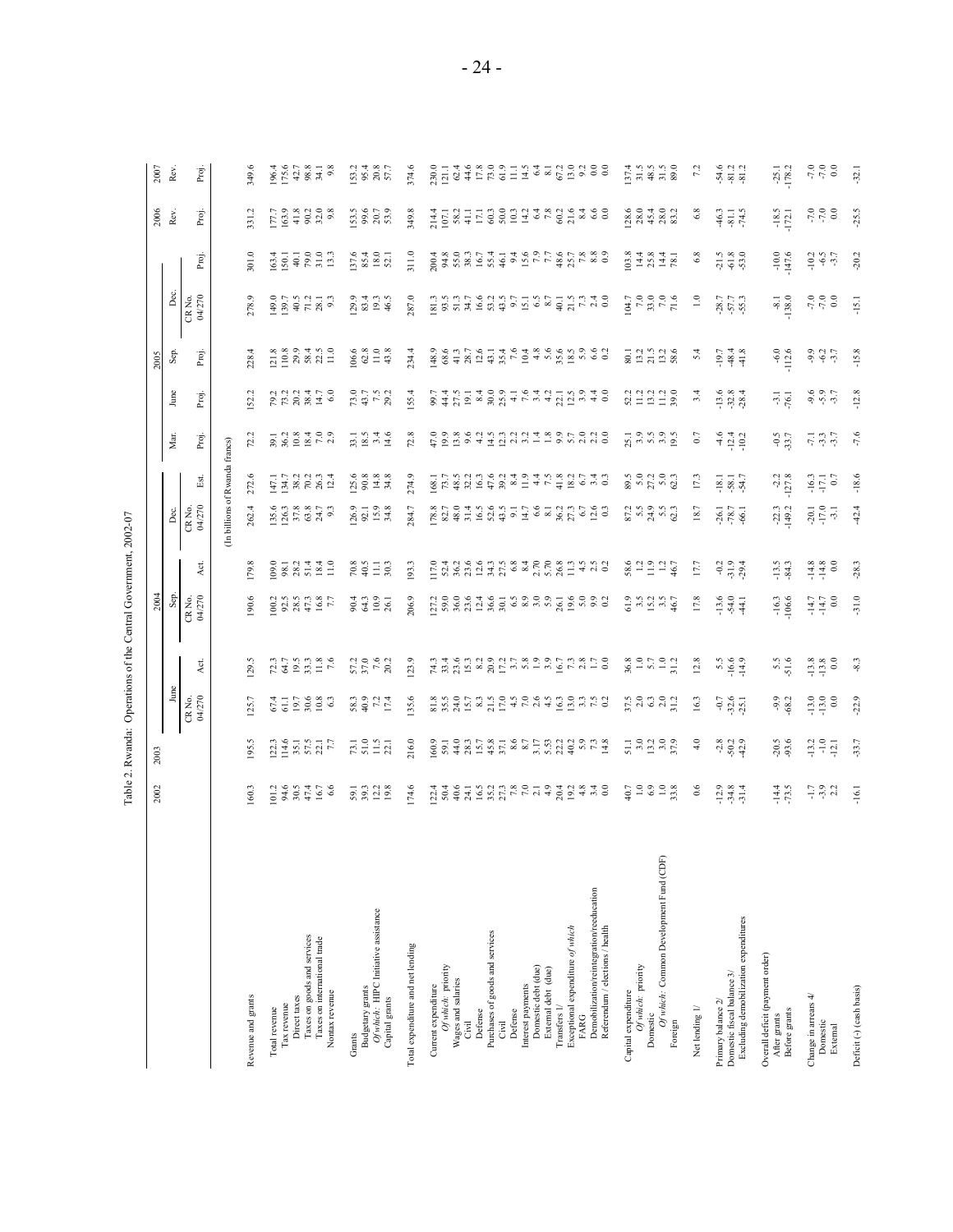| $\frac{1}{2}$<br>֧֖֧֧֚֚֚֚֚֚֚֚֚֚֚֚֚֚֚֚֚֚֚֚֝֝֓ <b>֓</b><br>֧֪֚֝ | ۱           |
|---------------------------------------------------------------|-------------|
| I                                                             | ı<br>í      |
|                                                               |             |
|                                                               | i           |
| I                                                             | J<br>i<br>J |

| न पुण्डल के देख रहे थे।<br>संप्रदेश में युवि के बाद<br>$\frac{1}{2}$ $\frac{1}{2}$ $\frac{1}{2}$ $\frac{1}{2}$ $\frac{1}{4}$ $\frac{1}{3}$ $\frac{3}{2}$ $\frac{3}{2}$ $\frac{3}{2}$ $\frac{3}{2}$ $\frac{3}{2}$ $\frac{3}{2}$ $\frac{3}{2}$ $\frac{3}{2}$ $\frac{3}{2}$ $\frac{3}{2}$ $\frac{3}{2}$ $\frac{3}{2}$ $\frac{3}{2}$ $\frac{3}{2}$ $\frac{3}{2}$ $\frac{3}{2}$<br>4.4.7.7<br>2012<br>2012<br>25.5<br>$_{0.0}$<br>$_{0.0}$<br>26.2<br>25.27<br>27.77<br>199339999<br>19939999<br>Proj.<br>Rev.<br>20.2<br>$\begin{array}{c} 8.789 \\ 8.9287 \\ 1.7194 \\ 1.7294 \\ 1.7394 \\ 1.7494 \\ 1.7394 \\ 1.7494 \\ 1.7394 \\ 1.7494 \\ 1.7394 \\ 1.7394 \\ 1.7394 \\ 1.7394 \\ 1.7394 \\ 1.7394 \\ 1.7394 \\ 1.7394 \\ 1.7394 \\ 1.7394 \\ 1.7394 \\ 1.7394 \\ 1.7394 \\ 1.7394 \\ 1.7394 \\ 1.7394 \\ 1.739$<br>$_{0.0}$<br>$_{0.0}$<br>25.8<br>27.1<br>26.7<br>Proj.<br>Dec.<br>CR No.<br>04/270<br>$_{0.0}$<br>$_{\rm 0.0}$<br>$8.8$<br>$8.7$ $3.2$<br>$5.8$<br>$7.9$<br>$7.9$<br>$7.8$<br>$7.8$<br>$7.8$<br>$7.8$<br>$7.8$<br>$7.8$<br>3 5 6 7<br>3 5 8 9<br>3 9 8 9<br>$-0.7$<br>$-1.2$<br>$-1.0$<br>$-1.0$<br>$-1.0$<br>$-1.0$<br>$-1.0$<br>$-1.0$<br>$-1.0$<br>$-1.0$<br>$-1.0$<br>$-1.0$<br>$-1.0$<br>$-1.0$<br>$-1.0$<br>$-1.0$<br>$-1.0$<br>$-1.0$<br>$-1.0$<br>$-1.0$<br>$-1.0$<br>$-1.0$<br>$-1.0$<br>$-1.0$<br>$-1.0$<br>$-1.0$<br>$-1.0$<br>$-1.0$<br>$15$ .<br>$_{0.0}$<br>15.8<br>$_{0.0}$<br>$\begin{array}{c} 0.9887700000 \\ 0.0000000 \\ \end{array}$<br>$\begin{array}{c} 0.4 \\ 0.2 \\ 0.2 \\ 2.0 \\ 1 \end{array}$<br>999927099<br>Sep.<br>Proj.<br>$_{0.0}$<br>$_{\rm 0.0}$<br>June<br>12.8<br>$\begin{array}{c} 23 & 63 & 63 & 63 & 64 & 64 & 64 \\ 25 & 25 & 25 & 65 & 66 & 66 & 66 \\ 25 & 25 & 25 & 65 & 66 & 66 \\ 25 & 25 & 25 & 66 & 66 & 66 \\ 25 & 25 & 25 & 66 & 66 & 66 \\ 25 & 25 & 25 & 66 & 66 & 66 \\ 25 & 25 & 25 & 66 & 66 & 66 \\ 25 & 25 & 25 & 66 & 66 & 66 \\ 25 & 25 & 25 & $<br>$\frac{1}{2}$ $\frac{8}{2}$ $\frac{1}{2}$ $\frac{3}{2}$<br>Proj.<br>(In percent of GDP, unless otherwise indicated)<br>$_{0.0}$<br>7.6<br>$\rm ^{\circ}$<br>coondonico<br>3.492<br>289229331193<br>0.9<br>0.9.9<br>$\frac{3}{6}$ $\frac{4}{3}$ $\frac{1}{3}$ $\frac{1}{3}$ $\frac{3}{3}$ $\frac{3}{5}$<br>Mar.<br>Proj.<br>(In billions of Rwanda francs)<br>4.8<br>$_{0.0}$<br>23.4<br>983343359<br>688559859<br>$\begin{array}{c} 25.9 \\ 25.0 \\ 27.0 \\ 26.1 \end{array}$<br>$\begin{array}{cccccc}\n9 & 7 & 7 & 8 & 7 & 7 & 7 & 7 & 7 \\ 9 & 7 & 7 & 8 & 8 & 9 & 9 & 7 & 7 \\ 1 & 9 & 8 & 8 & 9 & 9 & 7 & 7\n\end{array}$<br>Proj.<br>CR No.<br>04/270<br>$_{0.0}$<br>0.040<br>42.4<br>$\begin{array}{l} 0.16 \\ 0.47 \\ 0.07 \\ 0.07 \\ 0.07 \\ 0.07 \\ 0.07 \\ 0.07 \\ 0.07 \\ 0.07 \\ 0.07 \\ 0.07 \\ 0.07 \\ 0.07 \\ 0.07 \\ 0.07 \\ 0.07 \\ 0.07 \\ 0.07 \\ 0.07 \\ 0.07 \\ 0.07 \\ 0.07 \\ 0.07 \\ 0.07 \\ 0.07 \\ 0.07 \\ 0.07 \\ 0.07 \\ 0.07 \\ 0.07 \\ 0.07 \\ 0.07 \\ 0.07 \\ 0.07 \\ 0.$<br>$_{0.0}$<br>sa sa sa cintra sa sa<br>sa sa sa cintra sa sa<br>$-2.3$<br>$-1.4.8$<br>$-27.9$<br>$26.1$<br>$6.1$ $4.3$<br>$8.3$<br>5.3000<br>Dec.<br>$_{0.0}$<br>5.6<br>$\frac{73}{200}$<br>www.jazzaczach<br>$\frac{1}{1}$ $\frac{3}{8}$ $\frac{6}{1}$ $\frac{6}{8}$ $\frac{8}{1}$ $\frac{8}{1}$ $\frac{8}{1}$ $\frac{8}{1}$ $\frac{8}{1}$ $\frac{8}{1}$ $\frac{8}{1}$ $\frac{8}{1}$ $\frac{8}{1}$ $\frac{8}{1}$ $\frac{8}{1}$ $\frac{8}{1}$ $\frac{8}{1}$ $\frac{8}{1}$ $\frac{8}{1}$ $\frac{8}{1}$ $\frac{8}{1}$ $\frac{8}{1}$<br>ξ<br>$\overline{33}$ .<br>$_{0.0}$<br>Sep<br>CR No.<br>04/270<br>31.0<br>$_{0.0}$<br>$0.086$<br>$0.086$<br>$0.086$<br>$-289998999$<br>$\begin{array}{c} 4.466661460 \\ 4.40814404 \\ 4.40814404 \end{array}$<br>$_{0.0}$<br>12.2<br>$\begin{array}{c} 0.999011 \\ 2.010111 \\ 3.010111 \\ \end{array}$<br>3.9<br>$\frac{3}{2}$ $\frac{3}{2}$ $\frac{3}{2}$ $\frac{3}{2}$<br>nnede Ebneda<br>Santan Ebneda<br>ξ<br>Ľ<br>04/270<br>22.8<br>$_{0.0}$<br>$\begin{array}{c}\n 8.9517779899999 \\  8.91119994799\n \end{array}$<br>$_{0.0}$<br>$\frac{1350}{6700}$<br>CR <sub>No.</sub><br>ファーキーココフクシー<br>compand コーヒック<br>$_{0.0}$<br>$\begin{array}{c}\n 8.756 \\  8.757 \\  1.757 \\  1.757\n \end{array}$<br>$-9.6$<br>$\frac{6}{1}$ 5 5 4 9<br>$\frac{5}{1}$ 5 5 5 9<br>conduction de conduction de conduction de conduction de la conduction de la conduction de la conduction de la<br>Conduction de conduction de la conduction de la conduction de la conduction de la conduction de la conduction<br>24.1<br>$_{0.0}$<br>30.7<br>14.6<br>11101<br>111111<br>111111<br>$\begin{array}{l} \circ \circ \circ \circ \circ \circ \circ \circ \\ \circ \circ \circ \circ \circ \circ \circ \circ \\ \end{array}$<br>$\frac{1}{2}$ $\frac{3}{7}$ $\frac{8}{9}$ $\frac{6}{9}$ $\frac{3}{7}$ $\frac{1}{9}$ $\frac{8}{7}$ $\frac{3}{8}$ $\frac{1}{7}$ $\frac{8}{1}$ $\frac{3}{1}$ $\frac{3}{1}$ $\frac{3}{1}$ $\frac{3}{1}$ $\frac{3}{1}$ $\frac{3}{1}$ $\frac{3}{1}$<br>Revenue, excluding grants (percent of monetized sector GDP<br>nontreasury operations of central government<br>Banking system treasury operations (monetary survey) 5/<br>Net credit to government (in billions of Rwanda Francs) 5/<br>Before grants (percent of monetized sector GDP)<br>Nonbank sector (including CSR repayment) 6/7/<br>Nominal GDP (in billions of Rwanda francs)<br>Total expenditure and net lending of which:<br>Excluding demobilization expenditures<br>exceptional expenditure<br>Of which: treasury operations<br>goods and services<br>Total priority expenditures 9/<br>other government<br>Of which: defense/security<br>Overall deficit (payment order)<br>Revenue, excluding grants<br>Of which: wage bill<br>Excluding energy<br><b>Exceptional financing</b><br>Including energy<br>Domestic fiscal balance<br>Foreign financing (net)<br>Current expenditure<br>Capital expenditure<br>Budgetary loans<br>Errors and omissions 8/<br>Revenue and grants<br>Domestic financing<br>Primary balance 2/<br>Project loans<br>Memorandum items:<br>Before grants<br>Amortization<br>Financing gap (+)<br>After grants<br>Drawings<br>Financing | 2002 | 2003 |  | 2004 |  |  | 2005 |  | 2006 | 2007             |
|----------------------------------------------------------------------------------------------------------------------------------------------------------------------------------------------------------------------------------------------------------------------------------------------------------------------------------------------------------------------------------------------------------------------------------------------------------------------------------------------------------------------------------------------------------------------------------------------------------------------------------------------------------------------------------------------------------------------------------------------------------------------------------------------------------------------------------------------------------------------------------------------------------------------------------------------------------------------------------------------------------------------------------------------------------------------------------------------------------------------------------------------------------------------------------------------------------------------------------------------------------------------------------------------------------------------------------------------------------------------------------------------------------------------------------------------------------------------------------------------------------------------------------------------------------------------------------------------------------------------------------------------------------------------------------------------------------------------------------------------------------------------------------------------------------------------------------------------------------------------------------------------------------------------------------------------------------------------------------------------------------------------------------------------------------------------------------------------------------------------------------------------------------------------------------------------------------------------------------------------------------------------------------------------------------------------------------------------------------------------------------------------------------------------------------------------------------------------------------------------------------------------------------------------------------------------------------------------------------------------------------------------------------------------------------------------------------------------------------------------------------------------------------------------------------------------------------------------------------------------------------------------------------------------------------------------------------------------------------------------------------------------------------------------------------------------------------------------------------------------------------------------------------------------------------------------------------------------------------------------------------------------------------------------------------------------------------------------------------------------------------------------------------------------------------------------------------------------------------------------------------------------------------------------------------------------------------------------------------------------------------------------------------------------------------------------------------------------------------------------------------------------------------------------------------------------------------------------------------------------------------------------------------------------------------------------------------------------------------------------------------------------------------------------------------------------------------------------------------------------------------------------------------------------------------------------------------------------------------------------------------------------------------------------------------------------------------------------------------------------------------------------------------------------------------------------------------------------------------------------------------------------------------------------------------------------------------------------------------------------------------------------------------------------------------------------------------------------------------------------------------------------------------------------------------------------------------------------------------------------------------------------------------------------------------------------------------------------------------------------------------------------------------------------------------------------------------------------------------------------------------------------------------------------------------------------------------------------------------------------------------------------------------------------------------------------------------------------------------------------------------------------------------------------------------------------------------------------------------------------------------------------------------------------------------------------------------------------------------------------------------------------------------------------------------------------------------------------------------------------------------------------------------------------------------------------------------------------------------------------------------------------------------------------------------------------------------------------------------------------------------------------------------------------------------------------------------------------------------------------------------|------|------|--|------|--|--|------|--|------|------------------|
|                                                                                                                                                                                                                                                                                                                                                                                                                                                                                                                                                                                                                                                                                                                                                                                                                                                                                                                                                                                                                                                                                                                                                                                                                                                                                                                                                                                                                                                                                                                                                                                                                                                                                                                                                                                                                                                                                                                                                                                                                                                                                                                                                                                                                                                                                                                                                                                                                                                                                                                                                                                                                                                                                                                                                                                                                                                                                                                                                                                                                                                                                                                                                                                                                                                                                                                                                                                                                                                                                                                                                                                                                                                                                                                                                                                                                                                                                                                                                                                                                                                                                                                                                                                                                                                                                                                                                                                                                                                                                                                                                                                                                                                                                                                                                                                                                                                                                                                                                                                                                                                                                                                                                                                                                                                                                                                                                                                                                                                                                                                                                                                                                                                                                                                                                                                                                                                                                                                                                                                                                                                                                                                                  |      |      |  |      |  |  |      |  |      | Rev.             |
|                                                                                                                                                                                                                                                                                                                                                                                                                                                                                                                                                                                                                                                                                                                                                                                                                                                                                                                                                                                                                                                                                                                                                                                                                                                                                                                                                                                                                                                                                                                                                                                                                                                                                                                                                                                                                                                                                                                                                                                                                                                                                                                                                                                                                                                                                                                                                                                                                                                                                                                                                                                                                                                                                                                                                                                                                                                                                                                                                                                                                                                                                                                                                                                                                                                                                                                                                                                                                                                                                                                                                                                                                                                                                                                                                                                                                                                                                                                                                                                                                                                                                                                                                                                                                                                                                                                                                                                                                                                                                                                                                                                                                                                                                                                                                                                                                                                                                                                                                                                                                                                                                                                                                                                                                                                                                                                                                                                                                                                                                                                                                                                                                                                                                                                                                                                                                                                                                                                                                                                                                                                                                                                                  |      |      |  |      |  |  |      |  |      | Proj.            |
|                                                                                                                                                                                                                                                                                                                                                                                                                                                                                                                                                                                                                                                                                                                                                                                                                                                                                                                                                                                                                                                                                                                                                                                                                                                                                                                                                                                                                                                                                                                                                                                                                                                                                                                                                                                                                                                                                                                                                                                                                                                                                                                                                                                                                                                                                                                                                                                                                                                                                                                                                                                                                                                                                                                                                                                                                                                                                                                                                                                                                                                                                                                                                                                                                                                                                                                                                                                                                                                                                                                                                                                                                                                                                                                                                                                                                                                                                                                                                                                                                                                                                                                                                                                                                                                                                                                                                                                                                                                                                                                                                                                                                                                                                                                                                                                                                                                                                                                                                                                                                                                                                                                                                                                                                                                                                                                                                                                                                                                                                                                                                                                                                                                                                                                                                                                                                                                                                                                                                                                                                                                                                                                                  |      |      |  |      |  |  |      |  |      |                  |
|                                                                                                                                                                                                                                                                                                                                                                                                                                                                                                                                                                                                                                                                                                                                                                                                                                                                                                                                                                                                                                                                                                                                                                                                                                                                                                                                                                                                                                                                                                                                                                                                                                                                                                                                                                                                                                                                                                                                                                                                                                                                                                                                                                                                                                                                                                                                                                                                                                                                                                                                                                                                                                                                                                                                                                                                                                                                                                                                                                                                                                                                                                                                                                                                                                                                                                                                                                                                                                                                                                                                                                                                                                                                                                                                                                                                                                                                                                                                                                                                                                                                                                                                                                                                                                                                                                                                                                                                                                                                                                                                                                                                                                                                                                                                                                                                                                                                                                                                                                                                                                                                                                                                                                                                                                                                                                                                                                                                                                                                                                                                                                                                                                                                                                                                                                                                                                                                                                                                                                                                                                                                                                                                  |      |      |  |      |  |  |      |  |      | $\mathfrak{D}$ . |
|                                                                                                                                                                                                                                                                                                                                                                                                                                                                                                                                                                                                                                                                                                                                                                                                                                                                                                                                                                                                                                                                                                                                                                                                                                                                                                                                                                                                                                                                                                                                                                                                                                                                                                                                                                                                                                                                                                                                                                                                                                                                                                                                                                                                                                                                                                                                                                                                                                                                                                                                                                                                                                                                                                                                                                                                                                                                                                                                                                                                                                                                                                                                                                                                                                                                                                                                                                                                                                                                                                                                                                                                                                                                                                                                                                                                                                                                                                                                                                                                                                                                                                                                                                                                                                                                                                                                                                                                                                                                                                                                                                                                                                                                                                                                                                                                                                                                                                                                                                                                                                                                                                                                                                                                                                                                                                                                                                                                                                                                                                                                                                                                                                                                                                                                                                                                                                                                                                                                                                                                                                                                                                                                  |      |      |  |      |  |  |      |  |      |                  |
|                                                                                                                                                                                                                                                                                                                                                                                                                                                                                                                                                                                                                                                                                                                                                                                                                                                                                                                                                                                                                                                                                                                                                                                                                                                                                                                                                                                                                                                                                                                                                                                                                                                                                                                                                                                                                                                                                                                                                                                                                                                                                                                                                                                                                                                                                                                                                                                                                                                                                                                                                                                                                                                                                                                                                                                                                                                                                                                                                                                                                                                                                                                                                                                                                                                                                                                                                                                                                                                                                                                                                                                                                                                                                                                                                                                                                                                                                                                                                                                                                                                                                                                                                                                                                                                                                                                                                                                                                                                                                                                                                                                                                                                                                                                                                                                                                                                                                                                                                                                                                                                                                                                                                                                                                                                                                                                                                                                                                                                                                                                                                                                                                                                                                                                                                                                                                                                                                                                                                                                                                                                                                                                                  |      |      |  |      |  |  |      |  |      |                  |
|                                                                                                                                                                                                                                                                                                                                                                                                                                                                                                                                                                                                                                                                                                                                                                                                                                                                                                                                                                                                                                                                                                                                                                                                                                                                                                                                                                                                                                                                                                                                                                                                                                                                                                                                                                                                                                                                                                                                                                                                                                                                                                                                                                                                                                                                                                                                                                                                                                                                                                                                                                                                                                                                                                                                                                                                                                                                                                                                                                                                                                                                                                                                                                                                                                                                                                                                                                                                                                                                                                                                                                                                                                                                                                                                                                                                                                                                                                                                                                                                                                                                                                                                                                                                                                                                                                                                                                                                                                                                                                                                                                                                                                                                                                                                                                                                                                                                                                                                                                                                                                                                                                                                                                                                                                                                                                                                                                                                                                                                                                                                                                                                                                                                                                                                                                                                                                                                                                                                                                                                                                                                                                                                  |      |      |  |      |  |  |      |  |      |                  |
|                                                                                                                                                                                                                                                                                                                                                                                                                                                                                                                                                                                                                                                                                                                                                                                                                                                                                                                                                                                                                                                                                                                                                                                                                                                                                                                                                                                                                                                                                                                                                                                                                                                                                                                                                                                                                                                                                                                                                                                                                                                                                                                                                                                                                                                                                                                                                                                                                                                                                                                                                                                                                                                                                                                                                                                                                                                                                                                                                                                                                                                                                                                                                                                                                                                                                                                                                                                                                                                                                                                                                                                                                                                                                                                                                                                                                                                                                                                                                                                                                                                                                                                                                                                                                                                                                                                                                                                                                                                                                                                                                                                                                                                                                                                                                                                                                                                                                                                                                                                                                                                                                                                                                                                                                                                                                                                                                                                                                                                                                                                                                                                                                                                                                                                                                                                                                                                                                                                                                                                                                                                                                                                                  |      |      |  |      |  |  |      |  |      |                  |
|                                                                                                                                                                                                                                                                                                                                                                                                                                                                                                                                                                                                                                                                                                                                                                                                                                                                                                                                                                                                                                                                                                                                                                                                                                                                                                                                                                                                                                                                                                                                                                                                                                                                                                                                                                                                                                                                                                                                                                                                                                                                                                                                                                                                                                                                                                                                                                                                                                                                                                                                                                                                                                                                                                                                                                                                                                                                                                                                                                                                                                                                                                                                                                                                                                                                                                                                                                                                                                                                                                                                                                                                                                                                                                                                                                                                                                                                                                                                                                                                                                                                                                                                                                                                                                                                                                                                                                                                                                                                                                                                                                                                                                                                                                                                                                                                                                                                                                                                                                                                                                                                                                                                                                                                                                                                                                                                                                                                                                                                                                                                                                                                                                                                                                                                                                                                                                                                                                                                                                                                                                                                                                                                  |      |      |  |      |  |  |      |  |      |                  |
|                                                                                                                                                                                                                                                                                                                                                                                                                                                                                                                                                                                                                                                                                                                                                                                                                                                                                                                                                                                                                                                                                                                                                                                                                                                                                                                                                                                                                                                                                                                                                                                                                                                                                                                                                                                                                                                                                                                                                                                                                                                                                                                                                                                                                                                                                                                                                                                                                                                                                                                                                                                                                                                                                                                                                                                                                                                                                                                                                                                                                                                                                                                                                                                                                                                                                                                                                                                                                                                                                                                                                                                                                                                                                                                                                                                                                                                                                                                                                                                                                                                                                                                                                                                                                                                                                                                                                                                                                                                                                                                                                                                                                                                                                                                                                                                                                                                                                                                                                                                                                                                                                                                                                                                                                                                                                                                                                                                                                                                                                                                                                                                                                                                                                                                                                                                                                                                                                                                                                                                                                                                                                                                                  |      |      |  |      |  |  |      |  |      | $_{\rm 0.0}$     |
|                                                                                                                                                                                                                                                                                                                                                                                                                                                                                                                                                                                                                                                                                                                                                                                                                                                                                                                                                                                                                                                                                                                                                                                                                                                                                                                                                                                                                                                                                                                                                                                                                                                                                                                                                                                                                                                                                                                                                                                                                                                                                                                                                                                                                                                                                                                                                                                                                                                                                                                                                                                                                                                                                                                                                                                                                                                                                                                                                                                                                                                                                                                                                                                                                                                                                                                                                                                                                                                                                                                                                                                                                                                                                                                                                                                                                                                                                                                                                                                                                                                                                                                                                                                                                                                                                                                                                                                                                                                                                                                                                                                                                                                                                                                                                                                                                                                                                                                                                                                                                                                                                                                                                                                                                                                                                                                                                                                                                                                                                                                                                                                                                                                                                                                                                                                                                                                                                                                                                                                                                                                                                                                                  |      |      |  |      |  |  |      |  |      | $_{0.0}$         |
|                                                                                                                                                                                                                                                                                                                                                                                                                                                                                                                                                                                                                                                                                                                                                                                                                                                                                                                                                                                                                                                                                                                                                                                                                                                                                                                                                                                                                                                                                                                                                                                                                                                                                                                                                                                                                                                                                                                                                                                                                                                                                                                                                                                                                                                                                                                                                                                                                                                                                                                                                                                                                                                                                                                                                                                                                                                                                                                                                                                                                                                                                                                                                                                                                                                                                                                                                                                                                                                                                                                                                                                                                                                                                                                                                                                                                                                                                                                                                                                                                                                                                                                                                                                                                                                                                                                                                                                                                                                                                                                                                                                                                                                                                                                                                                                                                                                                                                                                                                                                                                                                                                                                                                                                                                                                                                                                                                                                                                                                                                                                                                                                                                                                                                                                                                                                                                                                                                                                                                                                                                                                                                                                  |      |      |  |      |  |  |      |  |      |                  |
|                                                                                                                                                                                                                                                                                                                                                                                                                                                                                                                                                                                                                                                                                                                                                                                                                                                                                                                                                                                                                                                                                                                                                                                                                                                                                                                                                                                                                                                                                                                                                                                                                                                                                                                                                                                                                                                                                                                                                                                                                                                                                                                                                                                                                                                                                                                                                                                                                                                                                                                                                                                                                                                                                                                                                                                                                                                                                                                                                                                                                                                                                                                                                                                                                                                                                                                                                                                                                                                                                                                                                                                                                                                                                                                                                                                                                                                                                                                                                                                                                                                                                                                                                                                                                                                                                                                                                                                                                                                                                                                                                                                                                                                                                                                                                                                                                                                                                                                                                                                                                                                                                                                                                                                                                                                                                                                                                                                                                                                                                                                                                                                                                                                                                                                                                                                                                                                                                                                                                                                                                                                                                                                                  |      |      |  |      |  |  |      |  |      |                  |
|                                                                                                                                                                                                                                                                                                                                                                                                                                                                                                                                                                                                                                                                                                                                                                                                                                                                                                                                                                                                                                                                                                                                                                                                                                                                                                                                                                                                                                                                                                                                                                                                                                                                                                                                                                                                                                                                                                                                                                                                                                                                                                                                                                                                                                                                                                                                                                                                                                                                                                                                                                                                                                                                                                                                                                                                                                                                                                                                                                                                                                                                                                                                                                                                                                                                                                                                                                                                                                                                                                                                                                                                                                                                                                                                                                                                                                                                                                                                                                                                                                                                                                                                                                                                                                                                                                                                                                                                                                                                                                                                                                                                                                                                                                                                                                                                                                                                                                                                                                                                                                                                                                                                                                                                                                                                                                                                                                                                                                                                                                                                                                                                                                                                                                                                                                                                                                                                                                                                                                                                                                                                                                                                  |      |      |  |      |  |  |      |  |      |                  |
|                                                                                                                                                                                                                                                                                                                                                                                                                                                                                                                                                                                                                                                                                                                                                                                                                                                                                                                                                                                                                                                                                                                                                                                                                                                                                                                                                                                                                                                                                                                                                                                                                                                                                                                                                                                                                                                                                                                                                                                                                                                                                                                                                                                                                                                                                                                                                                                                                                                                                                                                                                                                                                                                                                                                                                                                                                                                                                                                                                                                                                                                                                                                                                                                                                                                                                                                                                                                                                                                                                                                                                                                                                                                                                                                                                                                                                                                                                                                                                                                                                                                                                                                                                                                                                                                                                                                                                                                                                                                                                                                                                                                                                                                                                                                                                                                                                                                                                                                                                                                                                                                                                                                                                                                                                                                                                                                                                                                                                                                                                                                                                                                                                                                                                                                                                                                                                                                                                                                                                                                                                                                                                                                  |      |      |  |      |  |  |      |  |      |                  |
|                                                                                                                                                                                                                                                                                                                                                                                                                                                                                                                                                                                                                                                                                                                                                                                                                                                                                                                                                                                                                                                                                                                                                                                                                                                                                                                                                                                                                                                                                                                                                                                                                                                                                                                                                                                                                                                                                                                                                                                                                                                                                                                                                                                                                                                                                                                                                                                                                                                                                                                                                                                                                                                                                                                                                                                                                                                                                                                                                                                                                                                                                                                                                                                                                                                                                                                                                                                                                                                                                                                                                                                                                                                                                                                                                                                                                                                                                                                                                                                                                                                                                                                                                                                                                                                                                                                                                                                                                                                                                                                                                                                                                                                                                                                                                                                                                                                                                                                                                                                                                                                                                                                                                                                                                                                                                                                                                                                                                                                                                                                                                                                                                                                                                                                                                                                                                                                                                                                                                                                                                                                                                                                                  |      |      |  |      |  |  |      |  |      |                  |
|                                                                                                                                                                                                                                                                                                                                                                                                                                                                                                                                                                                                                                                                                                                                                                                                                                                                                                                                                                                                                                                                                                                                                                                                                                                                                                                                                                                                                                                                                                                                                                                                                                                                                                                                                                                                                                                                                                                                                                                                                                                                                                                                                                                                                                                                                                                                                                                                                                                                                                                                                                                                                                                                                                                                                                                                                                                                                                                                                                                                                                                                                                                                                                                                                                                                                                                                                                                                                                                                                                                                                                                                                                                                                                                                                                                                                                                                                                                                                                                                                                                                                                                                                                                                                                                                                                                                                                                                                                                                                                                                                                                                                                                                                                                                                                                                                                                                                                                                                                                                                                                                                                                                                                                                                                                                                                                                                                                                                                                                                                                                                                                                                                                                                                                                                                                                                                                                                                                                                                                                                                                                                                                                  |      |      |  |      |  |  |      |  |      |                  |
|                                                                                                                                                                                                                                                                                                                                                                                                                                                                                                                                                                                                                                                                                                                                                                                                                                                                                                                                                                                                                                                                                                                                                                                                                                                                                                                                                                                                                                                                                                                                                                                                                                                                                                                                                                                                                                                                                                                                                                                                                                                                                                                                                                                                                                                                                                                                                                                                                                                                                                                                                                                                                                                                                                                                                                                                                                                                                                                                                                                                                                                                                                                                                                                                                                                                                                                                                                                                                                                                                                                                                                                                                                                                                                                                                                                                                                                                                                                                                                                                                                                                                                                                                                                                                                                                                                                                                                                                                                                                                                                                                                                                                                                                                                                                                                                                                                                                                                                                                                                                                                                                                                                                                                                                                                                                                                                                                                                                                                                                                                                                                                                                                                                                                                                                                                                                                                                                                                                                                                                                                                                                                                                                  |      |      |  |      |  |  |      |  |      |                  |
|                                                                                                                                                                                                                                                                                                                                                                                                                                                                                                                                                                                                                                                                                                                                                                                                                                                                                                                                                                                                                                                                                                                                                                                                                                                                                                                                                                                                                                                                                                                                                                                                                                                                                                                                                                                                                                                                                                                                                                                                                                                                                                                                                                                                                                                                                                                                                                                                                                                                                                                                                                                                                                                                                                                                                                                                                                                                                                                                                                                                                                                                                                                                                                                                                                                                                                                                                                                                                                                                                                                                                                                                                                                                                                                                                                                                                                                                                                                                                                                                                                                                                                                                                                                                                                                                                                                                                                                                                                                                                                                                                                                                                                                                                                                                                                                                                                                                                                                                                                                                                                                                                                                                                                                                                                                                                                                                                                                                                                                                                                                                                                                                                                                                                                                                                                                                                                                                                                                                                                                                                                                                                                                                  |      |      |  |      |  |  |      |  |      |                  |
|                                                                                                                                                                                                                                                                                                                                                                                                                                                                                                                                                                                                                                                                                                                                                                                                                                                                                                                                                                                                                                                                                                                                                                                                                                                                                                                                                                                                                                                                                                                                                                                                                                                                                                                                                                                                                                                                                                                                                                                                                                                                                                                                                                                                                                                                                                                                                                                                                                                                                                                                                                                                                                                                                                                                                                                                                                                                                                                                                                                                                                                                                                                                                                                                                                                                                                                                                                                                                                                                                                                                                                                                                                                                                                                                                                                                                                                                                                                                                                                                                                                                                                                                                                                                                                                                                                                                                                                                                                                                                                                                                                                                                                                                                                                                                                                                                                                                                                                                                                                                                                                                                                                                                                                                                                                                                                                                                                                                                                                                                                                                                                                                                                                                                                                                                                                                                                                                                                                                                                                                                                                                                                                                  |      |      |  |      |  |  |      |  |      |                  |
|                                                                                                                                                                                                                                                                                                                                                                                                                                                                                                                                                                                                                                                                                                                                                                                                                                                                                                                                                                                                                                                                                                                                                                                                                                                                                                                                                                                                                                                                                                                                                                                                                                                                                                                                                                                                                                                                                                                                                                                                                                                                                                                                                                                                                                                                                                                                                                                                                                                                                                                                                                                                                                                                                                                                                                                                                                                                                                                                                                                                                                                                                                                                                                                                                                                                                                                                                                                                                                                                                                                                                                                                                                                                                                                                                                                                                                                                                                                                                                                                                                                                                                                                                                                                                                                                                                                                                                                                                                                                                                                                                                                                                                                                                                                                                                                                                                                                                                                                                                                                                                                                                                                                                                                                                                                                                                                                                                                                                                                                                                                                                                                                                                                                                                                                                                                                                                                                                                                                                                                                                                                                                                                                  |      |      |  |      |  |  |      |  |      |                  |
|                                                                                                                                                                                                                                                                                                                                                                                                                                                                                                                                                                                                                                                                                                                                                                                                                                                                                                                                                                                                                                                                                                                                                                                                                                                                                                                                                                                                                                                                                                                                                                                                                                                                                                                                                                                                                                                                                                                                                                                                                                                                                                                                                                                                                                                                                                                                                                                                                                                                                                                                                                                                                                                                                                                                                                                                                                                                                                                                                                                                                                                                                                                                                                                                                                                                                                                                                                                                                                                                                                                                                                                                                                                                                                                                                                                                                                                                                                                                                                                                                                                                                                                                                                                                                                                                                                                                                                                                                                                                                                                                                                                                                                                                                                                                                                                                                                                                                                                                                                                                                                                                                                                                                                                                                                                                                                                                                                                                                                                                                                                                                                                                                                                                                                                                                                                                                                                                                                                                                                                                                                                                                                                                  |      |      |  |      |  |  |      |  |      |                  |
|                                                                                                                                                                                                                                                                                                                                                                                                                                                                                                                                                                                                                                                                                                                                                                                                                                                                                                                                                                                                                                                                                                                                                                                                                                                                                                                                                                                                                                                                                                                                                                                                                                                                                                                                                                                                                                                                                                                                                                                                                                                                                                                                                                                                                                                                                                                                                                                                                                                                                                                                                                                                                                                                                                                                                                                                                                                                                                                                                                                                                                                                                                                                                                                                                                                                                                                                                                                                                                                                                                                                                                                                                                                                                                                                                                                                                                                                                                                                                                                                                                                                                                                                                                                                                                                                                                                                                                                                                                                                                                                                                                                                                                                                                                                                                                                                                                                                                                                                                                                                                                                                                                                                                                                                                                                                                                                                                                                                                                                                                                                                                                                                                                                                                                                                                                                                                                                                                                                                                                                                                                                                                                                                  |      |      |  |      |  |  |      |  |      |                  |
|                                                                                                                                                                                                                                                                                                                                                                                                                                                                                                                                                                                                                                                                                                                                                                                                                                                                                                                                                                                                                                                                                                                                                                                                                                                                                                                                                                                                                                                                                                                                                                                                                                                                                                                                                                                                                                                                                                                                                                                                                                                                                                                                                                                                                                                                                                                                                                                                                                                                                                                                                                                                                                                                                                                                                                                                                                                                                                                                                                                                                                                                                                                                                                                                                                                                                                                                                                                                                                                                                                                                                                                                                                                                                                                                                                                                                                                                                                                                                                                                                                                                                                                                                                                                                                                                                                                                                                                                                                                                                                                                                                                                                                                                                                                                                                                                                                                                                                                                                                                                                                                                                                                                                                                                                                                                                                                                                                                                                                                                                                                                                                                                                                                                                                                                                                                                                                                                                                                                                                                                                                                                                                                                  |      |      |  |      |  |  |      |  |      |                  |
|                                                                                                                                                                                                                                                                                                                                                                                                                                                                                                                                                                                                                                                                                                                                                                                                                                                                                                                                                                                                                                                                                                                                                                                                                                                                                                                                                                                                                                                                                                                                                                                                                                                                                                                                                                                                                                                                                                                                                                                                                                                                                                                                                                                                                                                                                                                                                                                                                                                                                                                                                                                                                                                                                                                                                                                                                                                                                                                                                                                                                                                                                                                                                                                                                                                                                                                                                                                                                                                                                                                                                                                                                                                                                                                                                                                                                                                                                                                                                                                                                                                                                                                                                                                                                                                                                                                                                                                                                                                                                                                                                                                                                                                                                                                                                                                                                                                                                                                                                                                                                                                                                                                                                                                                                                                                                                                                                                                                                                                                                                                                                                                                                                                                                                                                                                                                                                                                                                                                                                                                                                                                                                                                  |      |      |  |      |  |  |      |  |      |                  |
|                                                                                                                                                                                                                                                                                                                                                                                                                                                                                                                                                                                                                                                                                                                                                                                                                                                                                                                                                                                                                                                                                                                                                                                                                                                                                                                                                                                                                                                                                                                                                                                                                                                                                                                                                                                                                                                                                                                                                                                                                                                                                                                                                                                                                                                                                                                                                                                                                                                                                                                                                                                                                                                                                                                                                                                                                                                                                                                                                                                                                                                                                                                                                                                                                                                                                                                                                                                                                                                                                                                                                                                                                                                                                                                                                                                                                                                                                                                                                                                                                                                                                                                                                                                                                                                                                                                                                                                                                                                                                                                                                                                                                                                                                                                                                                                                                                                                                                                                                                                                                                                                                                                                                                                                                                                                                                                                                                                                                                                                                                                                                                                                                                                                                                                                                                                                                                                                                                                                                                                                                                                                                                                                  |      |      |  |      |  |  |      |  |      |                  |
|                                                                                                                                                                                                                                                                                                                                                                                                                                                                                                                                                                                                                                                                                                                                                                                                                                                                                                                                                                                                                                                                                                                                                                                                                                                                                                                                                                                                                                                                                                                                                                                                                                                                                                                                                                                                                                                                                                                                                                                                                                                                                                                                                                                                                                                                                                                                                                                                                                                                                                                                                                                                                                                                                                                                                                                                                                                                                                                                                                                                                                                                                                                                                                                                                                                                                                                                                                                                                                                                                                                                                                                                                                                                                                                                                                                                                                                                                                                                                                                                                                                                                                                                                                                                                                                                                                                                                                                                                                                                                                                                                                                                                                                                                                                                                                                                                                                                                                                                                                                                                                                                                                                                                                                                                                                                                                                                                                                                                                                                                                                                                                                                                                                                                                                                                                                                                                                                                                                                                                                                                                                                                                                                  |      |      |  |      |  |  |      |  |      |                  |
|                                                                                                                                                                                                                                                                                                                                                                                                                                                                                                                                                                                                                                                                                                                                                                                                                                                                                                                                                                                                                                                                                                                                                                                                                                                                                                                                                                                                                                                                                                                                                                                                                                                                                                                                                                                                                                                                                                                                                                                                                                                                                                                                                                                                                                                                                                                                                                                                                                                                                                                                                                                                                                                                                                                                                                                                                                                                                                                                                                                                                                                                                                                                                                                                                                                                                                                                                                                                                                                                                                                                                                                                                                                                                                                                                                                                                                                                                                                                                                                                                                                                                                                                                                                                                                                                                                                                                                                                                                                                                                                                                                                                                                                                                                                                                                                                                                                                                                                                                                                                                                                                                                                                                                                                                                                                                                                                                                                                                                                                                                                                                                                                                                                                                                                                                                                                                                                                                                                                                                                                                                                                                                                                  |      |      |  |      |  |  |      |  |      |                  |
|                                                                                                                                                                                                                                                                                                                                                                                                                                                                                                                                                                                                                                                                                                                                                                                                                                                                                                                                                                                                                                                                                                                                                                                                                                                                                                                                                                                                                                                                                                                                                                                                                                                                                                                                                                                                                                                                                                                                                                                                                                                                                                                                                                                                                                                                                                                                                                                                                                                                                                                                                                                                                                                                                                                                                                                                                                                                                                                                                                                                                                                                                                                                                                                                                                                                                                                                                                                                                                                                                                                                                                                                                                                                                                                                                                                                                                                                                                                                                                                                                                                                                                                                                                                                                                                                                                                                                                                                                                                                                                                                                                                                                                                                                                                                                                                                                                                                                                                                                                                                                                                                                                                                                                                                                                                                                                                                                                                                                                                                                                                                                                                                                                                                                                                                                                                                                                                                                                                                                                                                                                                                                                                                  |      |      |  |      |  |  |      |  |      |                  |
|                                                                                                                                                                                                                                                                                                                                                                                                                                                                                                                                                                                                                                                                                                                                                                                                                                                                                                                                                                                                                                                                                                                                                                                                                                                                                                                                                                                                                                                                                                                                                                                                                                                                                                                                                                                                                                                                                                                                                                                                                                                                                                                                                                                                                                                                                                                                                                                                                                                                                                                                                                                                                                                                                                                                                                                                                                                                                                                                                                                                                                                                                                                                                                                                                                                                                                                                                                                                                                                                                                                                                                                                                                                                                                                                                                                                                                                                                                                                                                                                                                                                                                                                                                                                                                                                                                                                                                                                                                                                                                                                                                                                                                                                                                                                                                                                                                                                                                                                                                                                                                                                                                                                                                                                                                                                                                                                                                                                                                                                                                                                                                                                                                                                                                                                                                                                                                                                                                                                                                                                                                                                                                                                  |      |      |  |      |  |  |      |  |      |                  |
|                                                                                                                                                                                                                                                                                                                                                                                                                                                                                                                                                                                                                                                                                                                                                                                                                                                                                                                                                                                                                                                                                                                                                                                                                                                                                                                                                                                                                                                                                                                                                                                                                                                                                                                                                                                                                                                                                                                                                                                                                                                                                                                                                                                                                                                                                                                                                                                                                                                                                                                                                                                                                                                                                                                                                                                                                                                                                                                                                                                                                                                                                                                                                                                                                                                                                                                                                                                                                                                                                                                                                                                                                                                                                                                                                                                                                                                                                                                                                                                                                                                                                                                                                                                                                                                                                                                                                                                                                                                                                                                                                                                                                                                                                                                                                                                                                                                                                                                                                                                                                                                                                                                                                                                                                                                                                                                                                                                                                                                                                                                                                                                                                                                                                                                                                                                                                                                                                                                                                                                                                                                                                                                                  |      |      |  |      |  |  |      |  |      |                  |
|                                                                                                                                                                                                                                                                                                                                                                                                                                                                                                                                                                                                                                                                                                                                                                                                                                                                                                                                                                                                                                                                                                                                                                                                                                                                                                                                                                                                                                                                                                                                                                                                                                                                                                                                                                                                                                                                                                                                                                                                                                                                                                                                                                                                                                                                                                                                                                                                                                                                                                                                                                                                                                                                                                                                                                                                                                                                                                                                                                                                                                                                                                                                                                                                                                                                                                                                                                                                                                                                                                                                                                                                                                                                                                                                                                                                                                                                                                                                                                                                                                                                                                                                                                                                                                                                                                                                                                                                                                                                                                                                                                                                                                                                                                                                                                                                                                                                                                                                                                                                                                                                                                                                                                                                                                                                                                                                                                                                                                                                                                                                                                                                                                                                                                                                                                                                                                                                                                                                                                                                                                                                                                                                  |      |      |  |      |  |  |      |  |      |                  |
|                                                                                                                                                                                                                                                                                                                                                                                                                                                                                                                                                                                                                                                                                                                                                                                                                                                                                                                                                                                                                                                                                                                                                                                                                                                                                                                                                                                                                                                                                                                                                                                                                                                                                                                                                                                                                                                                                                                                                                                                                                                                                                                                                                                                                                                                                                                                                                                                                                                                                                                                                                                                                                                                                                                                                                                                                                                                                                                                                                                                                                                                                                                                                                                                                                                                                                                                                                                                                                                                                                                                                                                                                                                                                                                                                                                                                                                                                                                                                                                                                                                                                                                                                                                                                                                                                                                                                                                                                                                                                                                                                                                                                                                                                                                                                                                                                                                                                                                                                                                                                                                                                                                                                                                                                                                                                                                                                                                                                                                                                                                                                                                                                                                                                                                                                                                                                                                                                                                                                                                                                                                                                                                                  |      |      |  |      |  |  |      |  |      |                  |

Sources: Roandes authories; and find and Testimuss and pojections.<br>
In The material find and Testimus and projections<br>
In The material consistent of the product of the data room (cochaing privation process) minimalized cap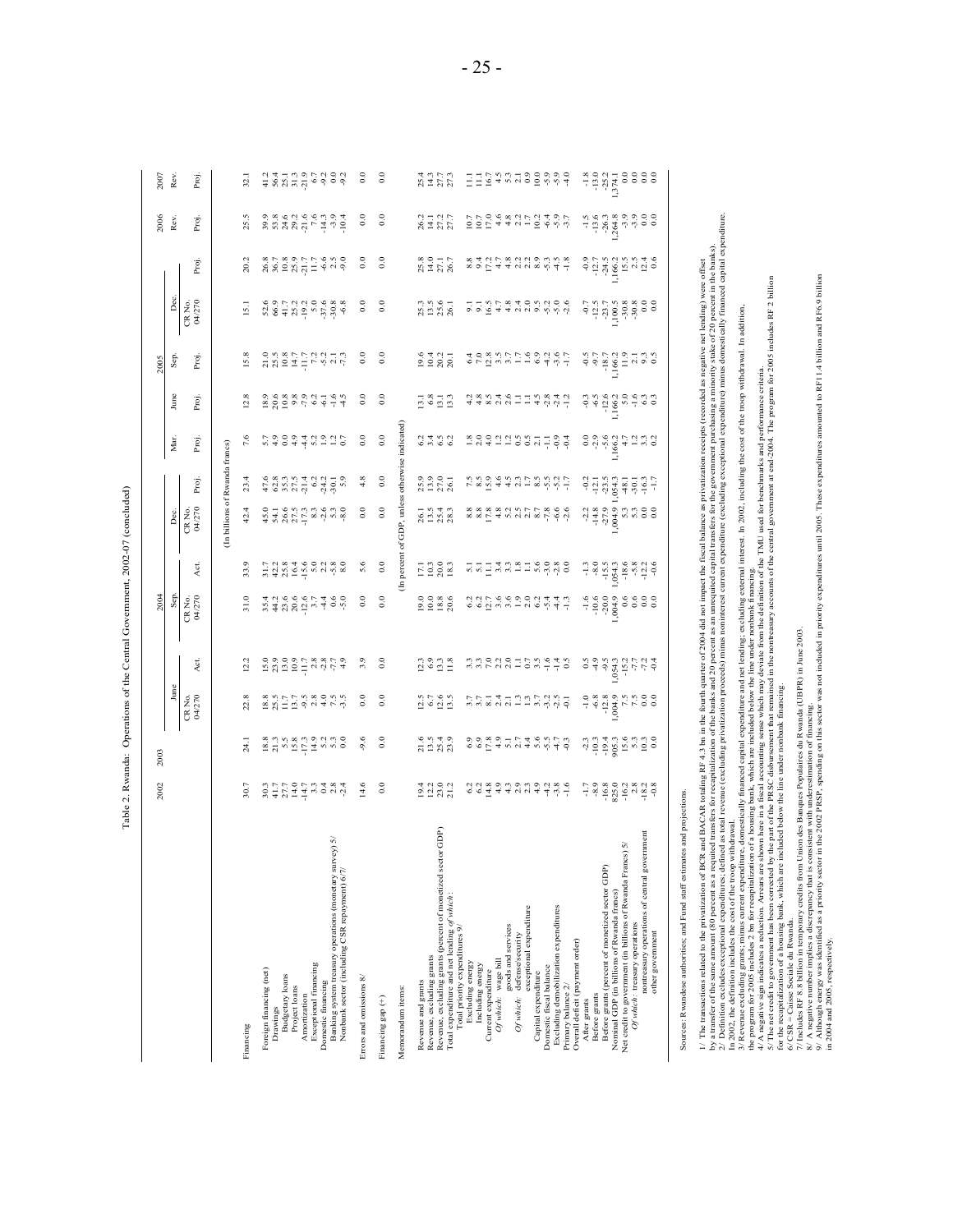Table 3. Rwanda: Monetary Survey, 2003-05

|                                               | 2003    |                     |         | 2004    |                                |         |         |            | 2005       |            |            |
|-----------------------------------------------|---------|---------------------|---------|---------|--------------------------------|---------|---------|------------|------------|------------|------------|
|                                               |         |                     | Jun.    |         |                                | Dec.    |         | Mar.       | Jun.       | Sep.       | Dec.       |
|                                               | Act. 1/ | CR No.<br>04/270 2/ | Act 2/  | Act. 1/ | CR No.<br>04/270 2/            | Est. 2/ | Est 1/  | Proj. $3/$ | Proj. $3/$ | Proj. $3/$ | Proj. $3/$ |
| Monetary authorities                          |         |                     |         |         | (In billions of Rwanda francs) |         |         |            |            |            |            |
| Net foreign assets                            | 65.5    | 55.4                | 70.2    | 70.2    | 62.3                           | 125.4   | 122.5   | 109.5      | 108.3      | 103.5      | 101.6      |
| Foreign assets                                | 124.3   | 114.2               | 126.9   | 126.8   | 121.0                          | 182.5   | 178.3   | 162.1      | 159.1      | 154.3      | 149.6      |
| Foreign liabilities                           | 58.8    | 58.8                | 56.7    | 56.7    | 58.8                           | 57.1    | 55.7    | 52.6       | 50.8       | 50.8       | 48.0       |
| Net domestic assets                           | $-15.1$ | $-1.4$              | $-17.2$ | $-17.1$ | $-4.8$                         | $-68.2$ | $-65.3$ | $-49.4$    | $-46.5$    | $-40.5$    | $-37.4$    |
| Domestic credit                               | 15.6    | 27.4                | 8.6     | 8.6     | 22.8                           | $-38.7$ | $-38.7$ | $-20.6$    | $-18.3$    | $-12.9$    | $-10.4$    |
| Government (net)                              | 12.7    | 20.2                | 7.3     | 7.3     | 18.0                           | $-31.4$ | $-31.4$ | $-27.7$    | $-28.2$    | $-22.3$    | $-19.7$    |
| Claims                                        | 43.9    | 60.2                | 42.1    | 42.1    | 70.7                           | 42.1    | 42.1    | 42.1       | 42.1       | 42.1       | 42.1       |
| Of which: overdraft                           | 1.5     | ä,                  | ä,      | ÷.      | Ξ.                             | ÷.      | ä,      | ÷.         | ä,         | ÷.         | à,         |
| Deposits (excluding autonomous bodies)        | 31.2    | 40.0                | 34.8    | 34.8    | 52.7                           | 73.5    | 73.5    | 69.8       | 70.3       | 64.4       | 61.8       |
| Public nongovernment deposits (-)             | $-1.0$  | $-1.0$              | $-1.0$  | $-1.0$  | $-1.0$                         | $-1.0$  | $-1.0$  | $-1.0$     | $-1.0$     | $-1.0$     | $-1.0$     |
| Nongovernment credit                          | 3.9     | 8.2                 | 2.3     | 2.3     | 5.8                            | $-6.3$  | $-6.3$  | 8.1        | 10.9       | 10.4       | 10.3       |
| Private sector                                | 2.4     | 2.4                 | 3.0     | 3.0     | 2.4                            | 3.3     | 3.3     | 3.3        | 3.3        | 3.3        | 3.3        |
| Public enterprises                            | 0.1     | 0.1                 | 0.1     | 0.1     | 0.1                            | 0.1     | 0.1     | 0.1        | 0.1        | 0.1        | 0.1        |
| Commercial banks                              | 1.4     | 5.7                 | $-0.9$  | $-0.9$  | 3.3                            | $-9.8$  | $-9.8$  | 4.7        | 7.5        | 6.9        | 6.8        |
| Discount window                               | 1.4     | 1.0                 | 1.5     | 1.5     | 1.4                            | 1.6     | 1.6     | 1.4        | 1.3        | 1.1        | 1.0        |
|                                               |         |                     |         |         | 1.9                            |         |         |            |            |            |            |
| Money market $($ = $=$ absorption $)$         | ä,      | 4.7                 | $-2.4$  | $-2.4$  |                                | $-11.3$ | $-11.3$ | 3.2        | 6.2        | 5.8        | 5.8        |
| Other items (net; asset $+)$                  | $-30.7$ | $-28.8$             | $-25.7$ | $-25.7$ | $-27.6$                        | $-29.5$ | $-26.6$ | $-28.9$    | $-28.3$    | $-27.6$    | $-27.0$    |
| Reserve money 4/                              | 50.4    | 54.0                | 53.0    | 53.0    | 57.5                           | 57.2    | 57.2    | 60.0       | 61.8       | 63.0       | 64.2       |
| Currency in circulation                       | 34.1    | 35.1                | 37.5    | 37.5    | 38.8                           | 38.9    | 38.9    | 37.8       | 43.2       | 42.8       | 44.9       |
| Commercial bank reserves                      | 13.4    | 15.9                | 13.2    | 13.2    | 15.8                           | 15.3    | 15.3    | 19.2       | 15.6       | 17.2       | 16.3       |
| Nonbank deposits                              | 3.0     | 3.0                 | 2.4     | 2.4     | 3.0                            | 3.0     | 3.0     | 3.0        | 3.0        | 3.0        | 3.0        |
| Of which: autonomous public agencies          | 0.7     | Ξ.                  | 0.2     | 0.2     | ä.                             | 0.6     | 0.6     | $\sim$     | ä,         | ÷.         | ÷.         |
| Commercial banks                              |         |                     |         |         |                                |         |         |            |            |            |            |
| Net foreign assets                            | 38.7    | 44.5                | 39.1    | 39.0    | 41.9                           | 53.1    | 51.9    | 50.1       | 47.6       | 45.1       | 42.6       |
| Foreign assets 5/                             | 49.8    | 55.6                | 51.9    | 51.9    | 53.0                           | 63.8    | 62.4    | 60.8       | 58.3       | 55.8       | 53.3       |
| Foreign liabilities                           | 11.1    | 11.1                | 12.9    | 12.9    | 11.1                           | 10.7    | 10.5    | 10.7       | 10.7       | 10.7       | 10.7       |
| Reserves                                      | 13.4    | 16.0                | 13.2    | 13.2    | 15.8                           | 15.3    | 15.3    | 19.3       | 15.7       | 17.3       | 16.3       |
| NBR deposits                                  | 11.0    | 13.6                | 10.6    | 10.6    | 13.4                           | 12.4    | 12.4    | 16.8       | 13.2       | 14.8       | 13.8       |
| Required reserves                             | 11.9    | 12.0                | 11.5    | 11.5    | 12.4                           | 13.0    | 12.9    | 13.2       | 12.9       | 13.1       | 13.0       |
| Excess reserves                               | $-0.9$  | 1.6                 | $-0.9$  | $-0.9$  | 1.0                            | $-0.6$  | $-0.6$  | 3.6        | 0.3        | 1.7        | 0.7        |
| Cash in vault                                 | 2.4     | 2.4                 | 2.6     | 2.6     | 2.4                            | 2.9     | 2.9     | 2.5        | 2.5        | 2.5        | 2.5        |
| Net credit from NBR (rediscount; liability -) | $-1.4$  | $-5.7$              | 0.9     | 0.9     | $-3.3$                         | 9.8     | 9.8     | $-4.7$     | $-7.5$     | $-6.9$     | $-6.8$     |
| Domestic credit                               | 104.4   | 108.9               | 94.7    | 94.7    | 115.2                          | 109.7   | 109.7   | 112.2      | 118.2      | 121.8      | 126.0      |
| Government (net)                              | 4.8     | 4.8                 | $-5.0$  | $-5.0$  | 4.8                            | 0.8     | 0.8     | 1.7        | 2.7        | 3.6        | 4.5        |
| Credit                                        | 15.2    | 15.2                | 11.5    | 11.5    | 15.2                           | 17.2    | 17.2    | 17.2       | 17.2       | 17.2       | 17.2       |
| Deposits                                      | 10.4    | 10.4                | 16.5    | 16.5    | 10.4                           | 16.4    | 16.4    | 15.5       | 14.6       | 13.6       | 12.7       |
| Public enterprises                            | 4.8     | 4.8                 | 3.9     | 5.0     | 4.8                            | 4.6     | 4.6     | 4.8        | 4.8        | 4.8        | 4.8        |
| Private sector                                | 94.8    | 99.4                | 94.8    | 94.8    | 105.7                          | 104.3   | 104.3   | 105.6      | 110.8      | 113.4      | 116.7      |
| Other items (net; asset +)                    | $-25.0$ | $-24.7$             | $-26.5$ | $-26.5$ | $-24.7$                        | $-41.7$ | $-41.7$ | $-27.7$    | $-27.7$    | $-27.7$    | $-27.7$    |
| Deposits 5/                                   | 130.0   | 139.0               | 121.4   | 121.4   | 144.9                          | 146.2   | 145.0   | 149.2      | 146.3      | 149.6      | 150.3      |
| Private                                       | 110.1   | 116.9               | 103.0   | 103.0   | 125.1                          | 111.6   | 110.4   | 117.1      | 116.7      | 122.4      | 125.7      |
| Public (nongovernment) 5/                     | 19.9    | 22.1                | 18.4    | 18.4    | 19.9                           | 34.6    | 34.6    | 32.1       | 29.6       | 27.1       | 24.6       |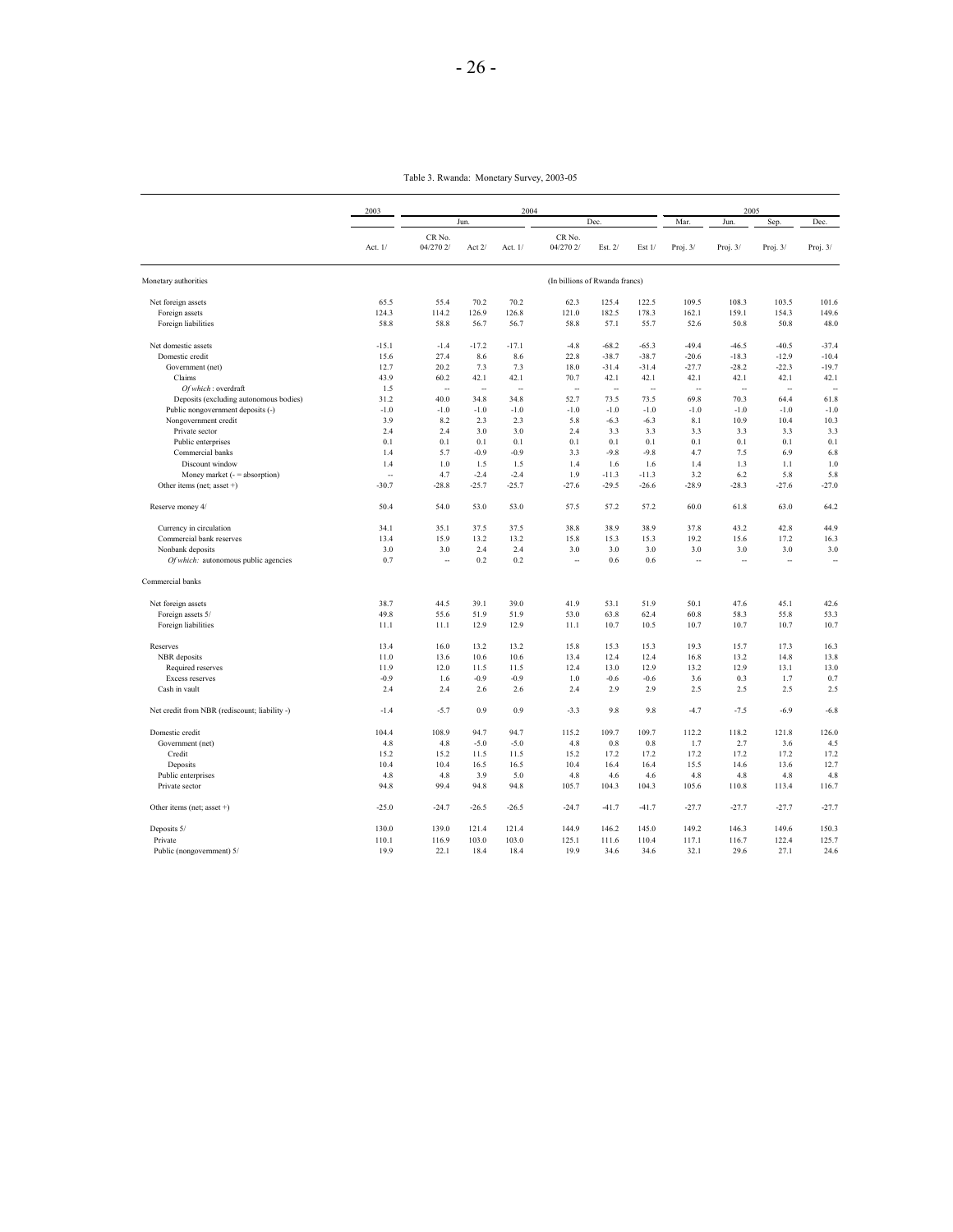| 2003<br>2004<br>2005<br>Dec.<br>Mar.<br>Jun.<br>Jun.<br>CR No.<br>CR No.<br>04/270 2/<br>04/270 2/<br>Act. $1/$<br>Act. 2/<br>Act. $1/$<br>Est. $2/$<br>Est. $1/$<br>Proj. $3/$<br>Proj. $3/$ | Sep.<br>Dec.<br>Proj. $3/$<br>Proj. $3/$<br>148.6<br>144.2 |
|-----------------------------------------------------------------------------------------------------------------------------------------------------------------------------------------------|------------------------------------------------------------|
|                                                                                                                                                                                               |                                                            |
|                                                                                                                                                                                               |                                                            |
| (In billions of Rwanda francs)<br>Monetary survey                                                                                                                                             |                                                            |
| 104.2<br>99.9<br>Net foreign assets<br>109.3<br>109.2<br>104.2<br>178.6<br>174.4<br>159.6<br>156.0<br>0.0                                                                                     |                                                            |
| 9.6<br>Net domestic assets<br>62.9<br>77.2<br>52.0<br>52.1<br>82.5<br>12.5<br>30.3<br>36.5                                                                                                    | 46.7<br>54.1                                               |
| 130.7<br>80.8<br>86.9<br>92.5<br>Domestic credit<br>118.6<br>104.2<br>104.2<br>134.7<br>80.8                                                                                                  | 108.8<br>102.0                                             |
| Government (net)<br>17.5<br>25.0<br>2.3<br>2.3<br>22.8<br>$-30.6$<br>$-30.6$<br>$-25.9$<br>$-25.6$                                                                                            | $-18.7$<br>$-15.2$                                         |
| $-1.0$<br>$-1.0$<br>$-1.0$<br>$-1.0$<br>$-1.0$<br>$-1.0$<br>$-1.0$<br>$-1.0$<br>Public nongovernment deposits (-)<br>$-1.0$                                                                   | $-1.0$<br>$-1.0$                                           |
| 4.9<br>4.9<br>5.1<br>4.9<br>4.7<br>4.7<br>4.9<br>4.9<br>Public enterprises<br>5.1                                                                                                             | 4.9<br>4.9                                                 |
| 97.2<br>101.8<br>97.8<br>97.8<br>108.1<br>107.6<br>107.6<br>108.9<br>114.1<br>Private sector                                                                                                  | 120.0<br>116.7                                             |
| Other items (net; asset +)<br>$-55.7$<br>$-53.5$<br>$-52.2$<br>$-52.1$<br>$-52.3$<br>$-71.2$<br>$-68.3$<br>$-56.6$<br>$-56.0$                                                                 | $-55.3$<br>$-54.7$                                         |
| 190.0<br>192.5<br>167.1<br>177.1<br>161.3<br>161.3<br>186.6<br>188.1<br>186.9<br>Broad money 5/                                                                                               | 195.4<br>198.3                                             |
| 34.1<br>35.1<br>38.8<br>38.9<br>38.9<br>43.2<br>Currency in circulation<br>37.5<br>37.5<br>37.8                                                                                               | 42.8<br>44.9                                               |
| Deposits 5/<br>133.0<br>142.0<br>123.8<br>123.8<br>147.9<br>149.2<br>148.0<br>152.2<br>149.3                                                                                                  | 152.6<br>153.3                                             |
| 41.5<br>39.5<br>35.9<br>35.9<br>41.9<br>52.6<br>51.4<br>50.1<br>47.6<br>Of which: foreign currency deposits 5/                                                                                | 45.1<br>42.6                                               |
| (Annual changes in percent of beginning-of-period broad money)                                                                                                                                |                                                            |
| 0.3<br>Net foreign assets<br>$-9.1$<br>$-2.9$<br>3.7<br>0.0<br>44.5<br>42.0<br>35.4<br>30.7                                                                                                   | 21.9<br>$-18.3$                                            |
| 14.8<br>27.5<br>$-31.9$<br>$-30.2$<br>$-18.1$<br>Net domestic assets<br>10.6<br>6.6<br>11.7<br>$-10.7$                                                                                        | $-5.6$<br>23.7                                             |
| 19.7<br>22.8<br>5.2<br>9.7<br>$-22.6$<br>$-22.6$<br>Domestic credit<br>5.1<br>$-13.8$<br>$-7.3$                                                                                               | 0.6<br>14.9                                                |
| 10.7<br>3.2<br>$-28.8$<br>Government (net)<br>12.7<br>$-2.5$<br>$-2.6$<br>$-28.8$<br>$-21.1$<br>$-17.3$                                                                                       | $-10.5$<br>8.2                                             |
| 9.0<br>10.1<br>7.6<br>7.8<br>6.5<br>6.1<br>7.3<br>10.0<br>Economy<br>6.1                                                                                                                      | 11.1<br>6.7                                                |
| Other items (net; asset +)<br>$-4.9$<br>4.7<br>5.5<br>1.3<br>0.0<br>$-9.3$<br>$-7.5$<br>$-4.3$<br>$-3.4$                                                                                      | $-6.2$<br>8.8                                              |
| <b>Broad money</b><br>15.2<br>18.3<br>7.8<br>10.2<br>6.5<br>12.6<br>11.9<br>17.2<br>20.0                                                                                                      | 16.3<br>5.4                                                |
| (Annual percent changes)                                                                                                                                                                      |                                                            |
| 0.5<br>Net foreign assets<br>$-12.0$<br>$-3.8$<br>5.2<br>0.0<br>71.4<br>67.4<br>56.0<br>46.1                                                                                                  | $-19.2$<br>33.0                                            |
| 73.2<br>31.2<br>$-84.8$<br>$-80.2$<br>$-47.9$<br>Net domestic assets<br>52.1<br>16.8<br>22.6<br>$-29.8$                                                                                       | 465.8<br>$-14.1$                                           |
| 31.8<br>35.3<br>7.9<br>7.9<br>$-31.9$<br>$-31.9$<br>$-20.4$<br>Domestic credit<br>13.6<br>$-11.3$                                                                                             | 1.0<br>34.6                                                |
| 810.6<br>313.9<br>$-62.4$<br>$-62.4$<br>30.3<br>$-275.1$<br>$-275.1$<br>$-414.3$<br>$-1,228.0$<br>Government (net)                                                                            | 1,625.8<br>$-50.5$                                         |
| 14.8<br>16.7<br>12.6<br>12.6<br>10.7<br>10.1<br>10.1<br>11.7<br>15.8<br>Economy                                                                                                               | 18.2<br>11.3                                               |
| Other items (net; asset +)<br>14.6<br>$-12.0$<br>$-14.1$<br>$-3.6$<br>$-6.2$<br>27.8<br>22.6<br>14.3<br>10.9                                                                                  | 23.4<br>$-23.2$                                            |
| (In percent, unless otherwise indicated)<br>Memorandum items:                                                                                                                                 |                                                            |
| 20.4<br>19.8<br>23.2<br>23.2<br>20.8<br>20.7<br>20.8<br>19.9<br>22.4<br>Currency/broad money ratio                                                                                            | 21.9<br>22.7                                               |
| 12.2<br>16.2<br>14.1<br>14.0<br>13.4<br>13.4<br>16.5<br>Reserve money annual growth<br>14.1<br>17.0                                                                                           | 13.7<br>12.2                                               |
| 38.8<br>38.8<br>43.7<br>43.7<br>39.7<br>39.1<br>39.4<br>40.2<br>42.2<br>Reserves/deposits                                                                                                     | 42.1<br>42.7                                               |
| Money multiplier<br>3.3<br>3.3<br>3.0<br>3.0<br>3.2<br>3.3<br>3.3<br>3.2<br>3.1                                                                                                               | 3.1<br>3.1                                                 |
| Reserve/Deposits<br>10.0<br>10.7<br>11.1<br>14.3<br>11.6<br>11.3<br>$\cdots$<br>$\ldots$<br>$\ldots$                                                                                          | 12.1<br>14.3                                               |
| 28.8<br>28.0<br>31.0<br>34.9<br>32.3<br>37.0<br>Currency/Deposits<br>$\cdots$<br>$\cdots$<br>$\ldots$                                                                                         | 35.0<br>32.3                                               |
| Velocity of broad money (end of period)<br>5.4<br>5.4<br>5.6<br>5.9<br>$\ddotsc$<br>$\ldots$<br>$\ldots$<br>$\cdots$<br>$\ddotsc$                                                             | 5.9<br>$\ldots$                                            |
| Velocity of broad money (average of period)<br>7.0<br>6.2<br>6.7<br>8.0<br>$\ddotsc$<br>$\ldots$<br>$\ldots$<br>$\ddotsc$<br>$\ddotsc$                                                        | 7.3<br>$\ddotsc$                                           |
| 52.2<br>58.9<br>121.2<br>Net open position of the NBR (in RF billion)<br>61.4<br>66.0<br>66.0<br>118.4<br>105.5<br>104.5                                                                      | 99.9<br>98.2                                               |
| 1.3<br>5.0<br>7.3<br>0.5<br>Net open position of commercial banks (in RF billion)<br>7.3<br>0.5<br>÷.<br>$\sim$<br>÷.                                                                         | $\sim$<br>÷.                                               |
| 188.1<br>200.0<br>182.2<br>182.2<br>210.0<br>211.8<br>210.6<br>213.9<br>Extended broad money (in FR billion) 6/<br>216.7                                                                      | 220.0<br>223.2                                             |
| Nominal GDP (in RF billion)<br>905.3<br>1,004.9<br>1,054.3<br>1,054.3<br>$\cdots$<br>$\cdots$<br>$\cdots$<br>$\cdots$<br>$\ddotsc$                                                            | 1,166.2<br>$\cdots$                                        |

Source: National Bank of Rwanda (NBR).

1/ Converted at the nominal exchange rate for 2004 (equal to end-year 2003 rate) of Rwanda franc (RF) 580.3/USS<br>2/ Converted at the program exchange rate for 2004 (equal to end-year 2003 rate) of Rwanda franc (RF) 566.9/US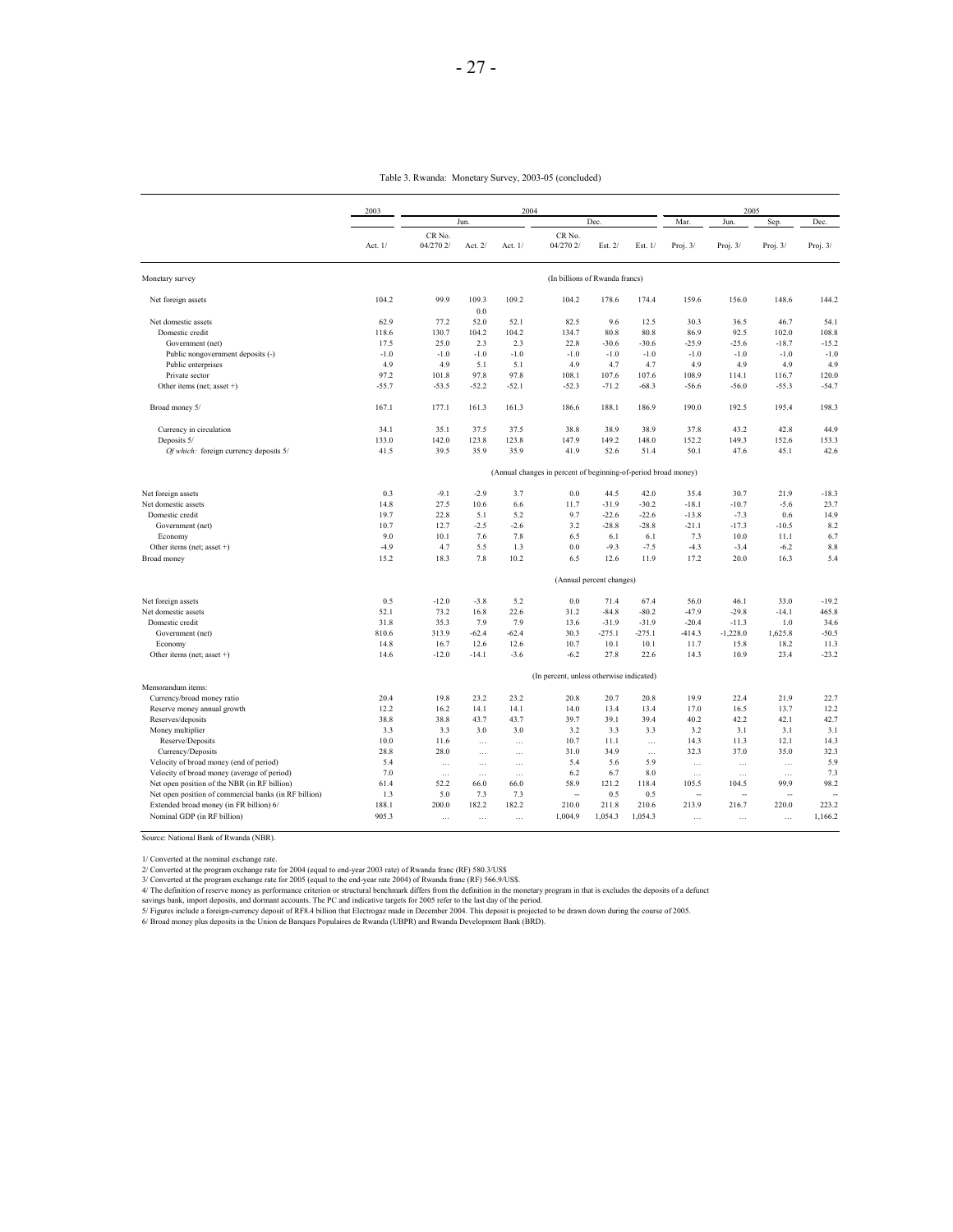#### (In millions of U.S. dollars, unless otherwise indicated) Table 4. Rwanda: Balance of Payments, 2002-07

|                                                                                                               | 2002          | 2003          | 2004                |               | 2005           | 2006           | 2007                  |
|---------------------------------------------------------------------------------------------------------------|---------------|---------------|---------------------|---------------|----------------|----------------|-----------------------|
|                                                                                                               |               |               | CR No.<br>04/270 2/ | Est.          | Proj.          | Proj.          | Proj.                 |
|                                                                                                               |               |               |                     |               |                |                |                       |
| Exports, f.o.b.<br>Of which: coffee                                                                           | 67.3<br>14.6  | 63.0<br>15.0  | 68.0<br>16.7        | 97.3<br>31.0  | 89.2<br>25.0   | 95.5<br>28.9   | 102.3<br>34.1         |
| tea                                                                                                           | 22.0          | 22.5          | 24.6                | 22.7          | 21.9           | 24.4           | 26.7                  |
| coltan                                                                                                        | 14.0          | 6.4           | 5.5                 | 12.7          | 10.5           | 9.3            | 8.0                   |
| Imports, f.o.b.                                                                                               | 234.7         | 244.0         | 283.0               | 274.3         | 351.6          | 371.8          | 388.0                 |
| Trade balance                                                                                                 | $-167.4$      | $-181.0$      | $-214.9$            | $-177.0$      | $-262.4$       | $-276.2$       | $-285.7$              |
| Services (net)                                                                                                | $-125.1$      | $-143.4$      | $-161.3$            | $-156.2$      | $-195.7$       | $-185.8$       | $-187.1$              |
| Income                                                                                                        | $-19.1$       | $-30.5$       | $-21.9$             | $-34.1$       | $-29.7$        | $-30.0$        | $-28.3$               |
| Of which: interest on public debt 1/                                                                          | $-10.9$       | $-10.7$       | $-14.3$             | $-13.9$       | $-13.8$        | $-13.9$        | $-14.1$               |
| Current transfers (net) 2/<br>Private                                                                         | 194.8<br>24.5 | 223.8<br>31.3 | 280.5<br>30.9       | 313.1<br>35.1 | 302.5<br>38.3  | 336.3<br>41.7  | 331.6<br>45.5         |
| Public 2/3/                                                                                                   | 170.3         | 192.5         | 249.6               | 278.0         | 264.2          | 294.6          | 286.2                 |
| Of which: HIPC Initiative grants                                                                              | 25.6          | 23.0          | 27.2                | 27.4          | 31.8           | 36.1           | 35.7                  |
| Current account balance (including official transfers)                                                        | $-116.7$      | $-131.1$      | $-117.7$            | $-54.2$       | $-185.3$       | $-155.7$       | $-169.6$              |
| Current account balance (excluding official transfers)                                                        | $-287.0$      | $-323.6$      | $-367.3$            | $-332.2$      | $-449.5$       | $-450.3$       | $-455.7$              |
| Capital account                                                                                               | 41.6          | 41.1          | 59.4                | 60.6          | 92.0           | 94.2           | 98.8                  |
| Capital transfers<br>Debt forgiveness                                                                         | 41.6<br>0.0   | 41.1<br>0.0   | 59.4<br>0.0         | 60.6<br>0.0   | 92.0<br>0.0    | 94.2<br>0.0    | 98.8<br>0.0           |
| Principal not yet due forgiven                                                                                | 0.0           | 0.0           | 0.0                 | $0.0\,$       | 0.0            | 0.0            | 0.0                   |
| Financial account                                                                                             | 65.1          | 20.6          | 46.0                | 59.3          | 34.5           | 78.4           | 84.2                  |
| Direct investment                                                                                             | 2.6           | 4.7           | 14.0                | 3.6           | 5.5            | 7.0            | 13.0                  |
| Public sector capital<br>Long-term borrowing 3/                                                               | 53.0<br>83.9  | 7.7<br>39.9   | 62.4<br>91.9        | 72.0<br>109.3 | 26.6<br>64.8   | 56.4<br>94.0   | 59.0<br>96.5          |
| Scheduled amortization 4/                                                                                     | 30.8          | 32.2          | 29.5                | 37.3          | 38.2           | 37.7           | 37.5                  |
| Other capital 5/                                                                                              | 9.5           | 8.3           | $-30.4$             | $-16.2$       | 2.4            | 15.0           | 12.2                  |
| Capital and financial account balance                                                                         | 106.7         | 61.8          | 105.4               | 119.9         | 126.5          | 172.6          | 183.1                 |
| Errors and omissions                                                                                          | 28.3          | 35.7          | 0.0                 | 22.0          | 0.0            | 0.0            | 0.0                   |
| Overall balance                                                                                               | 18.2          | $-33.6$       | $-12.3$             | 87.7          | $-58.9$        | 16.8           | 13.5                  |
| Financing                                                                                                     | $-18.2$       | 33.6          | 0.9                 | $-87.7$       | 37.2           | $-30.1$        | $-25.0$               |
| Change in net foreign assets of NBR (increase -)                                                              | $-29.7$       | 27.1          | 3.6                 | $-98.9$       | 43.8           | $-30.1$        | $-25.0$               |
| Net credit from the Fund                                                                                      | $-6.0$        | $-0.9$        | $-3.6$              | $-3.6$        | $-8.5$         | $-15.3$        | $-19.1$<br>0.0        |
| Disbursements/purchases<br>Repayments/repurchases                                                             | 0.7<br>$-6.7$ | 0.8<br>$-1.7$ | 1.7<br>$-5.3$       | 1.7<br>$-5.3$ | 1.8<br>$-10.3$ | 0.9<br>$-16.1$ | $-19.1$               |
| Change in other gross official reserves (increase -)                                                          | $-31.6$       | 26.1          | 5.7                 | $-96.9$       | 50.6           | $-16.6$        | $-7.8$                |
| Change in other foreign liabilities (increase +)                                                              | 7.9           | 1.9           | 1.5                 | 1.6           | 1.7            | 1.8            | 1.9                   |
| Change in arrears (decrease -) 6/                                                                             | 4.6           | $-22.6$       | $-5.3$              | 1.3           | $-6.6$         | 0.0            | 0.0                   |
| Accumulation<br>Reduction                                                                                     | 5.6<br>1.0    | 1.3<br>23.8   | 0.0<br>5.3          | 1.3<br>0.0    | 0.0<br>66      | 0.0<br>0.0     | 0.0<br>0 <sub>0</sub> |
| Exceptional financing 7/                                                                                      | 6.9           | 29.1          | 2.7                 | 10.0          | 0.0            | 0.0            | 0.0                   |
| Cancellation                                                                                                  | 0.6           | 0.6           | 0.3                 | 0.6           | 0.0            | 0.0            | 0.0                   |
| Stock of arrears                                                                                              | 0.0           | 0.0           | 0.0                 | 0.0           | 0.0            | 0.0            | 0.0                   |
| Current debt service                                                                                          | 0.6<br>6.3    | 0.6<br>28.5   | 0.3<br>2.4          | 0.6<br>9.4    | 0.0<br>0.0     | 0.0<br>0.0     | 0.0<br>0.0            |
| Rescheduling<br>Stock of arrears                                                                              | 0.0           | 23.1          | 0.0                 | 0.0           | 0.0            | 0.0            | 0.0                   |
| Current debt service                                                                                          | 6.3           | 5.5           | 2.4                 | 9.4           | 0.0            | 0.0            | 0.0                   |
| Financing need                                                                                                | 0.0           | 0.0           | 11.4                | 0.0           | 21.7           | 13.3           | 11.6                  |
| <b>Identified</b> financing                                                                                   | 0.0           | 0.0           | 114                 | 0.0<br>0.0    | 21.7           | 13.3<br>13.3   | 11.6                  |
| Of which: exceptional financing (assumed) 8/<br>Financing gap 9/                                              | 0.0<br>0.0    | 0.0<br>0.0    | 11.4<br>0.0         | 0.0           | 21.7<br>0.0    | 0.0            | 11.6<br>0.0           |
| Memorandum items:                                                                                             |               |               |                     |               |                |                |                       |
| Current account deficit (in percent of GDP)                                                                   |               |               |                     |               |                |                |                       |
| Excluding official transfers                                                                                  | $-16.6$       | $-19.2$       | $-21.4$             | $-18.1$       | $-21.9$        | $-20.4$        | $-19.4$               |
| Including official transfers                                                                                  | $-6.7$        | $-7.8$        | $-6.9$              | $-3.0$        | $-9.0$         | $-7.0$         | $-7.2$                |
| External budgetary assistance to central government (in percent of GDP)<br>Gross official reserves            | 7.9<br>243.6  | 6.3<br>217.6  | 11.7<br>208.6       | 12.2<br>314.5 | 8.3<br>263.9   | 9.8<br>280.5   | 8.8<br>288.3          |
| Gross official reserves (in months of imports of goods and services)                                          | 6.3           | 5.0           | 4.6                 | 5.8           | 4.8            | 4.8            | 4.8                   |
| Overall balance (in percent of GDP)                                                                           | 1.1           | $-2.0$        | $-0.7$              | 4.8           | $-2.9$         | 0.8            | 0.6                   |
| Total external debt 10/                                                                                       | 1,476.8       | 1,572.4       | 1,485.5             | 1,711.2       | 1,515.9        | 1,564.2        | 1,609.4               |
| Total external debt (in percent of GDP)<br>Scheduled debt service ratio after HIPC Initiative debt relief 11/ | 85.3<br>12.0  | 93.4<br>11.1  | 86.6<br>9.6         | 93.3<br>9.7   | 73.7<br>7.9    | 70.8<br>8.6    | 68.4<br>10.2          |
|                                                                                                               |               |               |                     |               |                |                |                       |

Sources: Rwandese authorities; and Fund staff estimates and projections.

1/ Including interest due to the Fund.

2/ Current transfers include budgetary and HIPC Initiative grants, and humanitarian and technical assistance. 3/ Includes project and budgetary loans.

4/ Excluding Fund.<br>
6/ The requisi includes long-term private capital, commercial credit, the change in the net foreign assets of commercial banks, and unrecorded imports.<br>
5/ Oher capital includes long-term private capita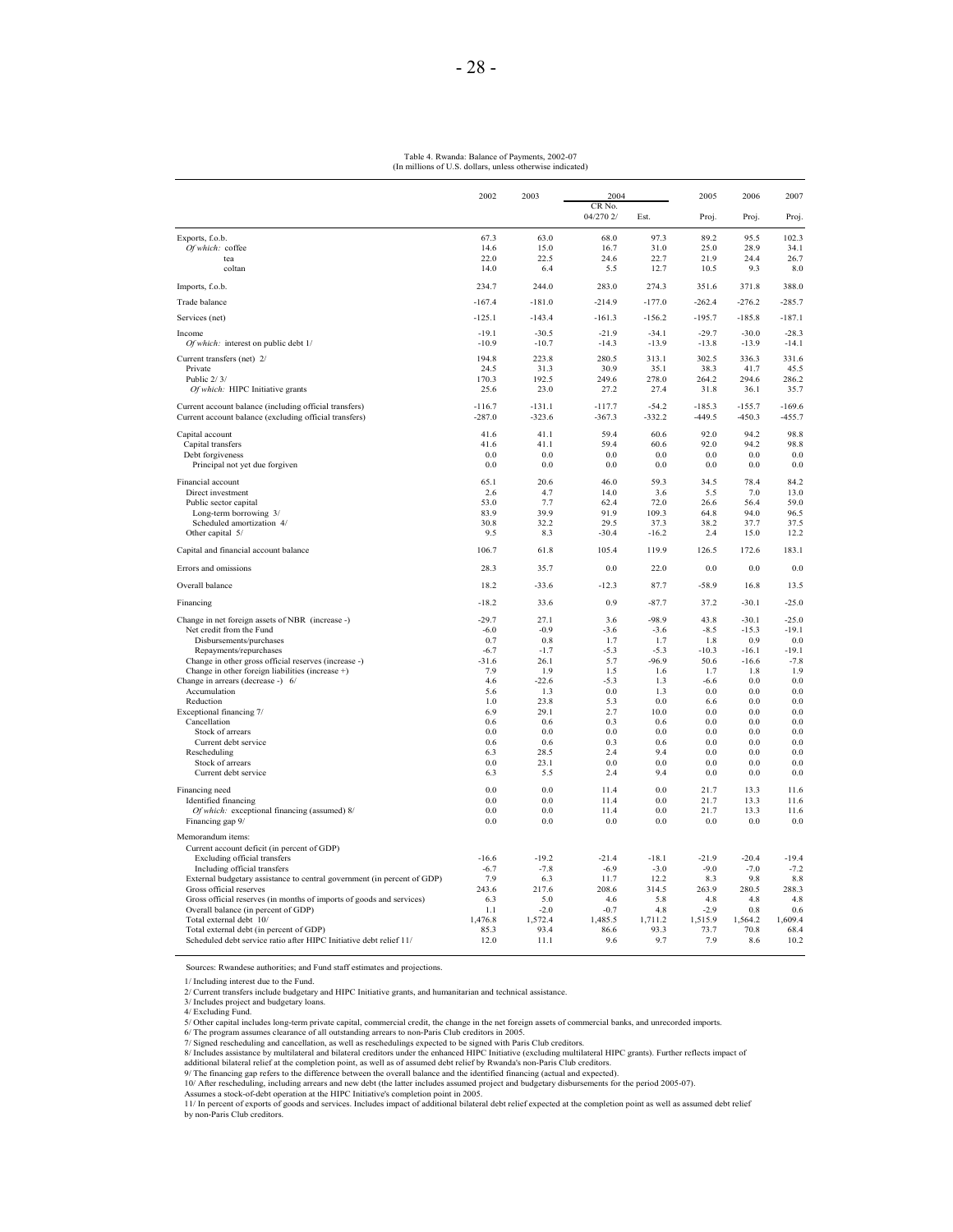|                                                                                                                                                                                           | 2002                                                            | 2003                                                            | 2004                                                               | 2005                                                          | 2006                                                                   | 2007                                                     |
|-------------------------------------------------------------------------------------------------------------------------------------------------------------------------------------------|-----------------------------------------------------------------|-----------------------------------------------------------------|--------------------------------------------------------------------|---------------------------------------------------------------|------------------------------------------------------------------------|----------------------------------------------------------|
| Resource balance<br>Exports goods and nonfactor services<br>Imports goods and nonfactor services                                                                                          | $-292.5$<br>132.7<br>425.2                                      | $-324.4$<br>139.5<br>463.9                                      | $-333.4$<br>188.9<br>522.3                                         | $-458.2$<br>189.0<br>647.2                                    | $-462.1$<br>204.5<br>666.6                                             | $-472.9$<br>221.3<br>694.2                               |
| Noninterest current account<br>(excluding official transfers) 1/                                                                                                                          | $-276.2$                                                        | $-312.9$                                                        | $-318.5$                                                           | $-435.8$                                                      | -436.4                                                                 | $-441.7$                                                 |
| Scheduled interest                                                                                                                                                                        | $-10.9$                                                         | $-10.7$                                                         | $-13.9$                                                            | $-13.8$                                                       | $-13.9$                                                                | $-14.1$                                                  |
| Capital and financial account 2/<br>Scheduled amortization<br>Other capital                                                                                                               | 9.5<br>$-30.8$<br>40.4                                          | 9.8<br>$-32.2$<br>42.0                                          | $-27.7$<br>$-37.3$<br>9.6                                          | $-30.3$<br>$-38.2$<br>7.9                                     | $-15.7$<br>$-37.7$<br>22.0                                             | $-19.2$<br>$-37.5$<br>18.3                               |
| Increase in net official reserves (excluding IMF -)<br>IMF repurchases/repayments                                                                                                         | $-23.7$<br>$-6.7$                                               | 27.9<br>$-1.7$                                                  | $-95.3$<br>$-5.3$                                                  | 52.3<br>$-10.3$                                               | $-14.8$<br>$-16.1$                                                     | 1.0<br>$-19.1$                                           |
| Changes in arrears (decrease $= -$ )                                                                                                                                                      | 4.6                                                             | $-22.6$                                                         | 1.3                                                                | $-6.6$                                                        | $\cdots$                                                               | $\cdots$                                                 |
| External financing requirements                                                                                                                                                           | $-303.4$                                                        | $-310.2$                                                        | $-459.5$                                                           | $-444.4$                                                      | -496.9                                                                 | $-493.1$                                                 |
| Disbursements-Existing<br>Grants (project and nonproject)<br>Project (Public Investment Program)<br>Nonproject 3/<br>Central government<br>Other<br>Loans (project and nonproject)<br>IDA | 296.5<br>211.9<br>41.6<br>170.3<br>81.0<br>89.3<br>83.9<br>77.1 | 274.4<br>233.6<br>41.1<br>192.5<br>93.9<br>98.6<br>39.9<br>25.4 | 449.5<br>338.6<br>60.6<br>278.0<br>106.6<br>118.3<br>109.3<br>93.3 | 251.3<br>205.5<br>92.0<br>113.5<br>.<br>113.5<br>45.8<br>30.5 | 265.9<br>214.8<br>94.2<br>120.6<br>$\dddotsc$<br>120.6<br>51.0<br>34.0 | 275.1<br>221.6<br>98.8<br>122.7<br>122.7<br>53.5<br>35.7 |
| Project<br>Nonproject 4/<br>Other multilateral banks<br>Project                                                                                                                           | 26.5<br>50.6<br>6.8<br>2.8                                      | 20.7<br>4.7<br>14.5<br>8.7                                      | 31.9<br>61.4<br>15.9<br>15.9                                       | 30.5<br>$\ddotsc$<br>15.2<br>15.2                             | 34.0<br>17.0<br>17.0                                                   | 35.7<br>17.8<br>17.8                                     |
| Nonproject<br>Purchases from IMF                                                                                                                                                          | 4.0<br>0.7                                                      | 5.8<br>0.8                                                      | 1.7                                                                | $\cdots$<br>$\ddotsc$                                         | $\cdots$<br>                                                           | $\dddotsc$<br>$\cdots$                                   |
| Exceptional financing (signed)                                                                                                                                                            | 6.9                                                             | 29.1                                                            | 10.0                                                               |                                                               | .                                                                      | $\cdots$                                                 |
| Principal not yet due rescheduled 5/                                                                                                                                                      | $\ddotsc$                                                       | 6.7                                                             | $\cdots$                                                           |                                                               |                                                                        | $\cdots$                                                 |
| Disbursements-Expected<br>Grants<br>Project (public investment program) 6/                                                                                                                | .<br>.                                                          | <br>$\cdots$<br>                                                | $\cdots$<br>$\cdots$<br>                                           | 171.5<br>150.7<br>.                                           | 217.8<br>173.9                                                         | 206.4<br>163.4                                           |
| Budgetary assistance (central government)<br>Loans<br><b>IDA</b>                                                                                                                          | $\ddots$<br>$\cdots$<br>.                                       | $\cdots$<br>$\cdots$<br>$\ddotsc$                               | $\cdots$<br>$\cdots$<br>$\cdots$                                   | 150.7<br>19.0<br>$\ddotsc$                                    | 173.9<br>43.0<br>28.0                                                  | 163.4<br>43.0<br>28.0                                    |
| Project (public investment program) 6/<br>Nonproject<br>Other multilateral banks (excluding IMF)<br>Project                                                                               | $\ddotsc$<br>$\ddotsc$<br>.                                     | $\ldots$<br>$\cdots$<br>$\cdots$                                | $\cdots$<br>$\cdots$<br>$\cdots$                                   | $\ldots$<br>$\ddotsc$<br>19.0                                 | 28.0<br>15.0                                                           | 28.0<br>15.0                                             |
| Nonproject<br>Disbursements from IMF 7/                                                                                                                                                   | $\cdots$<br>.<br>$\cdots$                                       | $\ddotsc$<br>$\cdots$<br>$\cdots$                               | <br><br>$\cdots$                                                   | $\ddotsc$<br>19.0<br>1.8                                      | $\ddotsc$<br>15.0<br>0.9                                               | 15.0<br>$\ddots$                                         |
| Exceptional financing (assumed)                                                                                                                                                           | .                                                               | $\cdots$                                                        | .                                                                  | 21.7                                                          | 13.3                                                                   | 11.6                                                     |
| Available financing                                                                                                                                                                       | 303.4                                                           | 310.2                                                           | 459.5                                                              | 444.4                                                         | 497.0                                                                  | 493.1                                                    |
| Residual financing gap 8/                                                                                                                                                                 |                                                                 | $\cdots$                                                        | .                                                                  | .                                                             |                                                                        |                                                          |

Table 5. Rwanda: External Financing Requirement and Sources, 2002-07 (In millions of U.S. dollars, unless otherwise indicated)

Sources: Rwandese authorities; and Fund staff estimates and projections.

<sup>1/</sup> Excludes budgetary and HIPC Initiative grants already disbursed, and humanitarian and technical assistance.

<sup>2/</sup> Excludes project grants and loans and budgetary loans that have already been disbursed. Includes errors<br>3/ Includes disbursed budgetary grants to the central government (including HIPC Initiative grants), as well as gra disbursed are listed under the expected financial support. Amounts are shown net of outflowing public transfers.

<sup>4/</sup> Budgetary loans not yet disbursed are listed under the expected financial support. 5/ In 2003, it reflects the debt rescheduling agreement with the OPEC Fund.

<sup>6/</sup> All project grants and loans are not programmed financing and are therefore recorded under existing commitment:<br>7/ Includes expected Fund disbursements under the current PRGF arrangement.<br>8/ A negative sign implies a fi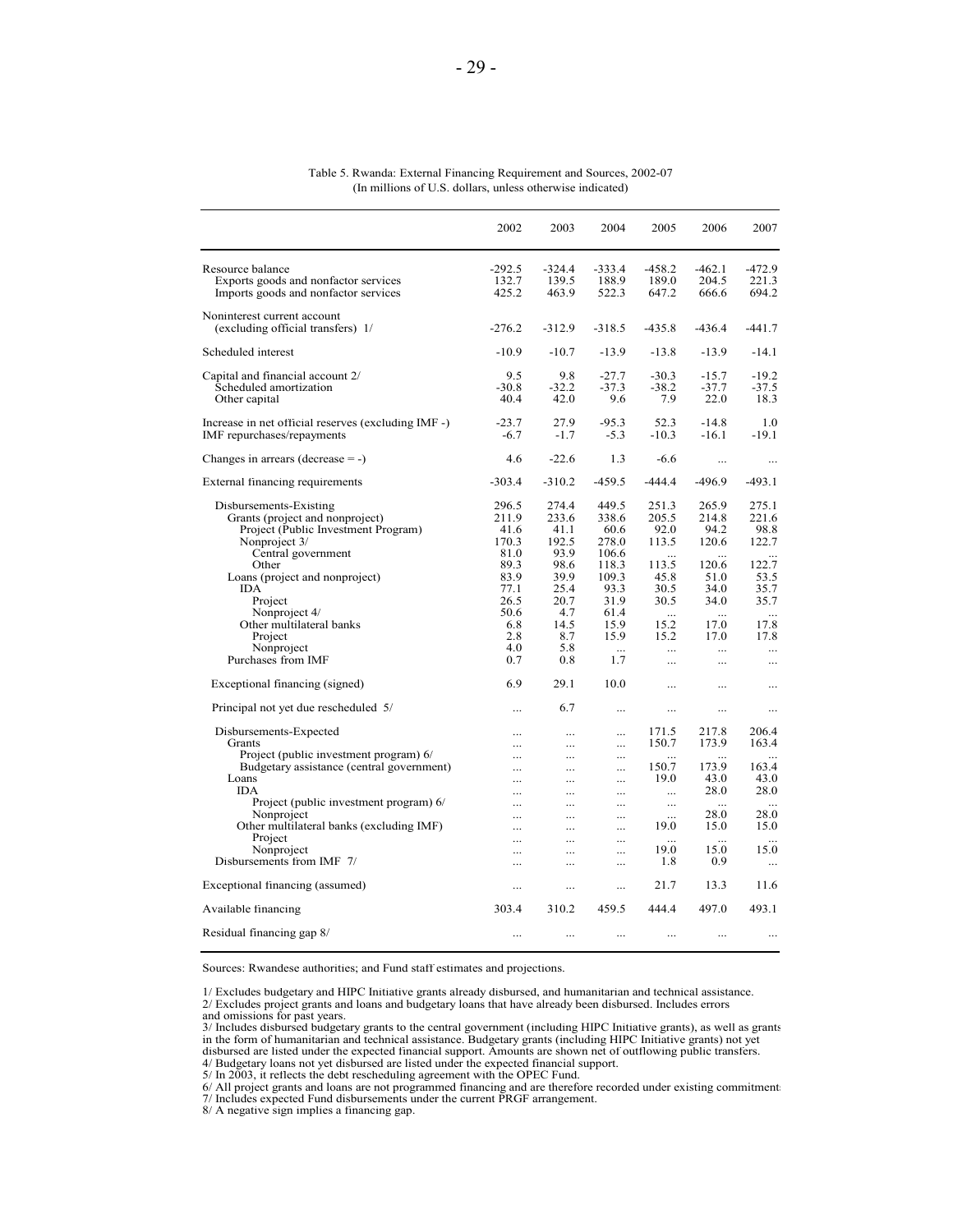|                                                      | 2002    | 2003            | 2004    | 2005<br>Proj. | 2006<br>Proj. | 2007<br>Proj. |
|------------------------------------------------------|---------|-----------------|---------|---------------|---------------|---------------|
| Total external debt outstanding 2/                   | 1,476.8 | 1,572.4         | 1,711.2 | 1,515.9       | 1,564.2       | 1,609.4       |
| Multilateral                                         | 1,334.7 | 1,388.6         | 1,521.8 | 1,484.1       | 1,534.1       | 1,581.1       |
| Of which: IDA                                        | 833.9   | 912.9           | 1,045.7 | 1,045.1       | 1,124.1       | 1,203.8       |
| IMF                                                  | 83.7    | 91.9            | 92.2    | 78.9          | 64.6          | 46.5          |
| Bilateral                                            | 142.2   | 183.7           | 189.5   | 31.8          | 30.1          | 28.3          |
| Paris Club 3/                                        | 74.7    | 89.0            | 94.9    | 0.0           | 0.0           | 0.0           |
| Non-Paris Club                                       | 67.4    | 94.8            | 94.5    | 31.8          | 30.1          | 28.3          |
| Debt service due 4/                                  | 48.4    | 44.6            | 56.5    | 61.7          | 66.9          | 69.7          |
| Principal                                            | 10.9    | 10.7            | 13.9    | 13.8          | 13.9          | 14.1          |
| Interest                                             | 37.6    | 33.9            | 42.6    | 48.0          | 53.0          | 55.7          |
| Total debt relief 5/                                 | 32.5    | 29.1            | 38.2    | 46.9          | 49.4          | 47.2          |
| Multilateral                                         | 25.6    | 23.0            | 28.2    | 36.8          | 43.4          | 42.2          |
| Bilateral 5/                                         | 6.9     | 6.1             | 10.0    | 10.1          | 6.1           | 5.0           |
| Debt Service after HIPC Initiative assistance        | 15.9    | 15.5            | 18.3    | 14.8          | 17.5          | 22.5          |
| Principal                                            | 12.7    | 12.3            | 10.6    | 8.7           | 11.8          | 16.3          |
| Interest                                             | 3.2     | 3.3             | 7.7     | 6.2           | 5.7           | 6.2           |
| Memorandum items:                                    |         |                 |         |               |               |               |
| Total debt stock (in percent of GDP)                 | 85.3    | 93.4            | 93.3    | 73.7          | 70.8          | 68.4          |
| Debt service due (in percent of)                     |         |                 |         |               |               |               |
| Exports of goods and services                        | 36.5    | 32.0            | 29.9    | 32.7          | 32.7          | 31.5          |
| Government revenue 6/                                | 22.9    | 19.6            | 22.2    | 21.4          | 21.6          | 20.7          |
| Government current expenditure and net lending       | 13.2    | 11.1            | 11.8    | 11.3          | 11.0          | 10.9          |
| Debt service after HIPC Initiative (in percent of    |         |                 |         |               |               |               |
| exports of goods and services                        | 12.0    | 11.1            | 9.7     | 7.9           | 8.6           | 10.2          |
| Government revenue 6/                                | 7.5     | 6.8             | 7.2     | 5.1           | 5.6           | 6.7           |
| Government current expenditure and net lending       | 4.3     | 3.9             | 3.8     | 2.7           | 2.9           | 3.5           |
| Net present value (NPV) of debt (in US\$ million) 7/ | 395.933 | 457.742 518.104 |         | 558.646       | 611.921       | 663.723       |
| NPV of debt-to-exports ratio 7/8/                    | 270.3   | 319.9           | 337.1   | 323.9         | 315.2         | 323.8         |

Table 6. Rwanda: External Public Debt and Debt Service, 2002-07 1/ (In millions of U.S. dollars, unless otherwise indicated; end of period)

Sources: Rwandese authorities; and Fund staff estimates and projections.

1/ Based on WEO exchange rate projections for 2005-07.

2/ After rescheduling, including arrears and new debt (the latter includes assumed project and budgetary disbursements for the period 2005-07). Assumes a stock-of-debt operation at the HIPC Initiative's completion point in 2005.

3/ All Paris Club debt is pre-cut-off date debt.

4/ Including Fund, before debt relief.

5/ Reflects traditional debt relief for bilateral creditors as well as enhanced HIPC Initiative assistance for both multilateral and bilateral creditors. Also includes additional bilateral debt relief delivered at the completion point.

6/ Excluding grants.

7/ After unconditional delivery of HIPC Initiative assistance and additional bilateral debt relief.

8/ The exports denominator is calculated using a three-year backward-looking average.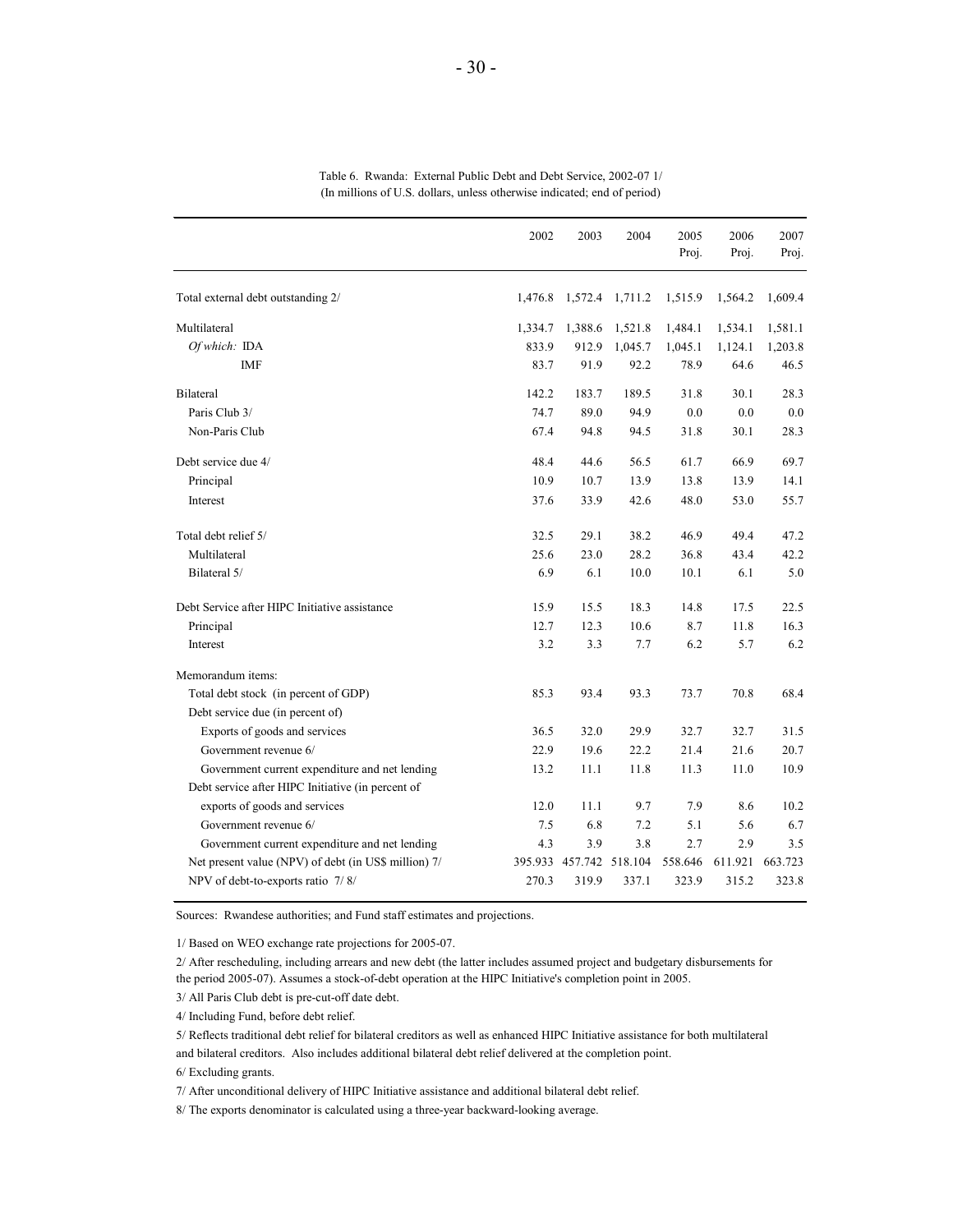| Table 7. Rwanda: Outstanding Structural Conditionality of the First, Second, and Third Reviews Under the |  |
|----------------------------------------------------------------------------------------------------------|--|
| <b>PRGF-Supported Program</b>                                                                            |  |

| (Had not been implemented at the time of the second and third reviews, 2002–04)                                                                                                                                                                                                                                                                                                                                                |                             |                          |                                                                                                                                                                                                                                                                                                              |
|--------------------------------------------------------------------------------------------------------------------------------------------------------------------------------------------------------------------------------------------------------------------------------------------------------------------------------------------------------------------------------------------------------------------------------|-----------------------------|--------------------------|--------------------------------------------------------------------------------------------------------------------------------------------------------------------------------------------------------------------------------------------------------------------------------------------------------------|
| Action                                                                                                                                                                                                                                                                                                                                                                                                                         | Timing                      | Conditionality           | <b>Status</b>                                                                                                                                                                                                                                                                                                |
| · Incorporate any extra budgetary and off-budget<br>projects and transactions identified by the recent<br>stocktaking exercise into the budget to the extent<br>appropriate.                                                                                                                                                                                                                                                   | 12/31/2002<br>First review  | Benchmark                | In progress. The government<br>adopted a law in 2003<br>prohibiting the public<br>administration from<br>incurring any extra-<br>budgetary expenditures. In<br>addition, a large number of<br>off-budget activities have<br>been included such as<br>national tender board and<br>privatization secretariat. |
| · Develop and implement a mechanism to ensure<br>that all borrowing by district governments is<br>reported to the central government on a monthly<br>basis.                                                                                                                                                                                                                                                                    | 12/31/2002<br>Second review | Benchmark                | In progress. The<br>computerized reporting<br>system has now been<br>extended to provincial<br>levels. Districts will be<br>connected in 2005.                                                                                                                                                               |
| · Issue the tender for the sale of Rwanda<br>Commercial Bank (BCR)                                                                                                                                                                                                                                                                                                                                                             | 6/30/2003<br>Second review  | Benchmark                | Met. BCR sold in December<br>2004.                                                                                                                                                                                                                                                                           |
| · Establish written procedures to ensure that<br>monetary data used for program monitoring<br>purposes are in accordance with the TMU and can<br>be reconciled to the accounting records. External<br>audit firm to complete, subsequent to the<br>completion of the audit of the NBR's 2002<br>financial statements, a review of the consistency<br>between data reported to the IMF and the audited<br>financial statements. | 8/31/2003<br>Second review  | Benchmark                | Procedures established and<br>audit of consistency<br>completed in May 2004.                                                                                                                                                                                                                                 |
| · Implement a monthly reporting mechanism for<br>the financial operations of all districts                                                                                                                                                                                                                                                                                                                                     | 9/30/2003<br>Second review  | Benchmark                | In progress. See above.                                                                                                                                                                                                                                                                                      |
| · Submit Organic Budget Law to parliament                                                                                                                                                                                                                                                                                                                                                                                      | 9/30/2003<br>Second review  | Benchmark                | Met. Submitted to<br>parliament in June 2004.                                                                                                                                                                                                                                                                |
| · Submit revised investment code to parliament,<br>repealing indirect and direct tax provisions of the<br>code, excepting those of a purely administrative<br>nature, and removing the discretionary authority<br>of the Rwanda Investment Promotion Agency to<br>issue tax incentives.                                                                                                                                        | 12/31/2003<br>Third review  | Performance<br>criterion | Met. Investment code<br>submitted to parliament in<br>September 2004.                                                                                                                                                                                                                                        |
| · Issue financial instructions in order to promote<br>effective expenditure control.                                                                                                                                                                                                                                                                                                                                           | 1/31/2004                   | Performance<br>criterion | In progress. A draft version<br>has been submitted to<br>cabinet at end-September<br>2004.                                                                                                                                                                                                                   |
| · Incorporation of tax incentives into the structure<br>of the income tax, applicable, in principle, to all<br>taxpayers.                                                                                                                                                                                                                                                                                                      | 3/31/2004<br>Third review   | Performance<br>criterion | Met. Submitted to<br>parliament at end-September<br>2004.                                                                                                                                                                                                                                                    |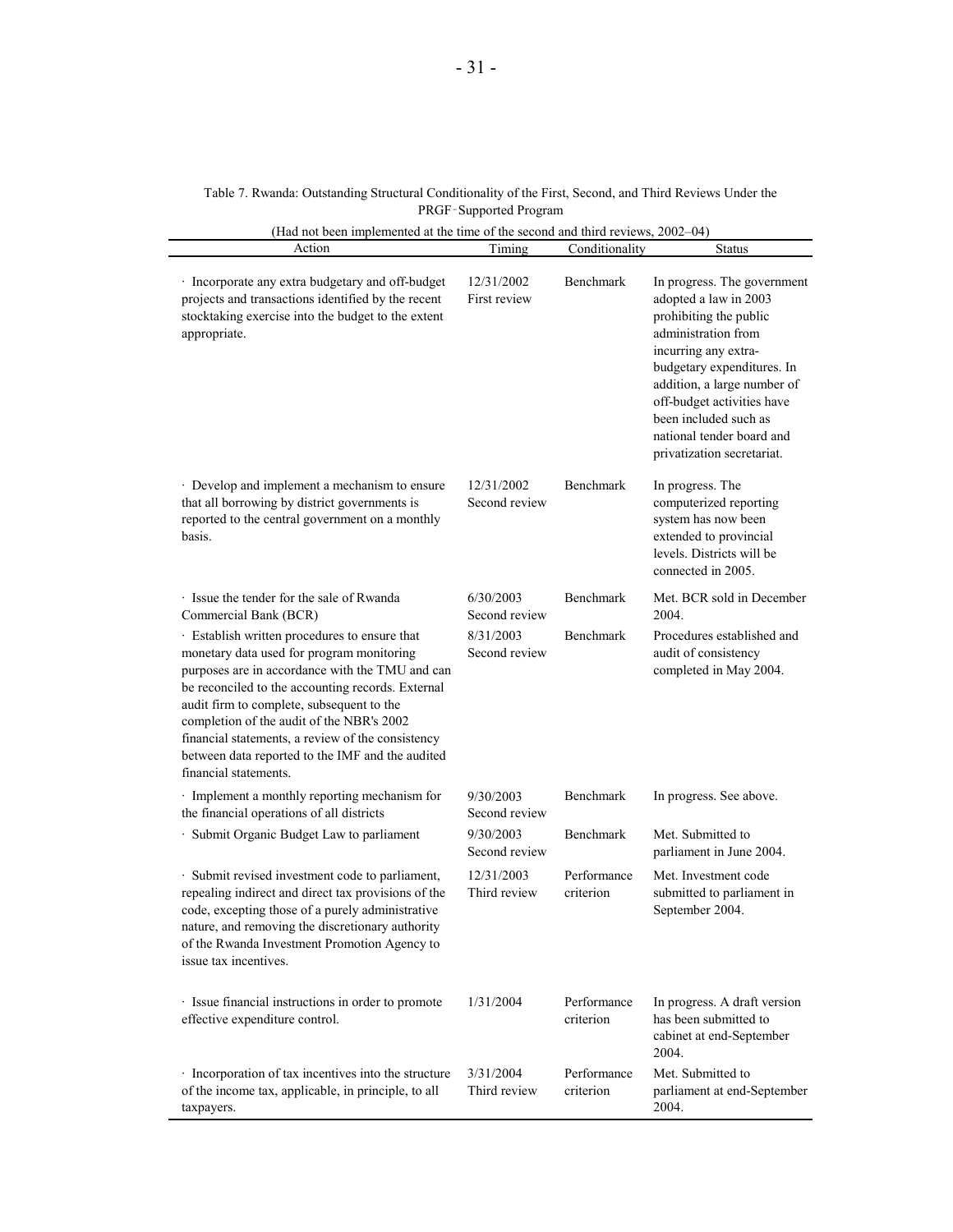|                                                                                                                                                                                                                                                                  |                            | Table 8. Rwanda: Structural Conditionality for the Fourth and Fifth Review of the PRGF-Supported Program, 2002-04 |                                                                                                                                                                                                                                                                                                                                                                                                                                                                         |  |  |  |
|------------------------------------------------------------------------------------------------------------------------------------------------------------------------------------------------------------------------------------------------------------------|----------------------------|-------------------------------------------------------------------------------------------------------------------|-------------------------------------------------------------------------------------------------------------------------------------------------------------------------------------------------------------------------------------------------------------------------------------------------------------------------------------------------------------------------------------------------------------------------------------------------------------------------|--|--|--|
| Action                                                                                                                                                                                                                                                           | Timing                     | Conditionality                                                                                                    | <b>Status</b>                                                                                                                                                                                                                                                                                                                                                                                                                                                           |  |  |  |
| · External audit firm to complete the audit of<br>the NBR's 2003 financial statements                                                                                                                                                                            | 6/30/2004<br>Fourth review | Benchmark                                                                                                         | Not met. Completed in August 2004.                                                                                                                                                                                                                                                                                                                                                                                                                                      |  |  |  |
| · Submit revised 2004 budget to parliament                                                                                                                                                                                                                       | 6/30/2004<br>Fourth review | Performance<br>criterion                                                                                          | Waiver required. Submitted at end-<br>July 2004.                                                                                                                                                                                                                                                                                                                                                                                                                        |  |  |  |
| · Finalization of action plans, including<br>progressive penalties, for bringing<br>commercial banks into full compliance with<br>banking regulations by 12/31/04                                                                                                | 6/30/2004<br>Fourth review | Benchmark                                                                                                         | Partly met. While action plans were<br>adopted as scheduled for five of the<br>six banks by end-June, the action plan<br>for the sixth bank was signed in<br>December 2004. With the exception<br>of the latter, all banks were in<br>compliance with all the regulatory<br>requirements at end-2004.                                                                                                                                                                   |  |  |  |
| · Cabinet approval for export promotion<br>action plan                                                                                                                                                                                                           | 9/30/2004<br>Fourth review | Benchmark                                                                                                         | Met.                                                                                                                                                                                                                                                                                                                                                                                                                                                                    |  |  |  |
| · Monthly reconciliation statements for<br>government financial statements to be<br>published on a quarterly basis, with no more<br>than a one-month lag                                                                                                         | 10/31/2004<br>Fifth review | Benchmark                                                                                                         | Not met. A December reconciliation<br>statement of the Treasury and the<br>Rwanda Revenue Authority accounts<br>will be published as a prior action for<br>circulating the staff report to the<br>Board. Reconciliation statements<br>including line ministries, provinces,<br>autonomous agencies, and extra-<br>budgetary funds will be published by<br>end-2005 (benchmark).                                                                                         |  |  |  |
| · Statements, including tax expenditure,<br>assets and liabilities, public enterprise<br>finances, government equity holdings;<br>consolidated district government budget; and<br>list of government contingent liabilities to be<br>included in the 2005 budget | 10/31/2004<br>Fifth review | Benchmark                                                                                                         | Partly met. The 2005 budget did not<br>include statements of assets and<br>liabilities and a list of government<br>contingent liabilities. The 2005<br>supplementary budget and the 2006<br>budget, will include all the statements<br>with the exception of an inventory of<br>assets and liabilities. The inventory of<br>assets and liabilities of at least two<br>line ministries, one province, and two<br>districts will be completed by end-<br>2005 as a pilot. |  |  |  |

Table 8. Rwanda: Structural Conditionality for the Fourth and Fifth Review of the PRGF‑Supported Program, 2002–04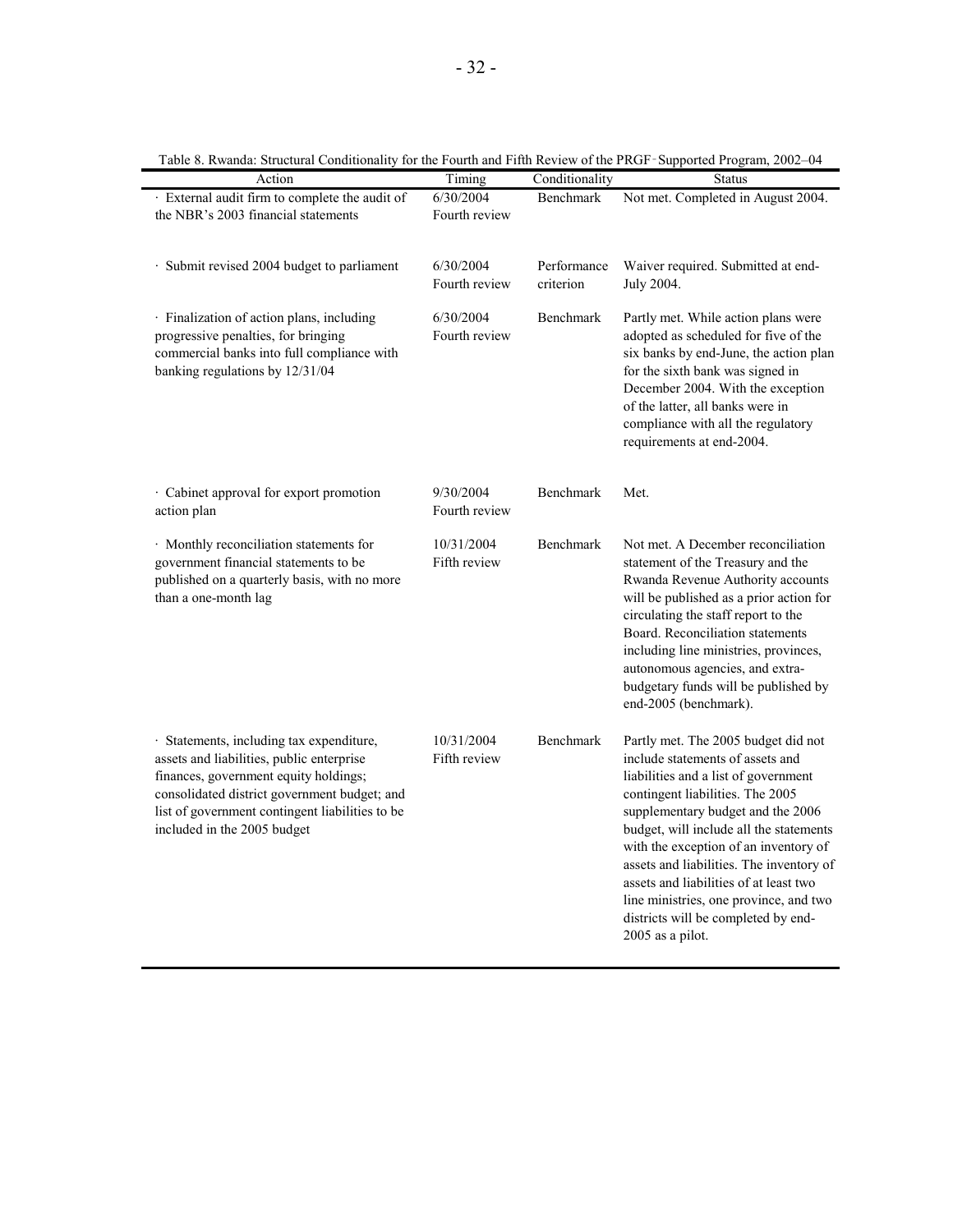|                    |                                   | Amount       |             |  |  |
|--------------------|-----------------------------------|--------------|-------------|--|--|
| Date               | Description                       | (In millions | (In percent |  |  |
|                    |                                   | of SDRs)     | of quota)   |  |  |
| August 12, 2002    | Three-year arrangement approved   |              |             |  |  |
| August 16, 2002    | First disbursement                | 0.574        | 0.7         |  |  |
| June 13, 2003      | First review completed            |              |             |  |  |
| June 23, 2003      | Second disbursement               | 0.571        | 0.7         |  |  |
| June 9, 2004       | Second and third review completed |              |             |  |  |
| June 16, 2004      | Third and fourth disbursement     | 1.142        | 1.4         |  |  |
| April 6, 2005      | Fourth review completed           |              |             |  |  |
| April 6, 2005      | Fifth disbursement                | 0.571        | 0.7         |  |  |
| July 31, 2005      | Fifth review completed            |              |             |  |  |
| July 31, 2005      | Sixth disbursement                | 0.571        | 0.7         |  |  |
| End-November, 2005 | Sixth review completed            |              |             |  |  |
| End-November, 2005 | Seventh disbursement              | 0.571        | 0.7         |  |  |

Total 4.000 5.0

Table 9. Rwanda: Proposed Phasing of Disbursements Under the PRGF Arrangement, 2002–05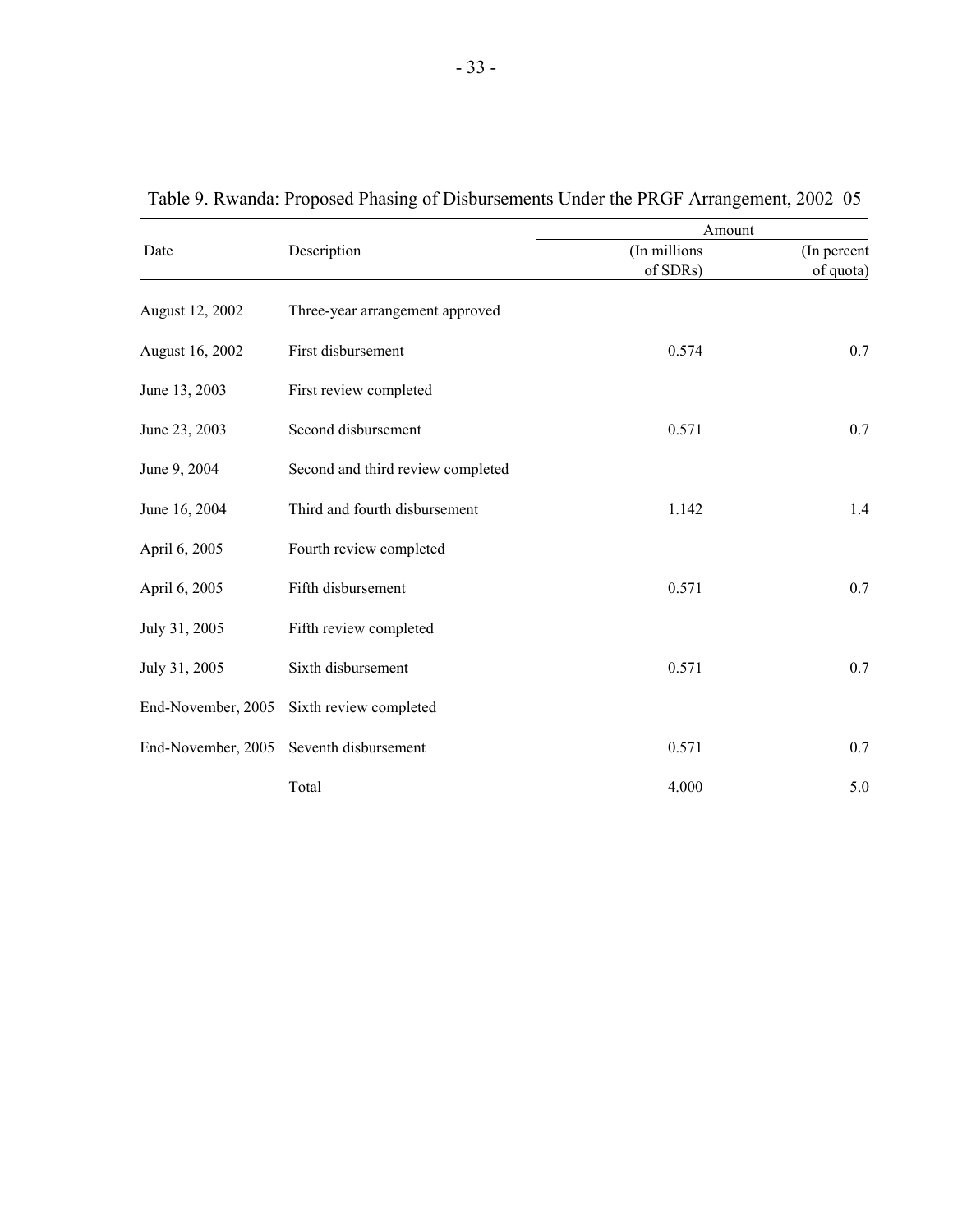Kigali, March 25, 2005

Mr. Rodrigo de Rato Managing Director International Monetary Fund Washington, D.C. 20431 U.S.A.

Dear Mr. Rato:

After having successfully devoted our efforts to achieve a broad-based recovery from the devastating genocide in 1994, Rwanda is now focusing on the implementation of an ambitious agenda to enhance the growth potential of our economy and reduce poverty, with a view to achieving middle-income status by 2020. Based on our PRSP, which was adopted in 2002 after consultation with all stakeholders of society, and the two annual progress reports, we intend to pursue strong policies to raise productivity, particularly in the agriculture, infrastructure, and export sectors, which we believe will be key to raising the living standards of Rwandese.

Being aware of the importance of regional peace for the economic development of the Great Lakes region, the Government of Rwanda (GoR) is determined to continue contributing to peace building efforts in the region, in cooperation with regional partners, the African Union, and the United Nations Organization, as demonstrated in our participation in the Great Lakes Summit in Dar es Salaam and successive meetings of the African Union in Gabon and Abuja. Performance under the PRGF arrangement strengthened considerably in 2004. All quantitative performance criteria and indicative targets for end-June were met, with the exception of the performance criterion on priority spending. The latter was affected by a temporary spending restraint following a delay in external disbursements. But as the release of disbursements since then has allowed priority spending to reach the programmed level (excluding contingency spending, which we used to address the electricity crisis) and the nonobservance was of a temporary nature, we are requesting a waiver for the nonobservance of the quantitative PCs on priority spending for end-June 2004. Moreover, as the submission of the revised 2004 budget was delayed by two weeks, we are also requesting a waiver for the nonobservance of the related end-June structural performance criterion as the nonobservance was temporary.

In support of our policies described in the attached Memorandum of Economic and Financial Policies (MEFP), the GoR requests the completion of the fourth review under the PRGF arrangement and the disbursement of the fifth loan in an amount equivalent to SDR 0.571 million. It also requests an extension of the current PRGF arrangement to February 11, 2006 to allow for the disbursement of the rephased amounts.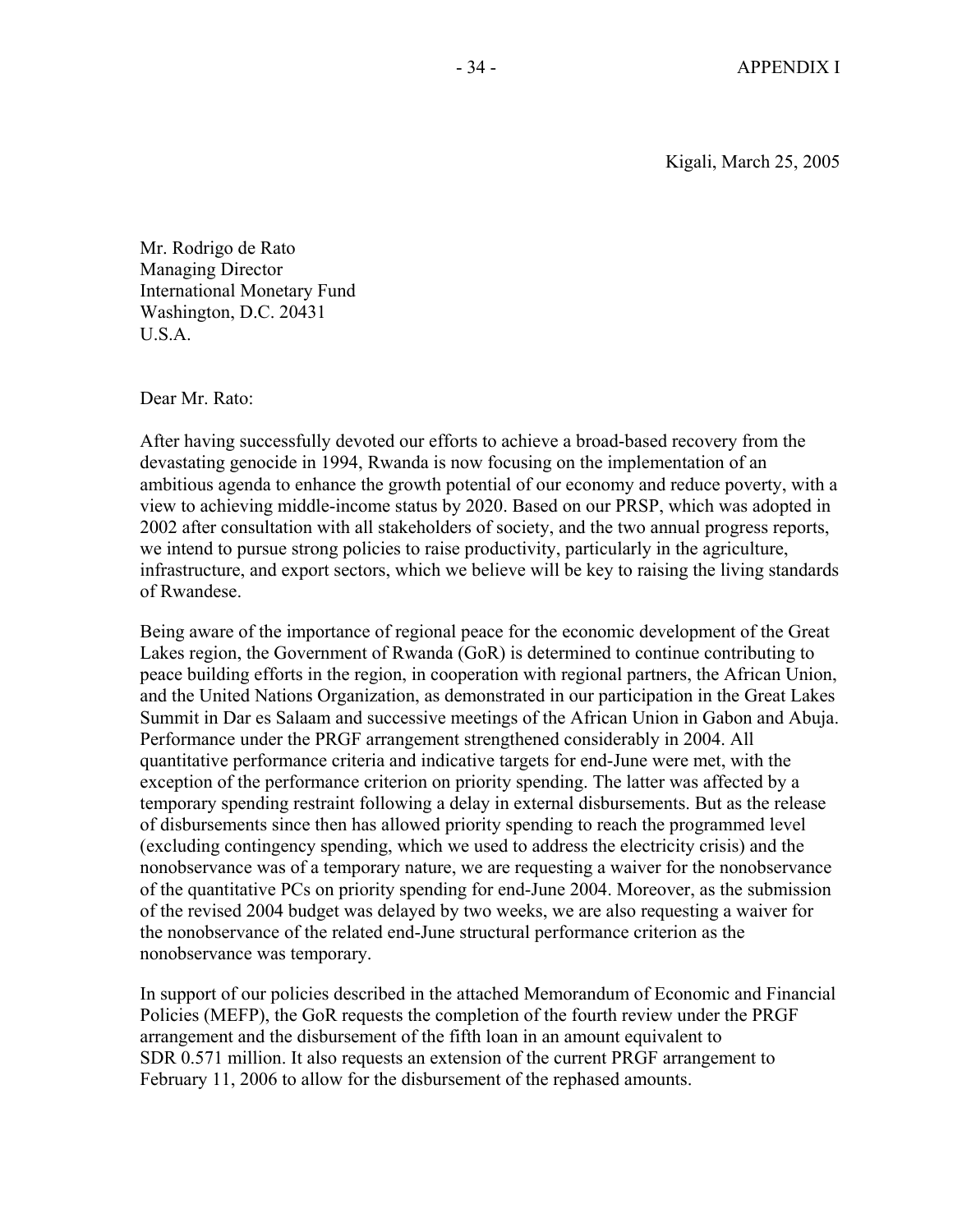With the completion of the fourth review under the PRGF arrangement, the GoR expects to reach the completion point under the Enhanced HIPC Initiative. Moreover, since there was a large deterioration in the NPV of external debt to exports ratio since the decision point due to a fundamental change in Rwanda's economic circumstances caused by exogenous factors, the GoR intends to request additional topping up from its creditors.

The GoR believes that the policies set forth in the attached MEFP are adequate to achieve the objectives of its program, but we stand ready to take any further measures that may become appropriate for this purpose. Rwanda will consult with the Fund on the adoption of these measures and in advance of revisions to the policies contained in the MEFP, in accordance with the Fund's policies on such consultation.

Sincerely yours,

 $/s /$ 

François Kanimba Governor National Bank of Rwanda

Donald Kaberuka Minister of Finance and Economic Planning

 $\sqrt{s}$ 

Attachments: Memorandum of Economic and Financial Policies Technical Memorandum of Understanding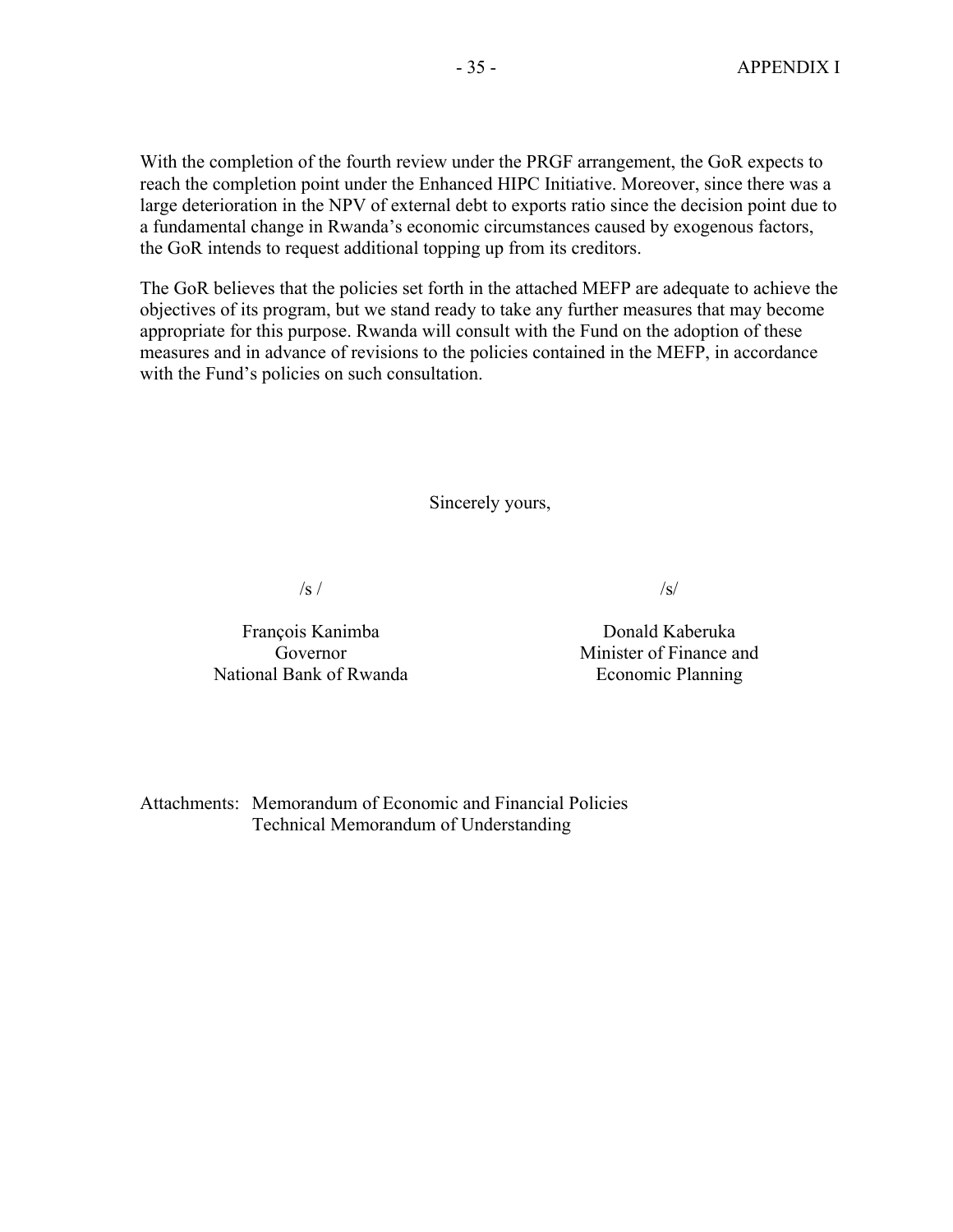#### **Memorandum of Economic and Financial Policies of the Government of Rwanda**

March 25, 2005

#### **I. INTRODUCTION**

1. **Rwanda's medium-term economic program is supported by a three-year arrangement under the Poverty Reduction and Growth Facility (PRGF) covering the period 2002–05.** The implementation of its poverty reduction strategy is receiving broadbased support from the international community. Consistent with the goals established in the poverty reduction strategy paper (PRSP) and recommendations in two progress reports, this memorandum summarizes the broad economic objectives for the medium term and updates the macroeconomic framework and structural agenda for 2005. Subject to satisfactory performance, we hope that Rwanda will attain the completion point under the Enhanced HIPC Initiative by the beginning of April.

#### **II. PROGRAM PERFORMANCE DURING 2004**

2. **Economic performance improved in 2004, but was adversely affected by exogenous shocks.** Real GDP growth is estimated to have recovered to about 4 percent in 2004, driven by construction, transport, and communication. However, growth in the other parts of the formal sector is estimated to have been weak because of an electricity shortage and increasing energy prices. Moreover, despite an increase in export crops, agricultural production remained flat. Higher energy and food prices raised annual inflation to 10.2 percent at end-December, but underlying inflation remained stable.

3. **While the domestic fiscal balance in 2004 remained broadly at its 2003 level, fiscal policy shifted toward priority spending and capital investments.** The revenue ratio rose to 14 percent of GDP, as the adverse impact on direct taxes from corporate losses due to higher oil prices and electricity shortages was more than offset by an increase in indirect taxes and one-off nontax revenue. Priority spending (including investment in the electricity sector) and capital spending increased by 1.5 percent of GDP, and 2.9 percent of GDP, respectively. This was made possible by a large reduction in exceptional spending mostly related to the 2003 elections and demobilization spending. To address the electricity crisis, the government transferred to Electrogaz about one percent of GDP in December 2004 to purchase additional generators and accessories, and rehabilitate the network.

4. **The 2004 external current account deficit (excluding official transfers) narrowed to 18 percent of GDP.** A good coffee harvest and a strong pick-up in tin and coltan exports raised the value of merchandise exports by 54 percent. This was, however, offset by a 13 percent increase in the value of imports, because of strong demand for fuel as well as food and other consumption goods. including pharmaceuticals. Large donor inflows not only financed the current account deficit, but also allowed for a significant accumulation of international reserves of about US\$100 million, raising the reserve cover to 5.8 months of imports from 5.0 months at end-2003. Reflecting these developments, the Rwandan franc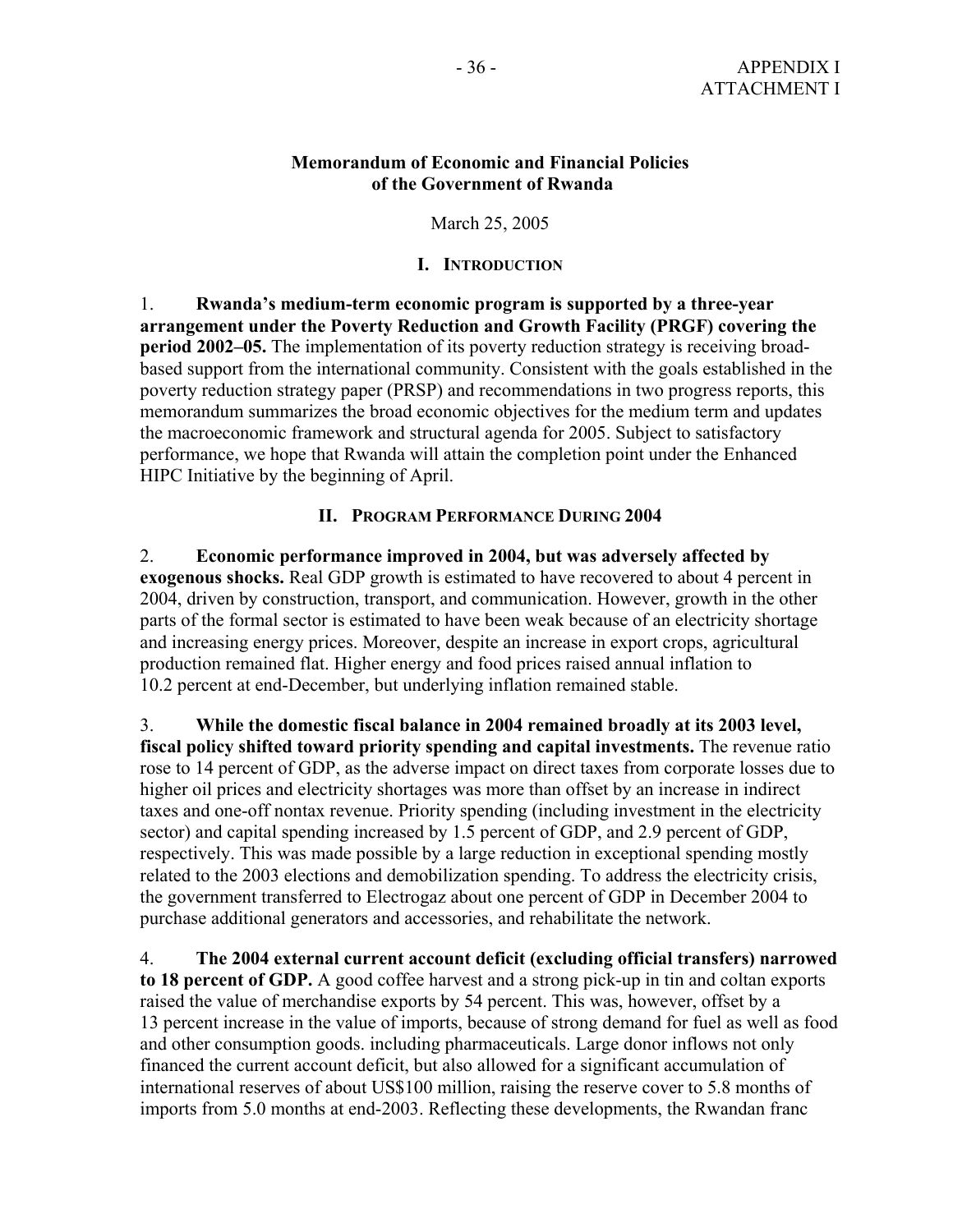appreciated slightly against the U.S. dollar, and the real exchange rate appreciated by about 8 percent for end-2004.

5. **The National Bank of Rwanda (NBR) kept reserve money growth close to agreed ceilings.** Total bank deposits grew by 11 percent in 2004, mainly because of deposits made by Electrogaz in December 2004. As a result, broad money growth was slightly higher than anticipated. At the same time, credit to the private sector is estimated to have grown by about 11 percent (or remained unchanged in real terms). Lending was restrained for several reasons, including continuing balance sheet weaknesses in some of the commercial banks and the restoration of reserve requirements by all but one bank. The NBR implemented a set of safeguards recommendations and extended the maximum weekly variation in the fixing of the exchange rate, as a step toward increased exchange rate flexibility.

### 6. **The pace of structural reforms accelerated:**

- In the financial sector, the five commercial banks, with which the NBR had agreed on action plans in June 2004 to bring them into compliance with prudential requirements, have met all requirements at end-2004; there is only one bank that is not complying with some requirements.<sup>1</sup> Foreign investors bought the majority shares in two commercial banks. Moreover, an external auditor completed the audit of the NBR's 2003 financial statements in August 2004.
- The streamlining of the tax system continued with the submission to the Parliament in September 2004 of a revised investment code, a new tax procedures code, and a draft income tax law. The latter eliminates ad hoc exemptions, lowers the tax rates, and provides for tax holidays in the exporting processing zone and free trade zones.<sup>2</sup>
- The Rwanda Revenue Authority (RRA) was reinforced. A Large Taxpayer Department (LTD) and an Internal Revenue Department (IRD) replaced the former VAT and income tax departments. There have also been efforts to modernize customs administration with the launch of the ASYCUDA++ IT system in the two main customs offices, the termination of Pre-Shipment Inspection (PSI) services and the submission of a new customs code to Parliament in September 2004.
- The improvement of public financial management continued. A major overhaul of the legal framework was undertaken with the submission to parliament of a procurement code and the organic budget law, and the approval by Cabinet of the financial regulations supporting the budget law in September 2004. Moreover, a Treasury Management Committee (TMC) was created to coordinate central government

<u>.</u>

<sup>&</sup>lt;sup>1</sup> The bank is in breach of two regulations: (i) lending to parties related to the bank's owners; and (ii) the ratio of fixed immobile assets relative to equity capital.

 $2^2$  These three laws are expected to be adopted in early 2005.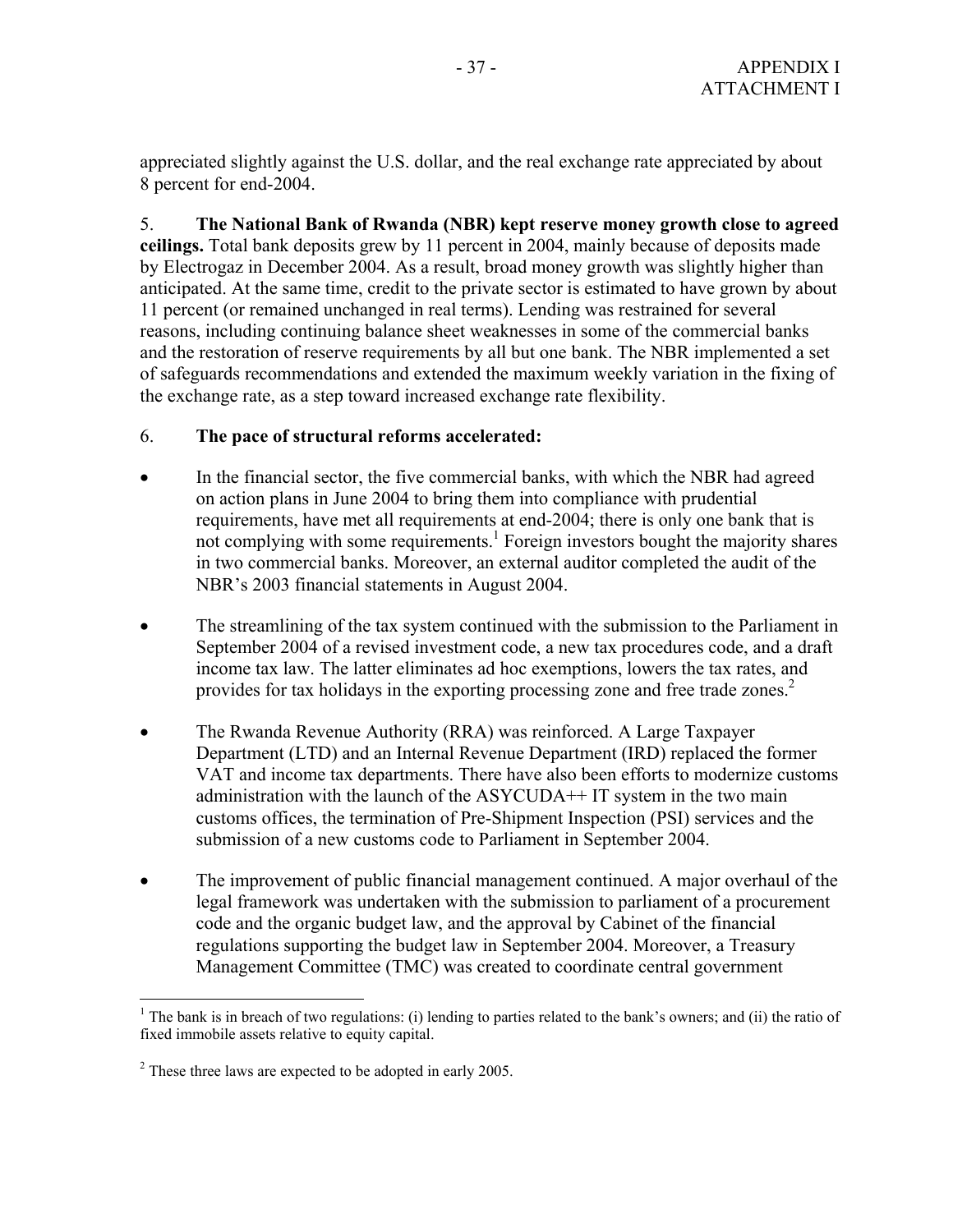financial operations in collaboration with the central bank and the RRA. At the same time, the Treasury Department created a cash management unit (CMU) to improve cashflow projections and the Budget Department established a fiscal unit to consolidate budgets for districts and autonomous agencies, and the collection of extrabudgetary fees and charges. To enhance transparency, the Auditor General published the report on 2002 government operations and transmitted the report on 2003 government operations to Parliament.

- In September, Cabinet approved an export promotion strategy and also created an Export Promotion Commission that reports to Cabinet. In addition, the Rwanda Investment Promotion Agency (RIPA) was restructured to become the Rwanda Investment and Export Promotion Agency (RIEPA), to serve as a focal point to coordinate the decentralized implementation of the strategy. Action plans for key sectors of the strategy, including coffee, tea, and tourism, are currently being designed.
- A reform strategy for the civil service has been implemented at the central government level, including: (i) Cabinet approval of a new administrative structure, designed to improve administrative efficiency and move toward decentralization; (ii) a new pay structure; and (iii) the identification of staff to be retrenched (504) or redeployed (150) in the central administration.

7. **The government continued to limit the use of highly concessional loans to finance its development efforts and Rwanda's external debt stock increased to US\$1.7 billion at end-2004. However, due to higher US\$ GDP growth, the debt stock as a ratio of GDP is expected to remain broadly at the 2003 level of 93 percent.** We have taken the following actions to improve our debt situation:

- In June 2004, the Government repaid in full guarantees for a nonconcessional foreign loan issued in August 2003 in connection with a major hotel project.
- The Government signed a new loan with the Arab Bank for African Development (BADEA), bringing a joint financing package from BADEA and the OPEC Fund above the—previously missed—concessionality threshold of 50 percent, which is stipulated in the PRGF arrangement as a continuous performance criterion.
- Rwanda's Paris Club creditors offered an extension of the consolidation period on the basis of Cologne terms to June 30, 2005, and the Government continued its efforts to reach agreements on debt cancellations or reschedulings with the remaining Paris Club and non-Paris Club creditors.<sup>3</sup>

 $\overline{a}$ 

<sup>&</sup>lt;sup>3</sup> Paris Club creditors agreed to extend the deadline for reaching bilateral agreements through March 31, 2005. Regarding the group of non-Paris Club creditors, agreements are still outstanding with the Abu Dhabi Fund, and Libya. In addition, the government intends to secure additional debt relief from the Kuwait Fund, the People's Republic of China, and the Saudi Fund at the time of the completion point under the enhanced HIPC Initiative.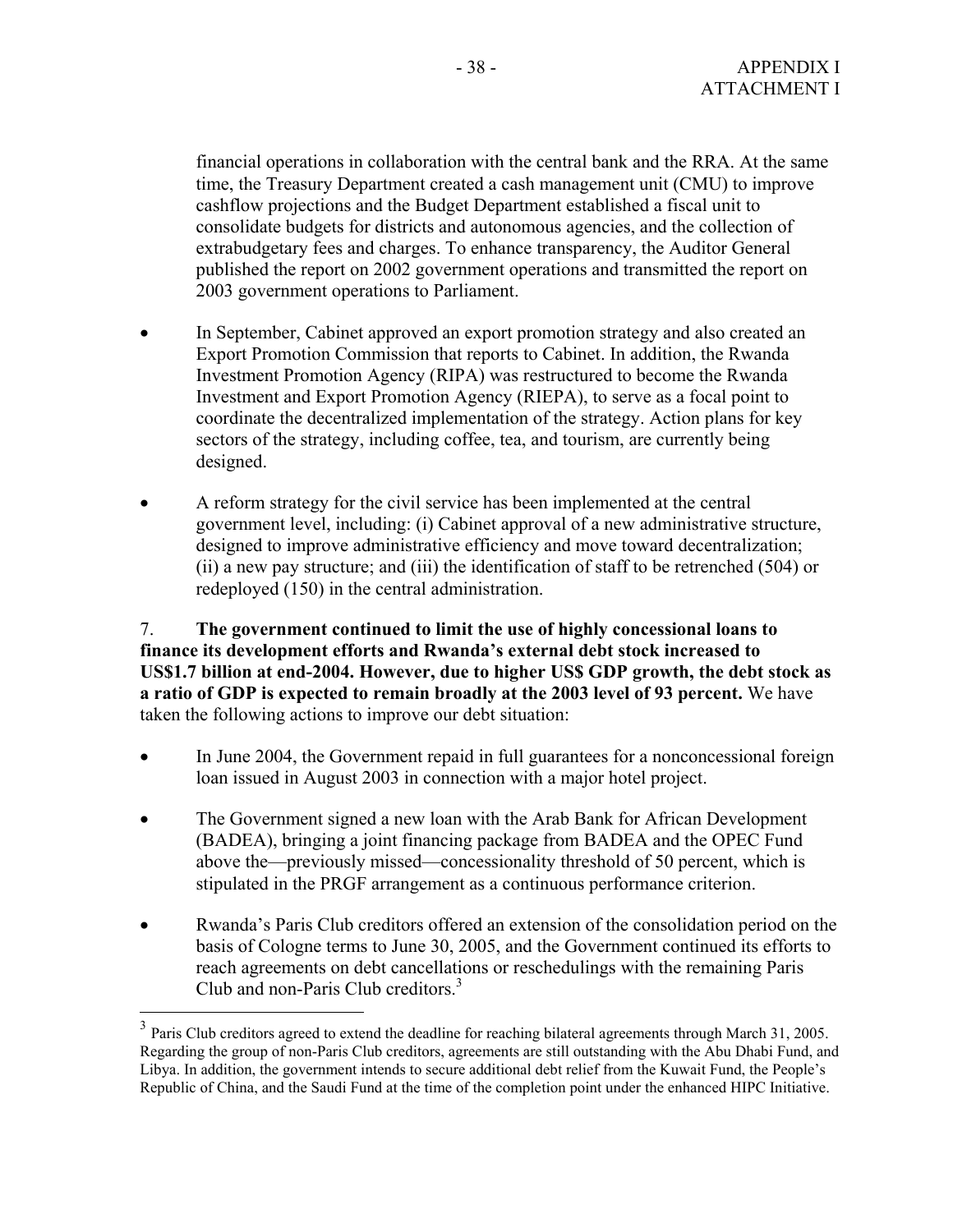8. **In terms of the fourth review under the PRGF arrangement, all but three performance criteria were observed.** The quantitative performance criterion on priority expenditures was missed by 0.2 percent of GDP by end-June 2004, when spending was restrained in response to a temporary delay in donor disbursements. The continuous performance criterion on the nonaccumulation of external arrears was missed, but the payments have been made in July 2004. The revised 2004 budget was submitted a few weeks later than expected in July and as a result, the related structural performance criterion was missed. One structural benchmark relating to the Cabinet approval of the export promotion strategy was met. Implementation of two other structural benchmarks were delayed: the agreement with banks on action plans to bring them into compliance with regulatory provisions, and the completion of an audit of the 2003 NBR financial statements.

#### **III. THE MEDIUM-TERM STRATEGY**

9. **Rwanda aims at achieving a large increase in per capita income to make a sizable dent in poverty.** Despite significant progress during the last decade, about two thirds of Rwandans still live in poverty. In recognition of this challenge, the government has developed the Vision 2020 long-term strategy document, which targets middle-income status by 2020 as the key long-term economic policy objective for Rwanda. Our efforts to enhance growth will be accompanied by projects to support the attainment of the Millennium Development Goals (MDGs) and improve living conditions in the country, in particular for the poorest members of society.

10. **To strengthen real growth over the medium term, the government is determined to swiftly implement the sectoral policies outlined in the PRSP.** In close cooperation with our external partners, the government has formulated productivity-enhancing strategies in key sectors including agriculture, energy, water, health, and education. Given the early stage of strategy implementation in many sectors, a subdued growth performance in the 2003–04 period, as well as volatile commodity prices, the government acknowledges that macroeconomic policies for the 2005–07 period must be based on achievable but prudent growth estimates.

11. **Our policies will have to be geared toward managing the large inflows of external development aid.** Macroeconomic stability as evidenced, in particular, by a low and predictable rate of inflation and a prudent level of central bank international reserves, will remain a priority to provide the basis for sustainable high economic growth. Efforts to strengthen administrative capacity, particularly in the area of public expenditure management, will need to continue to ensure an efficient allocation of public resources in line with recommendations in the PRSP. To offset the potential negative impact of a real exchange rate appreciation on the profitability of the tradable goods sector, it will be crucial to implement productivity-enhancing policies that remove structural bottlenecks, improve infrastructure, and reduce rents in the production process.

#### 12. **The impact of new, donor-financed spending programs on fiscal and external sustainability needs to be closely monitored.** In this regard, we are committed to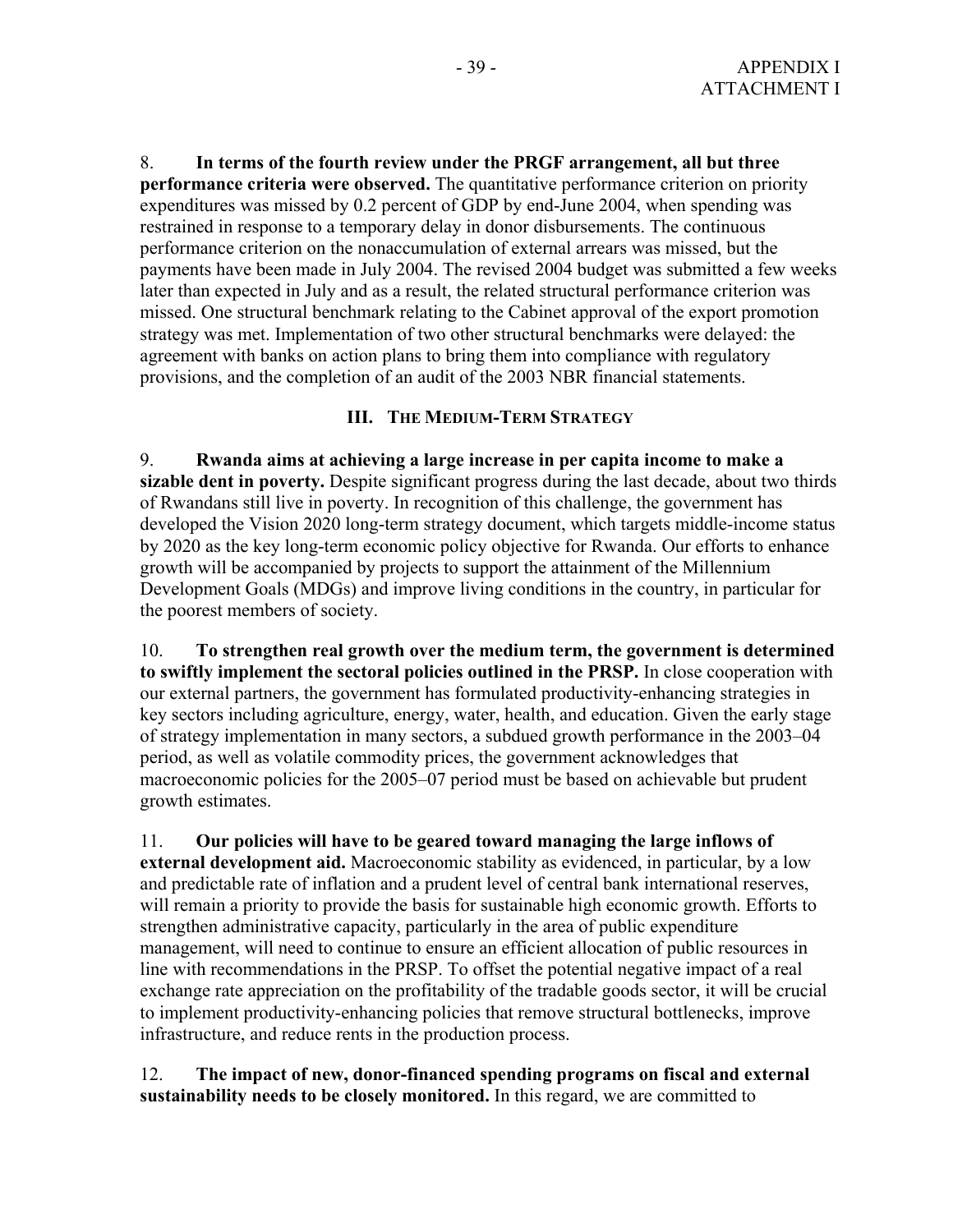developing our domestic revenue base, with the aim of reducing, in the longer term, the country's dependence on external financing. To make the impact of current spending decisions on future fiscal sustainability more transparent and improve budget planning, we are in the process of developing a medium-term fiscal framework. We also acknowledge the need to develop our export base and strictly limit new borrowing, even on highly concessional terms, to the minimum possible to prevent a further worsening of our external debt situation. In this regard, we will continue our efforts to mobilize more grants from development partners.

13. **The cornerstone for Rwanda to improve external debt sustainability is to reach the Completion Point under the Enhanced HIPC Initiative in early 2005.** With a strong implementation of the current PRGF-supported macroeconomic program and all of the other floating completion point triggers being substantially met, the government is confident to reach this critical objective, which would trigger substantial debt relief from Rwanda's external creditors committed at the time of the decision point.<sup>4</sup> To this aim, the country's creditors have been contacted to confirm their participation in the completion point debt operation, and an updated debt sustainability analysis was conducted in cooperation with Debt Relief International. Given that Rwanda's NPV of debt-to-exports ratio is projected to remain substantially above the HIPC Initiative's 150 percent threshold even after full delivery of the debt relief committed at the decision point, and that most of the change in the NPV of debt-to-exports ratio since end-2000 is likely to have been caused by a fundamental change in Rwanda's economic circumstances due to exogenous factors, the government intends to request additional topping up from its creditors.

### **IV. THE PROGRAM FOR 2005**

14. **The 2005 program will preserve macroeconomic stability while advancing the medium-term agenda to foster strong and sustainable growth.** The policy framework is based on five pillars: (i) improving the quality of spending by increasing spending in priority areas to strengthen Rwanda's growth potential and reduce poverty; (ii) further improving the public finances by reinforcing expenditure management and tax administration as well as implementing civil service reform; (iii) raising Rwanda's export base by addressing vulnerabilities in the sector; (iv) supporting private sector growth by strengthening the financial sector and progressing in land reform; and (v) reducing the role of government in the economy by privatizing public enterprises.

15. **The government's macroeconomic objectives for 2005** are to sustain GDP growth at 4-5 percent; reduce end-year inflation to 6 percent, including an impulse of 2 percent from increased electricity tariffs; and maintain gross international reserves equivalent to at least 4.8 months of imports.

 $\overline{a}$ 

<sup>&</sup>lt;sup>4</sup> Rwanda's decision point document shows that, on the basis of end-1999 parameters, debt relief of about US\$452 million in NPV terms would be necessary to bring the end-1999 NPV of debt-to-exports ratio down to the HIPC Initiative's threshold of 150 percent.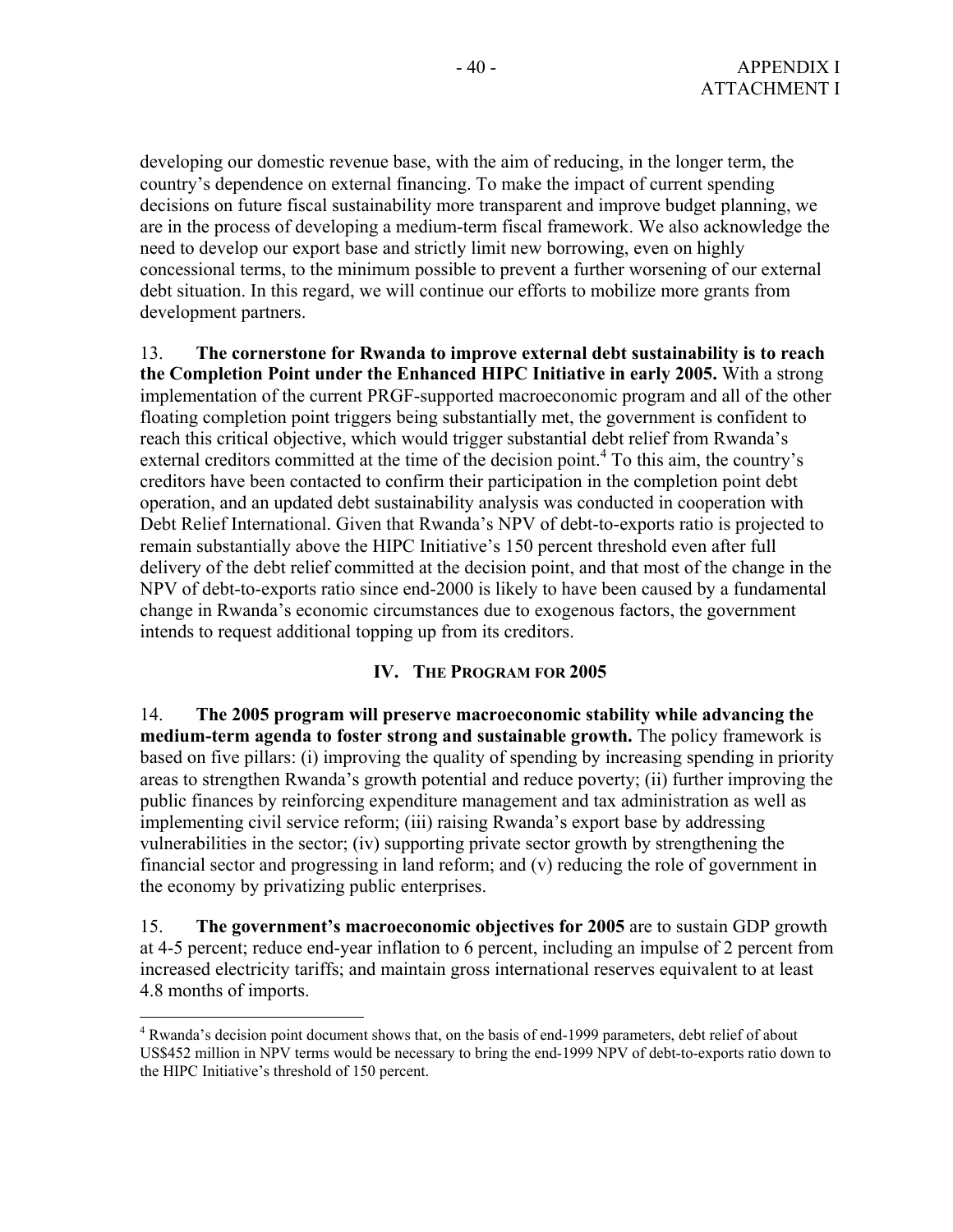#### **A. Macroeconomic Policies**

#### **Fiscal policy**

16. **The fiscal program aims to reprioritize spending to strengthen growth and reduce poverty.** While the program maintains the revenue-to-GDP ratio at its 2004 level, priority spending (including

|                                                                | 2004   | 2005   |
|----------------------------------------------------------------|--------|--------|
| Revenue and grants                                             | 25.9   | 25.9   |
| Revenue                                                        | 13.9   | 14.0   |
| <b>Grants</b>                                                  | 12.0   | 11.9   |
| Total Expenditure and net lending                              | 26.1   | 26.7   |
| Domestic fiscal balance (excluding contigency expenditures) 1/ | $-5.3$ | $-4.5$ |
| Contingent expenditure                                         | 0.0    | 2.0    |
| Domestic fiscal balance (including contingent expenditures) 1/ | $-5.3$ | $-6.5$ |
| Source: Authorities' data and IMF estimates.                   |        |        |

1/ The domestic fiscal balance excludes demobilization expenditures.

spending for the electricity sector) is expected to grow by at least about 1 percent of GDP, financed from external budgetary assistance and cuts in nonessential spending. The domestic fiscal deficit (excluding demobilization spending) is projected to fall to 4.5 percent of GDP from 5.3 percent of GDP in 2004. However, it would be adjusted upward by up to 2 percent of GDP to allow additional spending contingent on additional grant financing and reserve money growth remaining in line with program limits. The contingency would be released in equal amounts for priority and nonessential spending. The Minister of Finance has made a press statement on February 25 in line with these understandings, indicating that the changes to the budget would be done during the June Budget Revisions.

17. **The revenue ratio is expected to stay at 14 percent of GDP.** Revenue from oil related taxes is expected to increase from diesel imports for the new generators and the adjustment of the reference price used for oil taxation purposes to its 2003 level. This will offset the revenue loss from a reduction in direct taxes and duties on imported raw material. Reforms to strengthen revenue administration will continue, in particular with a view to widening the tax net and making it more equitable:

- Efforts to realize efficiency gains in tax administration will continue, centering on the new Large Taxpayers Department (LTD) responsible for about three quarters of domestic tax revenue. To this aim, clear criteria for the inclusion of taxpayers into the LTD have been defined; self-assessment will be introduced upon approval of the income tax law; the new SIGTAS computer system will be launched in March 2005; and 25 risk-based comprehensive audits (i.e., including all taxes) of large businesses will be completed in the LTD in January–April 2005 (structural benchmark). A feasibility study is being conducted with a view to integrate the LTD and IRD under a single responsibility and strengthen the links between tax and customs administration by establishing either a single operational policy unit serving both departments or separate units within the departments by end-March 2006.
- To broaden the tax base, an action plan to reduce tax incentives, including tax holidays, and exemptions will be submitted to Cabinet by end-September 2005. This plan will be based on a comprehensive review of such tax breaks, undertaken in 2004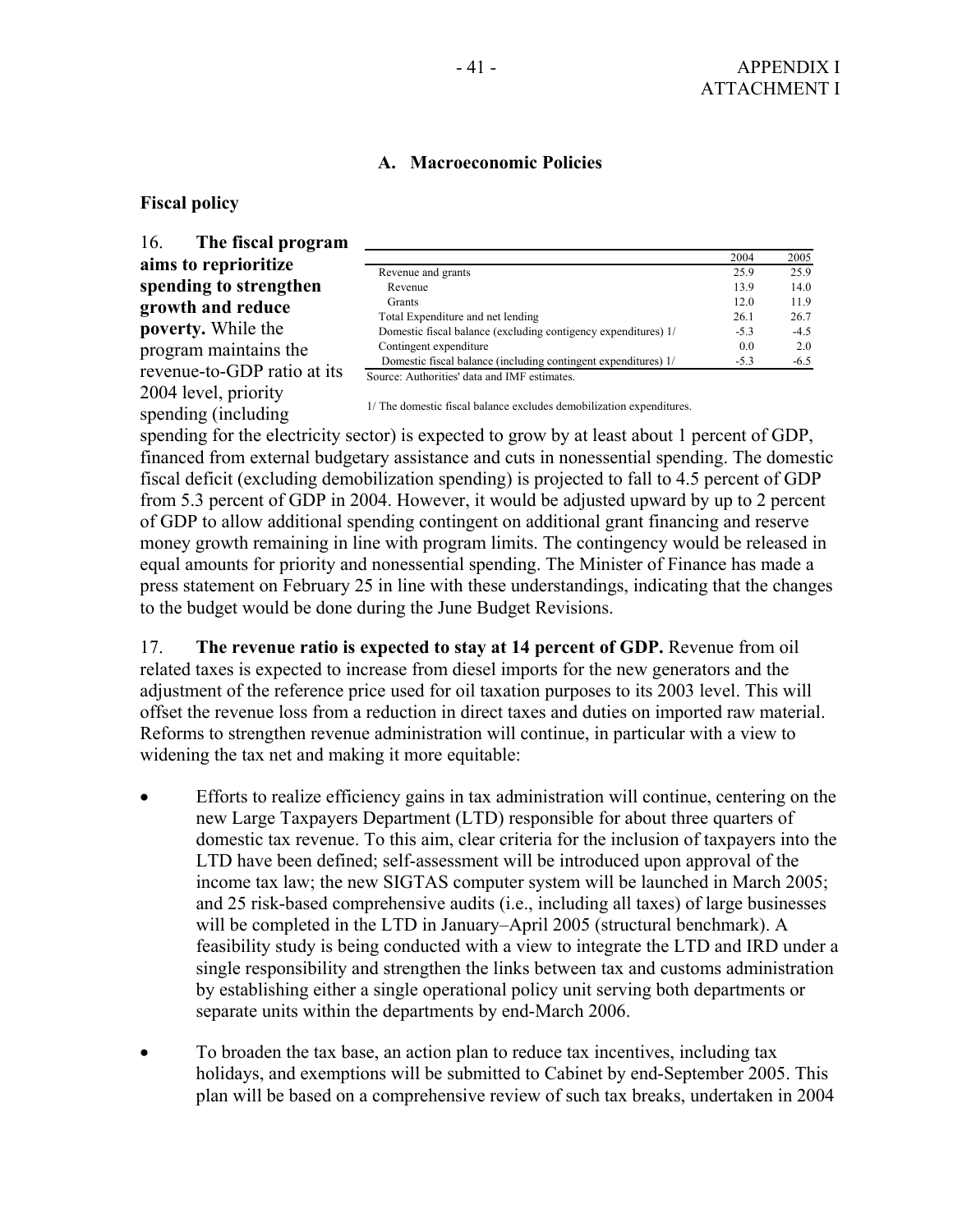with support of DFID, and supported by a new monitoring and monthly reporting system for tax incentives and exemptions introduced in September 2004.

18. **The expenditure program aims at increasing the share of priority spending**  within the overall expenditure envelope. Even including the contingency, nonpriority spending will decline by 0.6 percent of GDP compared with 2004. A payment to honor a government guarantee linked to a large hotel project  $(1/3$  percent of GDP),<sup>5</sup> and outlays on peace keeping  $(0.3$  percent of GDP),  $\delta$  opening of embassies  $(0.1$  percent of GDP), the recapitalization of a housing bank (0.1 percent of GDP), and a temporary fuel subsidy (0.4 percent of GDP; see para. 22) will be more than offset by cuts in net lending and goods and services spending for some ministries. At the same time, priority spending will increase by 0.8–1.7 percent of GDP, depending on whether the contingency can be released.<sup>7</sup> Priority spending will focus in particular on education, health, electricity, and water. The budget for 2005 also includes 0.6 percent of GDP in arrears repayments to the private sector and the Caisse Sociale du Rwanda (CRS), as part of a medium-term repayment plan based on an audit by the Auditor General's office.

19. **The continued strengthening of public expenditure management remains a priority to ensure a transparent and efficient execution of the spending program**. At the core of the agenda is the implementation of the new organic budget law and the associated financial regulations. In particular, the focus in 2005 will be on actions to improve accounting and reporting of government operations, to be implemented with assistance from our development partners:

- **Domestic borrowing requirement***.* In order to better monitor the full domestic borrowing requirement of the central government, the definition of net domestic financing of the government will be extended to include sales of Treasury bills to the nonbank sector, but to exclude project accounts, which are not under the control of the central government.
- **Improved accounting critically hinges on systematic reconciliation.** To this aim, a framework for the regular reconciliation between banking and accounting data will be

<sup>1</sup>  $<sup>5</sup>$  About 2/3 percent of GDP of the remaining government guarantees related to the hotel project have been</sup> rolled over into 2007 and 2008 through restructuring agreements signed in March 2005.

 $6$  To monitor the costs associated with the peace keeping activities, the Auditor General will conduct an audit of these expenditures that will be published by end-March 2006.

<sup>&</sup>lt;sup>7</sup> While the PRSP had identified electricity as a priority sector, the definition of priority spending in 2004 had excluded spending in this sector. The definition of priority spending in 2005 has been revised to include such spending in line with our development priorities that call for major investment in power generation to overcome the current electricity crisis and provide a basis for strong output growth in Rwanda (see paragraph 21).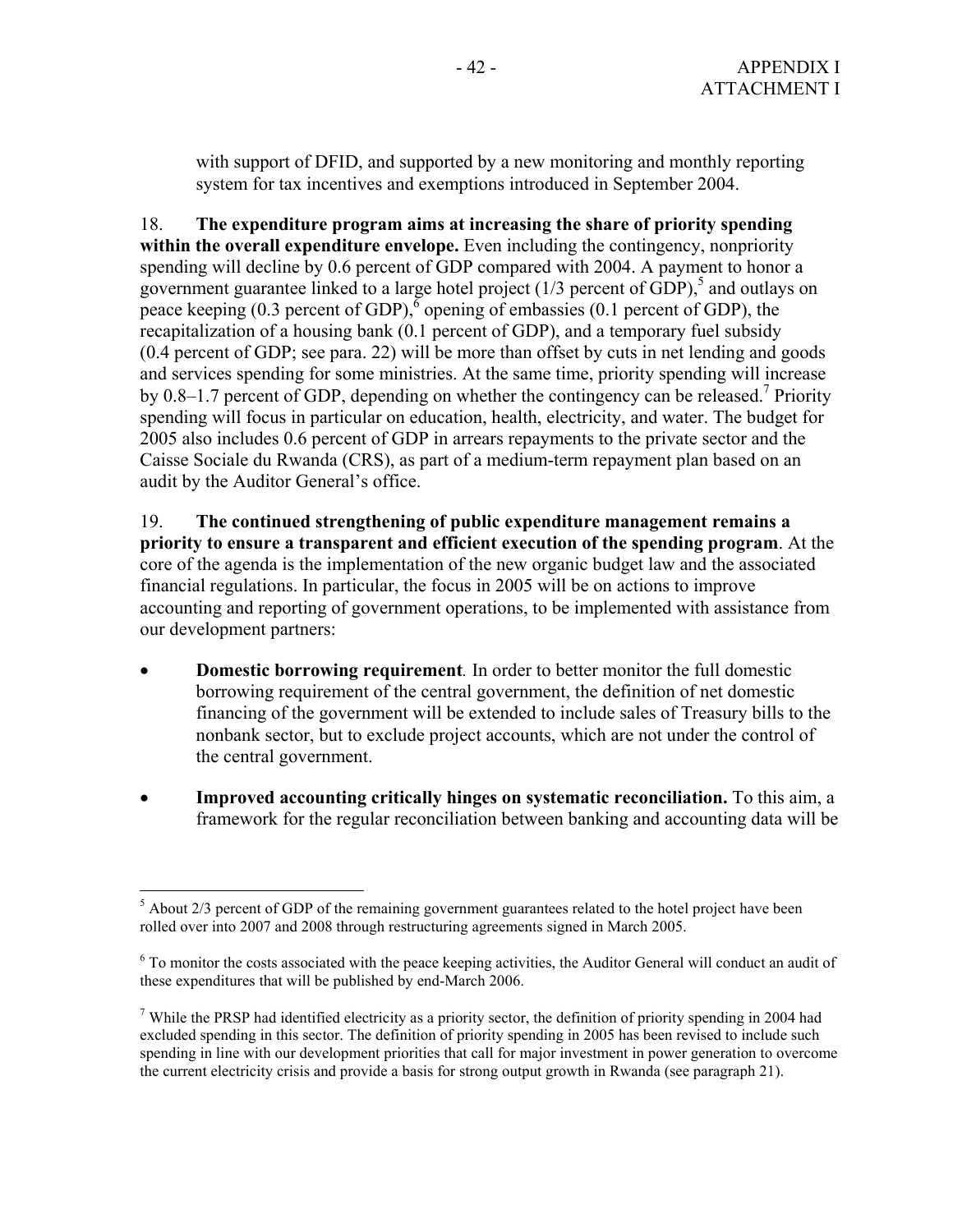implemented, $^8$  calling for the regular publication with no more than one month lag of monthly reconciliation statements by (i) the Treasury for the main treasury account at the NBR; (ii) the Rwanda Revenue Authority for its revenue collection accounts and transit accounts; (iii) line ministries for their bank accounts for cash-based operations; and (iv) provinces, autonomous agencies, and extra-budgetary funds for their accounts (end-December 2005 benchmark for the publication of the November reconciliation statement).

- **Reporting practices will be strengthened in line with the provisions in the new organic budget law.** The government will make the timely production of consolidated annual accounts for 2004, as well as their audit by the Auditor General by end-June 2005, a priority. In addition, we will (i) implement monthly reporting from line ministries on donor funded expenditure (in particular AfDB, EU, DFID, and the World Bank); (ii) establish an inventory of all extra-budgetary resources; (iii) report on a monthly basis financial operations by autonomous agencies and extrabudgetary funds; and (iv) consolidate district fiscal reports by the Ministry of Finance. In particular, a consolidated general government fiscal report (covering the central government, including project accounts, provinces, at least 70 percent of the districts, autonomous agencies and extra-budgetary funds) will be prepared on a quarterly basis starting in December 2005 (benchmark on the basis of September data). These improvements will be facilitated by the implementation of the SIBET II computer system in 2005.
- **Budget presentation.** Budget documentation for the 2005 supplementary budget and the 2006 budget, will include all the statements that were expected to be annexed to the 2005 budget with the exception of a comprehensive inventory of assets and liabilities. As a pilot, we will complete the inventory of physical assets of at least two line ministries, one province, and two districts by end-December 2005.
- **The cashflow planning exercise and the Treasury Single Account (TSA) will be introduced in 2005 to improve treasury operations.** As a first step, 80 percent of line ministries' accounts (except for the bank accounts for donor-financed projects) will be converted into zero-balance accounts by end-May 2005 (benchmark), followed by a conversion of all accounts of line ministries (except for the bank accounts for donor-financed projects) and autonomous agencies into zero-balance accounts by end-September (performance criterion). These accounts will be integrated in the TSA by end-December 2005 (benchmark). This should be extended to semi-autonomous agencies and possibly to some externally-funded project accounts in 2006.

<u>.</u>

<sup>&</sup>lt;sup>8</sup> The Public Accounts Department has prepared instructions for routine reconciliation. In this regard, the Treasury and the Rwanda Revenue Authority has started publishing reconciliation statements for their accounts in March 2005.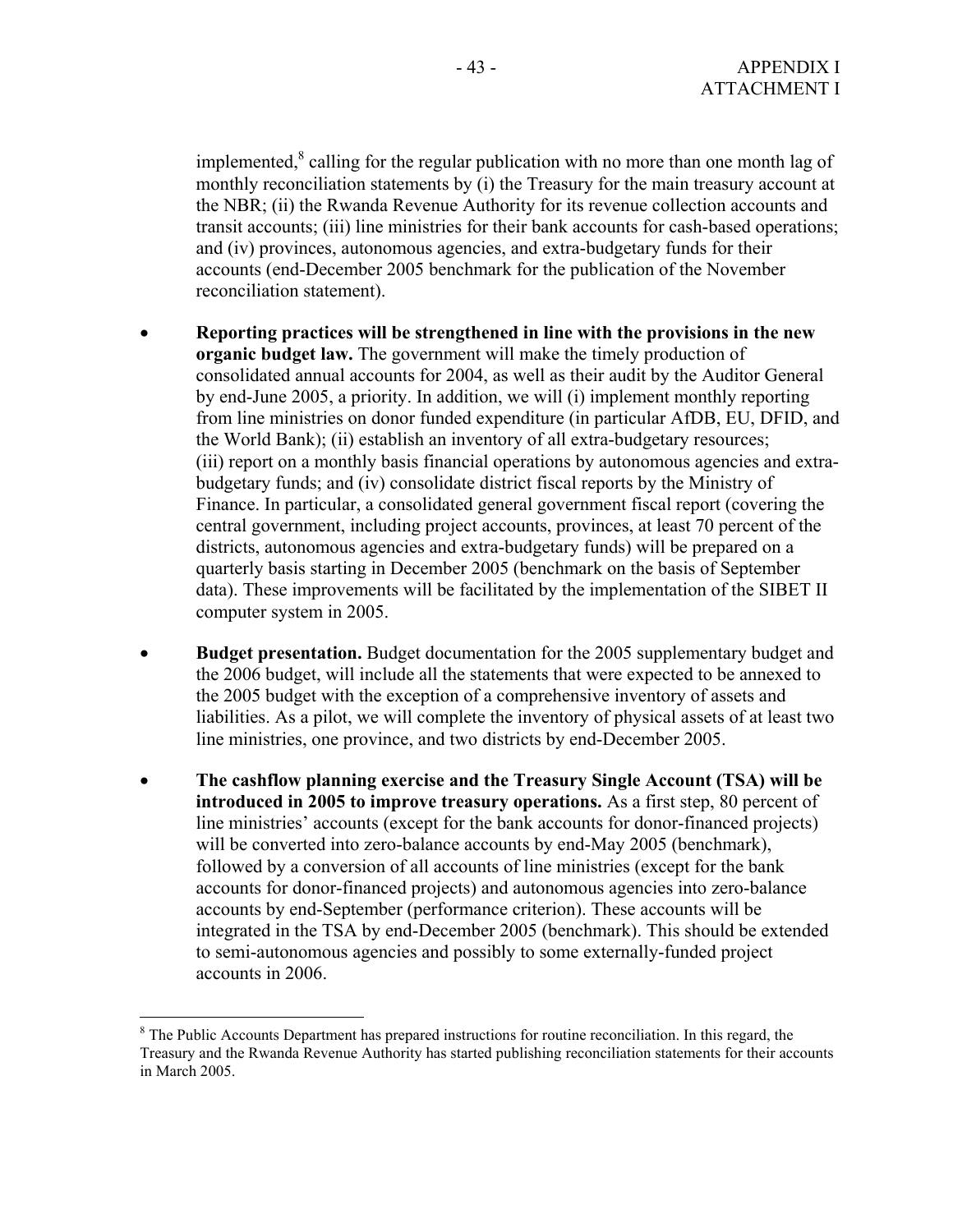• **Better integration of the recurrent and development budgets will be pursued** and the unit in charge of the development budget preparation in CEPEX will be integrated in the budget department of the Ministry of Finance by June 2005.

20. **Civil service reform will continue at the central government level, and be further rolled out to provinces and parastatals.** A new pay structure is expected to be implemented in 2005, which will simplify the old pay structure and integrate benefits into the base pay. The 2005 budget includes retrenchment costs of RF 0.5 billion and an additional RF 1 billion for the design of training courses, the funding of income-generating activities for redeployed public servants, and the provision of scholarships for staff in retraining.

21. **With a view to resolving the energy crisis, the government will provide funds for the installation of additional generator capacity and the rehabilitation of the electricity network**. The electricity sector is key for growth as it will have spillover effects to other sectors, particularly agriculture, export promotion, and private sector development. The increased electricity supply will allow farmers to employ more modern technologies, and improve the capacity of production in tea and coffee factories, but also facilitate an expansion of the manufacturing sector. Proposed actions for 2005–07 are (i) the rehabilitation of Electrogaz' infrastructure; (ii) acquisition of additional diesel-fueled generators; (iii) construction of micro-dams; and (iv) the implementation of programs generating alternative energy sources (e.g., biogas). Our efforts in this sector will be complemented by a World Bank emergency energy loan of US\$25 million, augmented by US\$6 million in grant financing from the Nordic Fund.

22. **In March 2005, we signed a contract with a foreign consortium to extract methane gas from Lake Kivu, and to convert the gas for electrical power generation.** For 2005, the project will involve costs of Euro 5.1 million (0.3 percent of GDP) for the purchase of an equity share of 30 percent in the company and about 0.1 percent of GDP for transmission lines. These costs have been included in priority spending in the electricity sector. Over 2006–08, the government will lend an additional Euro 14.6 million to the gas extraction company. Moreover, the government will finance a letter of credit of Euro 2.7 million and provide a guarantee to the company for a minimum commitment to purchase of Euro 10.7 million. Thus, the maximum government cost for the project (excluding transmission line spending in 2005) is limited to Euro 33.1 million (or 2½ percent of 2005 GDP). The contract does not involve any other costs to the government, including contingent liabilities. In particular, as the program sets limits on the contracting or guaranteeing of new public nonconcessional external debt, this project will not involve any such financing, including in the form of government guarantees. The medium-term fiscal implications will be covered by the next review in close cooperation with World Bank staff. Moreover, to improve the financing prospects of the project, we have requested a partial risk guarantee from the World Bank and are also seeking the participation of the International Finance Corporation. We will only go forward with this project after securing such a risk guarantee either by the World Bank or another development agency.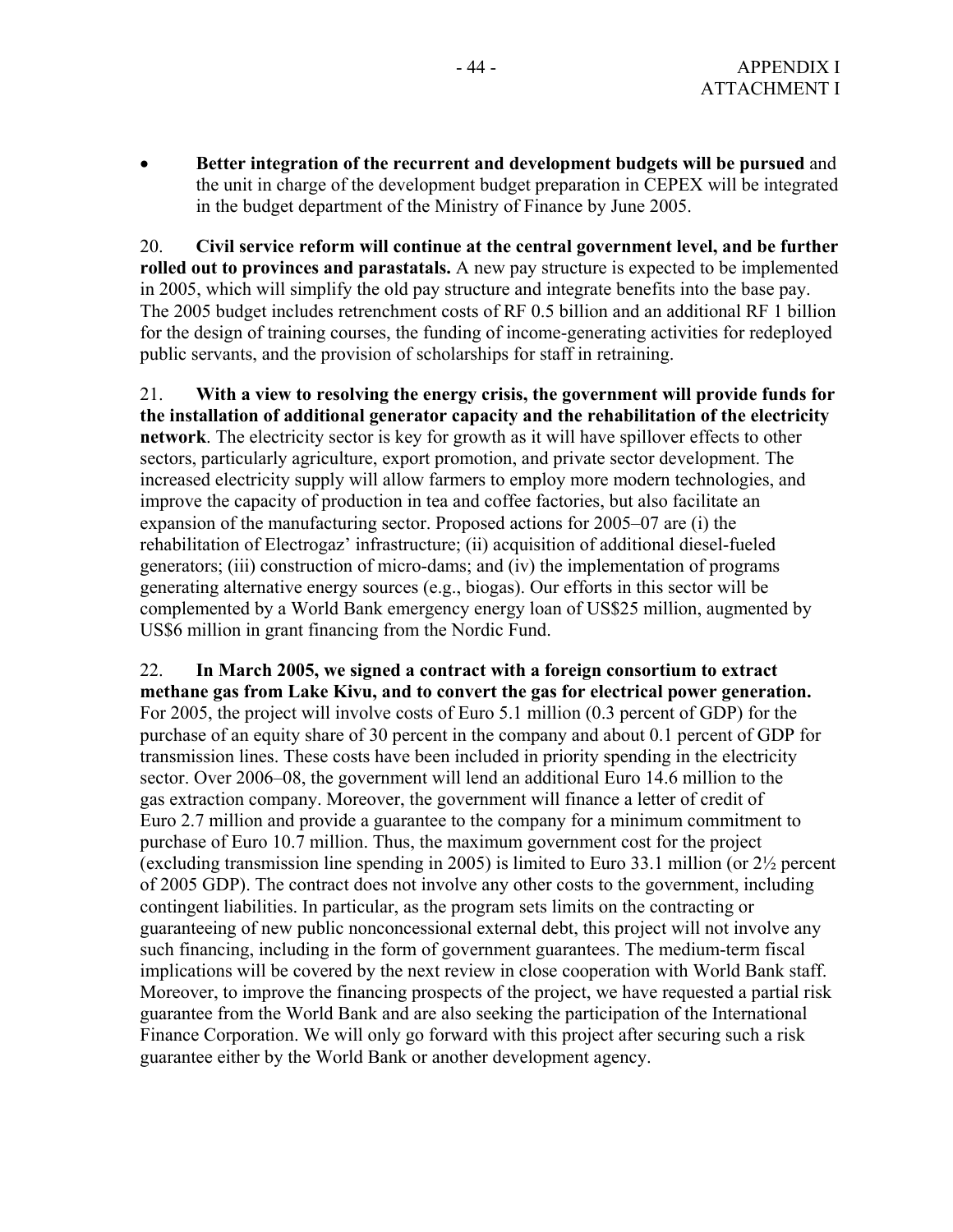23. **To avoid quasi-fiscal losses, we have raised the electricity tariff to cover the additional costs associated with the relatively expensive petroleum-based production technology (including petroleum taxes).** The new tariff of RF 82 per kWh envisages quarterly adjustments to reflect changes in the cost of diesel purchases by Electrogaz. This adjustment mechanism is needed to take into account the effect of both changes in international oil prices and rising fuel demand for electricity generation on Electrogaz' operating costs. As the tariff does not cover Electrogaz' payments for taxes related to the fuel imports, a temporary fuel subsidy has been included in the budget. We will gradually increase the tariff further with a view to reaching full cost-recovery with the time table to be decided in cooperation with the World Bank at the time of the next review. The tariff will be restructured to allow some cross-subsidization of the poorer segments of the population.

### **Monetary policy**

24. **The NBR will continue to use broad money as the nominal anchor to control inflation, with reserve money as the operational target.** To reduce headline inflation to 6 percent, it will limit year-end reserve money growth to 12 percent, slightly less that in 2004. Projections indicate that this would allow broad money and extended broad money to grow by 5½ percent and create room for an expansion of credit to the private sector by 12 percent.<sup>9</sup> The NBR will monitor inflation developments carefully and stand ready to tighten the stance should new inflationary pressures emerge, while aiming at gross international reserves of at least US\$264 million by end-2005. At the same time, it will monitor developments in money demand to assess whether the unusual rise in currency in circulation observed in 2004 will persist in 2005. Starting in 2006, the NBR will target the extended broad money aggregate including deposits of the Union de Banques Populaires de Rwanda (UBPR) for its monetary program.

25. **Consistent with the use of reserve money as the operational target, the exchange rate of the Rwandan franc will remain market-determined.** With gross international reserves at a comfortable level, the NBR will step up market sales of foreign exchange as necessary. Sterilization of government spending through foreign exchange sales could result in some nominal exchange rate appreciation, which would help to keep the inflation objective under the program. To improve the operation of the foreign exchange auctions, we have increased the variation in the margin by which the exchange rate can vary from the previous day's exchange rate to +/-RF 5 and will finalize a study by end-March 2005 on ways to further increase flexibility.

### **External sector**

### 26. **The external current account deficit, excluding current official transfers, is projected to widen to about 22 percent of GDP in 2005.** This partially reflects the

<sup>&</sup>lt;sup>9</sup> Broad money at end-2004 includes foreign currency deposits of RF10 billion of Electrogaz, which will be drawn down in the course of 2005.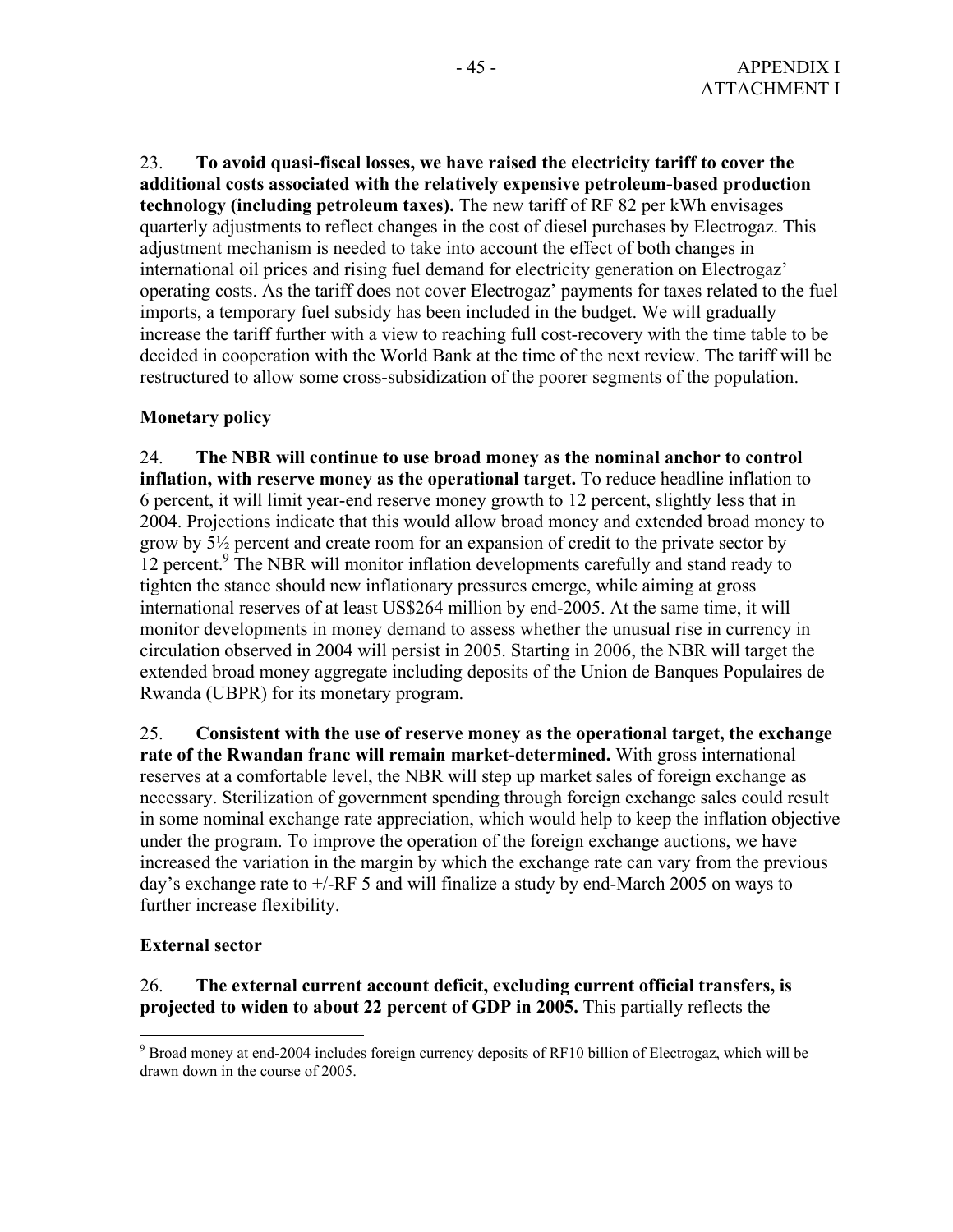expectation of slightly lower merchandise export earnings compared to 2004, caused by a decline in unit prices for minerals and a return to more normal coffee export volumes after the exceptional 2004 performance.<sup>10</sup> However, the deficit is mainly a function of the substantially increased import bill. In particular, public capital goods imports are expected to increase to US\$119 million, from US\$52 million in 2004, reflecting investments in the electricity sector, delayed project spending for which we received grants in 2004, and other PRSP projects.

### 27. **The government is determined to implement its export promotion strategy (EPS) with strong short-term action plans in the strategic export sectors.** Being cognizant that the rollout of the EPS had been delayed in 2004, we will take steps to ensure the timely implementation of action plans, including in the coffee, tea, and tourism sectors. In particular, RIEPA will put into place a centralized mechanism to monitor the rollout of the EPS and prepare quarterly progress reports to the Cabinet and the Export Promotion Commission on the execution of action plans in key sectors covered by the EPS. The submission of the first report, covering progress through end-June is a structural benchmark for end-July 2005. An increased budget allocation for export promotion will allow for an acceleration of efforts at the sectoral level:

- In the coffee sector, OCIR-Café will reinforce training programs for coffee growers, introduce certification programs for organic and mountain coffee, and step up its marketing efforts to improve the presence of Rwandan coffee in high-priced niche markets. To ease the use of productivity-enhancing inputs, the Rwandan Development Bank (BRD) will increase funding for its working-capital facility aimed at cooperatives of coffee growers and washing station entrepreneurs.
- In the tea sector, the government will launch a second bidding round for the Mulindi tea factory and bring 4 of the remaining 7 tea estates to the point of sale, with a view to improve financing conditions in a sector that suffered from significant underinvestment in recent years.
- To further improve tourism services, the government will develop and enforce hotel standards and, in partnership with private operators, establish the Rwanda Tourism and Hospitality College for training. Moreover, private hotel projects aimed at increasing the number of accommodations are eligible for BRD financing facilities.
- Preparatory work (elaboration of a master plan and carrying out a feasibility study) for the establishment of the Export Processing Zone in Nyandungu is expected to be concluded by end-September 2005, with a view to start construction at end-2005.

<sup>1</sup>  $10$  Shortage of inputs and limited infrastructure are expected to keep exports of fully washed coffee relatively flat at about 1,100 tons.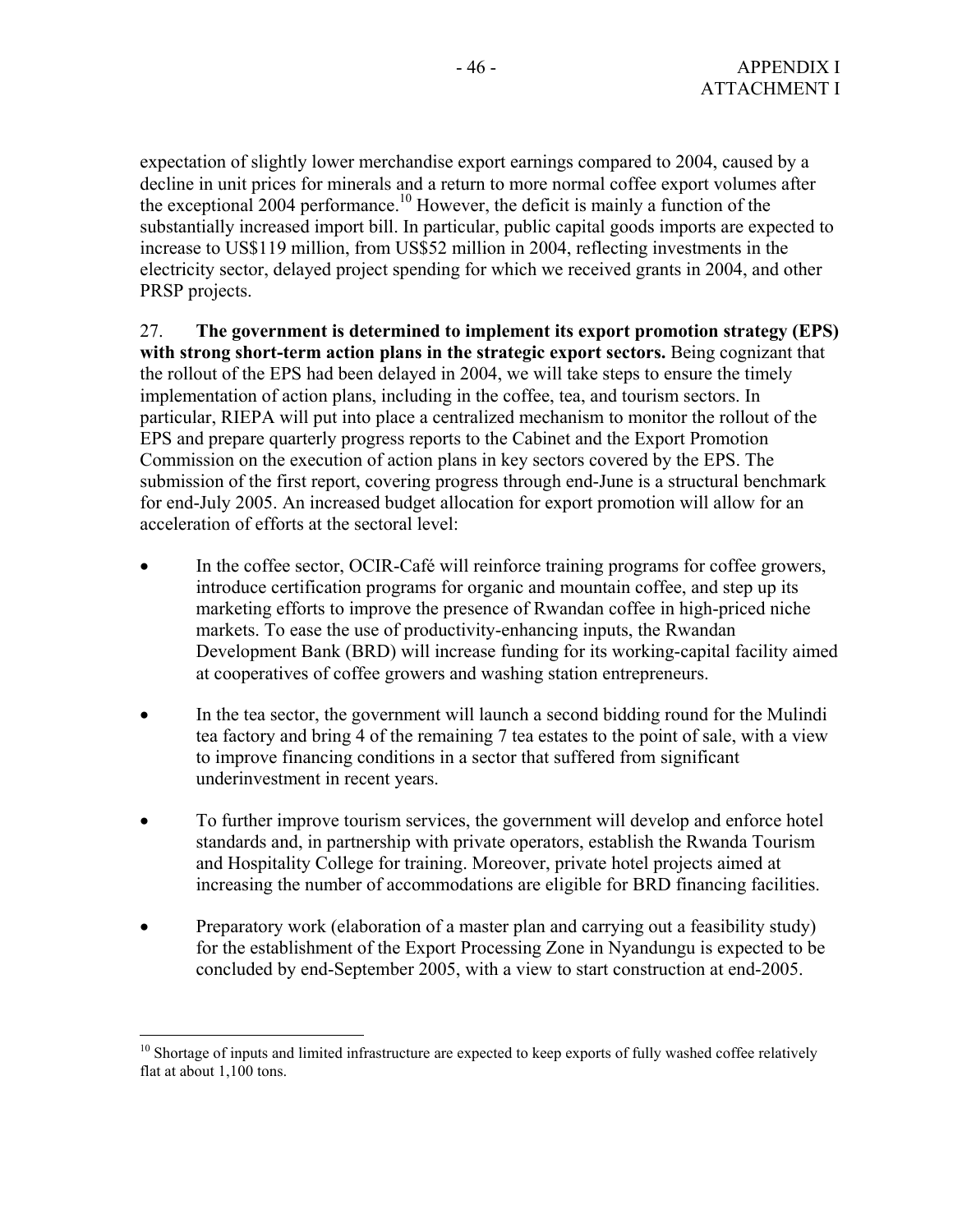- In the mining sector, the Government will undertake, starting April 2005, a study on the mineral potentials of the country and the modernization of the legal framework. At the same time, RIEPA is expected to complete negotiations with a potential strategic investor for the restructuring of REDEMI (Régie de Mines—a Government mining company) by June 2005.
- An export diversification study will be presented to Cabinet by end-September 2005. This plan will particularly focus on ways to capture market potential in mining, horticulture, fruits, handicrafts, and the ICT sector.
	- The government will establish a Horticulture Board by end-June 2005 in partnership with the private sector. The Board will give support to horticulture farmers in providing seeds, marketing products and building capacity. In addition, MAGERWA (the Rwanda Warehousing Company) will start the construction of a Cold Storage Room at Kigali International Airport (Kanombe) to facilitate the export of flowers and other fresh export crops such as fruits and vegetables. A study on the development of the cut flowers industry will be finalized by end-July. An additional study on the expansion of pyrethrum cultivation to other provinces (Gisenyi, Kibuye and Byumba) is expected to be submitted to Cabinet at end-July.
	- To further develop the export of handicrafts products, especially baskets aimed at the external market, we will continue to organize basket weavers into cooperatives around Handicraft Centers. In this regard, four centers will be developed in 2005 mainly for training and the collection of baskets and other handicrafts products. In addition, the government intends to introduce a trade mark label for the Rwandan basket in order to enhance its marketability. Finally, handicraft operators will be given support to enable them to participate in international trade fairs.

28. **In addition, the PRSP update will address cross-cutting issues impeding export performance as identified by the Diagnostic Trade Integration Study (DTIS)**. The DTIS identified significant obstacles to trade in several areas, including transportation, customs administration, energy, water, infrastructure, and access to financing. We intend to use this analysis as an input to define, in cooperation with our development partners, specific actions to improve the business environment for exporters in Rwanda, which will be included in the action matrix of the PRSP update by mid 2005. The MEFP for the fifth review will provide an assessment of the progress made in this area, and, if possible, establish structural conditionality.

### **B. Structural Policies**

29. **An important objective of the structural agenda for 2005 is to improve the climate for private sector activity**. In addition to the measures already described in the previous section, we will therefore continue our efforts to improve the health of the banking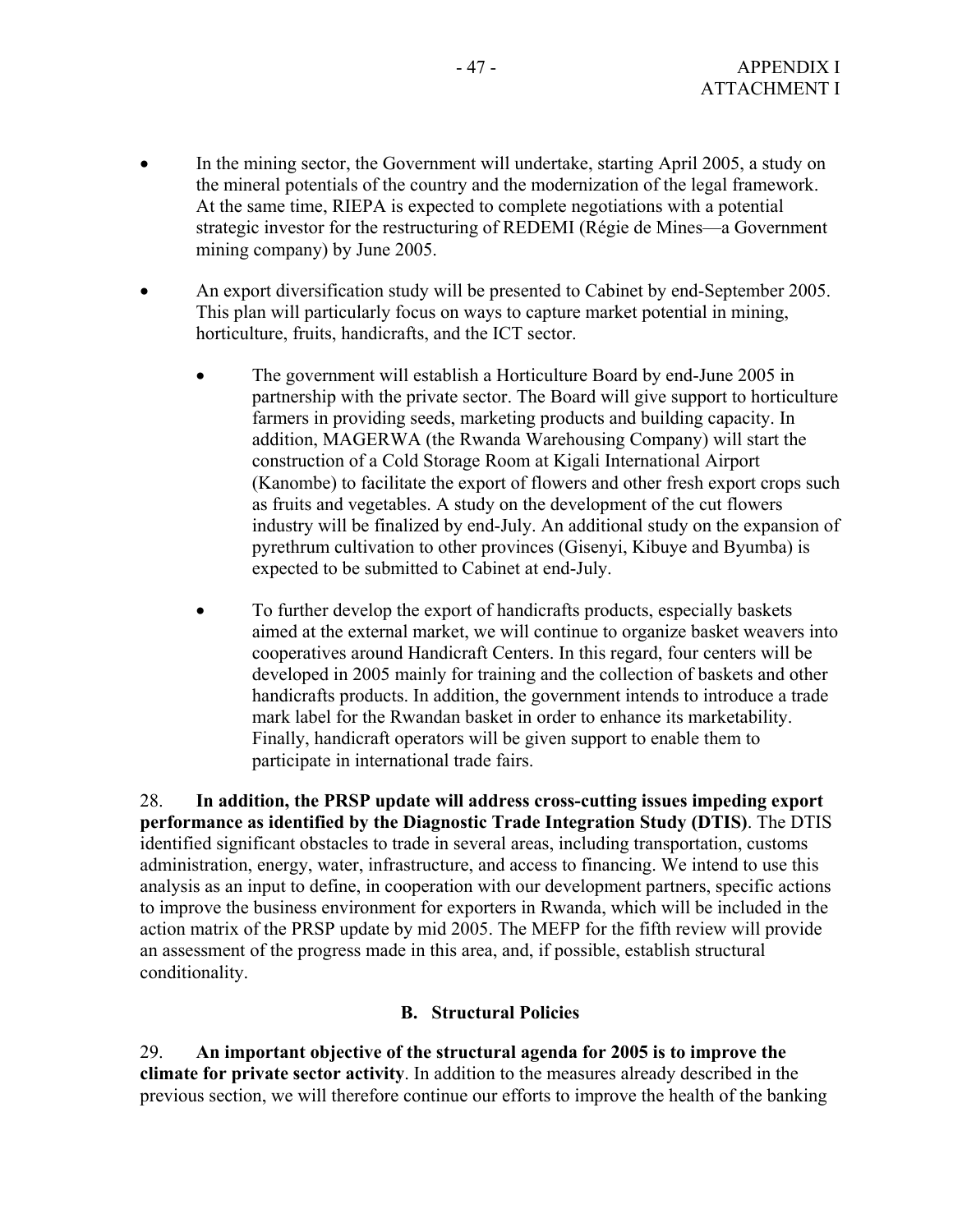sector, strengthen the legal framework for private business, and progress with our privatization program.

### *Financial sector reform*

30. **Financial sector reform will help mobilize domestic resources for investment and growth**. One priority is to further strengthen prudential supervision of the banking sector and, increasingly important, nonbank institutions that provide rural areas with financial intermediation. In particular, we intend to put in place strong oversight procedures for the new financing facilities that are currently established at the Rwanda Development Bank (BRD). Using the findings of the recent FSAP mission, we intend to develop an action plan, which we will present in our MEFP for the fifth review. In particular, the recapitalization of the housing bank and the payment to banks of government guaranteed loans linked to the hotel project will happen only after assurances are in place that the banks' business plans are sound and/or action plans are in place to address their weaknesses.

### *Extending and enforcing reforms in the legal framework and institutions*

31. **While substantial progress has been made in recent years, the Government continues to improve the environment for doing business in Rwanda**. In order to promote private/public sector partnership, the government has created the Permanent Private/Public Partnership Secretariat in the Ministry of Commerce (MINICOM). Within this framework, a national investment dialogue was held in February 2005 to develop an action plan to address obstacles to investment and an investment conference will be held in March 2005 to encourage joint ventures with foreign investors. Moreover, to develop an action plan for the manufacturing sector, the Government will, in consultation with the World Bank, conduct a study on the performance of the sector by September 2005.

32. **Land reform is critical to stimulate growth in rural areas and develop financial intermediation.** A new land law is being discussed in Parliament and is expected to be approved in 2005. With a land tenure system, farmers will be able to use their land as collateral and gain broader access to credit, including from micro-finance institutions and concessional lending facilities that are currently being established at the BRD. An important step of the reform will be the conduct of a national land survey to develop an accurate and complete database on land.

### *Privatization*

33. **The role of the public sector in the economy will be further reduced by the privatization of several public enterprises.** In addition to the tea sector (see para. 26), we are currently evaluating the bids received for the privatization of Rwandatel, and intend to bring to the point of sale (i.e., invited interested parties to bid, evaluated bids, and started good faith negotiations) the parastatal before end-2005. Steps will also be intensified to prepare for the sale of Primeholdings' hotel projects. In particular, with a view to enhancing transparency about the hotels' profitability, a financial audit and business plan of Prime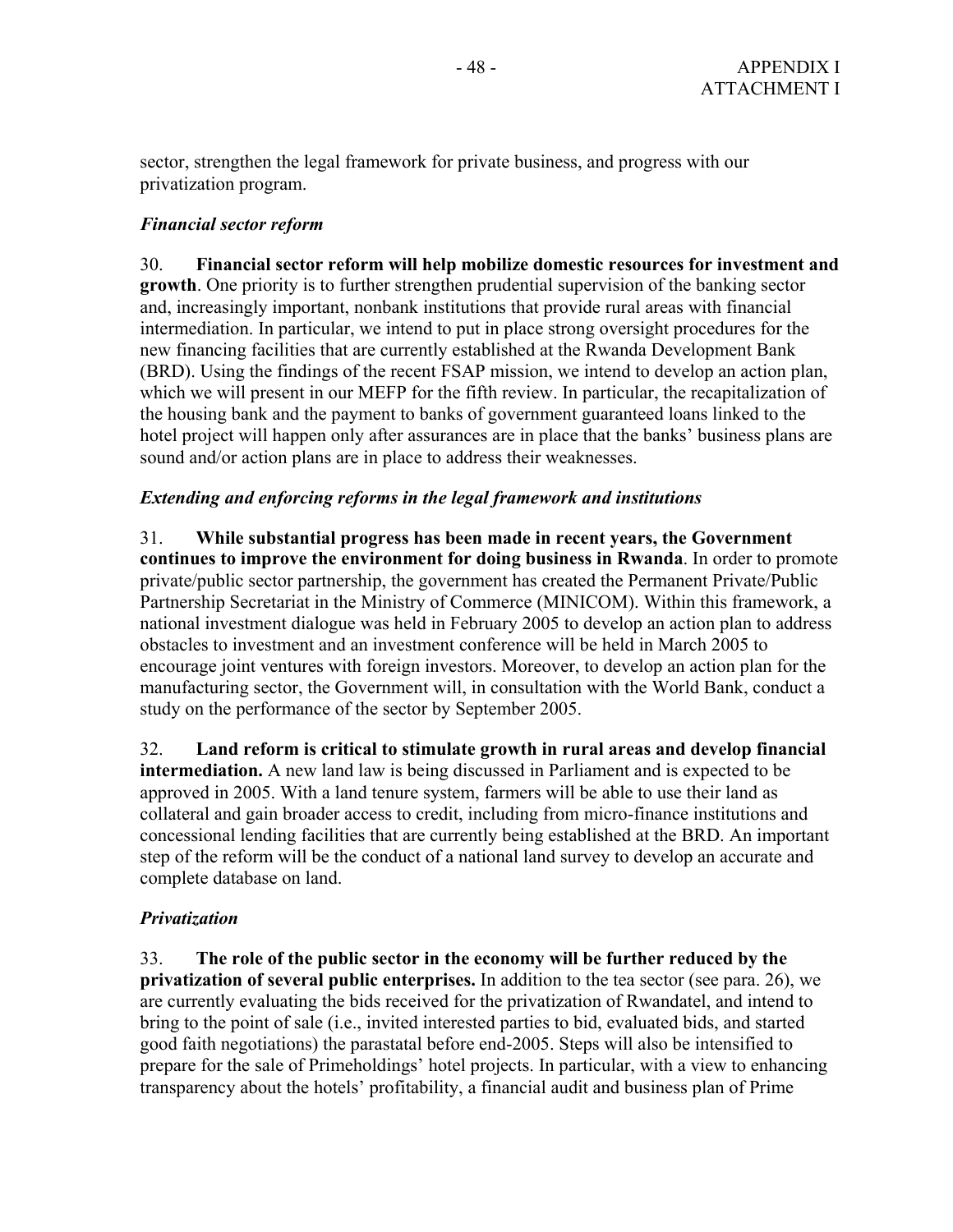Holdings prepared by a foreign-based international audit firm will be published by end-September 2005 (structural performance criterion).

### **V. PROGRAM MONITORING**

34. **Prior actions.** The government will undertake a number of actions prior to the IMF Board meeting that considers the fourth review under the PRGF arrangement, in order to ensure a successful implementation of the economic program described in this memorandum. The prior actions are set out in Table 2 of the MEFP.

35. **Conditionality and program reviews.** Quantitative and structural performance criteria, indicative targets, and structural benchmarks through 2005 are set out in Tables 1 and 2. The fifth review under the PRGF arrangement will assess quantitative performance as of end-December 2004 and structural conditionality through end-March 2005. It will focus on financial sector reform, the medium-term implications of the Lake Kivu project, and structural conditionality related to progress with the export promotion strategy. The sixth review scheduled for completion by December 15, 2005 will review quantitative performance as of end-June 2005 and structural conditionality through end-September 2005.

36. **Technical memorandum of understanding (TMU).** The attached technical memorandum of understanding lays out the details of the program design and terminology. The government will make available to Fund staff all data as specified in the TMU.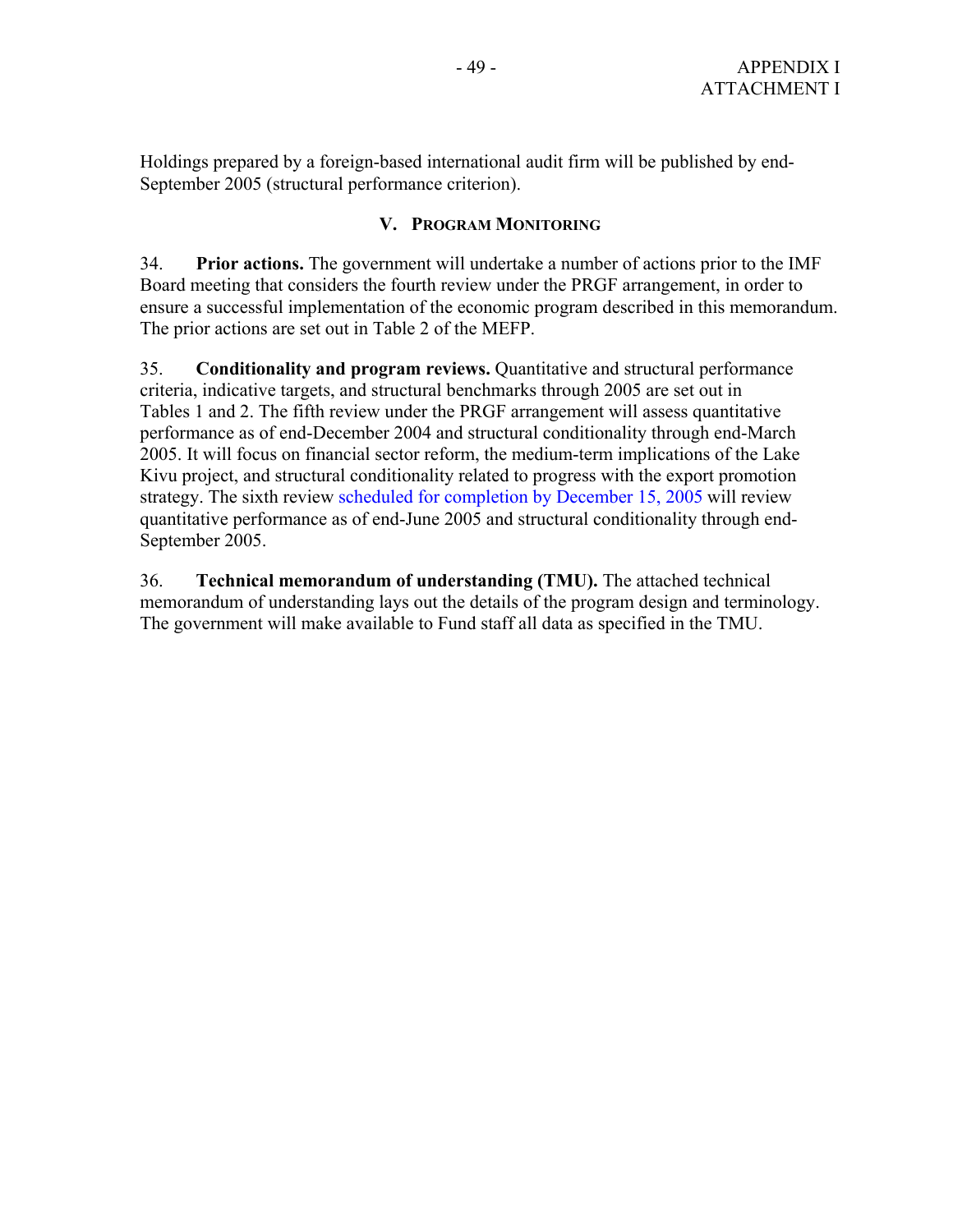#### Table 1. Rwanda: Quantitative Performance Criteria and Benchmarks 2004-05 (In billions of Rwanda francs, unless otherwise indicated)

|                                                                                             |              | 2004                                                                 |               | 2005 1           |                    |                  |                    |                    |
|---------------------------------------------------------------------------------------------|--------------|----------------------------------------------------------------------|---------------|------------------|--------------------|------------------|--------------------|--------------------|
|                                                                                             | Mar.         | Jun.**                                                               | Sep.*         | Dec.**           | Mar.*              | Jun.**           | Sep.*              | Dec.**             |
|                                                                                             |              | (Quantitative benchmarks*; and performance criteria on test dates**) |               |                  |                    |                  |                    |                    |
| Net foreign assets of the NBR (floor on stock) 2/                                           | 67.6         | 70.2                                                                 | 76.0          |                  |                    |                  |                    |                    |
| Actual (program exchange rate)<br>Adjusted program                                          | 63.6         | 53.3                                                                 | 56.5          | 125.4<br>75.1    |                    | $\cdots$         | $\cdots$           | $\cdots$           |
| Program                                                                                     | 65.0         | 55.4                                                                 | 64.5          | 62.3             | $\ddotsc$<br>109.5 | $\sim$<br>108.3  | $\ddotsc$<br>103.5 | 101.6              |
|                                                                                             |              |                                                                      |               |                  |                    |                  |                    |                    |
| Reserve money (ceiling on stock)                                                            |              |                                                                      |               |                  |                    |                  |                    |                    |
| Actual                                                                                      | 50.2         | 51.7                                                                 | 54.1          | 56.0             |                    | $\ddotsc$        | $\cdots$           |                    |
| Program                                                                                     | 53.0         | 54.0                                                                 | 55.9          | 56.3             | 58.8               | 60.6             | 61.8               | 63.0               |
| Net credit to the government by the banking system (ceiling on stock)                       |              |                                                                      |               |                  |                    |                  |                    |                    |
| Actual                                                                                      | 8.3          | 2.3                                                                  | $-0.6$        | $-30.7$          | ă,                 |                  | ă.                 | $\ddotsc$          |
| Adjusted program                                                                            | 24.4         | 25.0                                                                 | 31.4          | 10.0             |                    | $\ddotsc$        | $\cdots$           | $\cdots$           |
| Program                                                                                     | 24.4         | 25.0                                                                 | 18.1          | 22.8             |                    |                  | $\cdots$           |                    |
| Net credit to the government (ceiling) 3/                                                   |              |                                                                      |               |                  |                    |                  |                    |                    |
| Actual                                                                                      |              | Ω,                                                                   | $\ddotsc$     |                  |                    |                  | $\ldots$           | Ц,                 |
| Adjusted program                                                                            | $\cdots$     | $\cdots$                                                             | $\ddotsc$     | $\cdots$         |                    |                  |                    |                    |
| Program                                                                                     | $\cdots$     | $\cdots$                                                             | $\cdots$      |                  | 1.9                | $-6.1$           | $-5.2$             | $-6.6$             |
| Domestic fiscal balance (floor on cumulative flow since Dec. 31)                            |              |                                                                      |               |                  |                    |                  |                    |                    |
| Actual                                                                                      | $-2.1$       | $-16.6$                                                              | $-31.9$       | $-58.1$          |                    | $\ddotsc$        | $\cdots$           |                    |
| Adjusted program                                                                            | $-6.1$       | $-26.4$                                                              | $-39.7$       | $-69.0$          |                    |                  |                    |                    |
| Program                                                                                     | $-9.8$       | $-32.6$                                                              | $-54.0$       | $-78.7$          | $-12.4$            | $-32.8$          | -48.4              | $-61.8$            |
| Total priority spending (floor on cumulative flow since Dec. 31)                            |              |                                                                      |               |                  |                    |                  |                    |                    |
| Actual                                                                                      | 15.2         | 34.4                                                                 | 53.6          | 78.7             | $\ddotsc$          | $\ddotsc$        | $\cdots$           |                    |
| Program                                                                                     | 14.9         | 37.5                                                                 | 62.5          | 88.2             | 23.8               | 55.6             | 81.8               | 109.2              |
|                                                                                             |              |                                                                      |               |                  |                    |                  |                    |                    |
| New nonconcessional external debt (ceiling on flow) 4/                                      |              |                                                                      |               |                  |                    |                  |                    |                    |
| Actual                                                                                      | 3.0          | 0.0                                                                  | 0.0           | 0.0              |                    |                  |                    |                    |
| Program                                                                                     | 3.0          | 0.0                                                                  | $0.0\,$       | 0.0              | 0.0                | $0.0\,$          | $0.0\,$            | $0.0\,$            |
| Short-term external debt (ceiling on stock) 5/                                              |              |                                                                      |               |                  |                    |                  |                    |                    |
| Actual                                                                                      | 0.0          | 0.0                                                                  | 0.0           | 0.0              | $\ddotsc$          |                  |                    |                    |
| Program                                                                                     | 0.0          | 0.0                                                                  | 0.0           | 0.0              | 0.0                | 0.0              | 0.0                | 0.0                |
| Stock of outstanding nonreschedulable external arrears (ceiling on stock) 6/                |              |                                                                      |               |                  |                    |                  |                    |                    |
|                                                                                             | 25.1         | 25.1                                                                 | 0.0           | 0.0              |                    |                  |                    |                    |
| Actual                                                                                      | 25.1         | 25.1                                                                 | 0.0           | 0.0              | 0.0                | 0.0              | 0.0                | 0.0                |
| Program                                                                                     |              |                                                                      |               |                  |                    |                  |                    |                    |
| Net accumulation of domestic arrears (ceiling on cumulative net accumulation since Dec. 31) |              |                                                                      |               |                  |                    |                  |                    |                    |
| Actual                                                                                      | $-7.4$       | $-13.8$                                                              | $-14.8$       | $-17.1$          | ă.                 | $\ddotsc$        | $\cdots$           | $\ddotsc$          |
| Adjusted program                                                                            | $-14.8$      | $-13.0$                                                              | $-14.7$       | $-17.0$          |                    |                  |                    |                    |
| Program                                                                                     | $-11.2$      | $-13.0$                                                              | $-14.7$       | $-17.0$          | $-3.3$             | $-5.9$           | $-6.2$             | $-6.5$             |
|                                                                                             |              |                                                                      |               |                  |                    |                  |                    |                    |
| Broad money (ceiling on stock) 2/                                                           |              |                                                                      |               |                  |                    |                  |                    |                    |
| Actual                                                                                      | 162.9        | 161.3                                                                | 167.7         | 188.1            |                    |                  |                    |                    |
| Program                                                                                     | 171.6        | 177.1                                                                | 178.9         | 185.4            | 190.0              | 192.5            | 195.4              | 198.3              |
| Extended Broad money (ceiling on stock) 2/                                                  |              |                                                                      |               |                  |                    |                  |                    |                    |
| Actual                                                                                      | 182.1        | 182.2                                                                | 190.1         | 211.8            |                    |                  |                    |                    |
| Program                                                                                     | 193.8        | 200.0                                                                | 202.0         | 208.8            | 213.9              | 216.7            | 220.0              | 223.2              |
| Demobilization and reintegration expenditure                                                |              |                                                                      |               |                  |                    |                  |                    |                    |
| Actual                                                                                      | 0.3          | 1.7                                                                  | 2.5           | 3.4              | $\ddotsc$          |                  |                    |                    |
| Expected                                                                                    | 3.5          | 7.5                                                                  | 9.9           | 12.6             | 2.2                | 4.4              | 6.6                | 8.8                |
| Gross accumulated bills payable                                                             |              |                                                                      |               |                  |                    |                  |                    |                    |
| Actual                                                                                      | 4.4          | 1.0                                                                  | 1.5           |                  |                    |                  |                    |                    |
| Expected                                                                                    | 0.8          | 1.0                                                                  | 1.5           | $\ddotsc$<br>2.0 | $\cdots$<br>0.5    | $\ddotsc$<br>1.0 | $\cdots$<br>1.5    | 2.0                |
|                                                                                             |              |                                                                      |               |                  |                    |                  |                    |                    |
| General budget support (in US\$ million)                                                    |              |                                                                      |               |                  |                    |                  |                    |                    |
| Received                                                                                    | 32.6         | 86.5                                                                 | 115.5         | 223.1            | $\ddotsc$          | $\sim$           | $\sim$             |                    |
| Expected                                                                                    | 35.1<br>32.4 | 90.1                                                                 | 149.4<br>70.8 | 201.0<br>161.7   | 32.7               | 96.2             | 129.7              | 169.7              |
| Of which: budget support grants (received)                                                  | 35.1         | 64.2<br>70.1                                                         | 109.4         | 156.0            | $\ddotsc$<br>32.7  | $\cdots$<br>77.2 | $\cdots$<br>110.7  | $\ddotsc$<br>150.7 |
| Of which: budget support grants (expected)                                                  |              |                                                                      |               |                  |                    |                  |                    |                    |

Sources: Rwandese authorities; and Fund staff estimates and projections.

1/ Proposed.

2/ Evaluated at the following program exchange rates: For 2004: RF 580.3/US\$; for 2005: RF 566.9/US\$.

- 3/ Numbers are cumulative from end-December 2004. 4/ Figures are in US\$ dollars. A US\$5 million OPEC Fund loan to cofinance, jointly with BADEA, the rehabilitation of three hydroelectric projects,
- with a grant element of less than 50 percent, was reduced to US\$3 million in March 2004.

5/ Ceiling on oustanding stock of external debt (excluding normal import-related credits) owed or guraranteed by the central government, local government,<br>or the NBR with original maturity of up to, and including, one year

This is a continuous performance criterion, implying that the stock of outstanding nonreschedulable external arrears is expected to be constantly kept

at zero throughout the program period.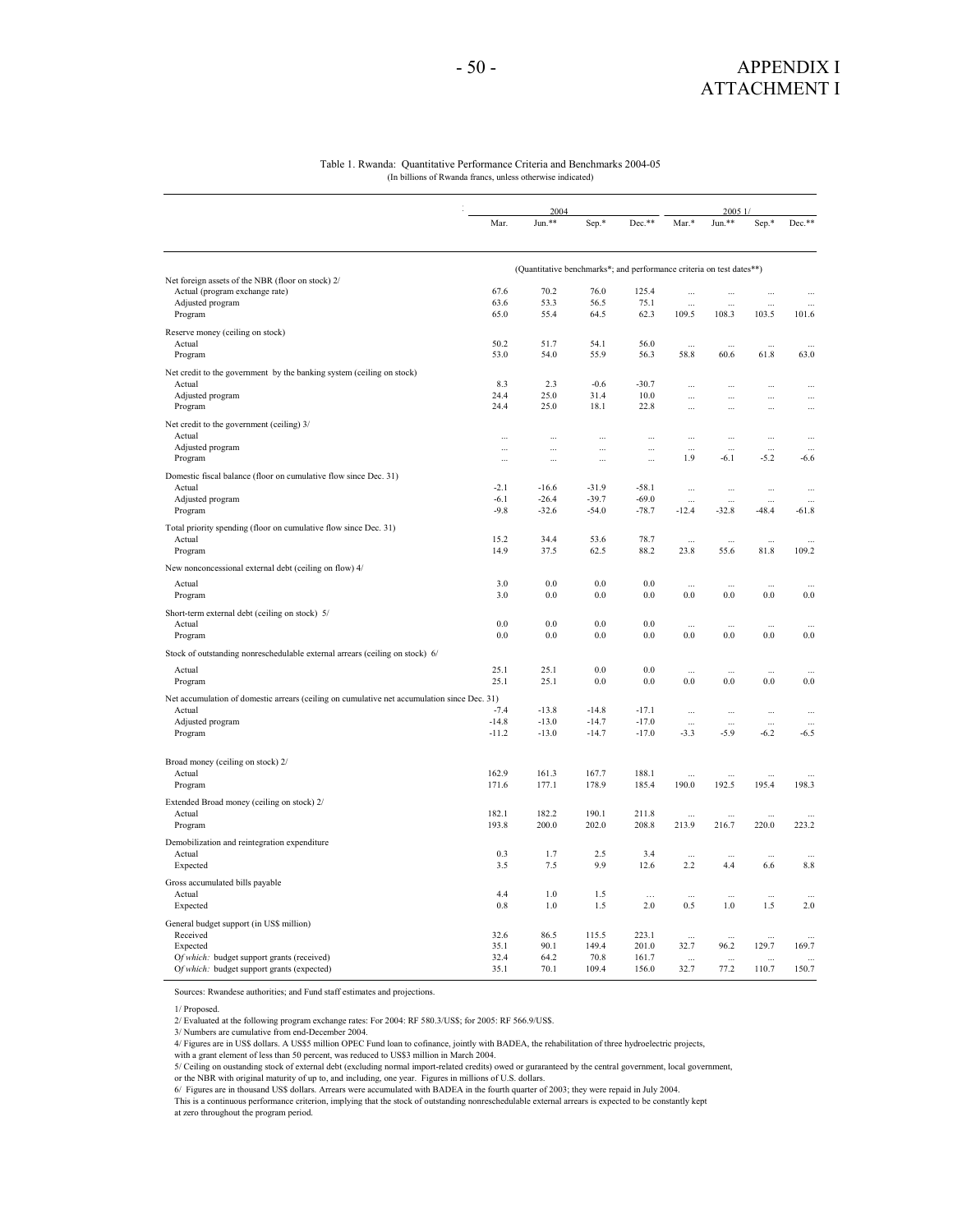# Table 2. Rwanda: Structural Conditionality for 2005

|  |  | <b>Public Expenditure Management</b> |
|--|--|--------------------------------------|
|--|--|--------------------------------------|

| Issue draft instructions by the Public Accounts Department for routine<br>reconciliation, and publish December reconciliation statement for the Treasury and<br>the Rwanda Revenue Authority accounts                                                                                                                                                                                                                                                                 |                       | Prior action          |
|-----------------------------------------------------------------------------------------------------------------------------------------------------------------------------------------------------------------------------------------------------------------------------------------------------------------------------------------------------------------------------------------------------------------------------------------------------------------------|-----------------------|-----------------------|
| Minister of Finance to give press statement on fiscal program, outlining the changes<br>to the 2005 budget                                                                                                                                                                                                                                                                                                                                                            |                       | Prior action          |
| Complete restructuring agreements with all banks on Prime Holdings' government<br>guaranteed loans                                                                                                                                                                                                                                                                                                                                                                    |                       | Prior action          |
| Convert 80 percent of bank accounts of line ministries (except for the bank accounts<br>for donor-financed projects) into zero-balance accounts (i.e., at the end of each day,<br>remaining balances are transferred back to the main treasury account)                                                                                                                                                                                                               | End-May 2005          | Benchmark             |
| Convert all bank accounts of line ministries (except for the bank accounts for donor-<br>financed projects) and autonomous agencies into zero-balance accounts (i.e., at the<br>end of each day, remaining balances are transferred back to the main treasury<br>account)                                                                                                                                                                                             | End-September<br>2005 | Performance criterion |
| Integrate the bank accounts of line ministries (except for the bank accounts for<br>donor-financed projects) and autonomous agencies in a Single Treasury Account                                                                                                                                                                                                                                                                                                     | End-December<br>2005  | Benchmark             |
| Publish November reconciliation statements by (i) the Treasury for the main treasury<br>account at the NBR; (ii) the RRA for its revenue collection and transit accounts; (iii)<br>line ministries for their bank accounts for cash-based operations; (iv) provinces,<br>autonomous agencies, and extra-budgetary funds for their accounts. For the future,<br>monthly statements are expected to be published on a regular basis with no more<br>than one month lag. | End-December<br>2005  | Benchmark             |
| Prepare a consolidated general government (central government including project<br>accounts, provinces, at least 70 percent of the districts, autonomous agencies and<br>extra-budgetary funds) fiscal report on a quarterly basis (for the benchmark: data at<br>end-September).                                                                                                                                                                                     | End-December<br>2005  | Benchmark             |
| <b>Revenue administration</b>                                                                                                                                                                                                                                                                                                                                                                                                                                         |                       |                       |
| Complete 25 risk-based comprehensive audits (i.e., including all taxes) of large<br>businesses by the LTD for January-April 2005                                                                                                                                                                                                                                                                                                                                      | End-April 2005        | Benchmark             |
| <b>Export promotion strategy</b>                                                                                                                                                                                                                                                                                                                                                                                                                                      |                       |                       |
| Submit the progress report to the Cabinet and the Export Promotion Commission on<br>the execution of action plans in the key sectors covered by the Export Promotion<br>Strategy, covering progress through end-June                                                                                                                                                                                                                                                  | End-July 2005         | Benchmark             |
| Governance                                                                                                                                                                                                                                                                                                                                                                                                                                                            |                       |                       |
| Publish a financial audit and business plan of Prime Holdings prepared by a foreign-<br>based international audit firm.                                                                                                                                                                                                                                                                                                                                               | End-September<br>2005 | Performance criterion |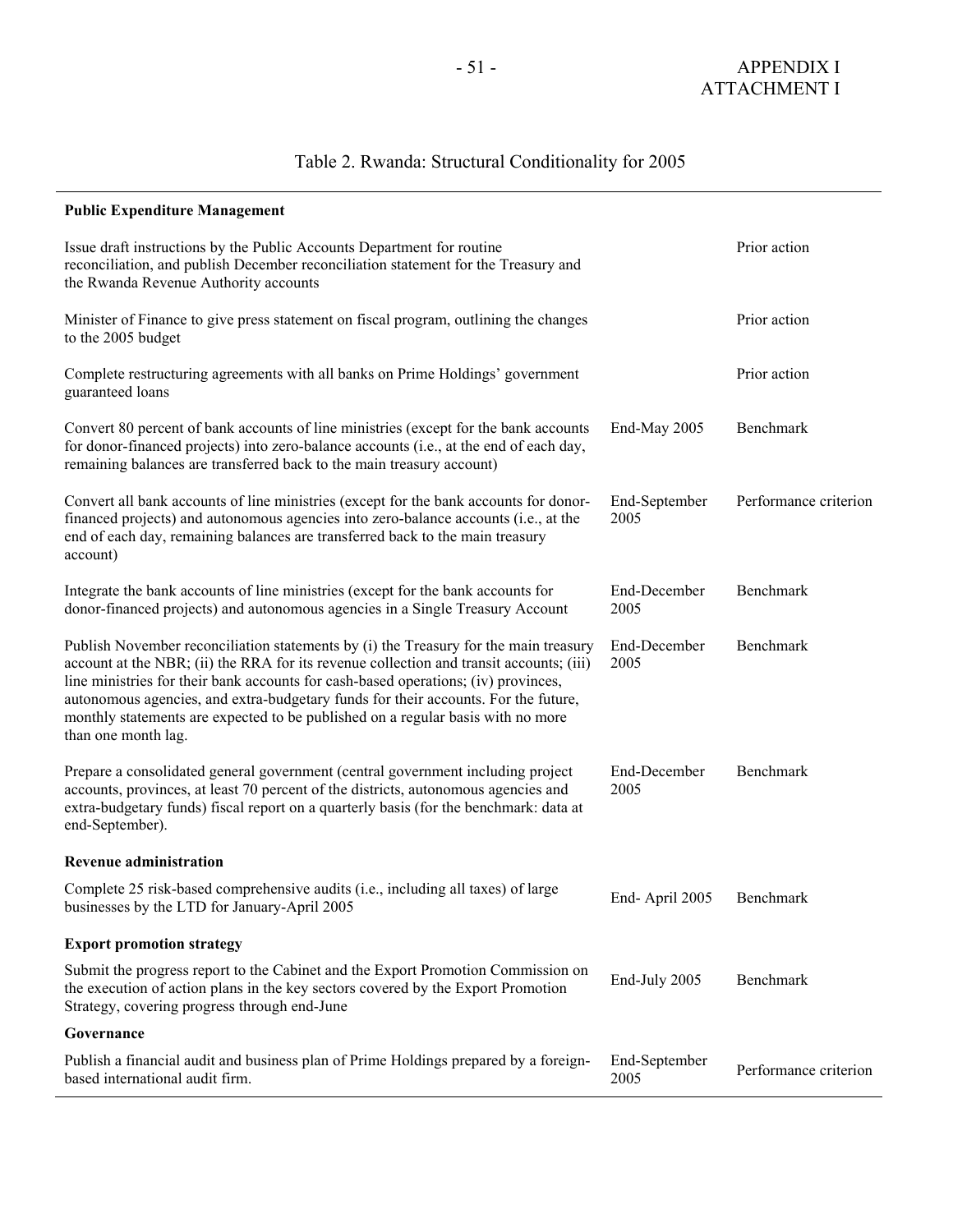### **Technical Memorandum of Understanding Between the Government of Rwanda and the International Monetary Fund**

### March 25, 2005

1. This memorandum outlines the understandings between the Rwandese authorities and the IMF mission with regard to the definitions of the quantitative and structural performance criteria and quantitative benchmarks and indicators for the three-year Poverty Reduction and Growth Facility (PRGF) arrangement. It also sets out the modalities and data reporting requirements for monitoring the program.<sup>1</sup>

2. Revisions to the definitions since the last version of the Technical Memorandum of Understanding (TMU) of May 20, 2004 have been made by (1) extending the performance criterion on net credit to the government from the banking system to include also treasury bills and other papers issued to the nonbank sector, but excluding project accounts; (2) extending the definition of priority spending to include spending on the electricity sector; (3) introducing an adjuster for contingent spending on net foreign assets, net credit to government, and the domestic fiscal balance; and (4) introducing an adjuster for contingent priority spending on priority spending.

### **VI. TARGET VARIABLES UNDER THE PROGRAM**

### **A. External Budgetary Support**

3. **Definition:** External budgetary support is defined as all official external grants and official external loans to the central government (including all expected or received HIPC Initiative-related grants), except for external grants and loans related to the development budget. In case a program is over financed (negative financing gap), programmed external budgetary support refers only to that level of external budget support needed to close the financing gap to exactly zero at the time of the agreement. For programming purposes, we establish the following *baseline budgetary support (excluding demobilization grants)*, which is lower than the programmed budgetary support by \$0 million for end-March 2005, \$0 million for end-June 2005, \$17 million for end-September 2005, and \$34 million for end-December 2005.

4. **Reporting requirement**: Data on external budgetary support, separately detailing grant and loan inflows, will be transmitted to the African Department of the IMF on a monthly basis within three weeks of the end of each month.

<sup>&</sup>lt;sup>1</sup> A summary of reporting requirements is provided in Table 1.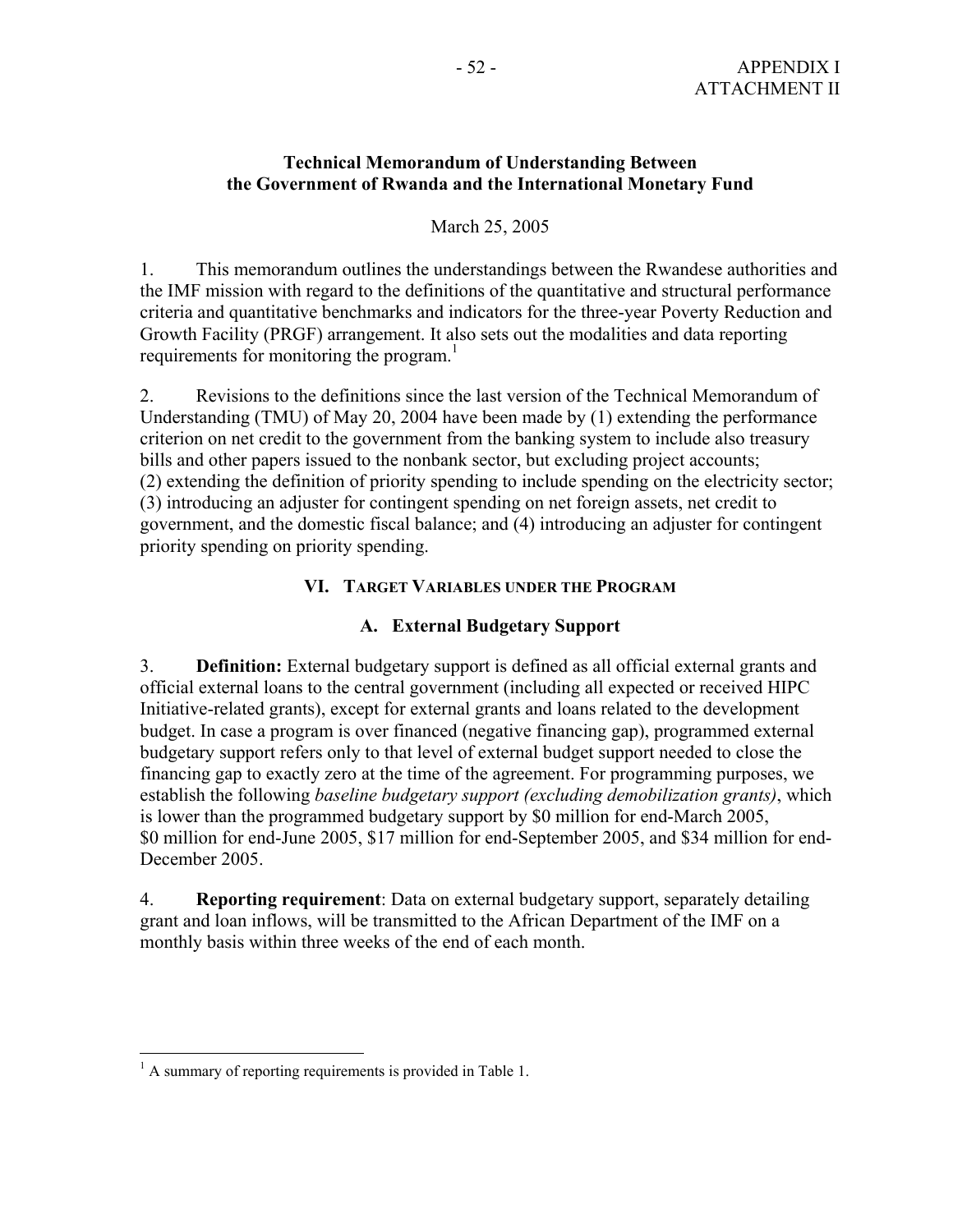### **B. Net Foreign Assets of the National Bank of Rwanda (NBR)**

5. **Definition**: Net foreign assets of the NBR in Rwanda francs are defined, consistent with the definition of the Special Data Dissemination Standards (SDDS) template, as external assets readily available to, or controlled by, the National Bank of Rwanda (NBR) net of external liabilities of the NBR. Pledged or otherwise encumbered reserve assets including, but not limited to, reserve assets used as collateral or guarantee for third party external liabilities, are to be excluded. Foreign assets and foreign liabilities in U.S. dollars are converted to Rwanda francs by using the U.S. dollar/Rwanda franc program exchange rate.<sup>2</sup> Foreign assets and liabilities in other currencies are converted to U.S. dollars by using the actual end-of-period U.S. dollar/currency exchange rate. Foreign liabilities include, inter alia, use of IMF resources (CCFF and post-conflict emergency assistance purchases and SAF/ESAF/PRGF disbursements).

6. **Target and adjustments**: The program sets a floor on net foreign assets of the NBR (as a performance criterion or benchmark depending on the test date). In case of higher than programmed inflows of general external budgetary support, excess amounts are to be saved as reserves. The program floor on net foreign assets will thus be increased by any positive difference between actual and programmed general budgetary support. The NFA floor will be adjusted downward for contingent spending (see para. 28) up to the amount by which external budgetary support (excluding demobilization grants) exceeds the *baseline budgetary support (excluding demobilization grants)* of up to US\$0 million at end-March 2005, US\$0 million at end-June 2005, US\$17 million at end-September 2005, and US\$34 million end-December 2005. The program floor on net foreign assets will also be adjusted downward by the amount of any negative difference between actual and *baseline budgetary support (excluding demobilization grants)* up to a maximum adjustor of US\$30 million, evaluated at the program exchange rate.

7. **Reporting requirement**: Data on foreign assets and foreign liabilities of the NBR will be transmitted to the African Department of the IMF on a weekly basis within seven days of the end of each week; Data on the NBR's foreign exchange liabilities to commercial banks (held as required reserves with the NBR) and the exchange rate used for their conversion into Rwanda francs will be shown separately.

### **C. Net Credit to Government (NCG)**

8. **Definition**: For program monitoring purposes, net credit to government will be calculated as the change from end-December 2004 of net credit from the banking system and the change of holdings of treasury bills and other government securities by the nonbank sector. Net credit from the banking system is defined as the difference between:

<sup>&</sup>lt;sup>2</sup> The program exchange rate for the 2005 program is set at RF 566.9 = US\$1.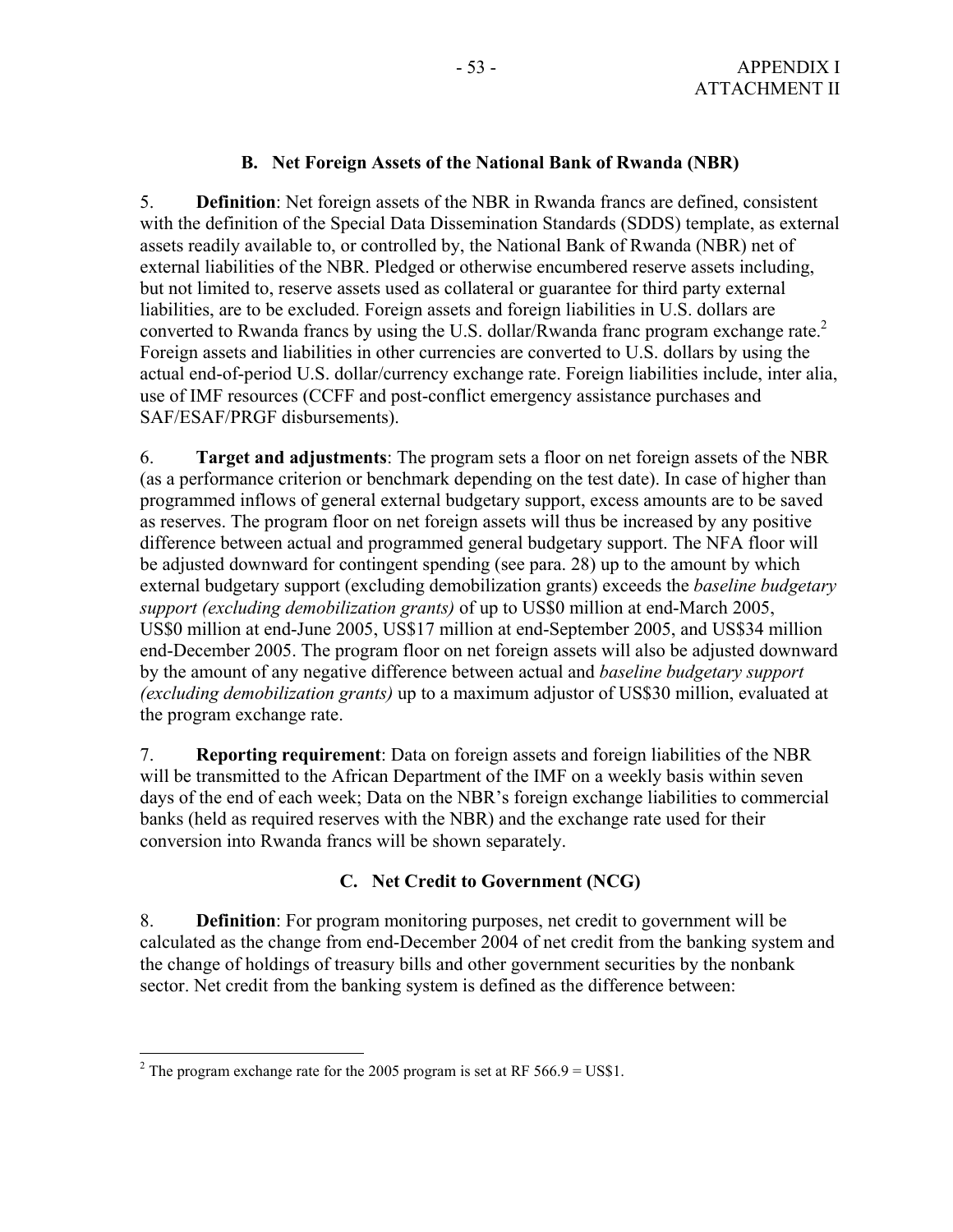(a) credit to government from the banking system, including credit to central government, provinces and districts, outstanding central government debt instruments; government debt to the NBR incurred as a result of the 1995 devaluation (RF 9 billion) and the overdraft to the prewar government (RF 2 billion), and

 (b) total government deposits with the banking system of the central government, including the fund for assistance to genocide survivors, Rwanda Revenue Authority, the electoral commission, the demobilization commission, *fonds routier,* line ministries, and the main treasury account. Thus, this definition excludes any government deposits, over which the central government does not have any control (i.e., for provinces and districts, project accounts, counterpart funds, *fonds publics affectés*, and privatization proceeds with the NBR).<sup>3</sup> The central government comprises treasury and line ministries.

NCG is not affected by credit to or deposits of public enterprises and autonomous public agencies.

9. **Reclassifications**: The reclassification described in **Annex B** (Appendix I, www.imf.org)—for the reclassification of deposits with the NBR of the 15 newly identified autonomous public agencies—affects net credit to the government from the banking system.

10. **Target and adjustments**: The program sets a ceiling on NCG (as performance criterion or benchmark) at the test dates. In case of higher than programmed inflows of general external budgetary support, excess amounts are to be saved as government deposits. The program ceiling on NCG will thus be decreased by any positive difference between actual and programmed general budgetary support inflows. The program ceiling on net credit to government will be adjusted upward for contingent spending (in the Rwanda franc equivalent evaluated at the program exchange rate) up to the amount by which external budgetary support (excluding demobilization grants) exceeds the *baseline budgetary support* of up to US\$0 million at end-March 2005, US\$0 million at end-June 2005, US\$17 million at end-September 2005, and US\$34 million end-December 2005. The program ceiling on net credit to government will also be adjusted upward by the amount of any negative difference between actual and *baseline budgetary support (excluding demobilization grants)* up to a maximum adjustor of US\$30 million. The NCG adjustor for budgetary support will be evaluated in Rwanda francs at the program exchange rate.

11. **Reporting requirement**: Data on net credit to central government (showing separately treasury bills and government bonds outstanding, other government debt, and central government deposits) will be transmitted on a monthly basis within three weeks of the end of each month. Deposits of the government with the NBR and with the commercial

 $\overline{a}$ 

 $3$  The target excludes any transfers from the deposits over which the government has no control into other government deposits.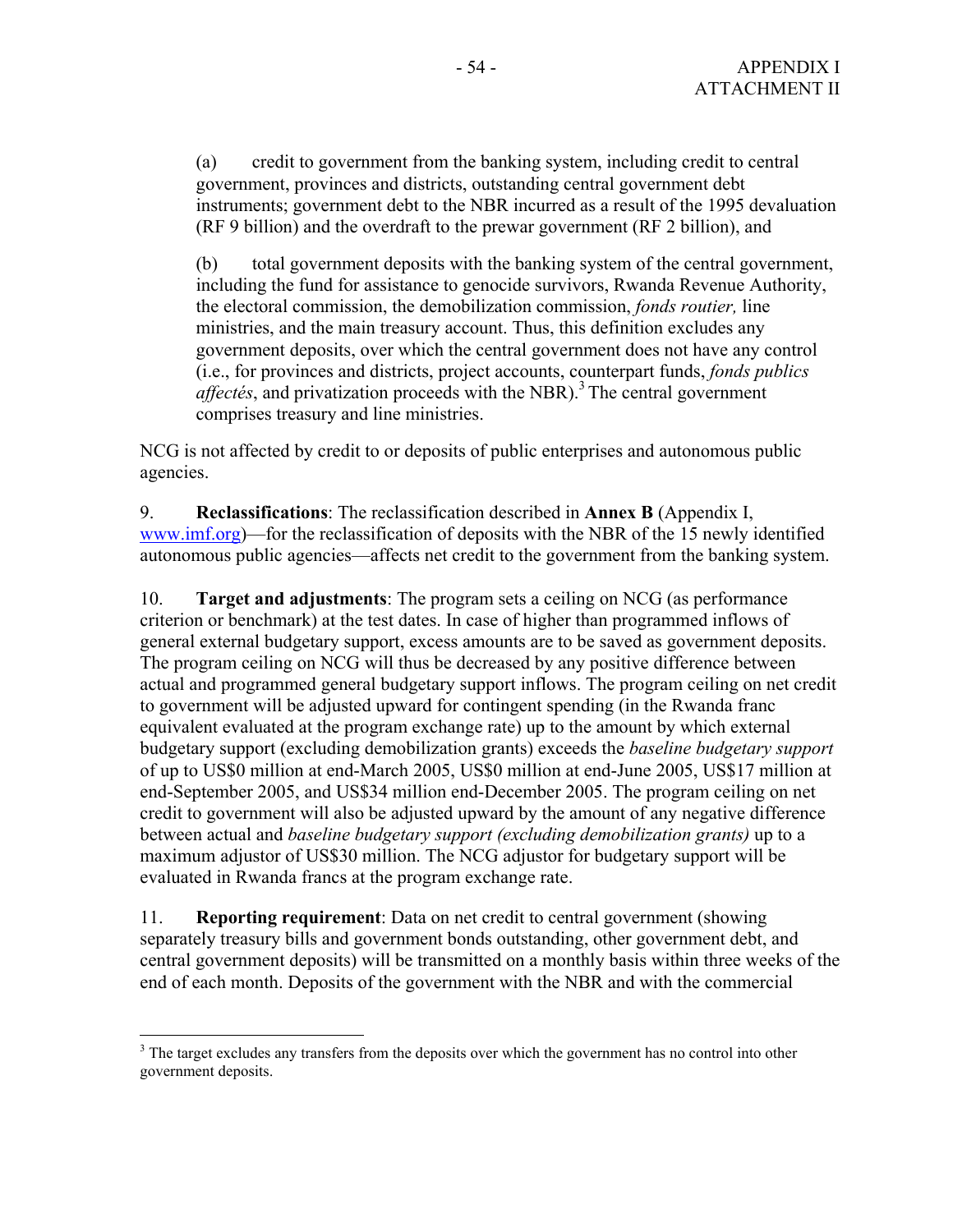banks will be separated from the deposits of the public enterprises and autonomous public agencies.

### **D. Reserve Money**

12. **Definition**: Reserve money for the monetary program is defined as currency in circulation (including the FR 5,000 banknotes of 1998 issue and coins that ceased to be legal tender after December 31, 2004, but can still be exchanged at the NBR until end-2005), reserves of deposit money banks (excluding National Bank of Rwanda (NBR) borrowing from deposit money banks on the money market but including cash in vault held by commercial banks), deposits of public enterprises (including Caisse Sociale de Rwanda (CSR) and other autonomous public agencies (*dépôts des établissements publics assimilés à l'état*), deposits of nonbank financial institutions, and deposits of the private sector (*autres sommes dues à la clientèle* are included in reserve money).

13. **Corollary**: Borrowing by the NBR from the commercial banks on the money market is included under the net domestic assets of the NBR. More specifically, borrowing by the NBR from the commercial banks on the money market is netted out from commercial bank borrowing from the NBR. However, for balances with respect to deposit money banks, the money market balances of the NBR are excluded from reserve money supply when they are excluded from use in meeting reserve requirements.

14. **Definition**: The definition of reserve money as performance criterion or benchmark will exclude from the above definition the deposits of the Caisse d'Épargne du Rwanda (C.E.R.) with the NBR, the import deposits placed at the NBR (*cautions à l'importation*), and the dormant accounts. However, the import deposits are only excluded from this definition up to a maximum amount of FR 150 million, and the maximum amount for the deductible C.E.R. deposits is RF 1 billion.

15. **Target and adjustments**: The program sets a ceiling on reserve money (as performance criterion or benchmark) at the test dates. If the required reserve ratio of the NBR is lowered, the NBR will be expected to absorb the excess liquidity that this change creates. Therefore the reserve money target of the NBR will be adjusted by the absolute change in the ratio times the deposit base of the commercial banks.

16. **Reporting requirement**: Data on reserve money will be transmitted to the African Department of the IMF on a weekly basis within seven days of the end of each week. This transmission will include a weekly balance sheet of the NBR which will show all items listed above in the definitions of reserve money.

### **E. Broad Money**

17. **Definition**: Broad money is defined as the sum of currency in circulation, deposits in commercial banks, and nonbank deposits in the NBR. In addition, extended broad money is defined as broad money plus deposits in credit unions and credit cooperatives (mainly UBPR).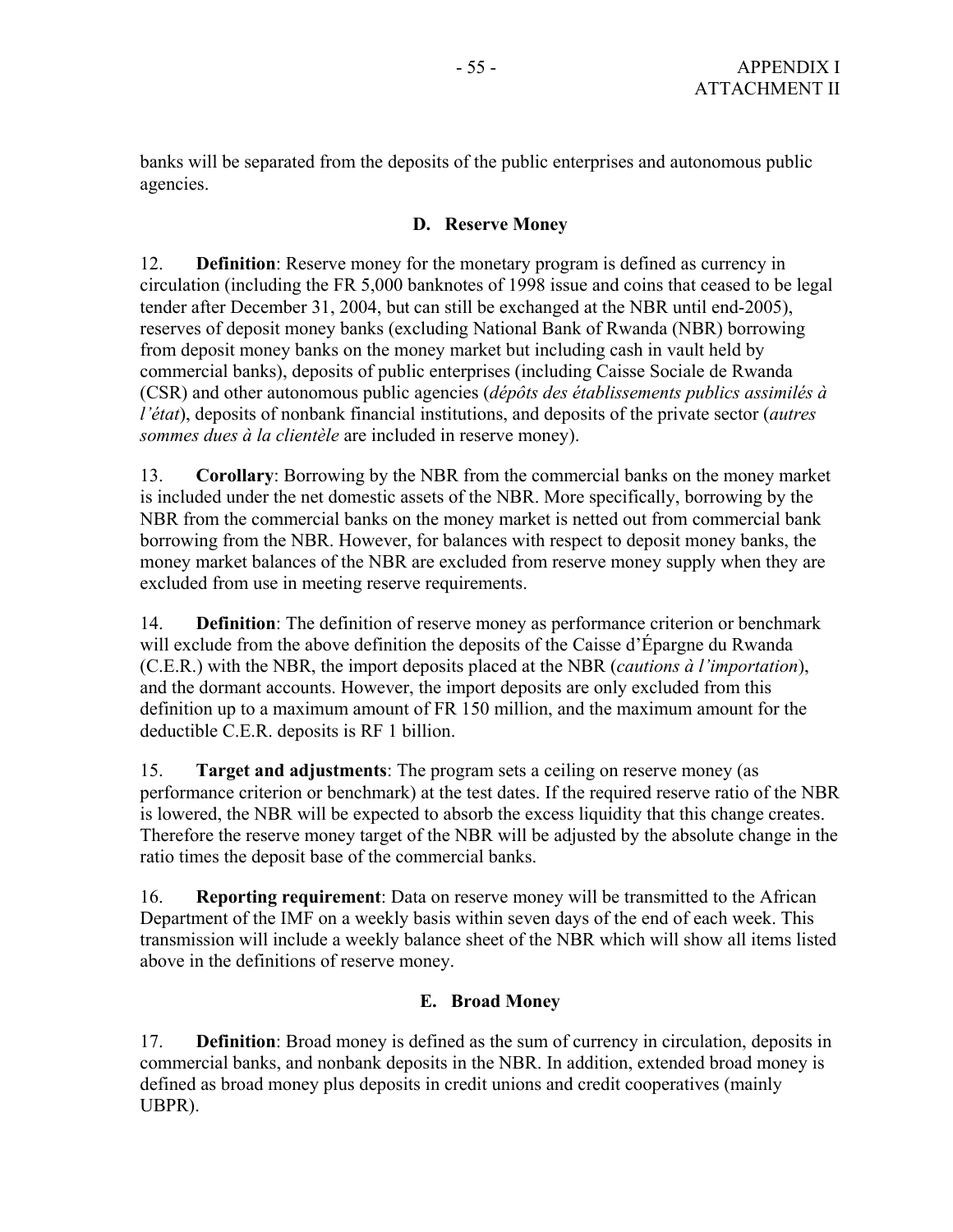18. **Target**: There is no performance criterion or benchmark on broad money or extended broad money but given its key influential role on inflation, they will be followed closely as indicative targets.

19. **Reporting requirement**: The balance sheet of the NBR will be transmitted on a weekly basis within seven days of the end of each week. The balance sheets of the commercial banks and of the other banking institutions, both for the individual institutions and for the respective sector in aggregate, and the monetary survey, will be transmitted monthly within five weeks of the end of each month. The monthly transmission will also include a monthly balance sheet for the NBR which will show all items shown also in the weekly balance sheet for the NBR.

### **F. Ceiling on Contracting or Guaranteeing by the Central Government, Local Governments, or the NBR of New Nonconcessional External Debt with Original Maturity of More Than One Year**

20. **Definition:** This performance criterion applies to the contracting or guaranteeing by the central government, local governments, or the NBR of new nonconcessional external debt (as specified below) with original maturity of more than one year, including commitments contracted or guaranteed for which value has not been received. The term debt shall be understood as defined in the Executive Board decision No. 6230-(79/140) adopted August 3, 1979, as amended by Decision No. 11096-(95/100) of October 25, 1995 and Decision No. 12274-(00/85) adopted August 24, 2000. Debt rescheduling and restructuring are excluded from the criterion. Included are financial leases and other instruments giving rise to external liabilities, contingent or otherwise, on nonconcessional terms. In determining the level of concessionality of these obligations, the definition of concessional borrowing shall apply. Concessional debt is defined as having a grant element of 50 percent or more. For loans with a maturity of at least 15 years, the 10-year average commercial interest reference rates (CIRRs) published by the OECD should be used as the discount rate for assessing the level of concessionality, while the 6-month average CIRRs should be used for loans with shorter maturities. To both the 10-year and the 6-month averages, the following margins for differing repayment periods should be added: 0.75 percent for repayment periods of less than 15 years; 1 percent for 15–19 years; 1.15 percent for 20–29 years; and 1.25 percent for 30 years or more. The performance criterion is defined to exclude the use of Fund resources.

21. In addition, loans contracted with the Arab Bank for Economic Development in Africa (BADEA) and the OPEC Fund for energy rehabilitation financing, contracted in 2002 and 2003, and supplemental BADEA lending for this project in 2004 that is intended to improve the overall concessionality of financing for the project, will be evaluated using the reference interest rates prevailing in September 2002.

22. **Target**: The program sets a performance criterion on the ceiling of the contracting or guaranteeing by the central government, local governments, or the NBR of new nonconcessional external debt with original maturity of more than one year.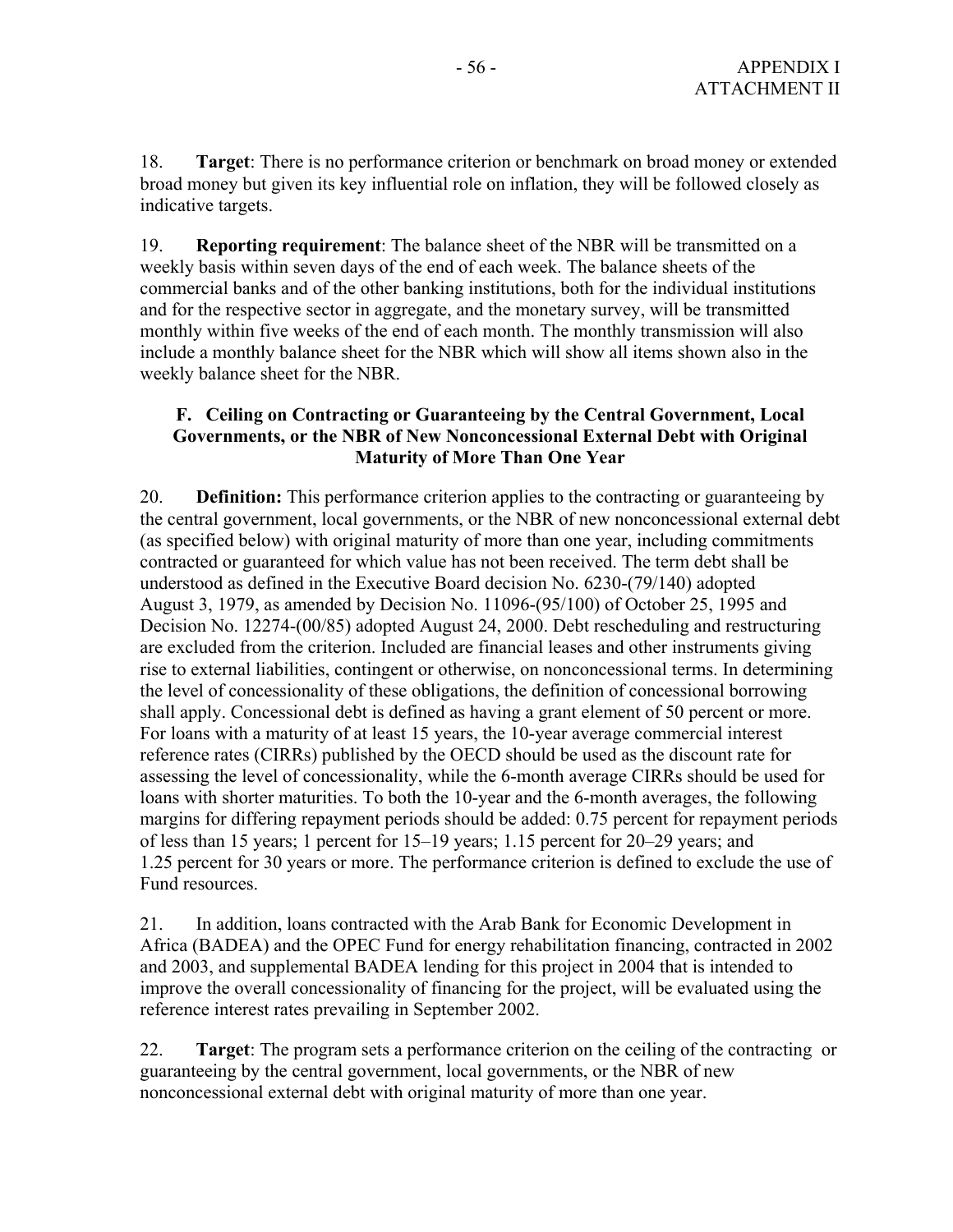23. **Reporting requirement**: Details of all new external debt, including government guarantees, will be provided on a monthly basis within five weeks of the end of each month.

### **G. Ceiling on Change in Outstanding Stock of External Debt, Owed or Guaranteed by the Central Government, Local Governments, or the NBR with Original Maturity of Up To and Including One Year**

24. **Definition:** The term "debt" has the meaning set forth in point No. 9 of the Guidelines on Performance Criteria with respect to Foreign Debt adopted on August 24, 2000. Excluded from this performance criterion are normal import-related credits. Normal import-related credits are liabilities that arise from the direct extension, during the normal course of trading, of credit from a supplier to a purchaser—that is, when payment of goods and services is made at a time that differs from the time when ownership of the underlying goods or services changes. Normal import credit arrangements covered by this exclusion will contain pre-specified limits on the amounts involved and the times at which payments must be made. Normal import credits will not involve the issuance of securities. Funding provided by an enterprise other than the supplier for the purpose of purchasing goods or services will not benefit from the exclusion under this performance criterion."

25. **Target**: The program sets a continuous performance criterion on the ceiling on change in the outstanding stock of external debt, owed or guaranteed by central government, local governments, or the NBR with original maturity of up to and including one year.

26. **Reporting requirement**: Data on debt and guarantees by central government, local governments, or NBR will be transmitted, with detailed explanations, on a monthly basis within five weeks of the end of each month.

### **H. Domestic Fiscal Balance**

27. **Definition**: The domestic fiscal balance is defined as domestic revenue (excluding grants and privatization proceeds) minus current expenditure (excluding external interest due) and domestically financed capital expenditure on a payment order basis, minus net lending.

28. **Target and adjustments**: The program sets a ceiling on the domestic fiscal deficit, i.e., a floor on the domestic fiscal balance (as performance criterion or benchmark). As an adjustment, any shortfall in grants linked to the World Bank led demobilization and reintegration program will be used to reduce the deficit target, i.e. will be added to the target for the domestic fiscal balance. The deficit ceiling will be revised upward for contingent spending (in the Rwanda franc equivalent evaluated at the program exchange rate) up to the amount by which external budgetary support (excluding demobilization grants) exceeds the *baseline budgetary support* of up to US\$0 million at end-March 2005, US\$0 million at end-June 2005, US\$17 million at end-September 2005, and US\$34 million end-December 2005. Contingent spending is as defined in the attached table (consisting roughly of both priority and nonpriority spending). It will be released (1) only if the monetary program is on track as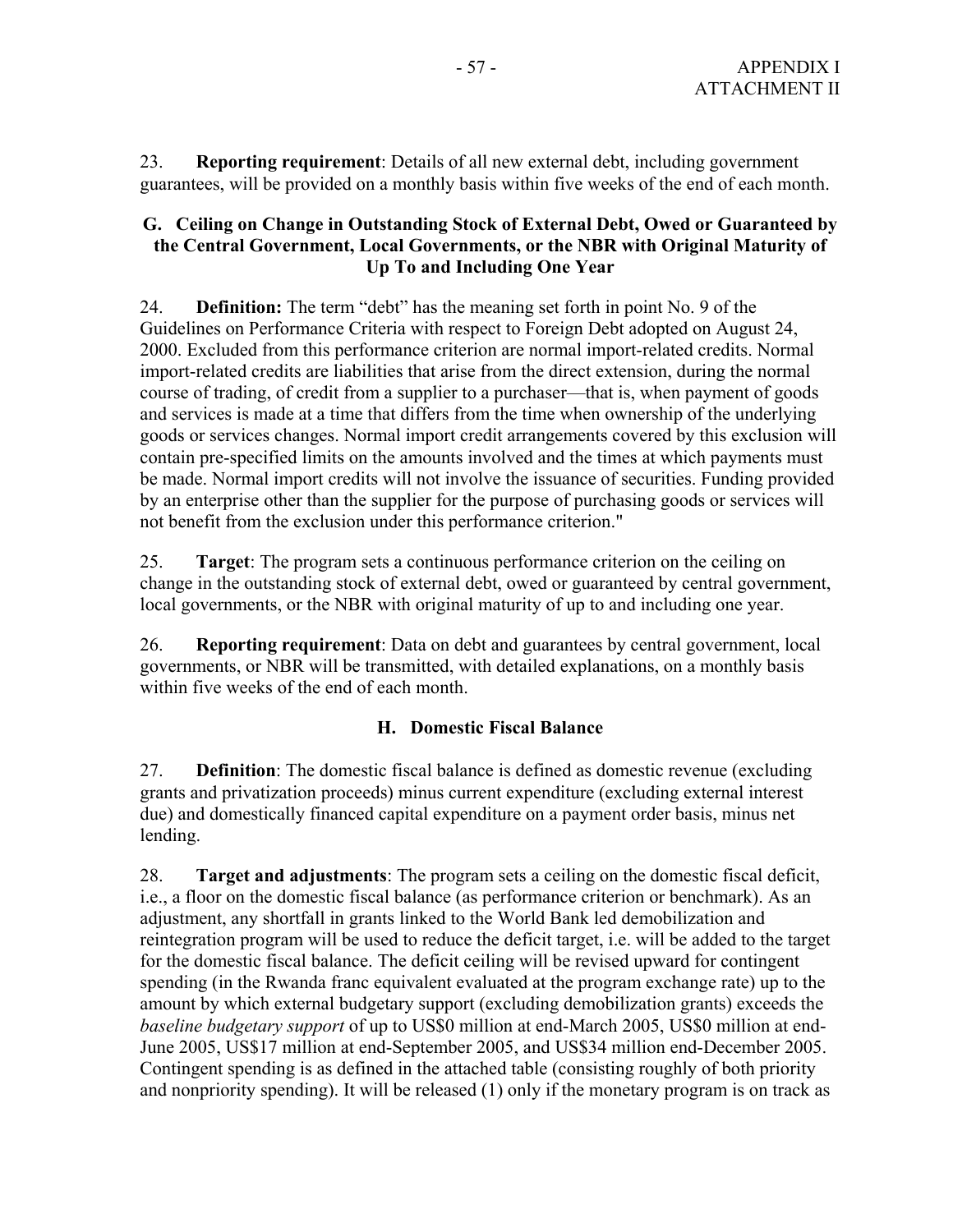evidenced by meeting the quarterly targets on reserve money (which would be unaffected by foreign exchange spending as the NFA floor would be adjusted downward at the same time); and (2) in equal portions for priorities and nonpriorities for all amounts released. In addition, the deficit ceiling will be reduced by the amount of privatization revenue minus any expenditure deemed integral to the privatization operation (recorded under net lending).

29. **Reporting requirement**: Data on domestic revenue, current expenditure, domestically financed capital expenditure and net lending will be transmitted, with detailed explanations, on a monthly basis within four weeks of the end of each month.

### **I. Priority Expenditure (Table 2)**

30. **Definition**: Central government priority spending is defined as the sum of those recurrent expenditures and domestically-financed capital expenditures that the government has identified as priority in line with the PRSP process. The definition of priority expenditures is based on the program classification of the annual budget. Table 2 provides the list of the programs included in this definition (including in particular spending on electricity). The computerized SIBET expenditure management system can track priority spending at the program and sub-program levels; the attached Table 2 provides a summary of the SIBET output.

31. **Targets and adjustment**: The program sets a floor on priority expenditure (as performance criterion or benchmark). The floor will be adjusted upward by contingent priority spending as defined in the attached table if external budgetary support (excluding demobilization grants) exceeds the *baseline budgetary support* of up to US\$0 million at end-March 2005, US\$0 million at end-June 2005, US\$17 million at end-September 2005, and US\$34 million end-December 2005.

32. **Reporting requirement**: Data on priority expenditure, at the same level of detail as in Table 2 will be transmitted on a monthly basis within three weeks of the end of each month.

### **J. Net Accumulation of Domestic Arrears**

33. **Definitions**: Net accumulation of arrears for any given calendar year is defined as the difference between

gross accumulation of new domestic arrears within the calendar year of consideration, cumulative from January 1 to December 31, as measured as the difference between payment orders and actual payments related to payment orders issued during the year, and gross repayment during the calendar year of consideration of any arrears outstanding at 31 December of the preceding year, including repayment of the preceding year's float and repayment of older arrears in accordance with the government guidelines.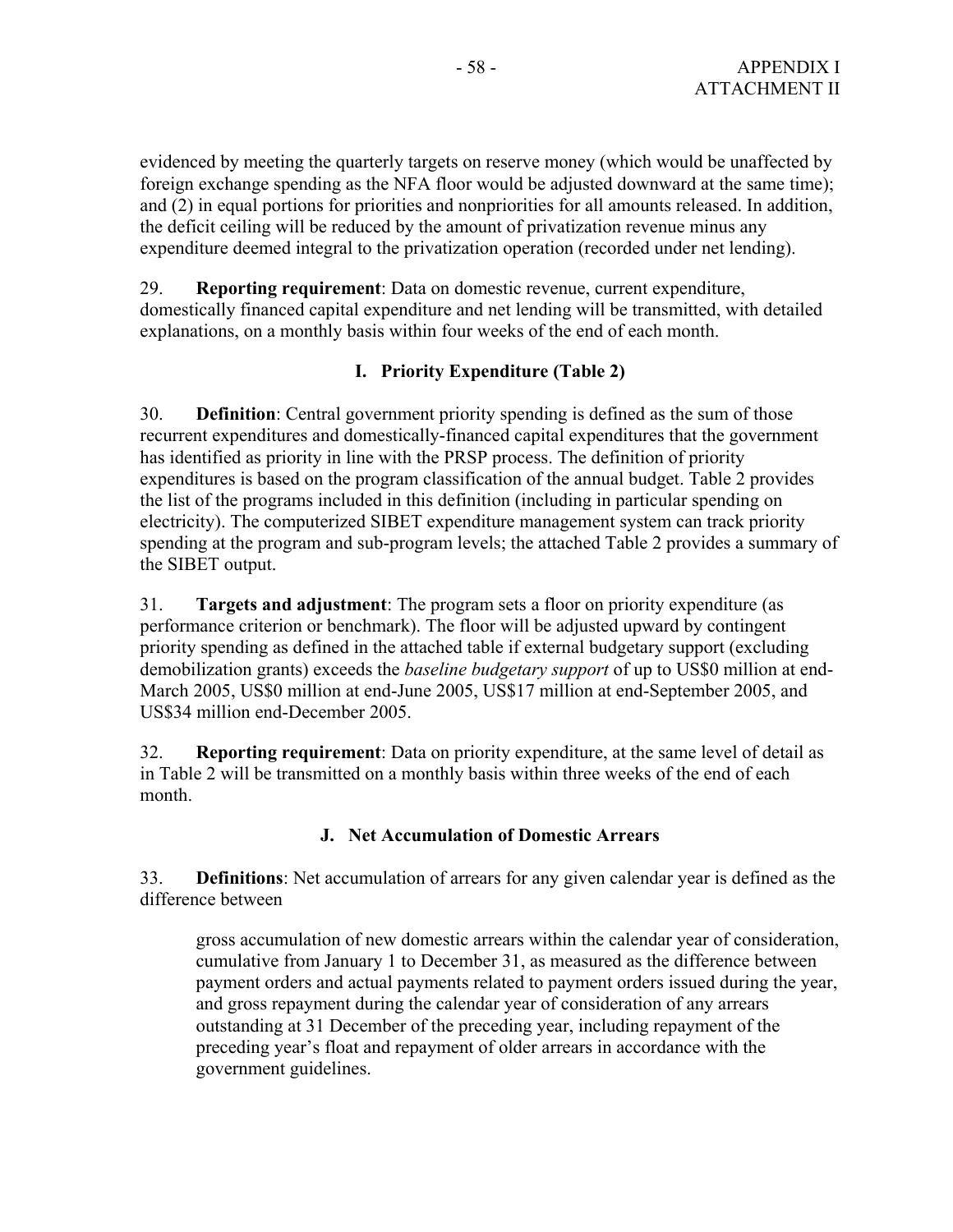34. **Target and adjustments**: The program sets a ceiling on the net accumulation of domestic arrears, with a negative target thus representing a floor on net repayment (as performance criterion or indicative target). The ceiling will be reduced downward by the amount of gross accumulated bills payable in excess of RF 1 billion at end-March 2005, RF 1.5 billion at end-June 2005, RF 2 billion at end-September 2005 and RF 2 billion at end-December 2005.

35. **Reporting requirement**: Detailed data on repayment of domestic arrears and the remaining previous-year stock of arrears will be transmitted on a monthly basis within three weeks of the end of each month.

### **K. Stock of Outstanding Nonreschedulable External Arrears Owed by the Central Government or the NBR**

36. **Definition**: Nonreschedulable external arrears are defined as the sum of arrears owed by the central government or the NBR to multilateral creditors and, if any, nonreschedulable arrears, to bilateral official and commercial creditors.

37. **Target**: The program sets a continuous performance criterion on the nonaccumulation of nonreschedulable external arrears.

38. **Reporting requirement**: Detailed information on repayment and/or refinancing (including the terms of refinancing) of arrears will be transmitted on a quarterly basis within three weeks of the end of each quarter. The Fund will be notified immediately in case of incurrence of any nonreschedulable external arrears.

### **VII. OTHER DATA REQUIREMENTS FOR PROGRAM MONITORING**

### **A. Public Finance**

39. **Reporting requirement**: Monthly data on external budgetary support with a breakdown of loans by creditor and grants by donor and domestic nonbank financing of the budget (including treasury bills and government bonds held by the nonbank public) will be transmitted on a monthly basis within three weeks of the end of each month; quarterly data on the implementation of the development budget with detailed information on the sources of financing will be transmitted on a quarterly basis within three weeks of the end of each quarter; public sector external and domestic scheduled debt service and payments will be transmitted on a monthly basis within three weeks of the end of each month. The Rwanda Revenue Authority will transmit any updated census results of small and medium enterprises (including the economic characteristics of these enterprises and their estimated annual sales).

### **B. Monetary Sector**

40. **Reporting requirement**: The following data will be transmitted on a monthly basis within five weeks of the end of the month: the individual balance sheets and the consolidated balance sheet of deposit money banks; the individual and consolidated balance sheets of the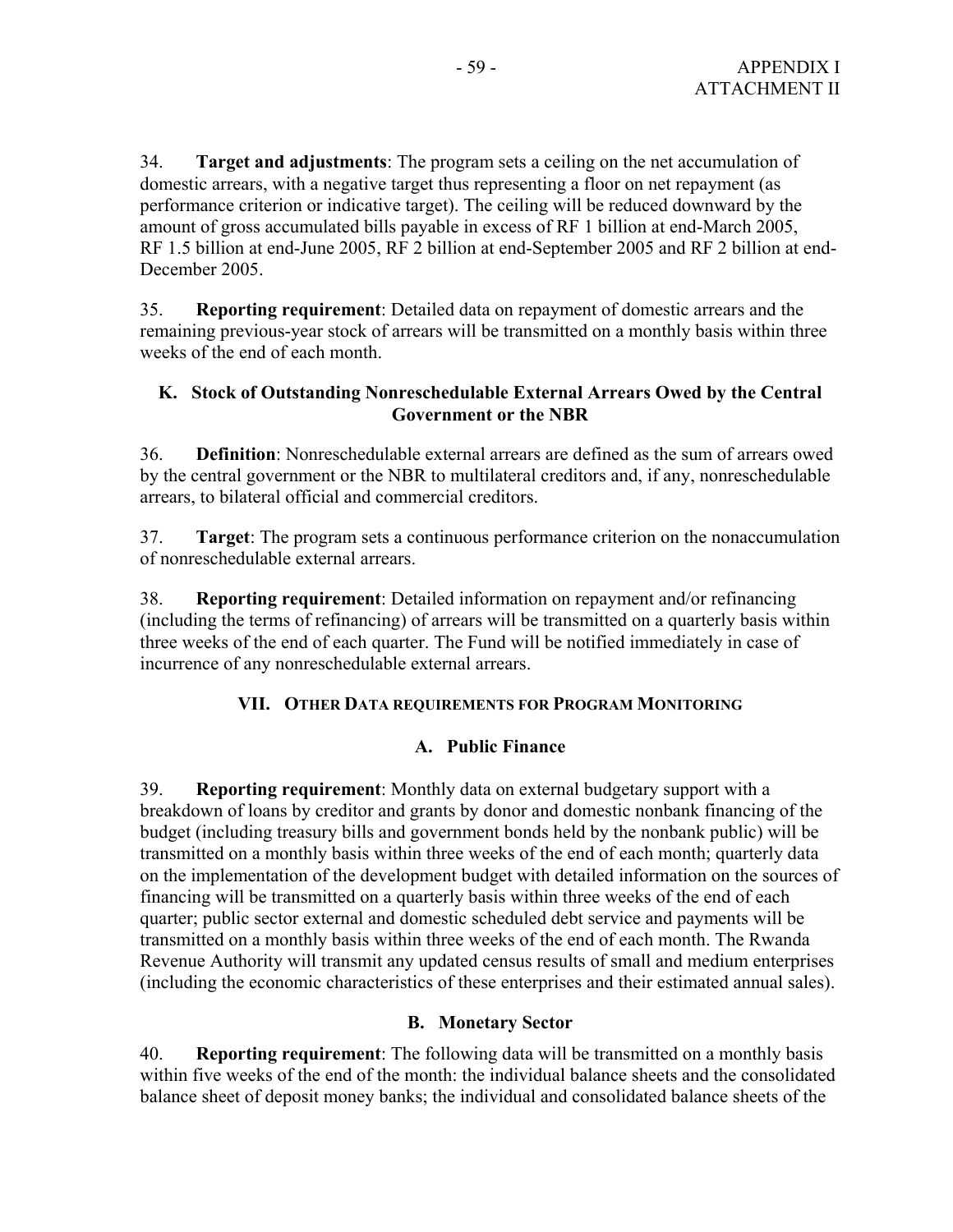other bank institutions; the monetary survey (*situation monétaire intégrée*); disaggregated data on "other items net" of the NBR and deposit money banks; required reserves and excess reserves of individual commercial banks, showing separately foreign exchange held as required reserves with the NBR; development bond and treasury bill holdings of individual commercial banks; and nontreasury government deposits at individual commercial banks. The following data will be transmitted on a quarterly basis within five weeks of the end of the quarter: nonperforming loans of individual commercial banks; required and actual provisioning of impaired assets for individual banks; capital adequacy ratio for individual commercial banks a weighted average for all commercial banks; and sanctions issued to banks.<sup>4</sup> Data on the opening and closing balances, and debits and credits of government treasury (OTR) accounts, as well as accounts of the demobilization commission, the Rwanda Revenue Authority (RRA), Fund for Genocide Survivors (FARG), the Road Fund, the Electoral Commission and the Gacaca Commission in the central bank and commercial banks will also be communicated on a quarterly basis.

#### **C. Public Enterprises**

41. **Definition**: The financial statements and bank deposits of the key public enterprises (including Rwandatel, Electrogaz, Ocircafé, Ocirthé, and ONP) will be monitored under the program.

42. **Reporting requirement**: The financial accounts (including profit and loss accounts, balance sheets, and annual reports when published) of key public enterprises (including Rwandatel, Electrogaz, Ocircafé, Ocirthé, and ONP) will be transmitted to the African Department of the Fund within four weeks on a semi-annual basis or as the accounts become available. The statement of these enterprises' bank deposits (bank by bank) will be transmitted to the African Department of the Fund on a quarterly basis within four weeks of the end of each month.

#### **D. External Sector**

43. **Reporting requirement**: The following buying, selling, and average exchange rates will be transmitted on a **weekly basis within seven days of the end of each week**: (i) intervention exchange rates used in NBR's operations with the commercial banks; (ii) the exchange rates used in interbank transactions among the commercial banks; (iii) the average of (i) and (ii); (iv) the exchange rates for transaction in banknotes at the commercial banks; (v) the same for foreign exchange bureaus; and (vi) the parallel (black) market exchange rates. All these exchange rates will be calculated on the basis of daily buying and selling rates; the average exchange rates will be calculated on the basis of a simple average of the daily buying and selling rates. The NBR will report weekly on the difference between the

 $\overline{a}$ 

<sup>&</sup>lt;sup>4</sup> Detailed data account by account on central government (including ministries), other public agencies, and public enterprises accounts with the NBR and each commercial bank will be transmitted on a quarterly basis within for 4 weeks of the end of the quarter.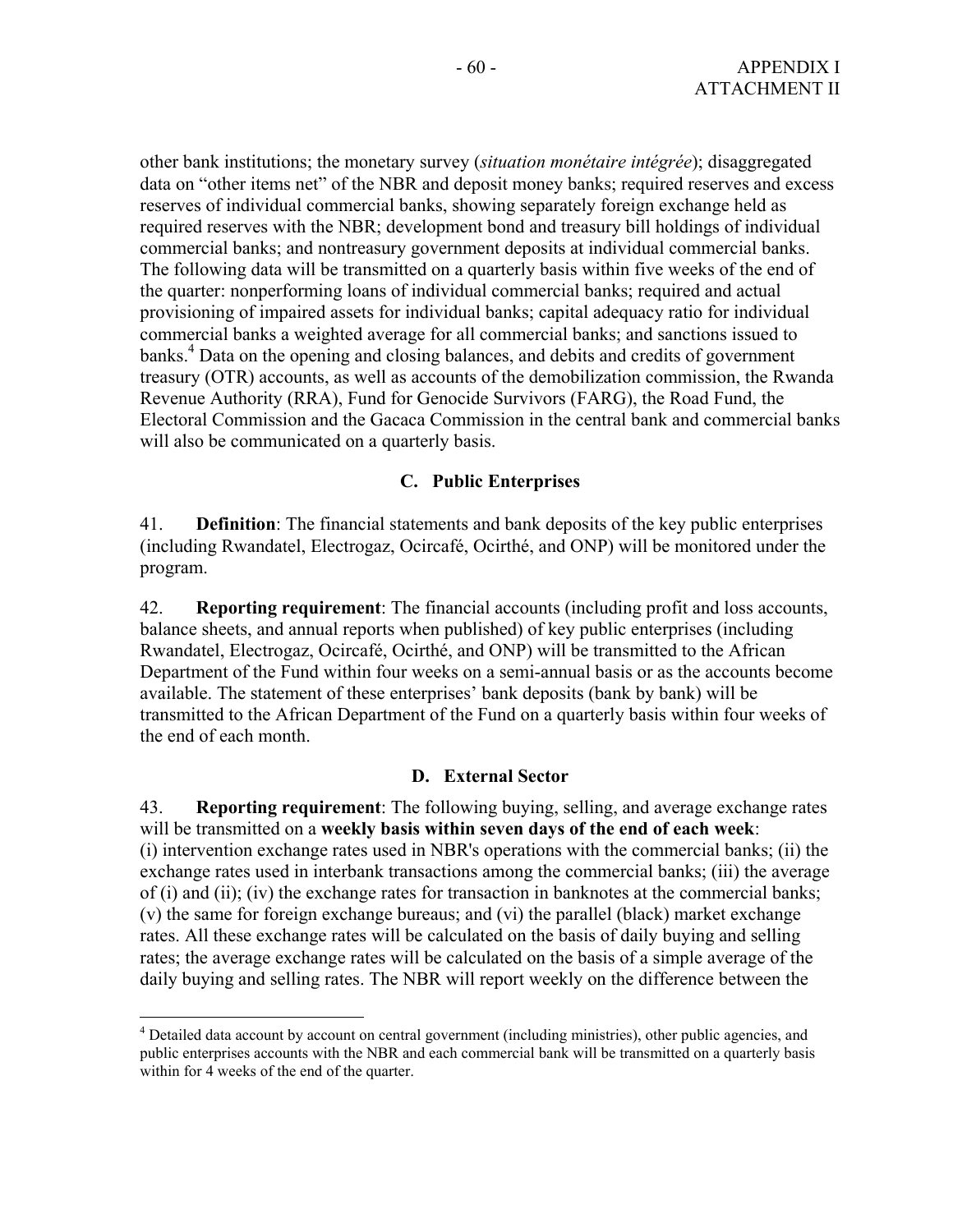parallel market rate (buying and selling) and the weighted weekly average rates of NBR intervention in the interbank market for purchases and sales, respectively.

44. The following data will be provided on a monthly basis within four weeks of the end of each month:

- The amount of foreign exchange held by commercial banks with the NBR as required reserves
- net open foreign exchange position of each commercial bank and foreign exchange bureau, and the calculation method;
- foreign exchange intervention by the NBR on interbank market;
- imports, sales, and purchases of foreign exchange banknotes by commercial banks;
- sales and purchases of foreign exchange banknotes by foreign exchange bureaus.

Export and import data, including volumes and prices, will be transmitted on a monthly basis within four weeks of the end of each month; other balance of payments data including the data on services, official and private transfers, capital account transactions, and the repatriation of export receipts will be transmitted on a quarterly basis within four weeks of the end of each quarter.

#### **E. Real Sector**

45. **Reporting requirement**: Monthly disaggregated consumer price indices for a new national consumer price index will be transmitted on a monthly basis within four weeks of the end of each month.

### **F. Electronic Data Reporting**

46. **Reporting requirement**: The following data will, where feasible, be made available through electronic format (Excel) and e-mailed to the African Department of the Fund:

(i) Monetary data and exchange rates:

Monthly balance sheet of the NBR, summary balance sheet of the commercial banks, individual balance sheets of the commercial banks, details of public sector deposits with commercial banks, monthly data on foreign exchange operations of commercial banks and the NBR, and net open foreign exchange positions. These data will be transmitted within five weeks of the end of the month.

Quarterly reporting on details of commercial banks' loan provisioning and capital adequacy; opening and closing balances as well as debits and credits of OTR accounts of, the demobilization commission, RRA, FARG, the Road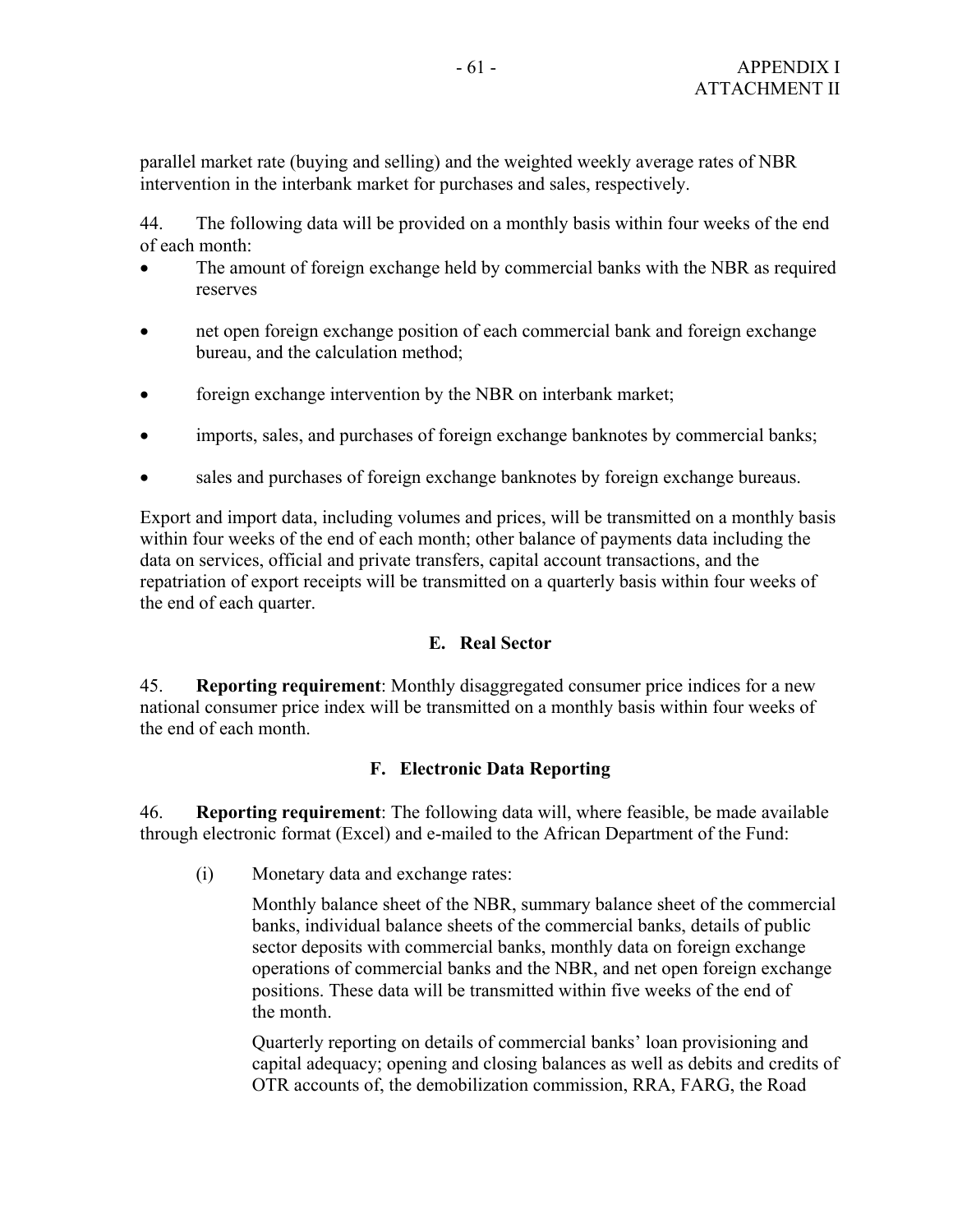Fund, the Electoral Commission and Gacaca Commission in the central bank and commercial banks.

Weekly balance sheet of the NBR will be transmitted within seven days of the end of each week.

Weekly data on NBR interventions on the money market (*appel d'offres*) both to inject and to absorb liquidity, including the maturity and the due date of the transactions, the amounts offered, demanded, and allocated (by bank, in millions of Rwanda francs), the maximum, minimum, marginal, and average interest rates offered, and the interest payments (by bank, in Rwanda francs). These data will be made available within seven days after the end of the week.

Weekly data on recourse to the discount window (*prise en pension*), including the period of borrowing, the discount rate, and the amount (by bank, in Rwanda francs). These data will be made available within seven days after the end of the week.

Weekly update of the monthly treasury plan (*plan de trésorérie*) for foreign exchange reserves at the NBR. These data will be made available within seven days after the end of the week.

Weekly data on exchange rates, including foreign exchange auctions by the NBR, the amount of foreign exchange offered, demanded, and allocated (by commercial bank, in U.S. dollars and Rwanda francs), and the minimum, maximum, marginal, and average exchange rate offered. These data will be made available within seven days after the end of the week.

Daily balance by commercial bank of amounts outstanding from money market interventions to absorb liquidity (*appel d'offres–ponction*), to inject liquidity (*appel d'offres–injection*), under the discount window (*prise en pension*) and any other credit facility of the NBR, respectively. These data will be made available within seven days of the reported date.

Weekly balance of the subaccount for HIPC Initiative assistance from the IMF at the NBR. The data will be provided within seven days of the end of the week.

- (ii) Fiscal "flash" report, including detailed lists of priority and exceptional expenditure. These data will be transmitted within four weeks of the end of the month.
- (iii) Detailed export and import data; and
- (iv) Detailed CPI data.

#### **VIII. PROGRAM MONITORING COMMITTEE**

47. **Definition**: The Interministerial Technical Committee, composed of senior officials of key ministries and the National Bank of Rwanda shall meet once a month and be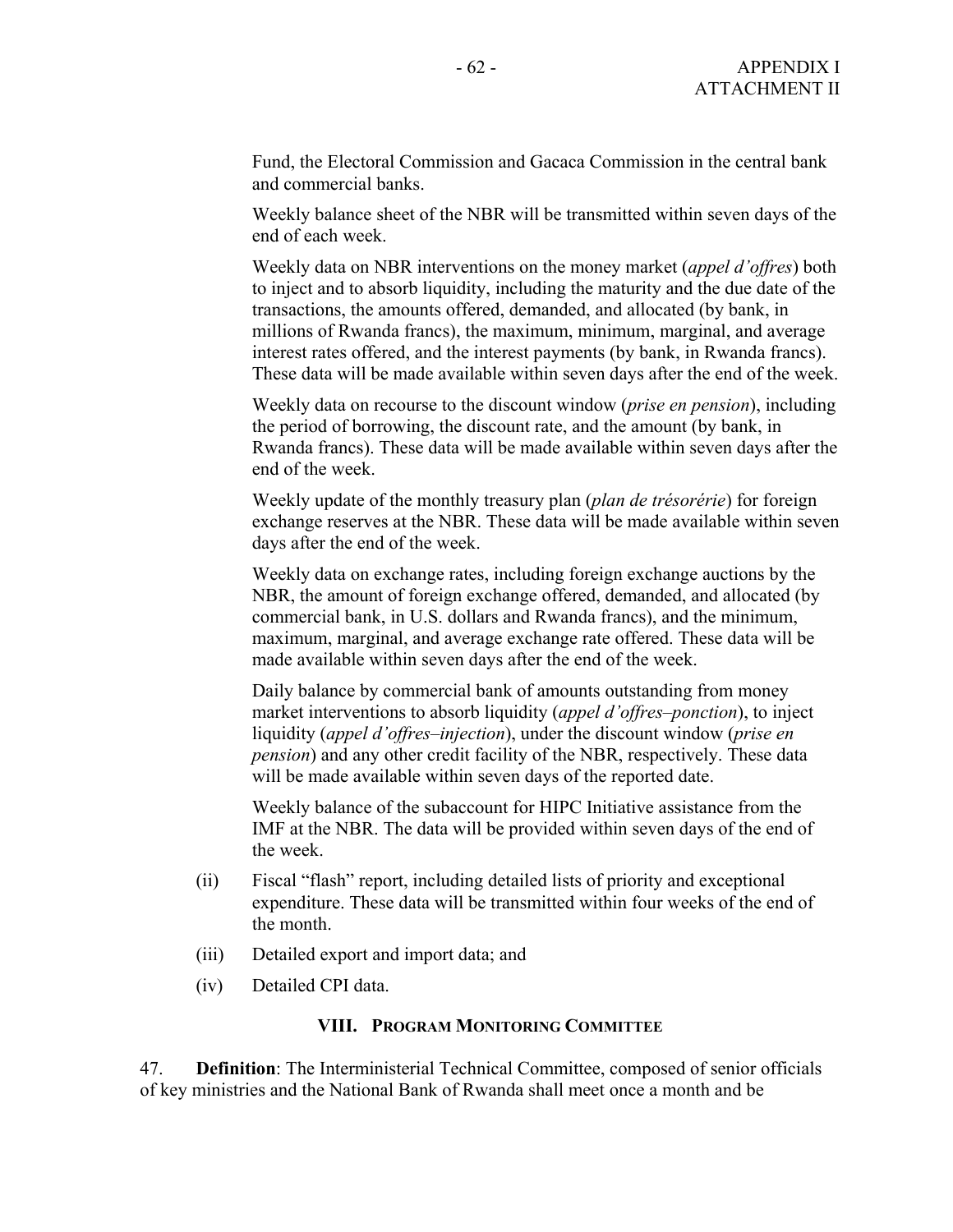responsible for monitoring the performance under the program, informing the IMF staff regularly about progress on program implementation, and transmitting supporting information necessary for program monitoring.

48. **Reporting requirement**: The names of the Interministerial Technical Committee shall be communicated to the IMF no later than the date of submission of the authorities' request for support of the three-year PRGF-supported program to the Executive Board of the IMF or the start of a new annual arrangement. The Interministerial Technical Committee shall provide to the IMF staff a progress report on the program implementation on a monthly basis within four weeks of the end of each month.

#### **ANNEX B. RECLASSIFICATIONS**

The following reclassification of data has been made to the monetary survey:

**Reclassification of the deposits of 15 additional autonomous public agencies**: In tables presented by the IMF prior to November 5, 2000, deposits of the central government with the NBR included deposits of 15 autonomous agencies. As of November 6, 2000 these deposits will be itemized separately in a category called "public nongovernment deposits," but will still be included in the domestic credit of the NBR.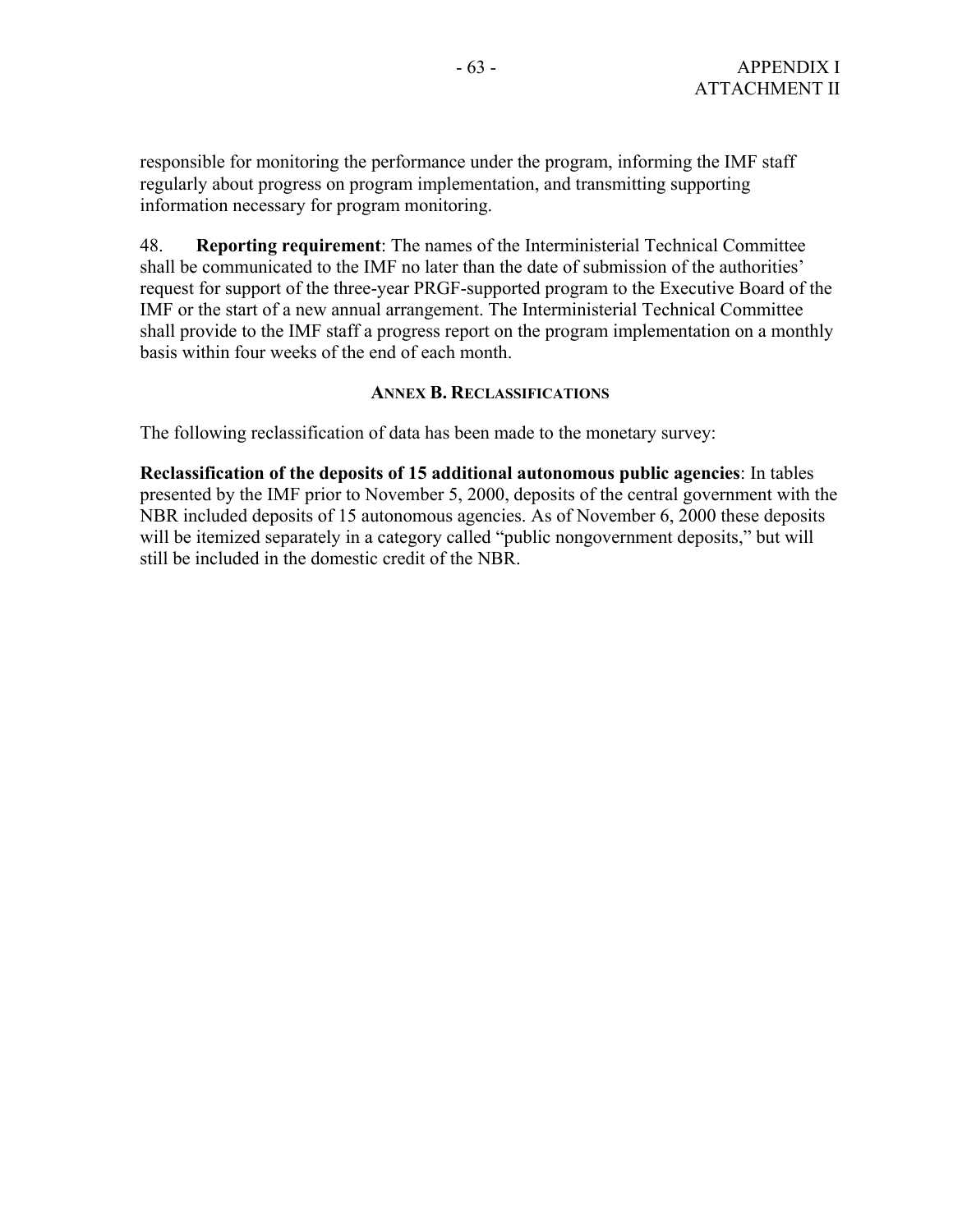| <b>Status</b>    | Variable or Table                                                                                                                                                                                                                                                            |                       | Reporting<br>Delay from<br>End of Period<br>Covered | Report Data<br>Electronically |
|------------------|------------------------------------------------------------------------------------------------------------------------------------------------------------------------------------------------------------------------------------------------------------------------------|-----------------------|-----------------------------------------------------|-------------------------------|
|                  | A. Monetary and Foreign Exchange                                                                                                                                                                                                                                             |                       |                                                     |                               |
| PC               | Net foreign assets National Bank of Rwanda<br>(NBR)                                                                                                                                                                                                                          | Weekly                | Seven days                                          | Yes                           |
| PC               | Reserve money                                                                                                                                                                                                                                                                | Weekly                | Seven days                                          | Yes                           |
| PC               | Net credit to central government                                                                                                                                                                                                                                             | Monthly               | Three weeks                                         | Yes                           |
| Table            | Monthly balance sheet of the NBR                                                                                                                                                                                                                                             | Monthly               | Three weeks                                         | Yes                           |
| Table            | Summary balance sheet of the commercial banks                                                                                                                                                                                                                                | Monthly               | Five weeks                                          | Yes                           |
| Table            | Individual balance sheets of the commercial banks                                                                                                                                                                                                                            | Monthly               | Five weeks                                          | Yes                           |
| Table            | Details of public sector deposits with individual<br>commercial banks                                                                                                                                                                                                        | Quarterly             | Five weeks                                          | Yes                           |
| Table            | Opening and closing balances as well as debits<br>Quarterly<br>and credits for OTR accounts, the demobilization<br>commission, Rwanda Revenue Authority (RRA),<br>Victims of Genocide Fund (FARG), the Road<br>Fund, and Gacaca in the central bank and<br>commercial banks; |                       | Five weeks                                          | Yes                           |
| Table            | Details of commercial banks' loan provisioning<br>and capital adequacy                                                                                                                                                                                                       | Quarterly             | Five weeks                                          | Yes                           |
| Table            | Monthly data on foreign exchange operations of<br>commercial banks, the NBR, and foreign<br>exchange bureaus                                                                                                                                                                 | Monthly               | Five weeks                                          | Yes                           |
| Table            | Net open foreign exchange positions of<br>commercial banks and foreign exchange bureaus                                                                                                                                                                                      | Monthly               | Five weeks                                          | Yes                           |
| Table            | Exchange rates                                                                                                                                                                                                                                                               | Weekly                | Seven days                                          | Yes                           |
|                  | <b>B.</b> Debt                                                                                                                                                                                                                                                               |                       |                                                     |                               |
| PC               | New external government borrowing                                                                                                                                                                                                                                            | Monthly               | Three weeks                                         |                               |
| ${\rm P}{\bf C}$ | Stock of short-term external government debt                                                                                                                                                                                                                                 | Monthly               | Three weeks                                         |                               |
|                  | C. Fiscal                                                                                                                                                                                                                                                                    |                       |                                                     |                               |
| PC               | Domestic arrears (repayment of the end-of-year<br>stock of arrears and accumulation of new arrears)                                                                                                                                                                          | Monthly               | Three weeks                                         | Y es                          |
| PC               | External arrears                                                                                                                                                                                                                                                             | $\cdots$ <sup>1</sup> |                                                     | Yes                           |
| OV               | External budgetary support with a break down<br>between of loans by creditor and grants by donors.                                                                                                                                                                           | Monthly               | Three weeks                                         | Yes                           |
| Table            | Fiscal data (revenue, expenditure, <sup>2</sup> priority<br>expenditure, exceptional expenditure, wage bill)                                                                                                                                                                 | Monthly               | Three weeks                                         | Yes                           |
| Table            | Development budget implementation                                                                                                                                                                                                                                            | Quarterly             | Three weeks                                         | Yes                           |
| Table            | Scheduled debt service and payments                                                                                                                                                                                                                                          | Quarterly             | Four weeks                                          | Yes                           |

# Table 1. Rwanda: Summary of Reporting Requirements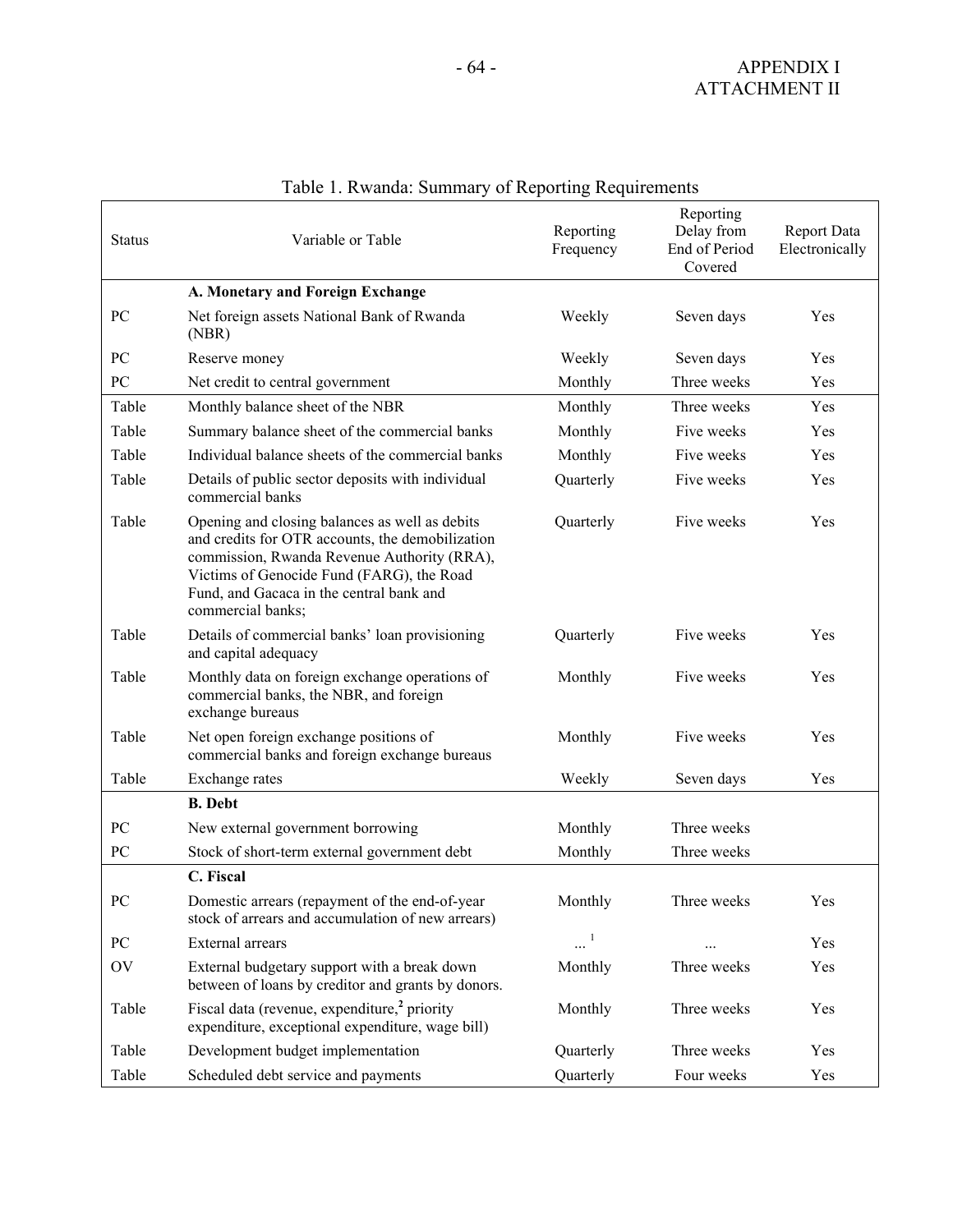| <b>Status</b>                 | Variable or Table                                                                                                                                                                      | Reporting<br>Frequency | Reporting<br>Delay from<br>End of Period<br>Covered | <b>Report Data</b><br>Electronically |
|-------------------------------|----------------------------------------------------------------------------------------------------------------------------------------------------------------------------------------|------------------------|-----------------------------------------------------|--------------------------------------|
|                               | D. Public enterprises                                                                                                                                                                  |                        |                                                     |                                      |
| Table                         | Public enterprises financial statements                                                                                                                                                | Semiannual             | Four weeks                                          |                                      |
| Table                         | Public enterprises bank deposits                                                                                                                                                       | Quarterly              | Four weeks                                          |                                      |
| Table                         | Estimated and actual tax payments of the public<br>enterprises                                                                                                                         | Quarterly              | Four weeks                                          |                                      |
|                               | E. Civil service                                                                                                                                                                       |                        |                                                     |                                      |
| $\overline{\text{O}}\text{V}$ | Size of the civil service (core civil service and<br>teachers)                                                                                                                         | Monthly                | Three weeks                                         | Yes                                  |
|                               | F. Balance of payments                                                                                                                                                                 |                        |                                                     |                                      |
| Table                         | Export and imports                                                                                                                                                                     | Monthly                | Four weeks                                          | Yes                                  |
| Table                         | Detailed Balance of Payments                                                                                                                                                           | Quarterly              | Four weeks                                          |                                      |
|                               | <b>G. Prices</b>                                                                                                                                                                       |                        |                                                     |                                      |
| OV                            | CPI Kigali                                                                                                                                                                             | Monthly                | Four weeks                                          | Yes                                  |
|                               | 1/ The authorities will notify immediately the Fund in case of incurrence of any nonreschedulable external arrears.                                                                    |                        |                                                     |                                      |
|                               | 2/ On commitment basis (engagement) and on payment order basis (ordonnancement); the provision of fiscal data is<br>based on the Aflash $\cong$ reporting (aggregate and by ministry). |                        |                                                     |                                      |
|                               | $PC = performance$ criterion or quantitative benchmark.                                                                                                                                |                        |                                                     |                                      |
|                               | $QI =$ quantitative indicator.                                                                                                                                                         |                        |                                                     |                                      |
|                               | $OV=$ other variable.                                                                                                                                                                  |                        |                                                     |                                      |

## Table 1. Rwanda: Summary of Reporting Requirements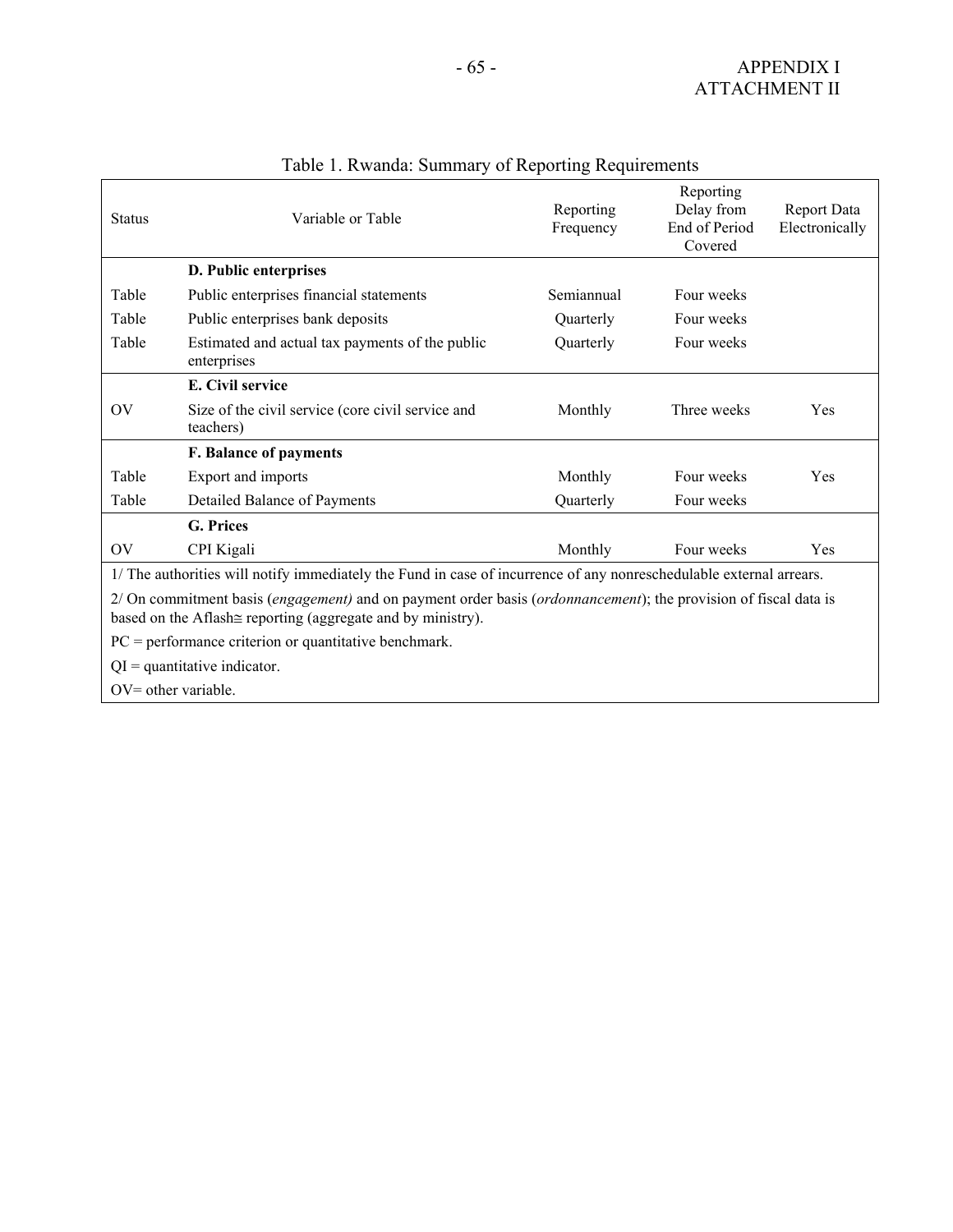|                                        | 2004      | 2005    |
|----------------------------------------|-----------|---------|
|                                        |           | proj.   |
| <b>Total</b>                           | 88,267    | 109,163 |
| Recurrent                              | 69,315    | 94,810  |
| <b>Internal Affairs</b>                | 5,552     | 7,558   |
| Agriculture                            | 2,238     | 2,828   |
| Commerce                               | 803       | 1,435   |
| Education                              | 17,379    | 25,484  |
| Youth and sport                        | 439       | 298     |
| Health                                 | 7,214     | 10,536  |
| Transport and communication            | 3,625     | 5,551   |
| Road fund                              | 3,293     | 3,873   |
| Other                                  | 332       | 1,678   |
| Gender                                 | 299       | 277     |
| Public service                         | 524       | 2,176   |
| Lands and natural resources            | 715       | 609     |
| Local government                       | 3,766     | 4,321   |
| Districts                              | 2,832     | 3,584   |
| Other                                  | 934       | 784     |
| Provinces                              | 24,361    | 31,104  |
| TIG (MINIJUST)                         | 110       | 300     |
| HIMO (MINALOC)                         | 290       | 300     |
| Export promotion                       | 2,000     | 2,033   |
| Development                            | 18,952    | 14,353  |
| <b>CDF</b>                             | 2,750     | 3,500   |
| Electricity                            | 14,000    | 6,929   |
| Education                              | $\ddotsc$ | 450     |
| Health (equipment)                     | .         | 1,000   |
| Water                                  | $\ddotsc$ | 1,000   |
| Study of manufacturing sector          | $\ddotsc$ | 100     |
| Export promotion (capital)             | 2,002     | 1,074   |
| Agriculture guarentee fund             | 200       | 300     |
| Memorandum items:                      |           |         |
| Social spending (as percent of GDP) 1/ | 5.0       | 5.3     |
| Health                                 | 1.0       | 1.3     |
| Education                              | 4.0       | 4.0     |

#### Table 2. Rwanda: Priority Expenditure 2004-05 (in millions of Rwanda francs)

Source: Rwandese authorities.

1/ Provinces undertake a large part of health and education spending.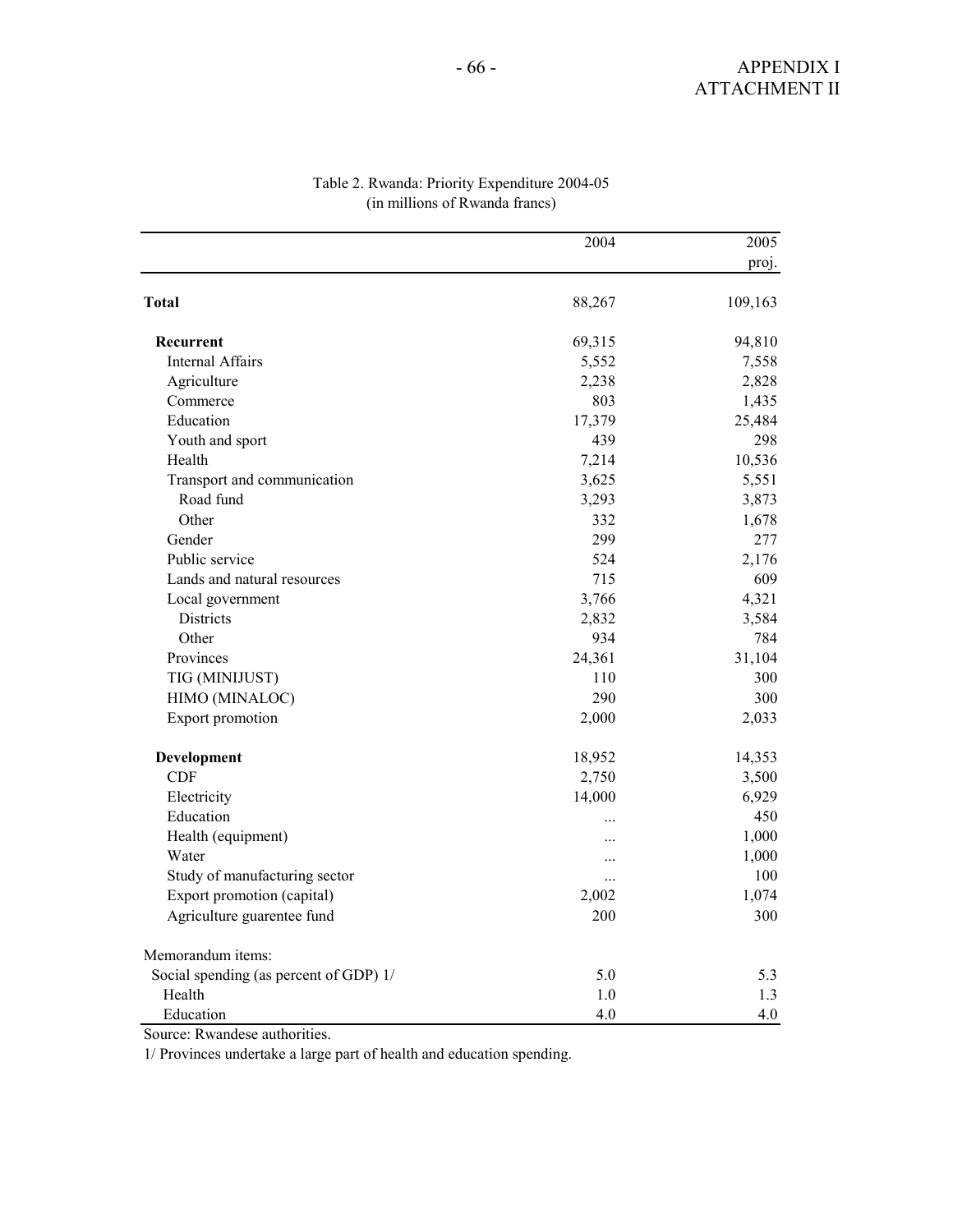|                                                      | Q1  | Q <sub>2</sub> | Q <sub>3</sub> | Q4   | Total |
|------------------------------------------------------|-----|----------------|----------------|------|-------|
| <b>Total</b>                                         | 0.0 | 0.0            | 6.9            | 13.2 | 20.0  |
| <b>Nonpriority</b>                                   | 0.0 | 0.0            | 4.2            | 5.6  | 9.9   |
| Recurrent                                            | 0.0 | 0.0            | 3.6            | 3.8  | 7.4   |
| Goods and Services                                   | 0.0 | 0.0            | 2.2            | 2.8  | 5.0   |
| Transfers                                            | 0.0 | 0.0            | 0.7            | 0.3  | 1.0   |
| Exceptional                                          | 0.0 | 0.0            | 0.7            | 0.7  | 1.4   |
| Capital                                              | 0.0 | 0.0            | 0.6            | 1.3  | 2.0   |
| Domestic arrears                                     | 0.0 | 0.0            | 0.0            | 0.5  | 0.5   |
| <b>Priority expenditures</b>                         | 0.0 | 0.0            | 2.7            | 7.5  | 10.2  |
| Recurrent                                            | 0.0 | 0.0            | 2.7            | 4.8  | 7.5   |
| Agriculture-extension services                       | 0.0 | 0.0            | 0.4            | 0.4  | 0.8   |
| Transport and communications-Roads fund              | 0.0 | 0.0            | 0.8            | 1.2  | 2.0   |
| Land an natural resources-purchase of portable water | 0.0 | 0.0            | 0.2            | 0.4  | 0.5   |
| Provices-education material                          | 0.0 | 0.0            | 0.3            | 0.2  | 0.5   |
| Export promotion                                     | 0.0 | 0.0            | 1.0            | 2.7  | 3.7   |
| Capital                                              | 0.0 | 0.0            | 0.0            | 2.7  | 2.7   |
| Health-primary health equipment                      | 0.0 | 0.0            | 0.0            | 1.0  | 1.0   |
| Agriculture-fertilizers.                             | 0.0 | 0.0            | 0.0            | 1.7  | 1.7   |

#### Table 3. Rwanda: Contigency expenditures, 2005 (In billions of Rwandan franc)

Source: Rwandese authorities.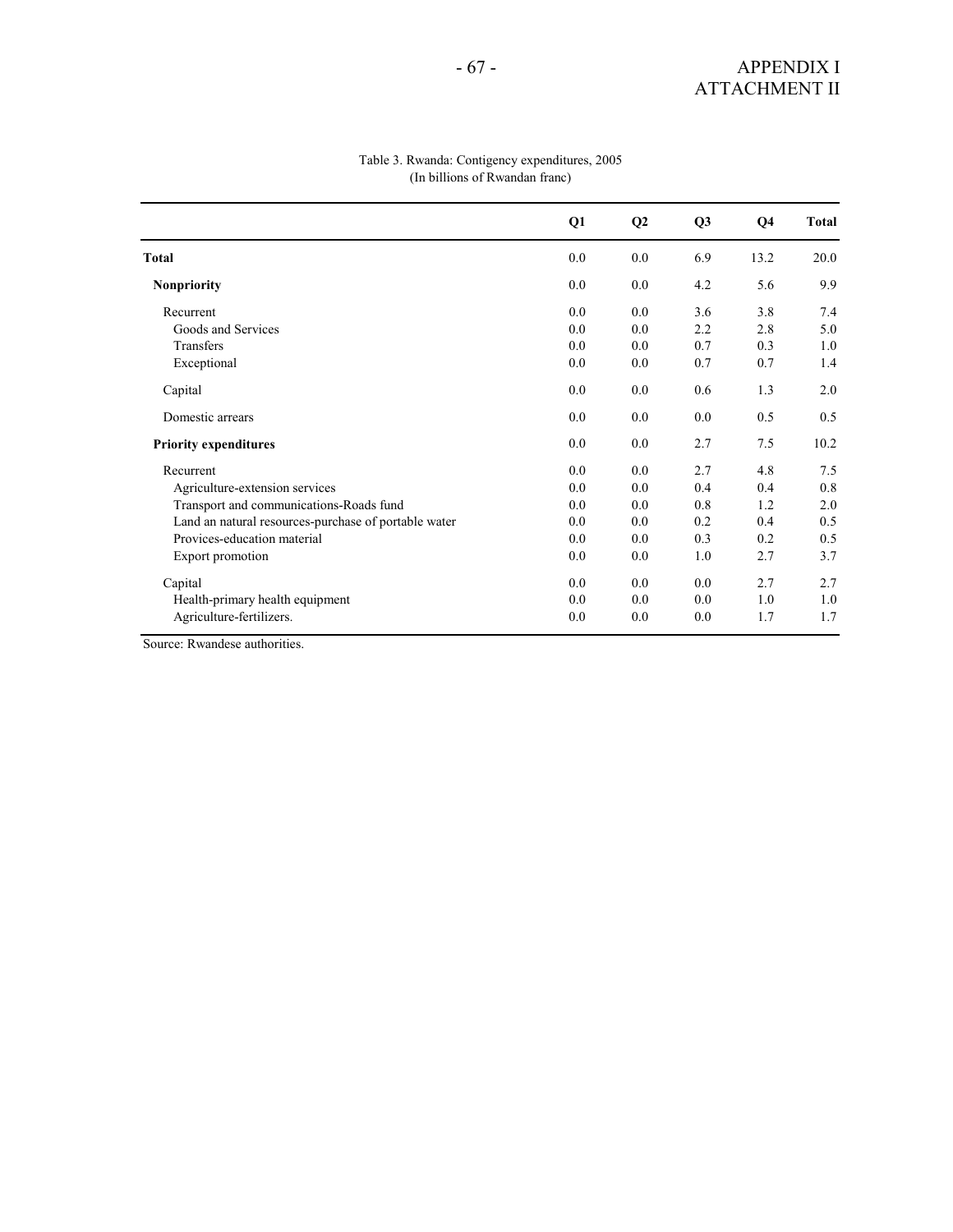### **Rwanda: Relations With the Fund**

(As of January 31, 2005)

# **I. Membership Status**: Joined: 09/30/1963; Article VIII

|           | II. General Resources Account:              | SDR million        | percent Quota      |
|-----------|---------------------------------------------|--------------------|--------------------|
|           | Quota                                       | 80.10              | 100.00             |
|           | Fund holdings of currency                   | 80.11              | 100.02             |
|           | Reserve position in Fund                    | 0.00               | 0.00               |
| Ш         | <b>SDR Department:</b>                      | SDR million        | percent Allocation |
| $\bullet$ | Net cumulative allocation                   | 13.70              | 100.00             |
|           | Holdings                                    | 19.45              | 141.97             |
|           | <b>IV. Outstanding Purchases and Loans:</b> | <b>SDR</b> million | percent Quota      |
|           | <b>PRGF</b> arrangements                    | 59.41              | 74.17              |

#### **V. Financial Arrangements**:

| Type             | Approval<br>date | Expiration<br>date | Amount approved<br>(SDR million) | Amount drawn<br>(SDR million) |
|------------------|------------------|--------------------|----------------------------------|-------------------------------|
| <b>PRGF</b>      | 08/12/2002       | 08/11/2005         | 4.00                             | 2 2 9                         |
| <b>ESAF/PRGF</b> | 06/24/1998       | 04/30/2002         | 71.40                            | 61.88                         |
| <b>SAF</b>       | 04/24/1991       | 04/23/1994         | 30.66                            | 8.76                          |
| Stand-by         | 10/31/1979       | 10/30/1980         | 5.00                             | 0.00                          |

**VI. Projected Obligations to the Fund** (SDR million; based on existing use of resources and present holdings of SDRs, without HIPC Assistance):

|                  | Forthcoming |       |       |       |      |  |  |
|------------------|-------------|-------|-------|-------|------|--|--|
|                  | 2005        | 2006  | 2007  | 2008  | 2009 |  |  |
| Principal        | 6.66        | 10.47 | 12.38 | 11.36 | 9.15 |  |  |
| Charges/Interest | 0.29        | 0.25  | በ 19  | 0.12  | 0.07 |  |  |
| Total            | 6.95        | 10.72 | 12.56 | .48   | 9.22 |  |  |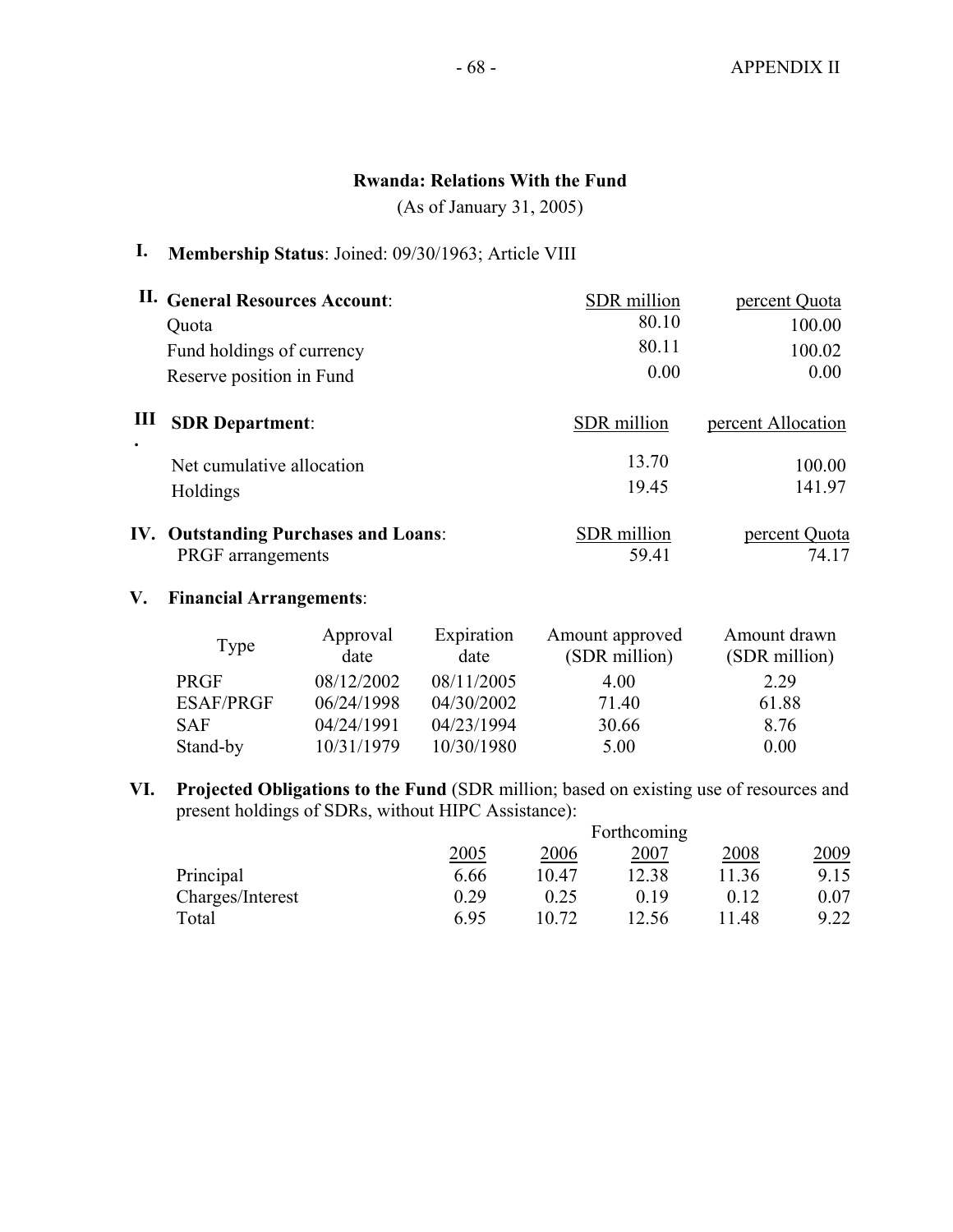| VII. | <b>Implementation of HIPC Initiative:</b>                                                                                           | Enhanced<br>framework |
|------|-------------------------------------------------------------------------------------------------------------------------------------|-----------------------|
|      | Commitment of HIPC assistance                                                                                                       |                       |
|      | Decision point date                                                                                                                 | 12/22/2000            |
|      | Assistance committed (end-1999 NPV terms) <sup>1</sup><br>Total assistance (US\$million)<br>Of which: Fund assistance (US\$million) | 452.00                |
|      | (SDR equivalent in millions)                                                                                                        | 43.80                 |
|      | Completion point date                                                                                                               | 33.81<br>Floating     |
|      | Delivery of Fund assistance (SDR million)                                                                                           |                       |
|      | Amount disbursed                                                                                                                    | 14.45                 |
|      | Interim assistance                                                                                                                  | 14.45                 |
|      | Completion point                                                                                                                    |                       |
|      | Additional disbursement of interest income <sup>2</sup><br>Amount applied against member's obligations                              |                       |
|      | (cumulative)                                                                                                                        | 14.45                 |

#### **VIII. Safeguards Assessments:**

Under the Fund's Safeguards Assessment policy, the Banque Nationale du Rwanda (BNR) is subject to a safeguards assessment under the PRGF arrangement. A Safeguards Assessment was completed on April 14, 2003, and the proposed recommendations have largely been implemented.

### **IX. Exchange System:**

On March 6, 1995, Rwanda adopted a market-determined exchange rate system. Before then, the Rwanda franc was pegged to the SDR. On December 1998, Rwanda accepted the obligations under Article VIII, Sections 2, 3 and 4 of the IMF, requiring it to ensure that the exchange system is free of restrictions on the making of payments and transfers for current international transactions. In 2001, a foreign exchange auction system was put in place with technical assistance from MFD. Since February 7, 2001, auctions have been taking place on a weekly basis. The exchange rate regime is currently classified as a managed float, and the

<sup>&</sup>lt;sup>1</sup> NPV terms at the decision point under the enhanced framework.

 $2^2$  Under the enhanced framework, an additional disbursement is made at the completion point corresponding to interest income earned on the amount committed at the decision point but not disbursed during the interim period.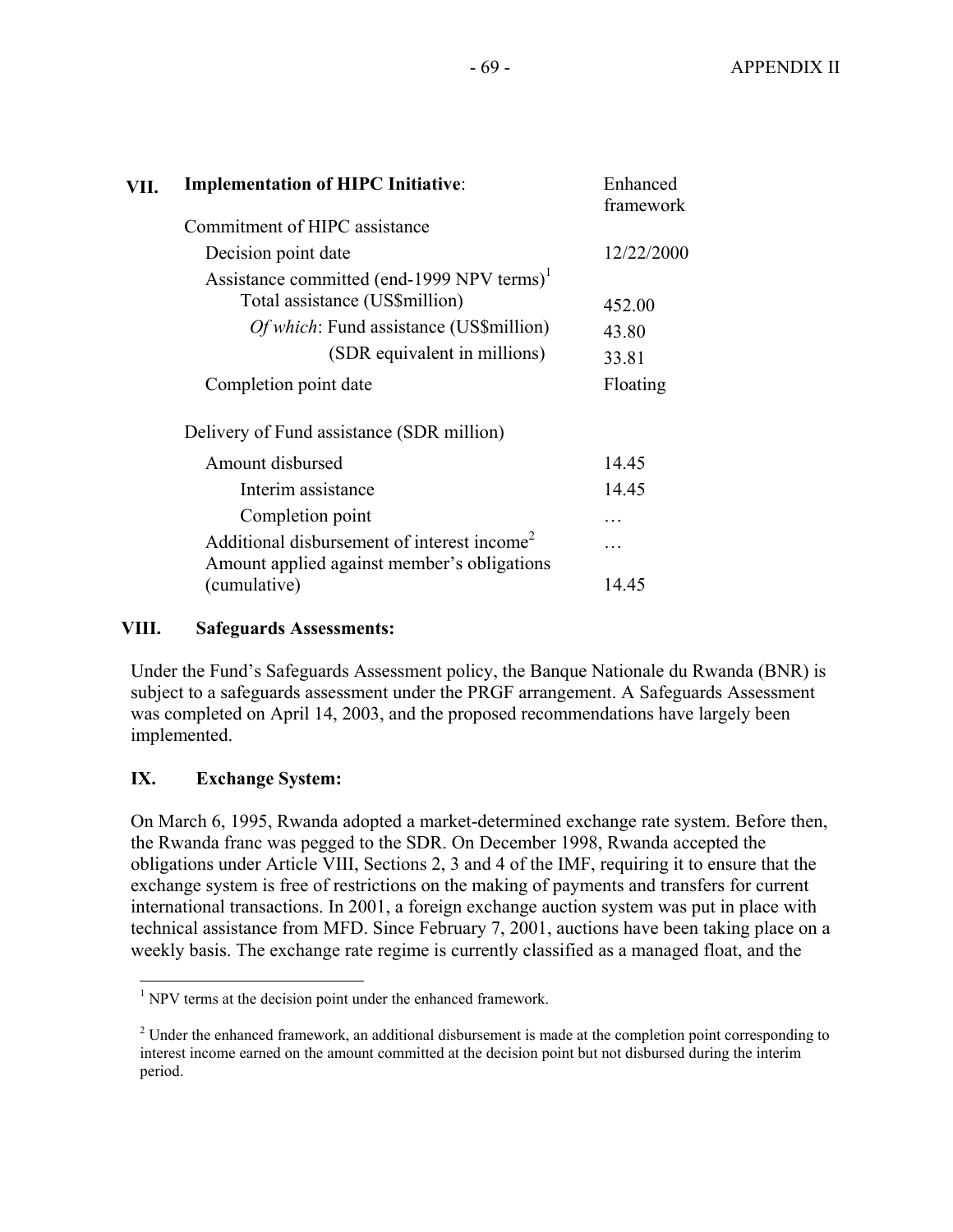foreign exchange auctions impose a limit of  $+/-$  RF 5 to the margin by which the exchange rate can vary from the previous day.

## **X. Article IV Consultation:**

Rwanda is on the revised 24-month consultation cycle. The Executive Board discussed the staff report for the 2004 Article IV consultation (Country Report No. 04/382) on October 6, 2004.

### **XI. FSAP Participation, ROSCs, and OFC Assessments:**

A Report on Observance of Standards and Codes on Fiscal Transparency (ROSC) was issued in July 2003. A Financial Sector Assessment Program (FSAP) has taken place in February 2005. Rwanda has not had an Offshore Financial Center (OFC) assessment.

### **XII. Technical Assistance:**

- 1999 FAD long-term experts, on tax policy, on budget preparation, and on treasury management.
- 1999 MFD long-term general advisor to governor of NBR.<br>1999 MFD experts on banking supervision and foreign excl
- MFD experts on banking supervision and foreign exchange market operations.
- 2000 FAD experts on budget execution and on tax policy.
- 2000 MFD experts on foreign exchange market operations, and banking supervision.
- 2000 STA mission on money and banking statistics.
- 2000 STA mission on balance of payments statistics.
- 2001 FAD experts on expenditure management and on tax policy.
- 2001 FAD mission on tax policy.
- 2001 MFD mission on foreign exchange policy, monetary policy, and banking supervision.
- 2001 MFD expert on monetary policy implementation.
- 2001 FAD mission on assessment of tracking of poverty-reducing expenditure, and the fiscal ROSC.
- 2001 MFD expert on banking supervision.
- 2001 FAD experts on expenditure management, and on tax policy (until midyear).
- 2002 MFD expert on banking supervision (until November).
- 2002 MFD expert on monetary and foreign exchange rate policy.
- 2002 AFRITAC East work plan mission.
- 2003 AFRITAC East mission on statistical issues.
- 2003 FAD mission on fiscal ROSC and budget management system.
- 2003 AFRITAC East mission on developing the market for government treasury bills.
- 2003 FAD mission on reform of investment incentives and tax reform.
- 2003 MFD expert on monetary and foreign exchange rate policy.
- 2003 MFD expert on banking supervision and regulation.
- 2003 MFD missions on banking supervision.
- 2003 MFD mission on foreign reserves management.
- 2003 STA multi-sector statistics mission.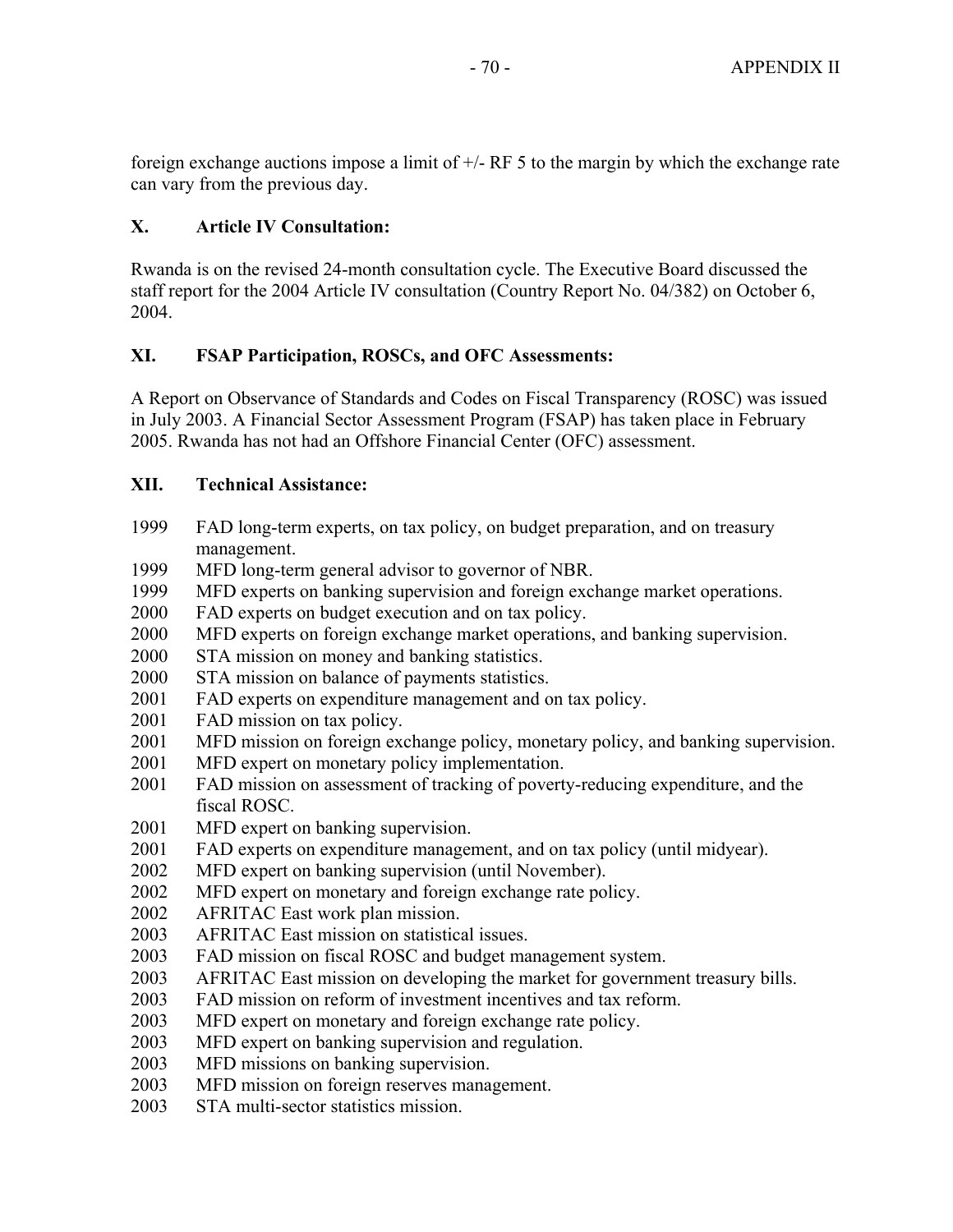- 2003 FAD mission on decentralization.
- 2004 FAD tax administration expert on strengthening of revenue administration.
- 2004 MFD expert on banking supervision and regulation.
- 2004 MFD expert on monetary policy, monetary operations, and money markets.
- 2004 MFD missions on on-site banking supervision.
- 2005 MFD mission on financial statements of specific bank
- 2005 MFD-WB joint FSAP mission

### **XIII. Resident Representative:**

Mr. Abdikarim Farah completed his posting as Resident Representative in Kigali on June 30, 2004. Mr. Lars Holger Engström assumed his duties as Resident Representative in February 2005.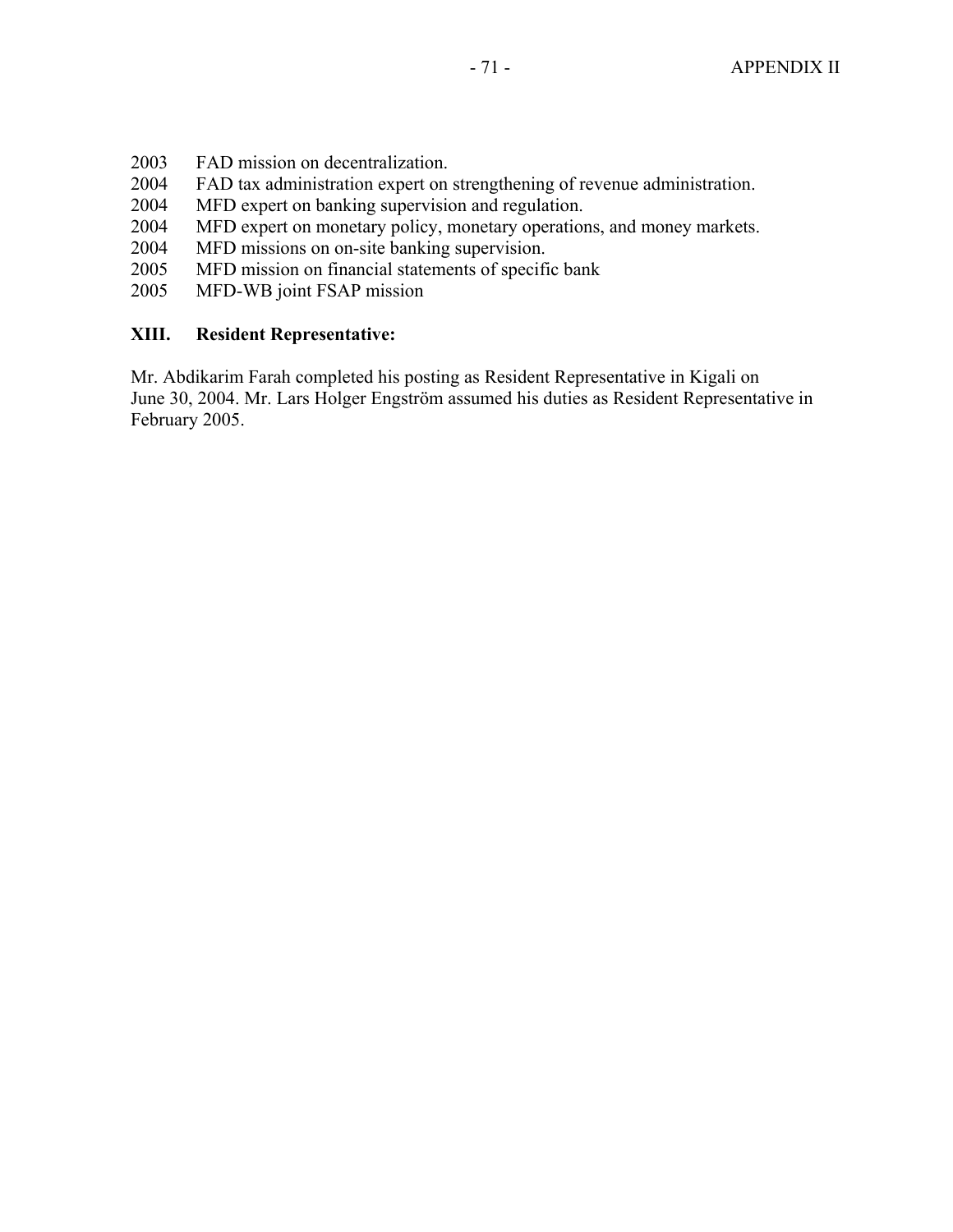# **Rwanda: IMF Relations with the World Bank**

(As of January 31, 2005)

# **Partnership for Rwanda's Development Strategy**

Donor agencies have been key players in Rwanda since the genocide. With the support from the international community, Rwanda has made notable progress along an ambitious path of reconstruction, national reconciliation, and economic reform. In recent years, the Government has made some ambitious efforts, based on its Poverty Reduction Strategy Paper (PRSP), to reduce poverty and improve living conditions of the poor. The PRSP was completed in June 2002. This strategy was supported and discussed by the Boards of the IDA and the IMF on August 12, 2002. The PRSP targeted the halving of poverty by 2015 through a private sector and rural sector strategy. The strategy mainly focuses on six priority areas: (1) rural development and agricultural transformation; (2) human development; (3) economic infrastructure; (4) good governance; (5) private sector development; and (6) institutional capacity building—as the focus for public actions on poverty reduction. Civil society, government agencies and ministries, and donors have all been actively involved in the PRSP process and monitoring. The first PRSP progress report was issued in July 2003 and a Bank-Fund JSA produced in May 2004. The second PRSP progress report was issued in December 2004.

# **World Bank Group Program and Portfolio**

The last Country Assistance Strategy for Rwanda was discussed by the World Bank Board in December 2002. The CAS sets out an assistance program consistent with the country's PRSP and emphasizes the need to move progressively from project-based approaches to budget support. In line with this approach, a Poverty Reduction Strategy Credit (PRSC) is currently under preparation. The proposed credit would help strengthen GoR capacity to (i) plan and budget results-oriented public sector actions supporting the implementation of the Poverty Reduction Strategy; (ii) develop incentive frameworks through performance-based payments and contracting; (iii) establish strong accountability mechanisms enhancing the capacity of Rwandan citizens to monitor and provide feedback to service providers—both public and private; and (iv) implement a sound fiduciary framework, as well as a monitoring and evaluation system to facilitate transparency and accountability in service delivery for the sectors of focus (i.e., health, education, water, energy). The credit went to the Board in October 2004.

**International Development Agency (IDA) Program**: Since 1970, Rwanda has received 60 IDA credits and grants totaling US\$1,333.6 million. As of end-January 2005, disbursements from IDA to Rwanda have totaled about US\$1026.7 million, with a total undisbursed balance of US\$221.9 million. Rwanda's current portfolio of ten operations represents, as of January 2005 a total commitment value of US\$221.3 million of credits and grant facilities of US\$30.5 million for an HIV/AIDS project and US\$20 million for a decentralization and community development project.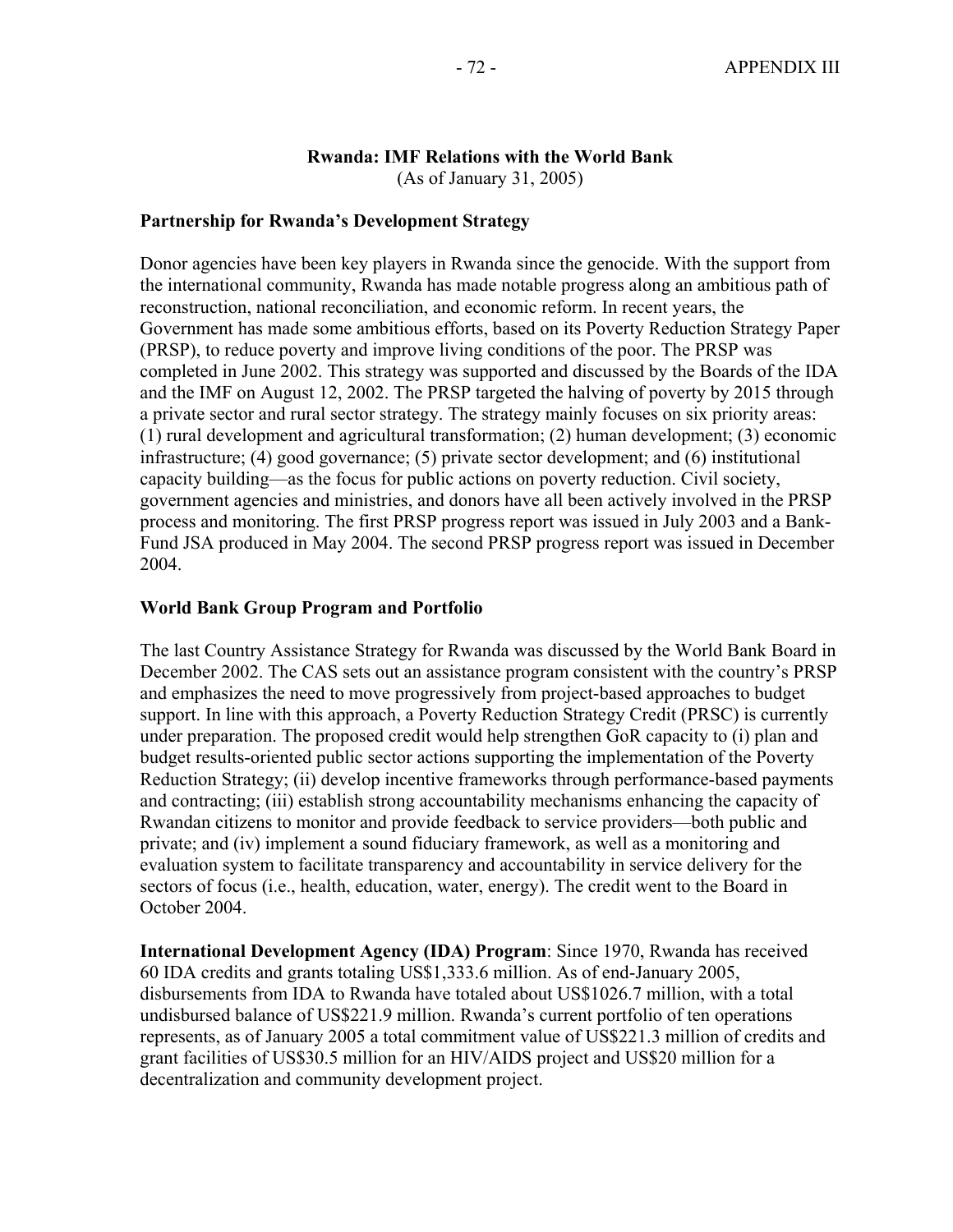Overall, IDA has financed projects in (i) infrastructure, particularly road construction and maintenance, electricity and water supply, and sanitation infrastructures; (ii) agriculture, rural development, and forestry; (iii) social infrastructure, including health and population, and education and training; (iv) private sector development, public enterprise reform, financial development, and technical assistance; and (v) two policy-based quick-disbursing operations (IRC and PRSC1). During the immediate post-genocide period, IDA financed two emergency budget support operations and a social fund-type project, and restructured its prewar portfolio of investment projects to meet the high-priority needs associated with the emergency and the transition from conflict to development.

**International Finance Corporation (IFC) Program**: The IFC has made some investments in Rwanda, in various industries. Investments have been made in the Rwandan match factory (SORWAL). In FY1998, IFC approved a US\$0.53 million investment in Highland Flowers and in FY2000, a US\$6.0 million in RWANDACELL. In December 2000, an investment of US\$0.8 million was approved for an apartment hotel in Kigali. As of today, investments with the exception of SORWAL have been cancelled. The IFC has provided some technical assistance support to Rwanda focusing on privatization, SMEs, the financial and industrial sectors.

**Multilateral Investment Guarantee Agency (MIGA) Program**: Rwanda signed and ratified the MIGA Convention on October 27, 1989. On September 27, 2002, it became a full member of MIGA with the completion of its membership requirements, including payment of the usable currency and the local currency portions of its initial subscription, and deposit of the promissory note. The membership was followed by Rwanda's election to MIGA's Board of Directors during the World Bank/IMF annual meetings held in Washington. As one of its cooperative initiatives, MIGA seconded a senior underwriter for more than a year to COMESA (of which Rwanda is a member) to work on the creation of the Africa Trade Insurance Agency, which was officially launched in Uganda in July 2001. Rwanda is a founding member of ATI, along with seven other COMESA countries. Headquartered in Nairobi, Kenya, ATI provides political risk insurance for trade credits in African countries. All African countries are eligible to participate.

### **World Bank staff**

Questions may be referred to Pedro Alba (Tel. 202-458-2246) and Kene Ezemenari (Tel. 202-458-5559).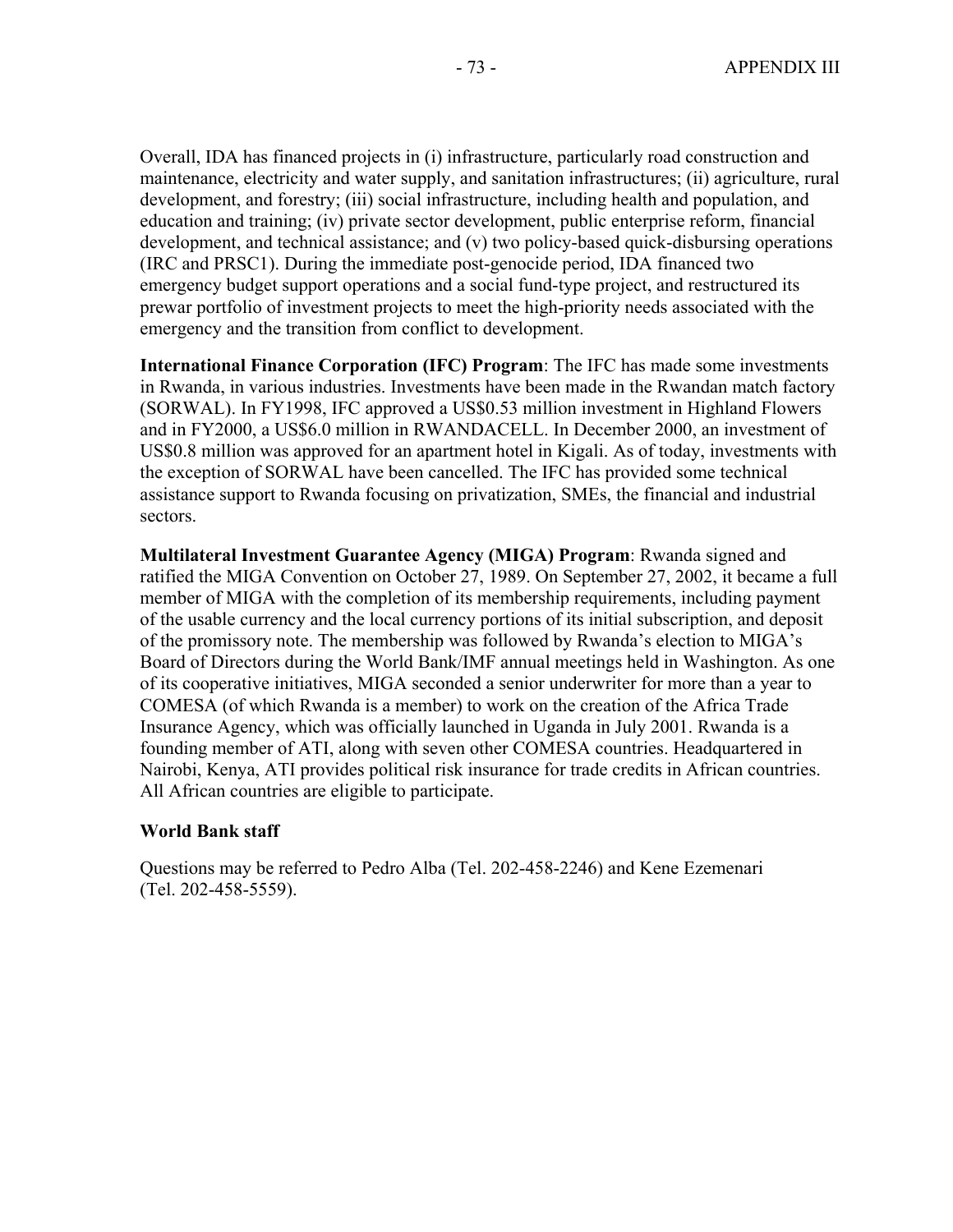| Thematic area                                             | Areas of collaboration                                                                                                                                                                                                                | <b>Bank</b>                                                                                                                                                                                                                                                                                                                                                                                                                                                        | Fund                                                                                                                                                                                                                                                |
|-----------------------------------------------------------|---------------------------------------------------------------------------------------------------------------------------------------------------------------------------------------------------------------------------------------|--------------------------------------------------------------------------------------------------------------------------------------------------------------------------------------------------------------------------------------------------------------------------------------------------------------------------------------------------------------------------------------------------------------------------------------------------------------------|-----------------------------------------------------------------------------------------------------------------------------------------------------------------------------------------------------------------------------------------------------|
| Macroeconomic<br>stability and<br>development.            | Development agenda in<br>poverty reduction goals.<br>Collaboration in the areas of<br>growth oriented reforms of<br>the government.                                                                                                   | Complement IMF's macroeconomic policy<br>with various broad structural and sectoral<br>work through lending and capacity building<br>especially in the areas such as budget<br>management, energy, infrastructure,<br>banking, telecommunications sectors.<br>Technical assistance in macro framework<br>and related issues.                                                                                                                                       | IMF leads the policy dialogue and<br>macroeconomic policies including<br>fiscal and monetary policies. IMF<br>has supporting Rwanda through<br>several arrangements under<br>ESAF/PRGF.<br>Technical assistance for improving<br>tax administration |
| Public finance<br>management and<br>governance.           | A joint Bank and Fund<br>assessment of the<br>government's capacity to<br>track poverty expenditures in<br>July 2004, which highlighted<br>the key areas for<br>improvement.<br>Strengthening capacities in<br>the areas of financial | The Bank has been providing assistance to<br>the government to improve the capacity and<br>quality of the budget process through a<br>series of public expenditure reviews.<br>Recently the Bank completed Financial<br>Accountability Review and Action Plan<br>(FARAP) and expected to support further<br>through a Country Financial Accountability<br>Assessment (CFAA).<br>Financing and provision of technical<br>assistance in expenditure tracking surveys | IMF TA missions have been fielded<br>in the areas of financial<br>management, fiscal decentralization,<br>and revenue management. Technical<br>assistance provided in revenue<br>management and modernization.                                      |
|                                                           | accountability and budget<br>monitoring.                                                                                                                                                                                              | and procurement reform.<br>The Bank supports reform through the<br>public sector capacity building project.                                                                                                                                                                                                                                                                                                                                                        |                                                                                                                                                                                                                                                     |
| Structural and<br>policy reforms and<br>financial sector. | Collaboration in key<br>institutional and structural<br>reforms including an MTEF<br>approach to budget planning,<br>legal and judicial reform in<br>establishing commercial<br>courts and other regulatory<br>reforms.               | The Bank has provided support in the<br>restructuring of the banking sector, and<br>addressing the problem of non-performing<br>loans. The Bank is also helping in the areas<br>of micro-financing and controlling money<br>laundering.                                                                                                                                                                                                                            | The Fund has been providing TA in<br>banking supervision and prudential<br>regulation. IMF is also providing<br>assistance to the Central Bank in<br>monetary policy analysis, banking<br>supervision, and internal audit.                          |
| Infrastructure and<br>private sector<br>development       | Collaboration in business<br>friendly policies especially in<br>the areas of taxation, budget,<br>and legal and institutional<br>development.<br>Collaboration in reforming<br>financial sector                                       | The Bank has been supporting this area<br>through many infrastructure projects in<br>transport, water/sanitation, energy. The<br>competitiveness and enterprise development<br>project (CEDP) is supporting reforms in<br>telecommunications, privatization of the<br>current telephone monopoly and tea<br>factories. Banking sector reforms and the<br>privatization process have supported by the<br>CEDP and the Institutional Reform Credit<br>$(IRC)$ .      | Fund has been complementing the<br>Bank work through fiscal and<br>monetary policies.                                                                                                                                                               |
| Agriculture and<br>rural development.                     | Collaboration in recent<br>budgetary policies, which<br>support productivity<br>enhancing measures in<br>agriculture such as fertilizer<br>and seed policies and fully<br>washed coffee promotion of<br>the government.               | World Bank is supporting this sector<br>through Rural Sector Support Project<br>(RSSP), which aims to raise productivity<br>and incomes among rural population.                                                                                                                                                                                                                                                                                                    |                                                                                                                                                                                                                                                     |
| Social sector and<br>community<br>development.            | Development agenda in<br>poverty reduction and social<br>sectors.                                                                                                                                                                     | The Bank has supported Rwanda to<br>improve its social infrastructure after the<br>genocide especially in the areas of health,<br>education and HIV/AIDS. Current poverty<br>reduction strategy credits (PRSCs) have<br>been supporting the social sector. The<br>decentralization and community<br>development project is supporting service                                                                                                                      |                                                                                                                                                                                                                                                     |

delivery and ownership at the local level.

# Table 1: Summary of Bank-Fund Collaboration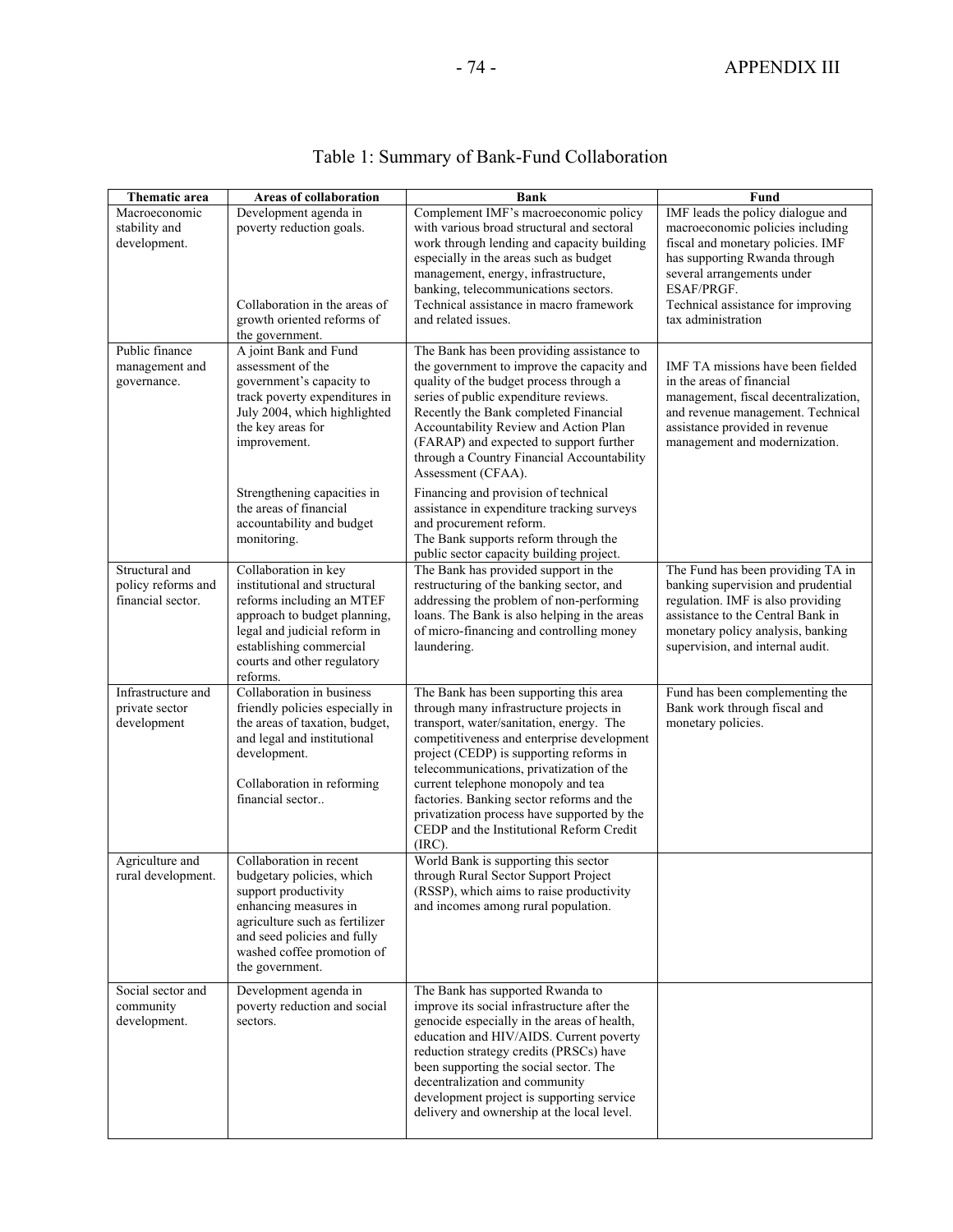| Table 2: Status of World Bank Group Operations in Rwanda |                |                                          |                                                                      |             |  |
|----------------------------------------------------------|----------------|------------------------------------------|----------------------------------------------------------------------|-------------|--|
| (As of January, 2005)                                    |                |                                          |                                                                      |             |  |
|                                                          |                |                                          |                                                                      |             |  |
|                                                          |                | A. Statement of IDA Credits              |                                                                      |             |  |
| Status of<br>Credit                                      | Fiscal<br>Year | Purpose                                  | Original Credit<br>Amount in US\$<br>Million (Less<br>Cancellations) | Undisbursed |  |
| Closed credits:                                          |                |                                          |                                                                      |             |  |
| (50 credits closed)                                      |                |                                          | $955.16^{37}$                                                        | 0.0         |  |
|                                                          |                |                                          |                                                                      |             |  |
| Active credits:                                          |                |                                          |                                                                      |             |  |
|                                                          | 2001           | Competitiveness and Enterprise Dev       | 40.8                                                                 | 24.0        |  |
|                                                          | 2000           | Rural Water Supply and Sanitation        | 20.0                                                                 | 18.3        |  |
|                                                          | 2001           | <b>Regional Trade Facility</b>           | 7.5                                                                  | 5.9         |  |
|                                                          | 2000           | Human Resource Development               | 35.0                                                                 | 21.5        |  |
|                                                          | 2001           | <b>Rural Sector Support Project</b>      | 48.0                                                                 | 41.7        |  |
|                                                          | 2002           | Demobilization & Reintegration           | 25.0                                                                 | 17.9        |  |
|                                                          | 2003           | <b>HIV/AIDS</b>                          | 30.5                                                                 | 25.1        |  |
|                                                          | 2004           | Decentralization & Community             | 20.0                                                                 | 20.7        |  |
|                                                          |                | Development                              |                                                                      |             |  |
|                                                          | 2005           | <b>Public Sector Capacity Building</b>   | 20.0                                                                 | 21.2        |  |
|                                                          | 2005           | <b>Urgent Electricity Rehabilitation</b> | 25.0                                                                 | 25.0        |  |
| Total amount                                             |                | 271.8                                    | 221.9                                                                |             |  |
|                                                          |                |                                          |                                                                      |             |  |
| Total approved amount <sup>38</sup>                      |                |                                          | 1,333.6                                                              |             |  |
| Of which: repaid                                         |                |                                          | 90.6                                                                 |             |  |
| Total held by the Bank and IDA                           |                |                                          | 1,019.8                                                              |             |  |

# **B. Statement of IFC Investments in Rwanda**

The IFC's pending commitments in Rwanda comprise those in Rwandacell, AEF Dreamland, and AEF Highland, amounting to US\$5.326 million.

 $\overline{a}$ 

 $37$  Includes two emergency recovery credits of US\$50 million each, approved in 1995 and 1997, respectively, and fully disbursed.

<sup>&</sup>lt;sup>38</sup> Total approved amount, covering closed and active credits which also included cancellations.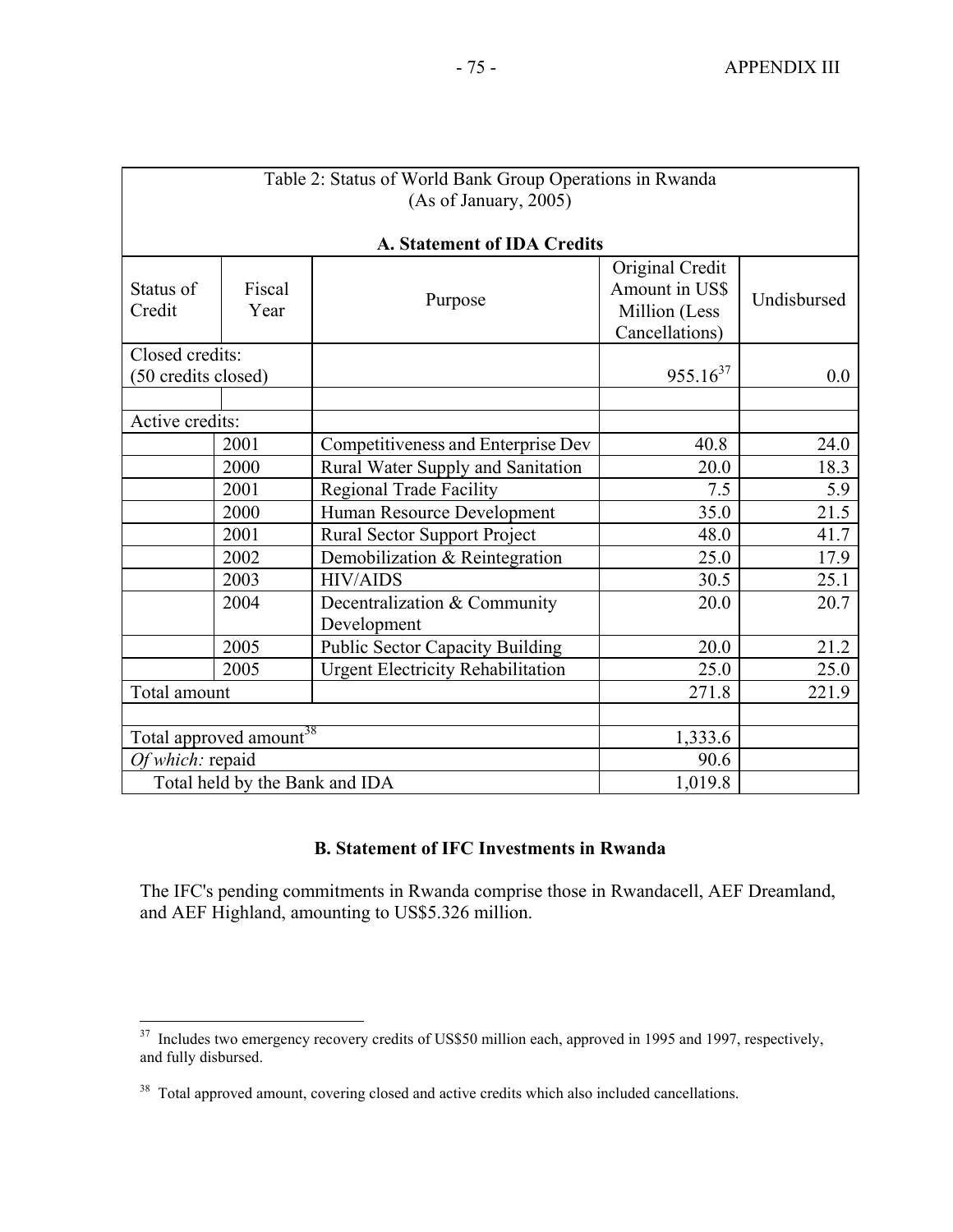### **Rwanda: Statistical Issues**

1. The macroeconomic database of Rwanda is weak, in part due to the destruction caused by the 1994 war. Since the end of the war, Rwanda has received considerable technical assistance in rebuilding the country's statistical database, and there has been some progress in the compilation and dissemination of economic and financial statistics. The authorities are fully cooperative in providing data to the Fund. Rwanda has very few statistical publications, but the authorities initiated in 1998 a new annual publication covering most of the major economic and financial statistics. The publication includes historical data (or estimates based on partial, available data) dating back to1990. National accounts and price statistics, government finance, and balance of payments statistics suffer from significant quality weaknesses. Monetary statistics are adequate for surveillance and program monitoring, but their quality and timeliness likewise need to be further improved. There is also scope for improving the data relevant for banking supervision.

2. Rwanda is participating to the IMF General Data Dissemination System and its metadata have been posted on the IMF website since October 2003. Significant technical assistance is being provided to Rwanda. A DFID project is supporting the establishment of the "Institut National des Statistiques de Rwanda" with a component on national accounts. The objective of this is to establish a program of economic surveys and to develop leading economic indicators which will provide the basic data to feed into the compilation of GDP.

3. East AFRITAC assistance is focused on capacity building to enable the construction of short-term indicators on the formal sector, starting with a monthly PPI for the manufacturing (formal) sector. This is a joint project with the central bank (BNR). DFID is providing financial support. PPI for the months of October 2003-June 2004 have been computed and are currently being analyzed. The publication of PPI was expected to begin in January 2005.

#### **Real sector**

4. The Statistics Directorate of the Ministry of Finance and Economic Planning (MINECOFIN) prepares data on national accounts. After the 1994 war, the authorities compiled national accounts data starting from 1990. Nevertheless, the quality of these data is weak, reflecting shortages of human and material resources. While considerable effort was made to improve the reliability of GDP estimates using the production approach, significant weaknesses in data collection on expenditures and income remain. These weaknesses are reflected in uncertainties regarding the composition of GDP and they complicate, in particular, an adequate assessment of developments in savings and investment. The reliability of national accounts estimates are further hampered by weak external sector statistics.

5. In 2003, an East AFRITAC mission visited Kigali to advise the authorities on real sector statistics issues, especially in the area of secondary sector statistics. In February 2004, the EREBS group (Equilibre resources-emplois des biens et services) assisted the MINECOFIN to develop new benchmarking GDP estimates (2001) and the manufacturing PPI. The new GDP estimates show an increase by about 7 percent as compared to previous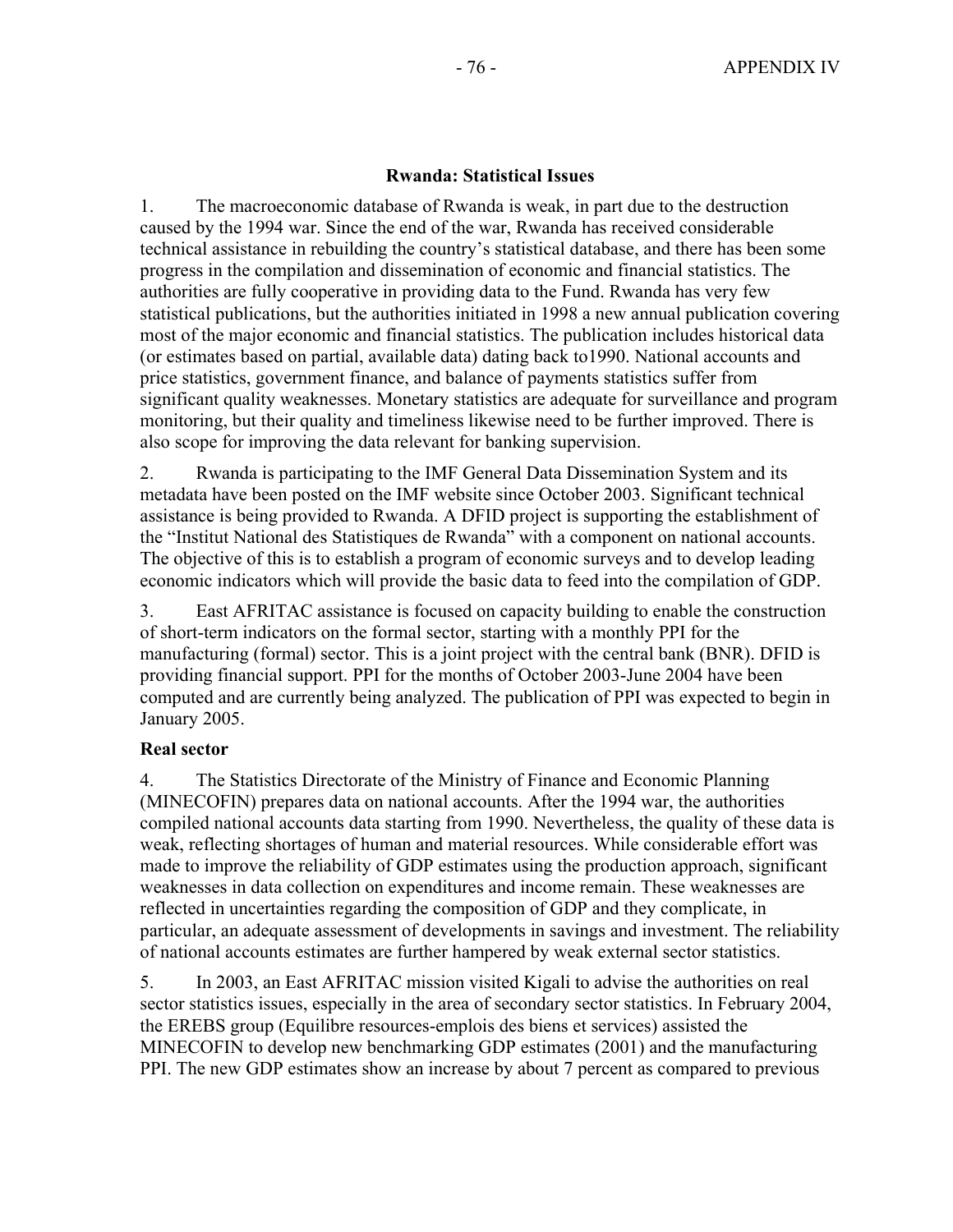ones, with greater differences in many of the component categories. Work was also advanced for the implementation of the **1993 SNA**.

6. The NBR has set up an improved consumer price index (CPI). The index addresses problems regarding regional and consumption basket coverage and covers 438 goods, for which a total sample of more than 25,000 is observed in Kigali (weighted 77 percent) and in eleven provincial towns. The index is based on a survey of 6,450 households in 2000/01 (the last survey had been done in 1989) and on average 2003 prices. Local goods amount to 70 percent and imported goods to 30 percent, while food and drinks amount to 37 percent, and housing and energy amount to 16 percent. Shortcomings remain, however: The index aggregates infrequently purchased products in groups with all products in the respective group assigned the same weight; and the index of underlying inflation is too narrow as it excludes 53 percent of the goods as seasonal or exchange-rate-determined. In 2003, the old and the new index developed closely in line, although the old index indicated higher inflation pressures during the period of monetary overhang during the last quarter of 2003 than the new index.

7. Data on employment and wages are not collected, except for the central government and for daily informal work.

8. Real sector data are reported regularly for publication in *International Finance Statistics* (*IFS*), although with some lags, particularly for GDP estimates.

### **Government finance statistics**

9. The authorities report to the African Department detailed monthly data on revenue and expenditure with a lag of three–four weeks. These data are compiled by a flash-reporting unit which was established in the MINECOFIN, with the assistance of the Fund, in 1996. A functional classification of government expenditure has been designed and was presented with the 2003 budget. Within the economic classification, expenditures belongings to areas identified by the PRSP as "priority areas" are clearly identifiable. The fiscal data do not capture consistently capital expenditure data because capital projects (almost entirely foreign financed) are mainly carried out by line ministries outside the regular budget procedures. Efforts are under way to integrate the development budget into the normal budgetary procedures. Fiscal data have often shown a discrepancy between the deficit as derived from above the line with that derived from below the line (i.e., its financing). Together with the Fund staff, the authorities have made adjustments for changes in the balance of non-core government accounts, for changes in cash in vault at the revenue authority, for accounting errors, and for other factors.

10. Selected aggregates on annual central government operations through 2002 have been reported to the Statistics Department (STA) and are published in *IFS.* These data exhibit large statistical discrepancies, mainly due to the time of recording of expenditures. No subannual data are reported to STA and government finance statistics (GFS) have been reported for publication in the *GFS Yearbook* only through 1993.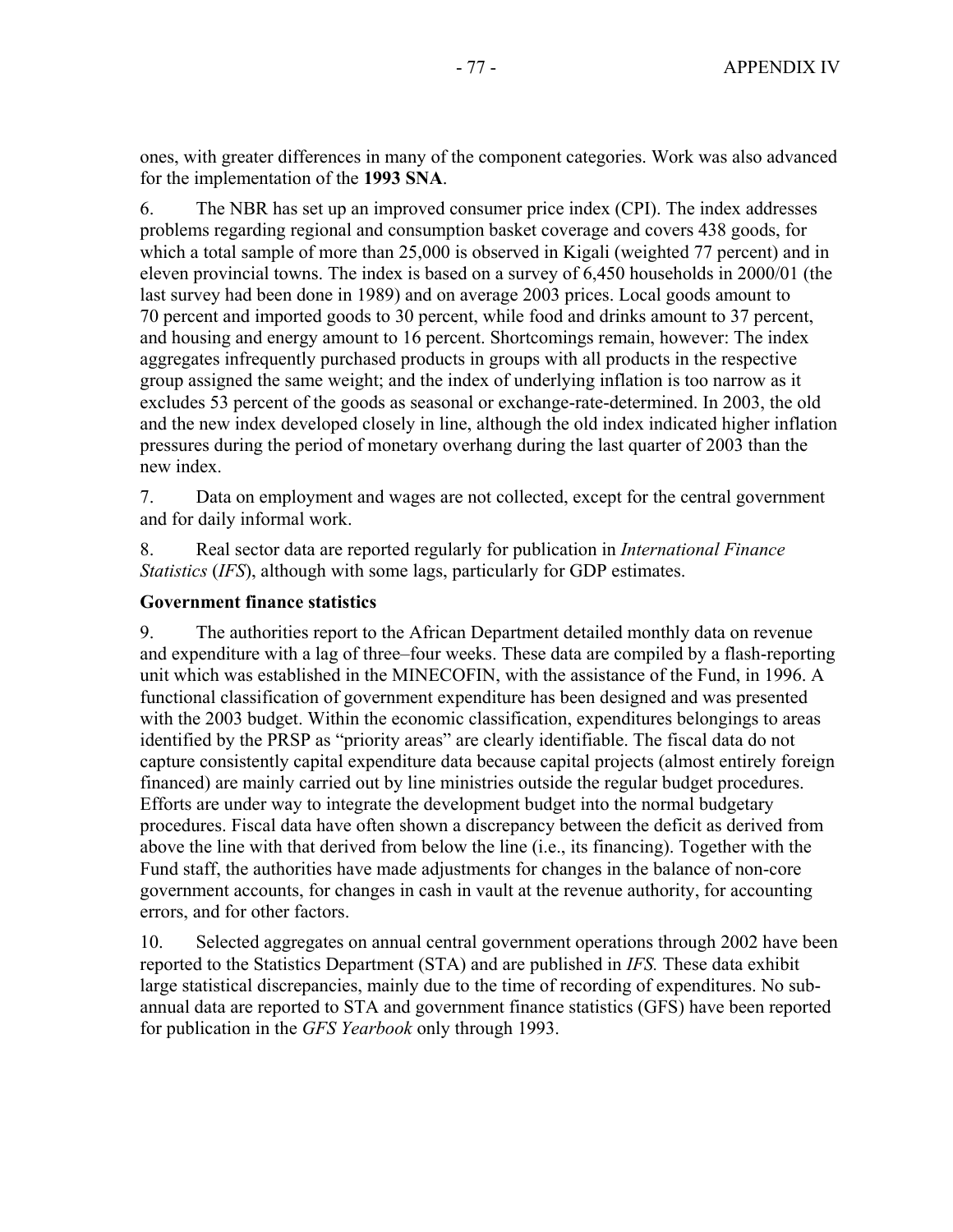# **Monetary statistics**

11. The balance sheet of the NBR is transmitted to the African Department on a weekly basis with a lag of one week, and the monetary survey and the consolidated balance sheet of the country's commercial banks are transmitted on a monthly basis with a lag of about five weeks. Detailed data on interbank money market transactions are also provided upon request to mission staff. Monetary data are reported separately to the Statistics Department on a timely basis and published in *IFS*. The NBR established a working group to implement the recommendations of STA missions in the area of collection, compilation and dissemination of monetary and financial statistics, including, a money and banking statistics mission that visited Kigali in November 2000 and a multisector mission that visited Kigali in June-July 2003. As a result, the NBR (1) adopted in June 2002 an improved classification of the central bank balance sheet accounts, specifically those related to transactions with the government; (2) adapted in early 2004 the reporting format for the banking sector closer to the methodology proposed in the *Monetary and Financial Statistics Manual;* and (3) is expanding the institutional coverage of the broad money survey to include credit and savings unions, and microfinance institutions.

# **Balance of payments statistics**

12. Foreign trade data are provided to Fund missions by the NBR. There are inconsistencies between data reported by the NBR and data recorded by customs. There is also significant unrecorded trade, and information on invisible transactions is scarce. There are indications of significant under recording of official external transfers, and data on the level and composition of private flows are poor. The lack of well-trained staff for balance-ofpayments compilation is a major impediment for improvement of the quality of data. Trade in goods data are mostly collected by customs with the major exception of imports and exports of electricity, tea, and coffee. Customs is expected to take over responsibility for the reporting of the latter goods in the near future. The implementation of supplementary surveys to companies, recommended by a STA mission to Kigali in September 2000, is currently being implemented: the NBR launched a unit in charge of these surveys, which, however, still lacks adequate training.

13. The multisector statistics mission to Kigali (June 2003) identified the following areas of improvements in the short run: (1) reorganizing data entry and production of external trade statistics, using ASYCUDA and Eurotrace softwares; (2) adapting survey forms to companies to the *BPM5* methodology; and (3) work with CEPEX to obtain exhaustive data on international and bilateral aid. A follow-up mission visited Kigali in January 2004.

14. Annual balance of payments and quarterly import and export data are reported to STA, albeit with some lags, and are published in IFS. Rwanda sent methodology notes describing the compiling methods for balance of payments statistics which were included in Part 3 of the 2002 Balance of Payments Statistics Yearbook (BOPSY).

15. Databases on external public debt are maintained by both MINECOFIN and the NBR. The authorities have established a committee, composed of the staffs of the ministries of Finance and Economic Planning and Foreign Affairs and the NBR, to collect, harmonize, and monitor information on external public debt.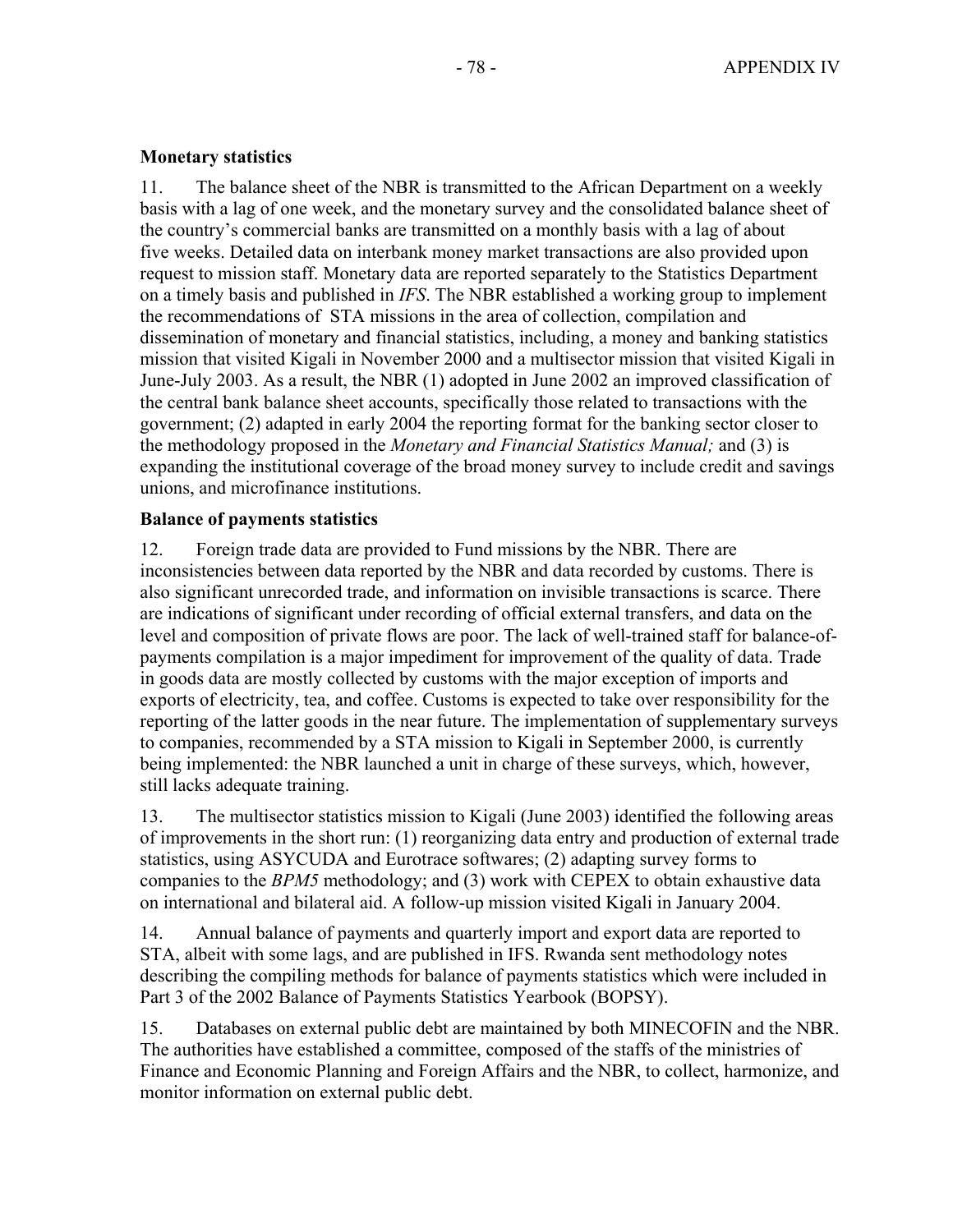|                                                                                                              | Date of<br>latest<br>observation | Date<br>received | Frequency<br>of<br>Data <sup>6</sup> | Frequency<br>of<br>$\mbox{Reporting}^6$ | Frequency<br>of<br>publication $^{6}$ |
|--------------------------------------------------------------------------------------------------------------|----------------------------------|------------------|--------------------------------------|-----------------------------------------|---------------------------------------|
| <b>Exchange Rates</b>                                                                                        | Current                          | Current          | D                                    | W                                       | M                                     |
| International Reserve Assets and Reserve Liabilities<br>of the Monetary Authorities <sup>1</sup>             | Current                          | Current          | W                                    | W                                       | M                                     |
| Reserve/Base Money                                                                                           | 12/31/04                         | 1/15/05          | W                                    | W                                       | M                                     |
| <b>Broad Money</b>                                                                                           | 12/31/04                         | 2/15/05          | M                                    | M                                       | M                                     |
| Central Bank Balance Sheet                                                                                   | 12/31/04                         | 1/15/05          | W                                    | W                                       | M                                     |
| Consolidated Balance Sheet of the Banking System                                                             | 12/31/04                         | 2/15/05          | M                                    | M                                       | M                                     |
| Interest $\mbox{Rates}^2$                                                                                    | 12/31/04                         | 2/15/05          | M                                    | M                                       | M                                     |
| <b>Consumer Price Index</b>                                                                                  | 12/31/04                         | 1/15/05          | M                                    | M                                       | M                                     |
| Revenue, Expenditure, Balance and Composition of<br>Financing <sup>3</sup> – General Government <sup>4</sup> | 12/31/04                         | 2/15/05          | M                                    | M                                       | M                                     |
| Revenue, Expenditure, Balance and Composition of<br>Financing <sup>3</sup> – Central Government              | 12/31/04                         | 2/15/05          | M                                    | M                                       | M                                     |
| Stocks of Central Government and Central<br>Government-Guaranteed Debt <sup>5</sup>                          | 12/31/03                         | 12/31/04         | $\mathsf{A}$                         | A                                       | $\mathsf{A}$                          |
| <b>External Current Account Balance</b>                                                                      | 6/04                             | 10/04            | $\mathbf{A}$                         | <b>SA</b>                               | A                                     |
| Exports and Imports of Goods and Services                                                                    | 2002                             | 06/03            | A                                    | A                                       | A                                     |
| GDP/GNP                                                                                                      | 2004                             | 2/1/05           | A                                    | <b>SA</b>                               | A                                     |
| Gross External Debt                                                                                          |                                  |                  |                                      |                                         |                                       |

### Rwanda: Table of Common Indicators Required for Surveillance (As of February 25, 2005)

 $\frac{1}{2}$  Includes reserve assets pledged or otherwise encumbered as well as net derivative positions.<br>  $\frac{2}{2}$  Both market-based and officially-determined, including discount rates, money market rates, rates on treasur

state and local governments.

<sup>5</sup> Including currency and maturity composition.

6 Daily (D); Weekly (W); Monthly (M); Quarterly (Q); Annually (A); Semi-annually (SA); Irregular (I); Not Available (NA).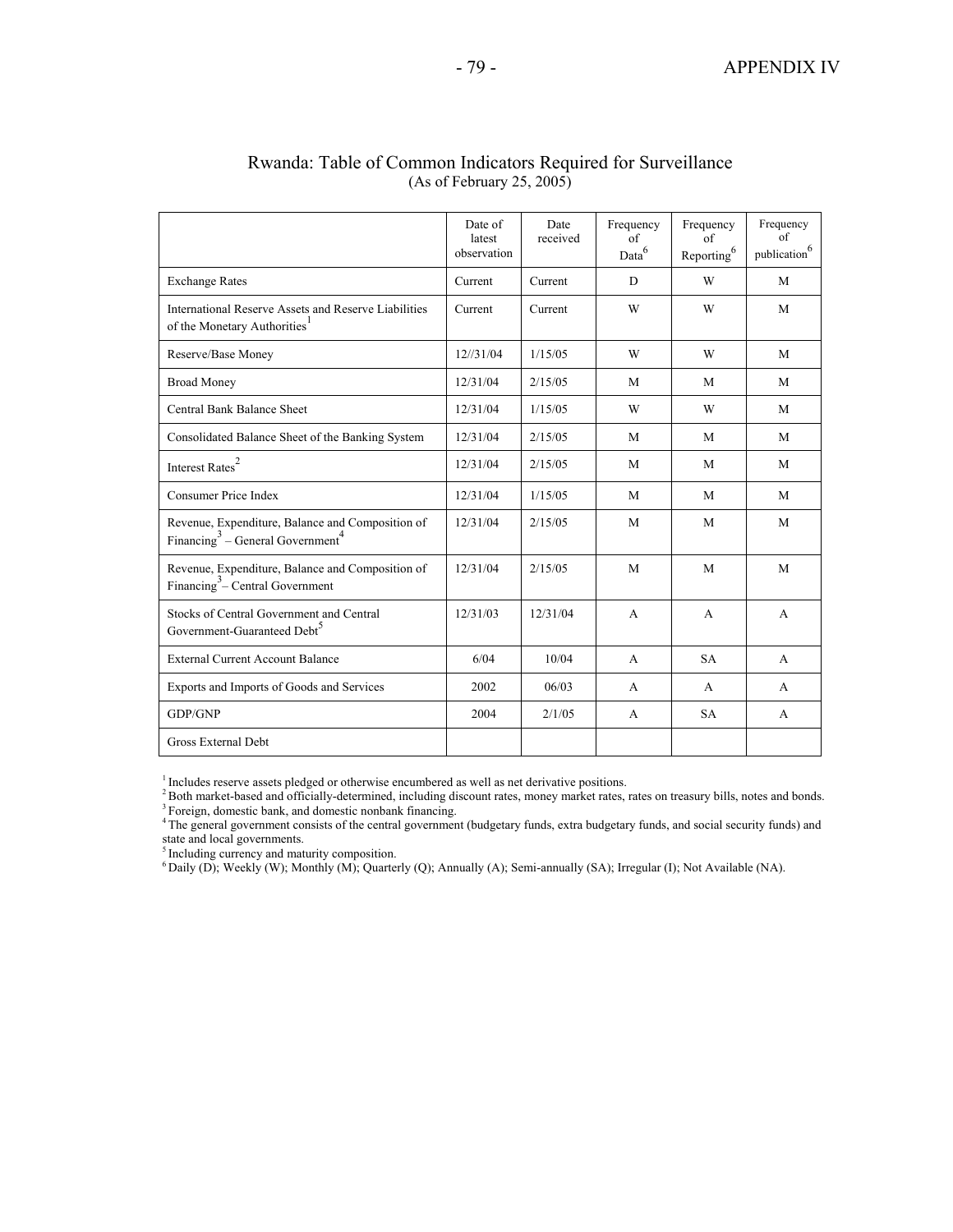### **Rwanda: Millennium Development Goals**

|                                                                                                               | 1990     | 1995           | 2001        | 2002     |
|---------------------------------------------------------------------------------------------------------------|----------|----------------|-------------|----------|
| Eradicate extreme poverty and hunger (2015 target = halve 1990 US\$1 a day<br>poverty and malnutrition rates) |          |                |             |          |
| Population below US\$1 a day (in percent)                                                                     | .        |                | .           |          |
| Poverty gap at US\$1 a day (in percent)                                                                       |          | .              | .           | $\cdots$ |
| Percentage share of income or consumption held by poorest 20 in percent                                       | $\cdots$ | .              | $\ldots$    | $\cdots$ |
| Prevalence of child malnutrition (percent of children under 5)                                                | 29.4     | 27.3           | 24          | $\ldots$ |
| Population below minimum level of dietary energy consumption (in percent)                                     | 34       | $\ldots$       | 40          | $\ldots$ |
| Achieve universal primary education $(2015 \text{ target} = \text{net enrollment to } 100)$                   |          |                |             |          |
| Net primary enrollment ratio (percent of relevant age group)                                                  | 65.9     | $\ddots$       | 97.3        | $\ldots$ |
| Percentage of cohort reaching grade 5 (in percent)                                                            | 60       | $\ldots$       | 39.1        | $\cdots$ |
| Youth literacy rate (in percent ages 15-24)                                                                   | 72.7     | 78.6           | 84.2        | 84.9     |
| Promote gender equality (2005 target = education ratio to $100$ )                                             |          |                |             |          |
| Ratio of girls to boys in primary and secondary education (in percent)                                        | 97.6     | $\ddots$       | 97.1        | $\ldots$ |
| Ratio of young literate females to males (in percent, ages 15-24)                                             | 86.4     | 91.8           | 96.3        | 96.9     |
| Share of women employed in the nonagricultural sector (in percent)                                            | $\cdots$ | $\cdots$       | $\cdots$    | $\cdots$ |
| Proportion of seats held by women in national parliament (in percent)                                         | 17       | 17             | 26          | 26       |
| Reduce child mortality (2015 target = reduce 1990 under 5 mortality by two-<br>thirds)                        |          |                |             |          |
| Under 5 mortality rate (per 1,000)                                                                            | 178      | 210            | 183         | 191      |
| Infant mortality rate (per 1,000 live births)                                                                 | 107      | 122            | 96          | 99       |
| Immunization, measles (in percent of children under 12 months)                                                | 83       | 84             | 78          | $\cdots$ |
| Improve maternal health (2015 target = reduce 1990 maternal mortality by<br>three-fourths)                    |          |                |             |          |
| Maternal mortality ratio (modeled estimate, per 100,000 live births)                                          | $\cdots$ | 2,300          | $\ddotsc$   | $\cdots$ |
| Births attended by skilled health staff (in percent of total)                                                 | 25.8     | $\cdots$       | 30.8        | $\cdots$ |
| Combat HIV/AIDS, malaria and other diseases (2015 target = halt, and begin                                    |          |                |             |          |
| to reverse, AIDS, etc.)                                                                                       |          |                |             |          |
| Prevalence of HIV, female (in percent, ages 15-24)                                                            | $\ldots$ | .              | 11.2        | $\cdots$ |
| Contraceptive prevalence rate (percent of women ages 15-49)                                                   | 21       | .              | 13.2        | $\ldots$ |
| Number of children orphaned by HIV/AIDS                                                                       | .        |                | 260,000     | $\cdots$ |
| Incidence of tuberculosis (per 100,000 people)<br>Tuberculosis cases detected under DOTS (in percent)         | $\cdots$ | $\cdots$<br>32 | 404.7<br>29 | $\cdots$ |
|                                                                                                               | $\cdots$ |                |             | $\ldots$ |
| Ensure environmental sustainability (2015 target = various)                                                   |          |                |             |          |
| Forest area (in percent of total land area)                                                                   | 18.5     | $\ldots$       | 12.4        |          |
| Nationally protected areas (in percent of total land area)                                                    | $\cdots$ | 14.6           | 14.7        | 14.7     |
| GDP per unit of energy use (PPP dollars per kg oil equivalent)                                                | $\ldots$ | $\cdots$       |             | $\cdots$ |
| CO2 emissions (metric tons per capita)                                                                        | 0.1      | 0.1            | 0.1         | $\ldots$ |
| Access to an improved water source (percent of population)                                                    | .        | .              | 41          | .        |
| Access to improved sanitation (percent of population)                                                         |          | .              | 8           | .        |
| Access to secure tenure (percent of population)                                                               |          | .              |             | .        |
| Develop a Global Partnership for Development (2015 target = various)                                          |          |                |             |          |
| Youth unemployment rate (in percent of total labor force ages 15-24)                                          |          | .              | $\cdots$    |          |
| Fixed line and mobile telephones (per 1,000 people)                                                           |          |                | 10.9        |          |
| Personal computers (per 1,000 people)                                                                         |          |                | $\cdots$    |          |

Source: World Bank.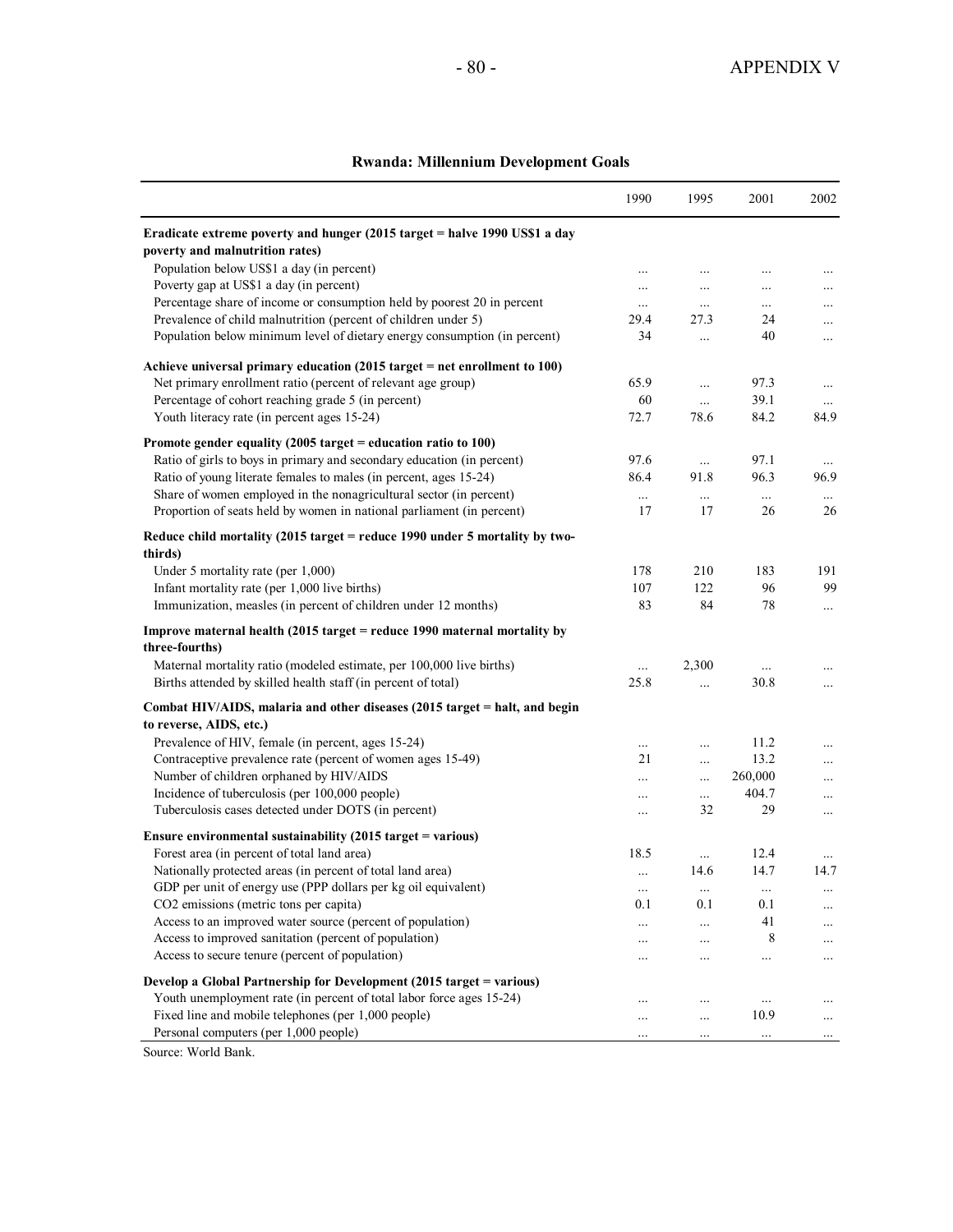# **Statement by the IMF Staff Representative April 11, 2005**

1. This statement provides information on recent developments with regard to the security situation in the region and economic performance, received since the issuance of the Board papers.<sup>1</sup> The authorities have already given their written consent to publish all documents, except for the Managing Director's report on noncomplying disbursements. The information in this statement does not alter the thrust of the staff appraisal or the Managing Director's recommendation on corrective action.

2. Both the UN and the African Union (AU) remain involved in addressing the tensions in the Great Lakes region. On March 15, 2005, the Secretary General, in his report on the United Nations mission (MONUC) in the Democratic Republic of Congo (DRC), reported that the situation in North and South Kivu remained tense. On March 30, 2005, the UN Security Council passed a resolution demanding, among other things, that Uganda, Rwanda, and the DRC halt the use of their respective territories to support violations of the arms embargo or of activities of armed groups. On the positive side, the main Hutu rebel group on April 1 accepted to voluntarily disarm, and return peacefully to Rwanda. Moreover, MONUC has been in consultation with Rwanda and the DRC to implement a strategy involving political, military, and judicial pressure to accelerate the demobilization of paramilitaries in the eastern DRC. It has also stepped up efforts to crack down on militias. To help disarm the militias, the AU announced in mid-March that it was planning to send peacekeepers.

3. As foreshadowed in the staff papers, based on final data, all but two performance criteria for the fifth review were met. The performance criterion on priority spending at end-December was missed by one percent of GDP, as the authorities needed to address the acute electricity crisis. However, had spending on the electricity sector been included in the definition of priority spending, the target would have been met.<sup>2</sup> Moreover, the continuous performance criterion on external arrears was not observed.<sup>3</sup>

1

<sup>&</sup>lt;sup>1</sup> Staff report for the fourth review under the PRGF arrangement; completion point document under the enhanced HIPC Initiative; joint staff advisory note on the PRSP progress report; and the Managing Director's report on noncomplying disbursements.

 $2$  Although energy was identified as a priority in the PRSP, it was not formally defined as such in the 2004 program. For 2005, the definition of priority spending has been expanded to include energy-related spending.

 $3$  The relevant facts were set out in a memorandum from the Managing Director on noncomplying purchases and disbursements (EBS/05/54, 3/28/05).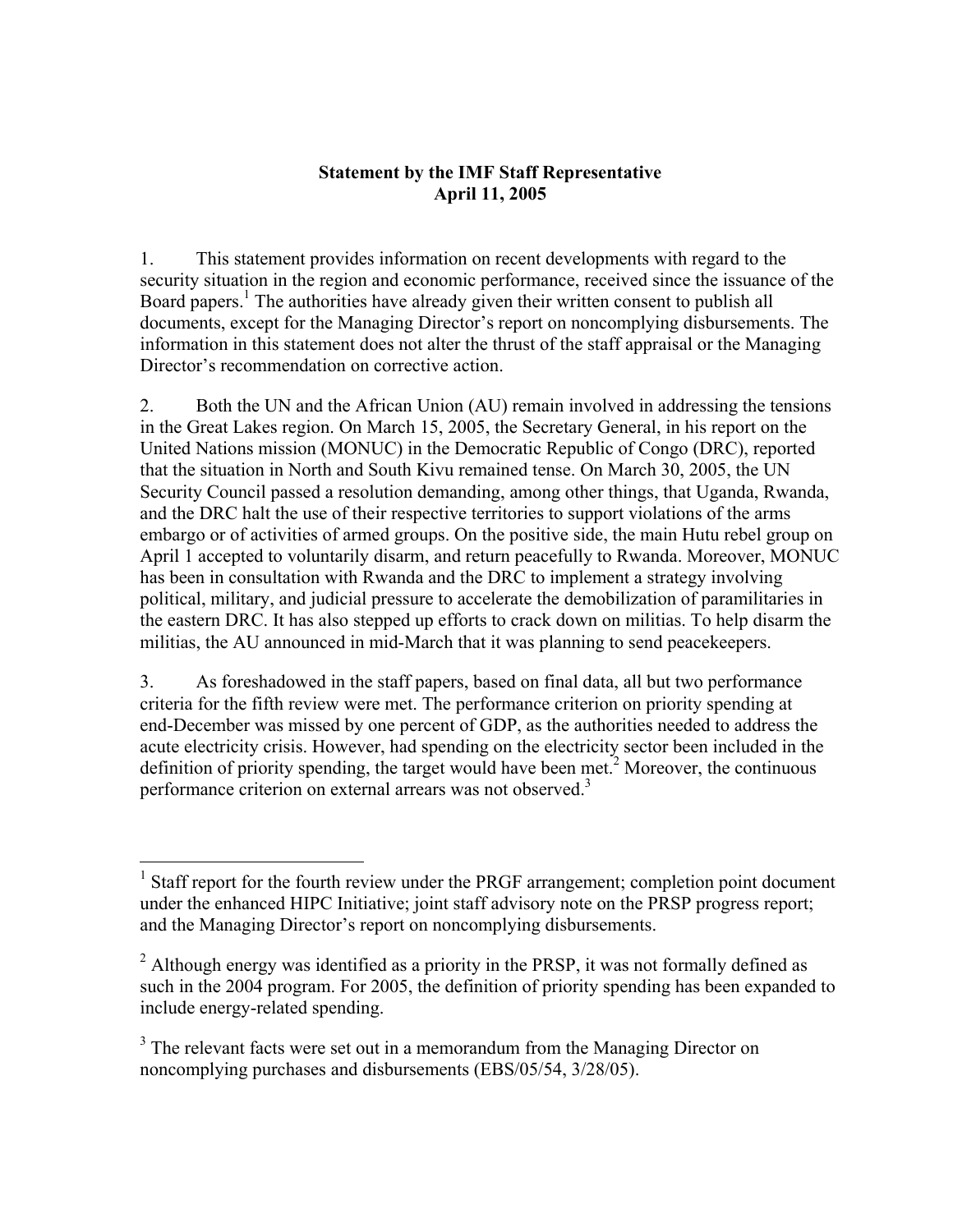4. Macroeconomic performance in the first two months of 2005 appears to have been broadly on track, based on preliminary data:

- Recent weather forecasts and estimates for agricultural production indicate that, as programmed, agricultural output is likely to remain flat.
- The 12-month rate of consumer price inflation rose from 10 percent at end-2004 to 12 percent at end-January 2005, reflecting mainly the doubling of electricity tariffs. Twelve-month underlying inflation (excluding energy and food) remained unchanged at about 5 percent.
- International reserves at end-February 2005 increased to US\$238 million from US\$216 million at end-December 2004, mostly due to inflows for donor assistance. At the same time, the exchange rate appreciated slightly by about 1 percent to RF 561 per U.S. dollar in late March.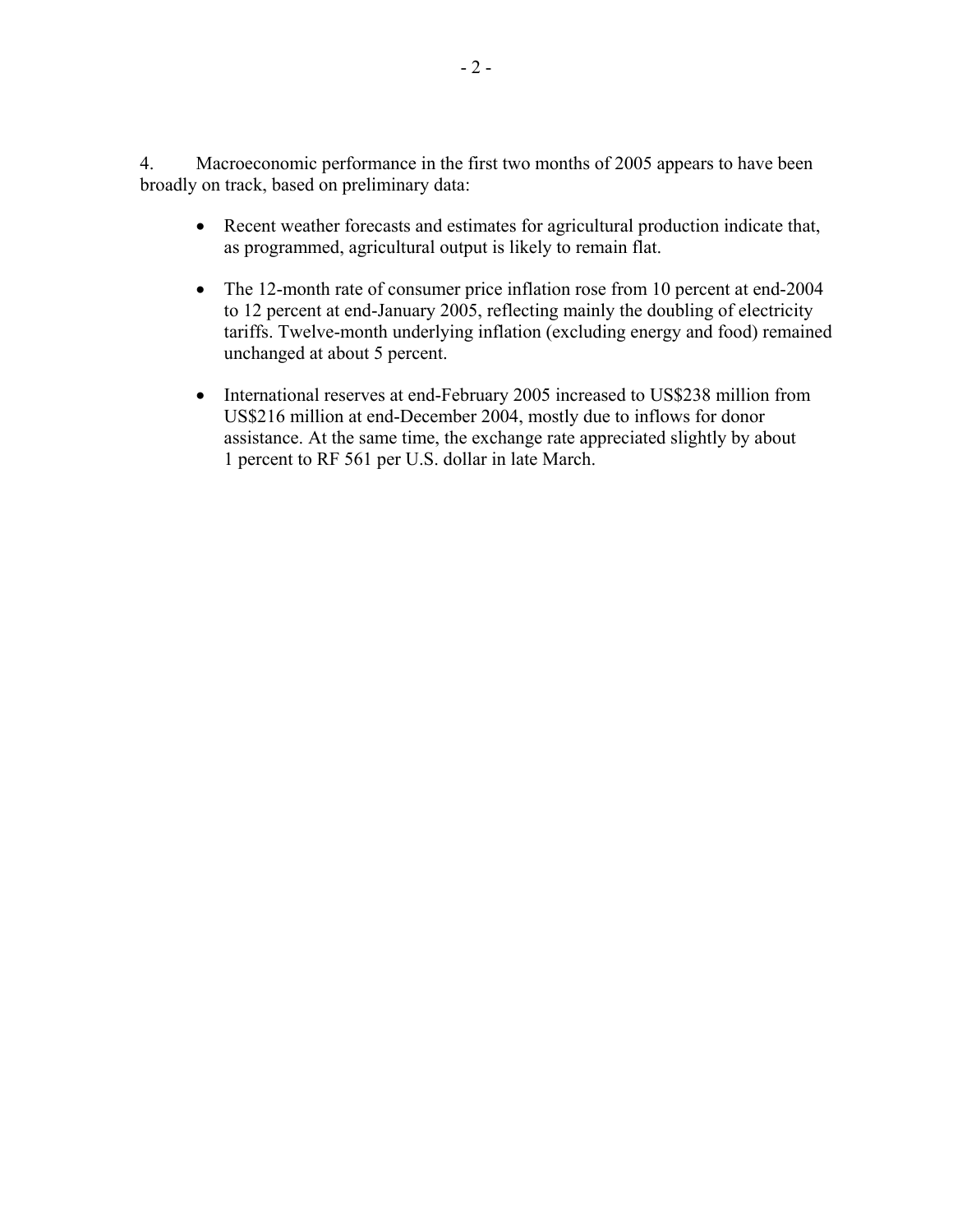

Press Release No. 05/85 FOR IMMEDIATE RELEASE April 13, 2005

International Monetary Fund Washington, D.C. 20431 USA

# **IMF Executive Board Completes the Fourth Review of Rwanda's PRGF Arrangement and Addresses Misreporting of Information**

The Executive Board of the International Monetary Fund (IMF) completed the fourth review of Rwanda's economic performance under the Poverty Reduction and Growth Facility (PRGF) arrangement. As a result, Rwanda will be eligible to draw an amount equivalent to SDR 0.57 million (about US \$0.86 million), bringing the total amount disbursed under the arrangement to SDR 2.86 million (about US \$4.3 million). Rwanda's PRGF arrangement was approved on August 12, 2002 (see Press Release No. 02/36), for SDR 4 million (about US\$6.0 million).

In completing the review, the Board granted a waiver for the nonobservance of performance criteria on priority expenditures. The Board also granted a six-month extension of the arrangement through February 11, 2006.

The Board also considered the issue of inaccurately reported information in connection with the continuous performance criterion on external arrears. This performance criterion was not observed as a result of the incurring arrears to the Arab Bank for Economic Development for Africa during the fourth quarter of 2003, which were not reported to the IMF at that time. Consequently, the disbursements following the completion of the second and third program reviews under the PRGF arrangement were rendered noncomplying and a similar conclusion pertained to the disbursement of interim assistance made under the enhanced HIPC Initiative at the time of the completion of the second program review. However, in view of the settlement of the arrears in the context of satisfactory program implementation, the Board decided not to take remedial action in relation to the misreporting.

In commenting on the Executive Board discussion on Rwanda, Mr. Agustín Carstens, Deputy Managing Director and Acting Chair, stated:

"The Rwandese authorities are to be commended for having largely achieved macroeconomic stability. Implementation of economic policies improved considerably in 2004 despite an electricity crisis and rising fuel prices.

"A key priority for Rwanda in the medium term will be to raise the economic growth rate, while maintaining macroeconomic stability and debt sustainability, in order to reduce poverty significantly and advance toward the Millennium Development Goals. Steadfast commitment to reform will be necessary for this purpose. Of particular importance will be productivity-enhancing strategies, especially in agriculture and exports; prudent management of large donor inflows so as to preserve export competitiveness; and strengthening the economy's capacity to cope with shocks, including through the

Washington, D.C. 20431 • Telephone 202-623-7100 • Fax 202-623-6772 • www.imf.org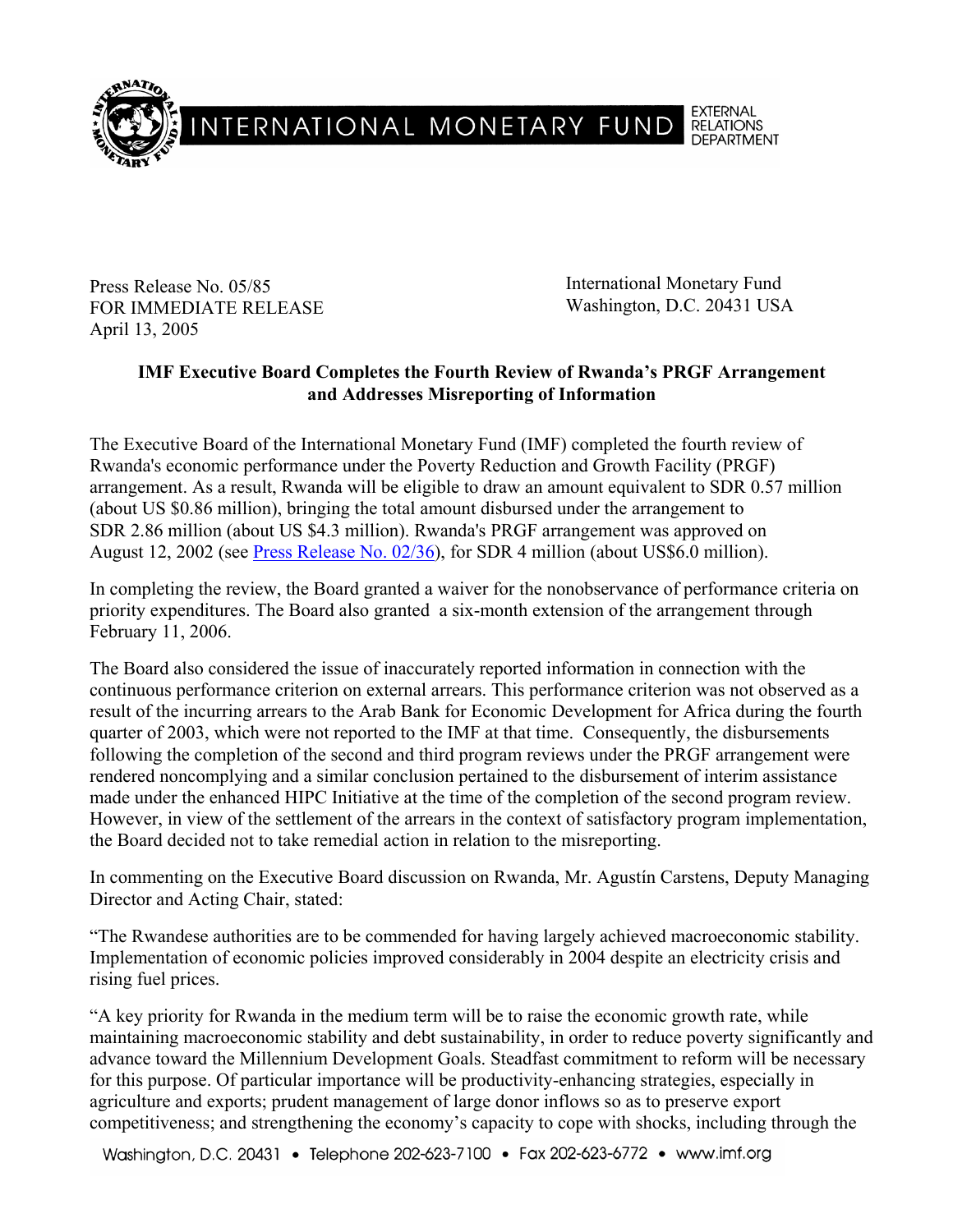mobilization of domestic revenue and maintenance of adequate international reserves. The reallocation of resources to priority needs in line with the Poverty Reduction Strategy Paper, as envisaged in the 2005 budget, should also be pursued.

 "The authorities are committed to reducing inflation while at the same time allowing an expansion in credit to the private sector.

"Important structural reforms were implemented recently, including an overhaul of the legal frameworks underlying the budget and the tax system, improvements in tax administration, and progress in financial sector reform. Further strengthening of public expenditure management will be critical for implementing the PRSP, including through capacity building in line ministries and local governments to allow implementation of the organic budget law. The authorities are also aware of the importance of stepping up efforts to mobilize domestic revenue and implement the recommendations of the ongoing Financial Sector Assessment Program.

"The authorities' commitment to limit external borrowing and accelerate export promotion efforts will be key to maintaining debt sustainability. In line with this commitment, the authorities' intention to seek external financing mostly in the form of grants is appropriate.

"The authorities are to be commended for completing— through a broad-based consultative process the second annual progress report on implementation of their poverty reduction strategy. Considerable progress has been made in the health and education sectors. It will be important to build on this by increasing the emphasis on private sector-led development, particularly in agriculture and exports, and better orienting public service delivery toward poverty reduction.

"Rwanda has satisfied the conditions for reaching the completion point under the enhanced HIPC Initiative. This will result in debt relief to bring the debt to a sustainable level." Mr. Carstens said.

On the issue of the noncomplying disbursement, Mr. Carstens said:

"The Executive Board regretted the authorities' failure to ensure the accuracy of information relating to the accumulation of external payments arrears, which led to a breach of the relevant performance criterion under the PRGF arrangement and to two noncomplying disbursements under the arrangement and disbursements of interim assistance under the Enhanced HIPC Initiative. There was a misunderstanding between the authorities and one creditor as to the due date of an interest payment, leading to the misreporting to the Fund. However, given that the deviation was minor, had been settled in the interim, and had not endangered achievement of the other objectives of the PRGF-supported program, the Executive Board decided to grant a waiver of nonobservance of the performance criterion."

The PRGF is the most concessional facility for low-income countries. PRGF-supported programs is based on country-owned poverty reduction strategies adopted in a participatory process involving civil society and development partners, and articulated in a Poverty Reduction Strategy Paper (PRSP). This is intended to ensure that PRGF-supported programs are consistent with a comprehensive framework for macroeconomic, structural, and social policies to foster growth and reduce poverty. PRGF loans carry an annual interest rate of 0.5 percent and are repayable over 10 years with a 5 ½-year grace period on principal.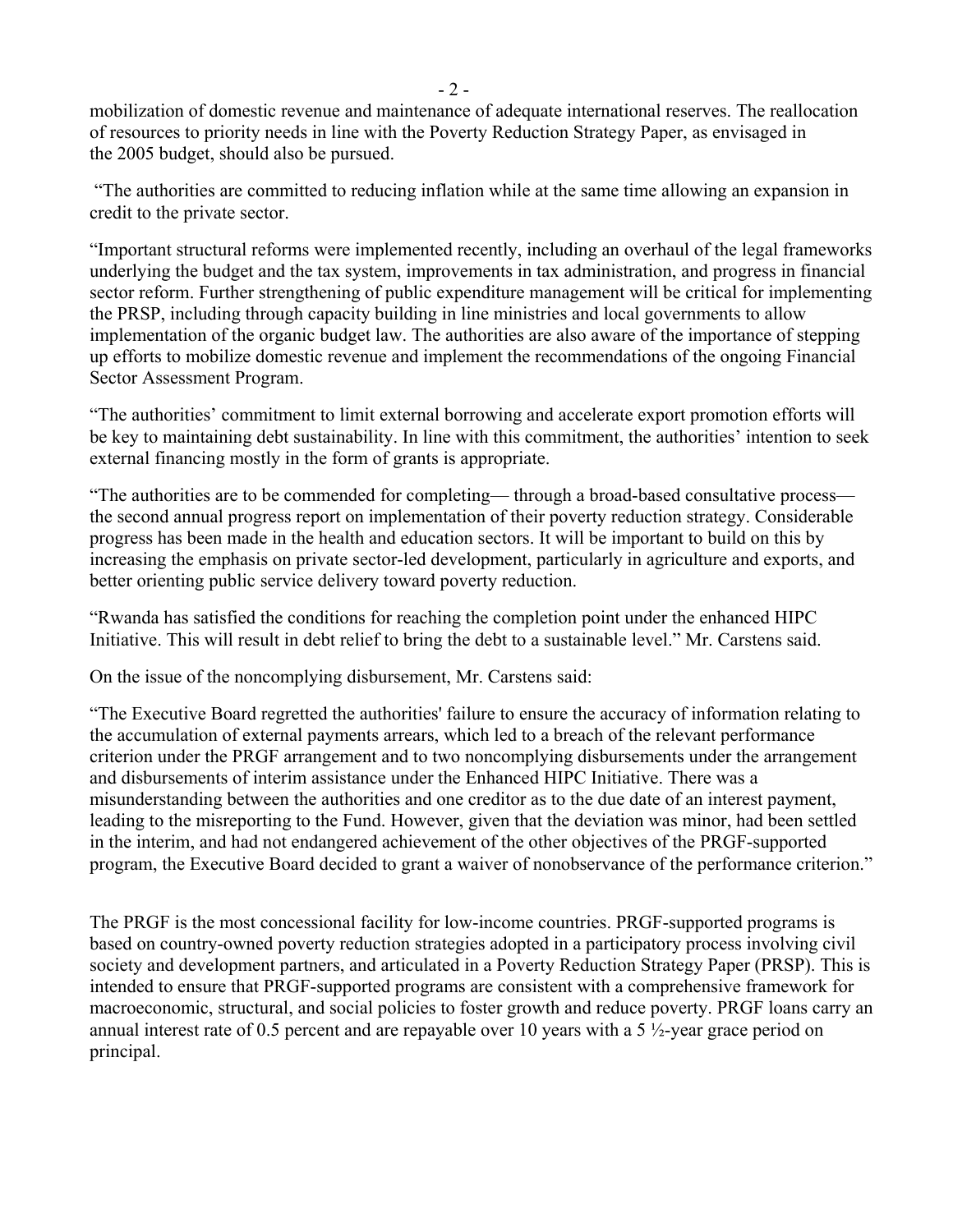# **Statement by Damian Ondo Mañe, Executive Director for Rwanda and Laurean W. Rutayisire, Alternate Executive Director April 11, 2005**

#### **Introduction**

We would like to express our Rwandese authorities' appreciation to Management and Staff for their continued support to Rwanda in implementing its reform program to address the important economic and financial challenges facing the country. Our authorities have continued to implement sound macroeconomic policies and undertaken profound structural reforms under uniquely difficult circumstances characterized by the aftermath of 1994 genocide. These factors have been compounded by adverse exogenous shocks deriving among others from unfavorable export commodities prices, spikes in oil prices and drought. The drought in particular has affected agriculture production and also caused drying up of water sources for hydroelectric power generation leading to the severe electricity shortage.

However, the authorities' persistent determination to succeed their PRGF supported-program has, despite the difficult conditions, enabled them to meet all performance criteria for the fourth review with the exception of two quantitative criteria and one structural criterion. The two quantitative criteria were: priority spending which was less than targeted and was due to delays in donors' disbursements; non accumulation of external arrears which arose in connection with BADEA loans. The Rwandese authorities understanding of the loan repayment outstanding was similar to that of the BADEA that the amount due constituted outstanding" current dues" and not outstanding" arrears payments" under the arrangement for settlement of arrears concluded between the government of Rwanda and BADEA. Given the amount involved in the misreporting, the deviations from the continuous performance criteria were minor and have not endangered the objectives' achievement under the PRGF supportedprogram. Also the amount outstanding was settled after a short period in July 2004 and our authorities appreciate Managing Director's favorable recommendations. With regard to the structural criterion missed, there was a delay in submission of the revised 2004 Budget to Parliament in July instead of June due to capacity constraints. Moreover, the implementation of the program till December 2004 remains broadly on track. Considering the fact that these deviations were minor and beyond the control of the authorities and also the fact that they were corrected sooner after, our authorities request waivers for the performance criteria missed in order to allow the completion of the fourth review under the PRGF arrangement and its extension to February 11, 2006 as well as the related disbursements.

In addition to having established a good track record in their PRGF performance, our Rwandese authorities have implemented their full PRSP for a second year successively and have met all triggers for HIPC completion point as set out in the decision point document. The one remaining trigger which our authorities partially fulfilled and for which they request waiver is with respect to the tea sector. The partial fulfillment attributed to failure to receive acceptable bids for the sale of one tea factory. Our authorities are currently in the process of inviting new bids and are committed to the privatization of the remaining tea factories.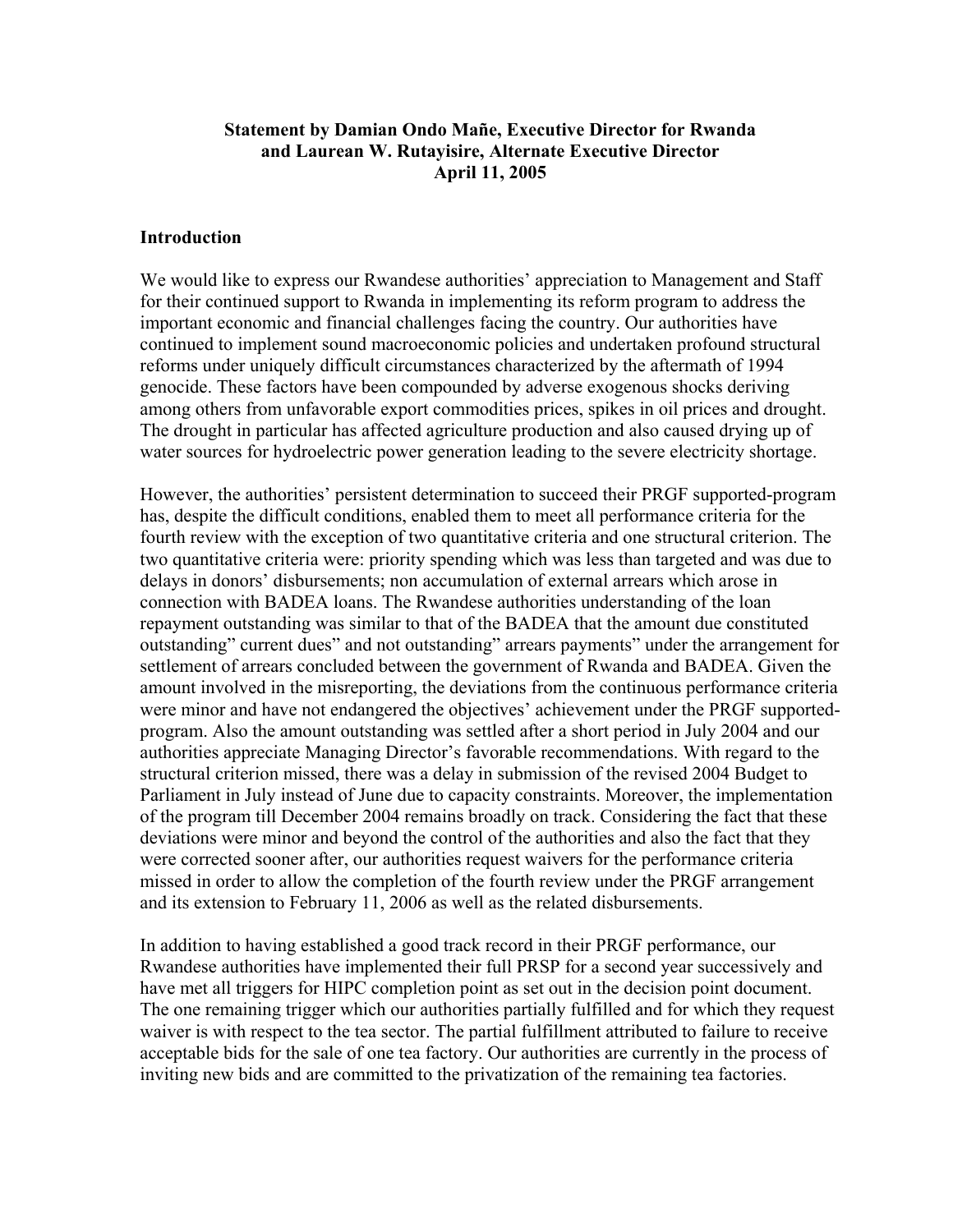Given the evidenced strong performance in most policy areas under the PRGF and PRSP, our Rwandese authorities request Board approval of their attainment of the HIPC completion point. Owing to exogenous factors which have fundamentally affected their economy, resulting into worsening of debt sustainability, our authorities also request additional HIPC Initiative relief to reduce Rwanda's debt sustainability ratio to the HIPC Initiative threshold ratio.

### **Recent Developments and Performance under Program**

**In the real sector,** Rwanda has over the past decade largely succeeded in macroeconomic stabilization. In spite of capacity constraint, policies implemented have significantly improved macroeconomic performance. In 2004, real GDP grew by 4 percent compared to 0.9 percent in 2003, thanks to strong activity in the construction, transport and, communication sectors despite the difficulties encountered in the provision of electricity. Due to higher energy and food prices annual inflation stood at 10.2 percent at end-December 2004 but underlying inflation remained stable at 6 percent. Growth in the formal and manufacturing sectors was negatively impacted by severe electricity shortage experienced in 2004. This shortage is the result of a combination of lack of investment in the sector, the drop in water levels in hydroelectric dams and the surge in oil prices. The rehabilitation of infrastructure has been undertaken and electricity tariffs were doubled in January 2005 with a view to cover the additional costs resulting from the rehabilitation investment.

**In the fiscal sector**, the prudent policies implemented has enabled maintenance of the domestic fiscal balance at its 2003 level. For 2004, higher revenue due largely to increases in indirect taxes and strengthening of tax administration, coupled with expenditure restraint resulted in a domestic fiscal deficit of 5.5 percent which is lower- than- the 7.8 percent programmed. The revenue-to-GDP ratio rose to 14 percent of GDP compared with 13.5 percent in 2003. In order to ensure achievement of the program's objectives after the delays in donors' disbursements at end-June 2004, the authorities decided to restrain temporarily the public expenditure including the priority sectors instead of using the central bank financing. Once the external disbursements resumed, the short fall in priority spending was made up.

**In the monetary area,** policies kept inflationary pressures under check and the end-quarter objectives on reserve money under the program were also met. In order to attain these objectives in the context of an increase of currency in circulation due to payment of coffee farmers in mid-year, the authorities issued a large amount of Treasury Bills, mainly to non bank sector. The gross official foreign reserves increased to 5.8 months of imports compared with an objective of 4.6 months, due mainly to the better performance of exports. As a result, the real exchange rate of the Rwanda franc appreciated slightly.

A joint Bank-Fund mission conducted last February the Financial Sector Assessment Program for Rwanda with a view to identify financial system strengths and weaknesses and design plan of actions to increase the system contribution to economic growth and poverty reduction. In the FSAP mission findings Rwanda's financial sector remains shallow and relatively underdeveloped. The size and structure of the economy pose significant challenges for building a deep, efficient and diversified financial sector. To correct the situation, the authorities have undertaken significant measures which include privatization of banks,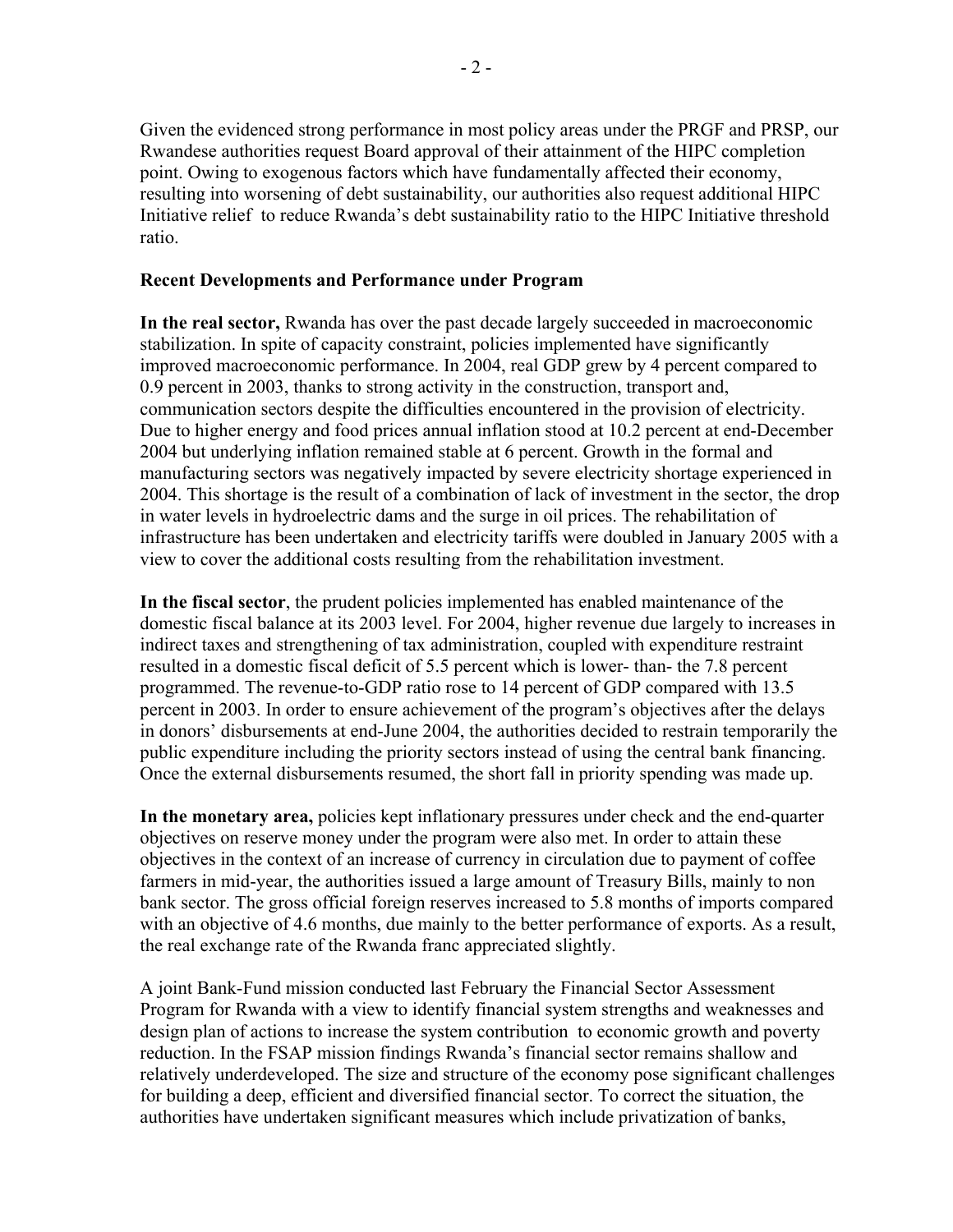strengthening the banking sector regulation and supervision, creation of a regulatory framework for micro finance and a new independent regulator for insurance industry. Furthermore, the authorities agree with staff that the reform measures identified by the FSAP cannot all be implemented in the short–term. They require long-term commitment and planning. To this end, the authorities will establish a road map, identifying needs for capacity building and seek the necessary technical assistance.

**With regard to the external sector,** the current account deficit narrowed compared to the program target, due to strong export growth and slowdown in imports. To address weaknesses in the export sector, the authorities endorsed an export promotion strategy in September 2004 and created a inter-ministerial monitoring structure. The export promotion strategy identified short-term measures to be implemented with a view to improve access of coffee and tea farmers to inputs factors and strengthen Rwanda's presence in the international market. Regarding the external debt, the authorities continued to make use of highly concessional loans to finance the country's development efforts. In this regard, the authorities appreciate the assistance received from the international community and will continue their efforts to reach agreements on debts cancellations or rescheduling with the remaining Paris Club and non-Paris Club creditors.

**In the structural area,** our Rwandese authorities have continued their reform efforts. In this regard, an organic budget law and financial regulations meant to strengthen the budget process and expenditure control were submitted to Parliament in August2004. Moreover, the authorities continued the streamlining of the tax system and submitted to the Parliament in September a new investment code, a new tax procedures, income tax and customs laws after the creation of a large tax payers unit. A Treasury Management Committee was established as well as a cash management unit and a fiscal unit to consolidate budgets for districts and autonomous agencies. In the banking sector, the majority shares of two commercial banks were sold to investors. An action plan was established to strengthen the soundness of the banking system and the audit of the National Bank of Rwanda's 2003 financial statements was completed. The delay to complete this action was due to the fact that the tendering of audit had to pass through the nation procurement and the procedure took time.

On the PRSP's implementation, the second annual progress report was completed and provided a candid review ,while highlighting progress achieved. In addition, significant progress was made in political and administration governances. To enhance transparency and accountability, planning and budgeting processes have been improved and an action plan to modernize the public financial management system was also adopted.

#### **Macroeconomic outlook and Policies for 2005**

Our Rwandese authorities would like to continue their close relationship with the Fund in order to further enhance macroeconomic and structural policies aimed at fostering sustained growth, achieving sound fiscal and external sustainability over the medium-term. In this regard, they are fully determined to put into place strong macroeconomic and structural policies meant to reduce poverty through raising productivity in agriculture, infrastructure and exports sectors and achieve the MDGs as well as the middle –income status by 2020. The 2005 objectives indicated a growth rate of 4 percent and a reduction in inflation to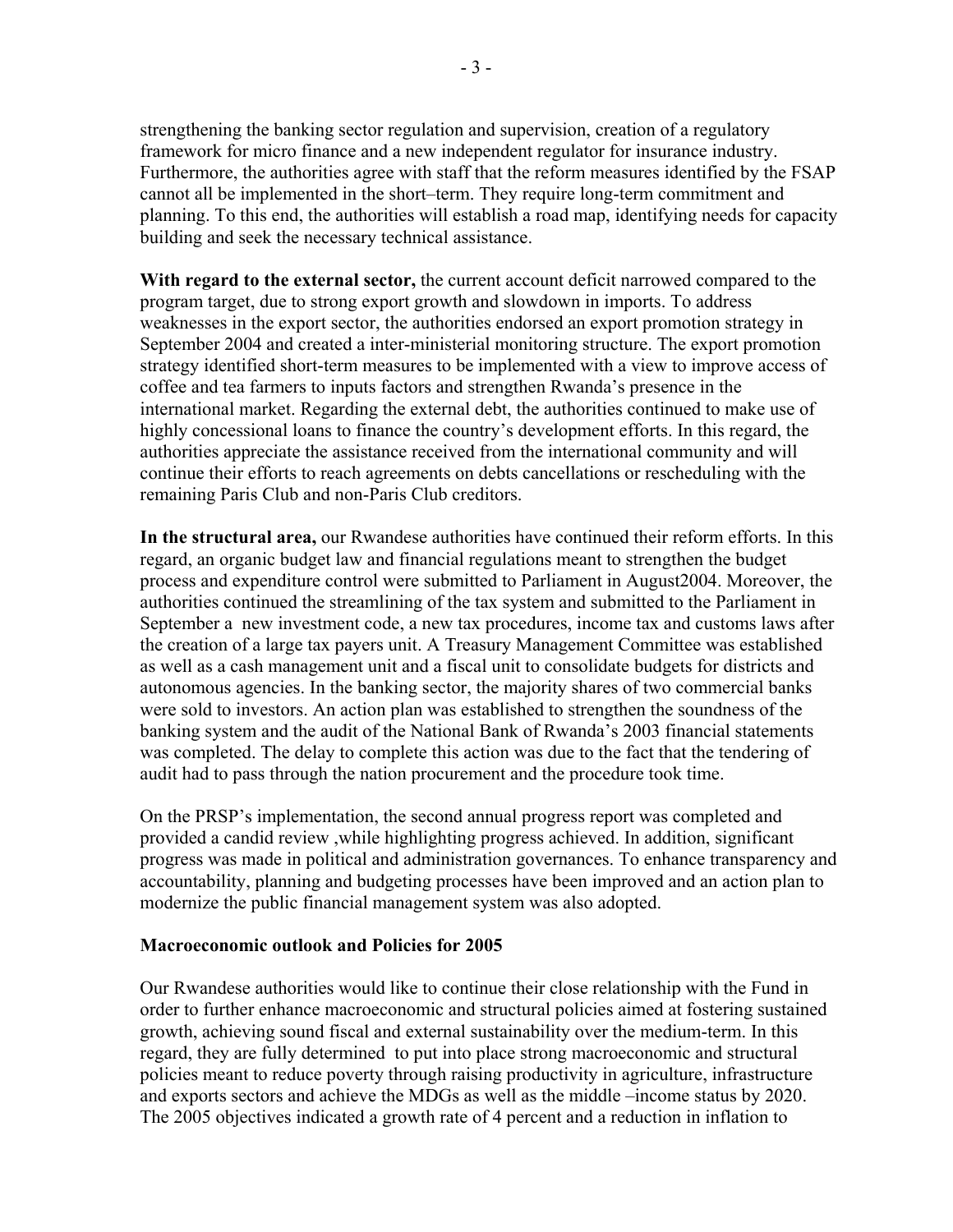6 percent by end-year, while the domestic fiscal deficit, excluding demobilization will be 4.5 percent of GDP. These objectives are consistent with preservation of macroeconomic stability and advance the medium-term agenda towards the attainment of the MDGs.

In order to achieve higher growth rate, our authorities take strong note of the Fund advice on the need to substantially increase capital and labor productivity in addition to the need to increase spending in critical PRSP sectors and deepening the structural reforms meant to foster the private sector development. To this end, the authorities will continue to implement productivity enhancing strategies in key sectors including agriculture, energy, water, health and education. They will also continue to strengthen public finance management in order to ensure efficient allocation of resources and will intensify their steps towards privatizing remaining public enterprises.

In addition, our Rwandese authorities are fully aware of the importance of stability in the Great Lakes region for the economic development of the region. They welcome the signs of progress in the implementation of the peace accords and they will along with other parties involved continue to contribute to peace building efforts in the region.

### **Debt Sustainability**

Our Rwandese authorities are committed to the sustainability of the country' external debt. To this end, they intend to strictly limit the external borrowing and rely mostly on grants. It is worth noting that in observing this prudence our authorities new borrowing during the interim period were kept at the level less that the cap set. By reaching the completion point and receiving additional HIPC debt relief, Rwanda's external debt will be substantially reduced. Our authorities take good note of the Staff's three scenarios analyzing Rwanda's debt sustainability and agree that a higher and sustained level of grant financing, strong export growth and a focus on further revenue mobilization will be key to improving Rwanda's debt situation.

# **Fiscal Policy**

Fiscal policy will aim at supporting macroeconomic stability, reprioritizing and improving the quality of spending and mobilizing domestic revenue to fund the ambitious development efforts, while reducing reliance on external assistance over the medium term. In 2005, the authorities intend to consolidate the recent improvements introduced in tax laws and administration. New revenue measures will be developed for the 2006 budget, given the need to strengthen revenue mobilization for the medium-term fiscal sustainability. Efforts to realize efficiency gains in tax administration will continue and an action plan to reduce tax incentives, including tax holidays and exemptions will be submitted by end-September 2005.

The quality of spending will be improved and the authorities intend to increase through their contingency priority spending budgetary allocations in favor of agriculture, export promotion, rural roads and water. The non priority expenditure is expected to fall and the authorities agree with staff that efforts are to be made in order to restructure the public expenditure. The organic budget law submitted to Parliament will help improve the efficiency and transparency of public expenditure management and strengthen the legal and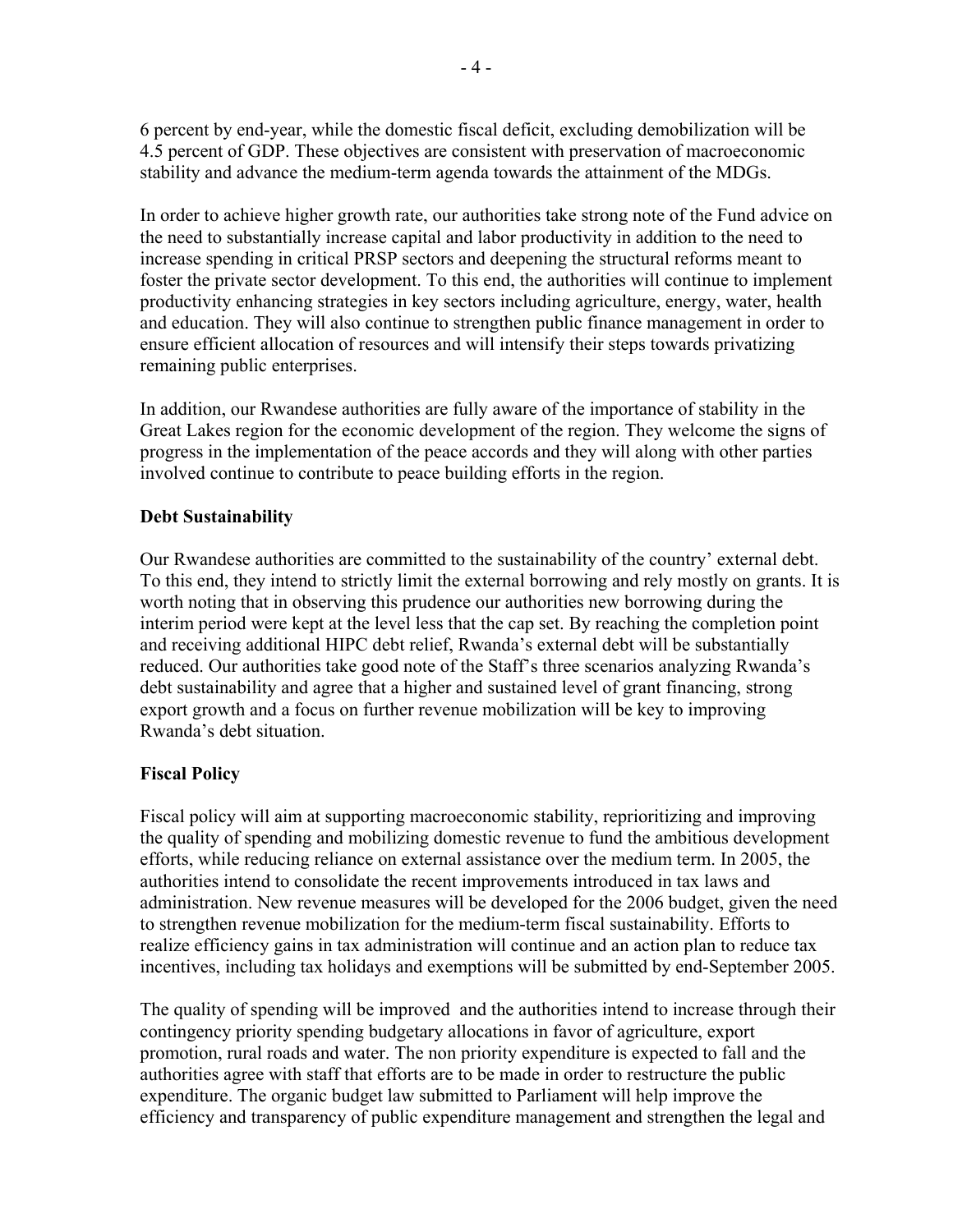regulatory framework governing the budget process and execution for all levels of government. In this regard, a single account for Treasury will be adopted as well as applying budgeting and accounting standards to local governments and integrating the recurrent and development budgets. Moreover, civil service reform will continue at the central government level and then expanded to provinces and parastatals. A new pay structure, simplifying the old one and integrating benefits will be introduced in 2005.

### **Monetary and Financial Policies**

The monetary objectives set out for 2005 are to contain inflation at least at 6 percent and continue building up the international reserves. To this end, broad- money will be used as the nominal anchor to control inflation with reserve money as the operational target. The exchange rate of Rwandan franc will remain market determined and credit to the private sector is expected to expand while the central bank stands ready to tighten the monetary policy in the event of inflationary pressures emerge. To improve the operation of the foreign exchange auctions, the variation in the margin by which the exchange rate can vary has been increased and a study towards a further flexibility will be finalized by end-March 2005.Using the findings of the recent FSAP mission, the authorities will further strengthen the supervision of the banking sector in particular, the non bank institutions which provide rural areas with financial services. Strong oversight procedures will be put in place as well as an action plan to address weaknesses in the financial institutions, including the Housing Bank.

### **Structural reforms**

In this area, the main objective set out by the authorities is to improve the business environment with a view to further spur the private sector activity. Therefore, efforts to strengthen the legal framework for private business and make significant progress in the privatization will be intensified. To promote private/public sector partnership, a permanent secretariat has been created and the authorities organized a national investment dialogue and an investment conference held respectively in February and March with a view to address obstacles to investment and encourage joint venture with foreign investors. Mindful of the need to broaden access to credit and stimulate growth in rural areas, the authorities have submitted a new land law to Parliament and the law is expected to be approved in 2005. Furthermore, the authorities are determined to further reduce the public sector in the economy through the privatization of several public enterprises. In this regard, steps will be intensified to finalize the privatization of the telecommunications company and prepare for the sale of Primeholdings'hotel projects.

### **PRSP Progress Report**

Rwanda is making good progress in implementing its poverty reduction strategy. It is worth noting that the second annual progress report is an important milestone in the country's long vision to reduce the poverty line from 60 percent to 25 percent and raise per capita income from \$250 to above \$1000. The report presents a candid analysis of achievements to date and also constitutes a policy document as all stakeholders have fully participated in its preparation and identified weaknesses to be addressed.